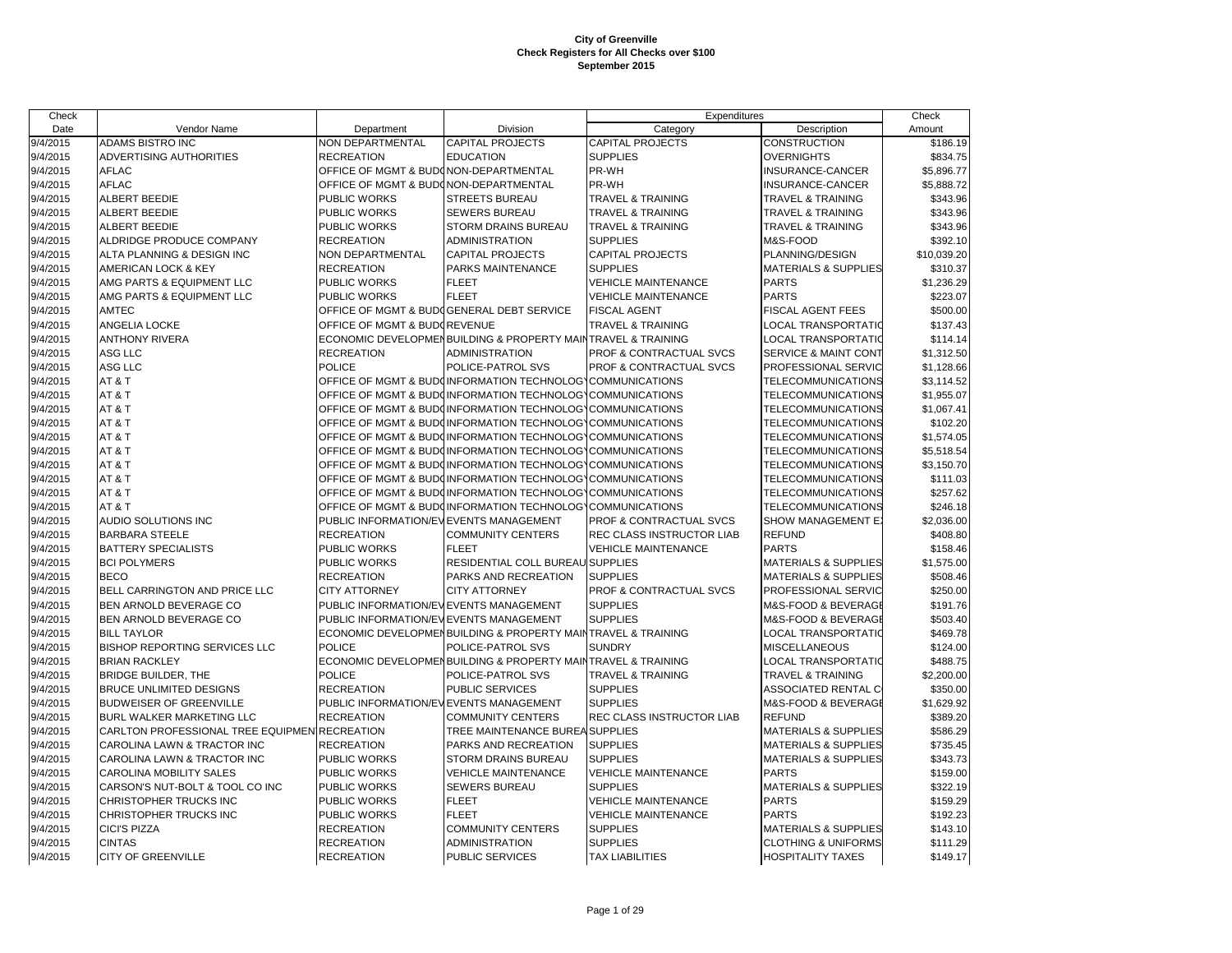| Check              |                                   |                                      |                                         | Expenditures                                                       |                                 | Check       |
|--------------------|-----------------------------------|--------------------------------------|-----------------------------------------|--------------------------------------------------------------------|---------------------------------|-------------|
| Date               | Vendor Name                       | Department                           | Division                                | Category                                                           | Description                     | Amount      |
| $\frac{9}{4/2015}$ | <b>CITY WELDING SERVICE</b>       | PUBLIC WORKS                         | <b>FLEET</b>                            | <b>VEHICLE MAINTENANCE</b>                                         | <b>OUTSIDE REPAIRS</b>          | \$289.50    |
| 9/4/2015           | <b>CITY WELDING SERVICE</b>       | PUBLIC WORKS                         | <b>FLEET</b>                            | <b>VEHICLE MAINTENANCE</b>                                         | <b>OUTSIDE REPAIRS</b>          | \$169.50    |
| 9/4/2015           | <b>CITY WELDING SERVICE</b>       | PUBLIC WORKS                         | <b>FLEET</b>                            | <b>VEHICLE MAINTENANCE</b>                                         | <b>OUTSIDE REPAIRS</b>          | \$230.00    |
| 9/4/2015           | <b>CITY WELDING SERVICE</b>       | PUBLIC WORKS                         | <b>FLEET</b>                            | <b>VEHICLE MAINTENANCE</b>                                         | <b>OUTSIDE REPAIRS</b>          | \$225.00    |
| 9/4/2015           | <b>CIVICPLUS</b>                  | NON DEPARTMENTAL                     | <b>CAPITAL PROJECTS</b>                 | <b>CAPITAL PROJECTS</b>                                            | <b>EQUIPMENT</b>                | \$10,486.00 |
| 9/4/2015           | <b>CLINE HOSE &amp; HYDRAULIC</b> | PUBLIC WORKS                         | <b>FLEET</b>                            | <b>VEHICLE MAINTENANCE</b>                                         | <b>PARTS</b>                    | \$143.87    |
| 9/4/2015           | COMMUNICATION SERVICE CENTER INC  | <b>FIRE</b>                          | <b>FIRE SERVICES</b>                    | <b>REPAIR &amp; MAINT SVCS</b>                                     | RADIO MAINTENANCE               | \$445.00    |
| 9/4/2015           | CONCRETE SUPPLY COMPANY LLC       | PUBLIC WORKS                         | STREETS BUREAU                          | <b>SUPPLIES</b>                                                    | <b>MATERIALS &amp; SUPPLIES</b> | \$506.38    |
| 9/4/2015           | CONCRETE SUPPLY COMPANY LLC       | PUBLIC WORKS                         | <b>STREETS BUREAU</b>                   | <b>SUPPLIES</b>                                                    | <b>MATERIALS &amp; SUPPLIES</b> | \$991.86    |
| 9/4/2015           | CONCRETE SUPPLY COMPANY LLC       | PUBLIC WORKS                         | STREETS BUREAU                          | <b>SUPPLIES</b>                                                    | <b>MATERIALS &amp; SUPPLIES</b> | \$567.07    |
| 9/4/2015           | CONCRETE SUPPLY COMPANY LLC       | PUBLIC WORKS                         | <b>STREETS BUREAU</b>                   | <b>SUPPLIES</b>                                                    | <b>MATERIALS &amp; SUPPLIES</b> | \$352.96    |
| 9/4/2015           | CONCRETE SUPPLY COMPANY LLC       | PUBLIC WORKS                         | <b>STREETS BUREAU</b>                   | <b>SUPPLIES</b>                                                    | <b>MATERIALS &amp; SUPPLIES</b> | \$595.70    |
| 9/4/2015           | CONCRETE SUPPLY COMPANY LLC       | PUBLIC WORKS                         | <b>STREETS BUREAU</b>                   | <b>SUPPLIES</b>                                                    | <b>MATERIALS &amp; SUPPLIES</b> | \$991.86    |
| 9/4/2015           | <b>COWART AWARDS INC</b>          | <b>POLICE</b>                        | POLICE-PATROL SVS                       | <b>SUPPLIES</b>                                                    | <b>MATERIALS &amp; SUPPLIES</b> | \$585.12    |
| 9/4/2015           | CREATIVE SUPPLIES INC             | <b>POLICE</b>                        | FED EQUITABLE SHAR DOJ                  | <b>SUPPLIES</b>                                                    | <b>MATERIALS &amp; SUPPLIES</b> | \$728.92    |
| 9/4/2015           | CROOK'S BRASS & METAL REFINISHING |                                      | ECONOMIC DEVELOPMENECONOMIC DEVELOPMENT | PROF & CONTRACTUAL SVCS                                            | SERVICE & MAINT CONT            | \$1,250.00  |
| 9/4/2015           | <b>CUMMINS ATLANTIC LLC</b>       | PUBLIC WORKS                         | <b>VEHICLE MAINTENANCE</b>              | <b>VEHICLE MAINTENANCE</b>                                         | <b>PARTS</b>                    | \$818.75    |
| 9/4/2015           | <b>DAVID SUDDUTH</b>              | <b>COUNCIL</b>                       | <b>CITY COUNCIL</b>                     | TRAVEL & TRAINING                                                  | LOCAL TRANSPORTATIO             | \$218.50    |
| 9/4/2015           | DEBORAH K LEPOROWSKI PSY. D. LLC  | <b>HUMAN RESOURCES</b>               | <b>HUMAN RESOURCES</b>                  | <b>PROF &amp; CONTRACTUAL SVCS</b>                                 | PROFESSIONAL SERVIC             | \$850.00    |
| 9/4/2015           | DEER OAKS EAP SERVICES LLC        | <b>HUMAN RESOURCES</b>               | <b>OCCUPATIONAL HEALTH</b>              | <b>PROF &amp; CONTRACTUAL SVCS</b>                                 | PROFESSIONAL SERVIC             | \$1,870.17  |
| 9/4/2015           | DEER OAKS EAP SERVICES LLC        | <b>HUMAN RESOURCES</b>               | <b>OCCUPATIONAL HEALTH</b>              | <b>PROF &amp; CONTRACTUAL SVCS</b>                                 | PROFESSIONAL SERVIC             | \$550.00    |
| 9/4/2015           | DEER OAKS EAP SERVICES LLC        | <b>HUMAN RESOURCES</b>               | <b>OCCUPATIONAL HEALTH</b>              | PROF & CONTRACTUAL SVCS                                            | PROFESSIONAL SERVIC             | \$1,875.96  |
| 9/4/2015           | <b>DESIGNLAB INC</b>              | <b>POLICE</b>                        | POLICE-PATROL SVS                       | <b>SUPPLIES</b>                                                    | <b>CLOTHING &amp; UNIFORMS</b>  | \$1,144.80  |
| 9/4/2015           | <b>DON SALMON PH.D</b>            | HUMAN RESOURCES                      | <b>HUMAN RESOURCES</b>                  | PROF & CONTRACTUAL SVCS                                            | PROFESSIONAL SERVIC             | \$1,400.00  |
| 9/4/2015           | DON SALMON PH.D                   | HUMAN RESOURCES                      | <b>HUMAN RESOURCES</b>                  | PROF & CONTRACTUAL SVCS                                            | PROFESSIONAL SERVIC             | \$1,400.00  |
| 9/4/2015           | <b>DUKE ENERGY</b>                | PUBLIC WORKS                         | <b>TRAFFIC ENGINEERING</b>              | <b>UTILITIES</b>                                                   | <b>ELECTRICITY</b>              | \$838.40    |
| 9/4/2015           | <b>DUKE ENERGY</b>                | <b>RECREATION</b>                    | <b>COMMUNITY CENTERS</b>                | <b>UTILITIES</b>                                                   | <b>ELECTRICITY</b>              | \$1,399.47  |
| 9/4/2015           | <b>DUKE ENERGY</b>                | <b>RECREATION</b>                    | PARKS MAINTENANCE                       | <b>UTILITIES</b>                                                   | <b>ELECTRICITY</b>              | \$743.31    |
| 9/4/2015           | <b>DUKE ENERGY</b>                | <b>RECREATION</b>                    | PARKS MAINTENANCE                       | <b>UTILITIES</b>                                                   | <b>ELECTRICITY</b>              | \$488.93    |
| 9/4/2015           | <b>DUKE ENERGY</b>                | <b>RECREATION</b>                    | PARKS MAINTENANCE                       | <b>UTILITIES</b>                                                   | <b>ELECTRICITY</b>              | \$733.10    |
| 9/4/2015           | <b>DUKE ENERGY</b>                | <b>RECREATION</b>                    | PARKS MAINTENANCE                       | <b>UTILITIES</b>                                                   | <b>ELECTRICITY</b>              | \$128.60    |
| 9/4/2015           | <b>DUKE ENERGY</b>                | <b>POLICE</b>                        | POLICE-PATROL SVS                       | <b>UTILITIES</b>                                                   | <b>ELECTRICITY</b>              | \$352.12    |
| 9/4/2015           | <b>DUKE ENERGY</b>                | <b>FIRE</b>                          | <b>FIRE SERVICES</b>                    | <b>UTILITIES</b>                                                   | <b>ELECTRICITY</b>              | \$1,331.28  |
| 9/4/2015           | <b>DUKE ENERGY</b>                | <b>FIRE</b>                          | <b>FIRE SERVICES</b>                    | <b>UTILITIES</b>                                                   | <b>ELECTRICITY</b>              | \$923.46    |
| 9/4/2015           | <b>DUKE ENERGY</b>                | <b>FIRE</b>                          | <b>FIRE SERVICES</b>                    | <b>UTILITIES</b>                                                   | <b>ELECTRICITY</b>              | \$149.66    |
| 9/4/2015           | <b>DUKE ENERGY</b>                | <b>FIRE</b>                          | <b>FIRE SERVICES</b>                    | <b>UTILITIES</b>                                                   | <b>ELECTRICITY</b>              | \$166.30    |
| 9/4/2015           | <b>DUKE ENERGY</b>                | PUBLIC WORKS                         | SEWERS BUREAU                           | <b>UTILITIES</b>                                                   | <b>ELECTRICITY</b>              | \$384.17    |
| 9/4/2015           | DUKE SANDWICH CO.                 | <b>RECREATION</b>                    | PUBLIC SERVICES                         | <b>SUPPLIES</b>                                                    | SALE CONCESSIONS                | \$432.54    |
| 9/4/2015           | ECHOLS OIL COMPANY INC            | PUBLIC WORKS                         | <b>ADMINISTRATION</b>                   | <b>VEHICLE MAINTENANCE</b>                                         | <b>FUEL</b>                     | \$11,917.50 |
| 9/4/2015           | ECHOLS OIL COMPANY INC            | PUBLIC WORKS                         | ADMINISTRATION                          | <b>VEHICLE MAINTENANCE</b>                                         | <b>FUEL</b>                     | \$10,780.55 |
| 9/4/2015           | ELECTRIC CITY PRINTING COMPANY    | <b>CITY ATTORNEY</b>                 | <b>CITY ATTORNEY</b>                    | <b>SUPPLIES</b>                                                    | MATERIALS & SUPPLIES            | \$183.23    |
| 9/4/2015           | ELEVATOR INSPECTION LLC           | PUBLIC WORKS                         |                                         | BUILDING SERVICE DIVISION PROF & CONTRACTUAL SVCS                  | SERVICE & MAINT CONT            | \$517.50    |
| 9/4/2015           | ENTERCOM GREENVILLE LLC           | PUBLIC INFORMATION/EV SPECIAL EVENTS |                                         | <b>SPECIAL EVENTS</b>                                              | MISCELLANEOUS                   | \$1,425.00  |
| 9/4/2015           | <b>FAIRWAY FORD INC</b>           | PUBLIC WORKS                         | <b>FLEET</b>                            | <b>VEHICLE MAINTENANCE</b>                                         | <b>PARTS</b>                    | \$220.27    |
| 9/4/2015           | <b>FAIRWAY FORD INC</b>           | PUBLIC WORKS                         | <b>FLEET</b>                            | <b>VEHICLE MAINTENANCE</b>                                         | <b>OUTSIDE REPAIRS</b>          | \$388.00    |
| 9/4/2015           | FEDERAL EXPRESS CORP              | <b>POLICE</b>                        | POLICE-PATROL SVS                       | <b>SUNDRY</b>                                                      | <b>MISCELLANEOUS</b>            | \$139.39    |
| 9/4/2015           | FGP INTERNATIONAL                 | OFFICE OF MGMT & BUDGACCOUNTING      |                                         | <b>PROF &amp; CONTRACTUAL SVCS</b>                                 | TEMP PERSONNEL SVC              | \$1,064.00  |
| 9/4/2015           | <b>FGP INTERNATIONAL</b>          |                                      |                                         | OFFICE OF MGMT & BUD(INFORMATION TECHNOLOG\PROF & CONTRACTUAL SVCS | TEMP PERSONNEL SVC:             | \$1,720.00  |
| 9/4/2015           | FOOTHILLS VETERINARY HOSPITAL     | <b>POLICE</b>                        | POLICE-PATROL SVS                       | <b>SUPPLIES</b>                                                    | MATERIALS & SUPPLIES            | \$116.76    |
| 9/4/2015           | FOOTHILLS VETERINARY HOSPITAL     | <b>POLICE</b>                        | POLICE-PATROL SVS                       | <b>SUPPLIES</b>                                                    | <b>MATERIALS &amp; SUPPLIES</b> | \$214.48    |
| 9/4/2015           | <b>FURMAN UNIVERSITY</b>          | RECREATION                           | <b>EDUCATION</b>                        | TRAVEL & TRAINING                                                  | TRAVEL & TRAINING               | \$250.00    |
| 9/4/2015           | GEORGE COLEMAN FORD INC           | PUBLIC WORKS                         | <b>VEHICLE MAINTENANCE</b>              | <b>VEHICLE MAINTENANCE</b>                                         | <b>OUTSIDE REPAIRS</b>          | \$121.50    |
| 9/4/2015           | <b>GEORGE COLEMAN FORD INC</b>    | PUBLIC WORKS                         | <b>VEHICLE MAINTENANCE</b>              | <b>VEHICLE MAINTENANCE</b>                                         | <b>OUTSIDE REPAIRS</b>          | \$974.01    |
| 9/4/2015           | <b>GEORGE COLEMAN FORD INC</b>    | PUBLIC WORKS                         | <b>VEHICLE MAINTENANCE</b>              | <b>VEHICLE MAINTENANCE</b>                                         | <b>OUTSIDE REPAIRS</b>          | \$110.85    |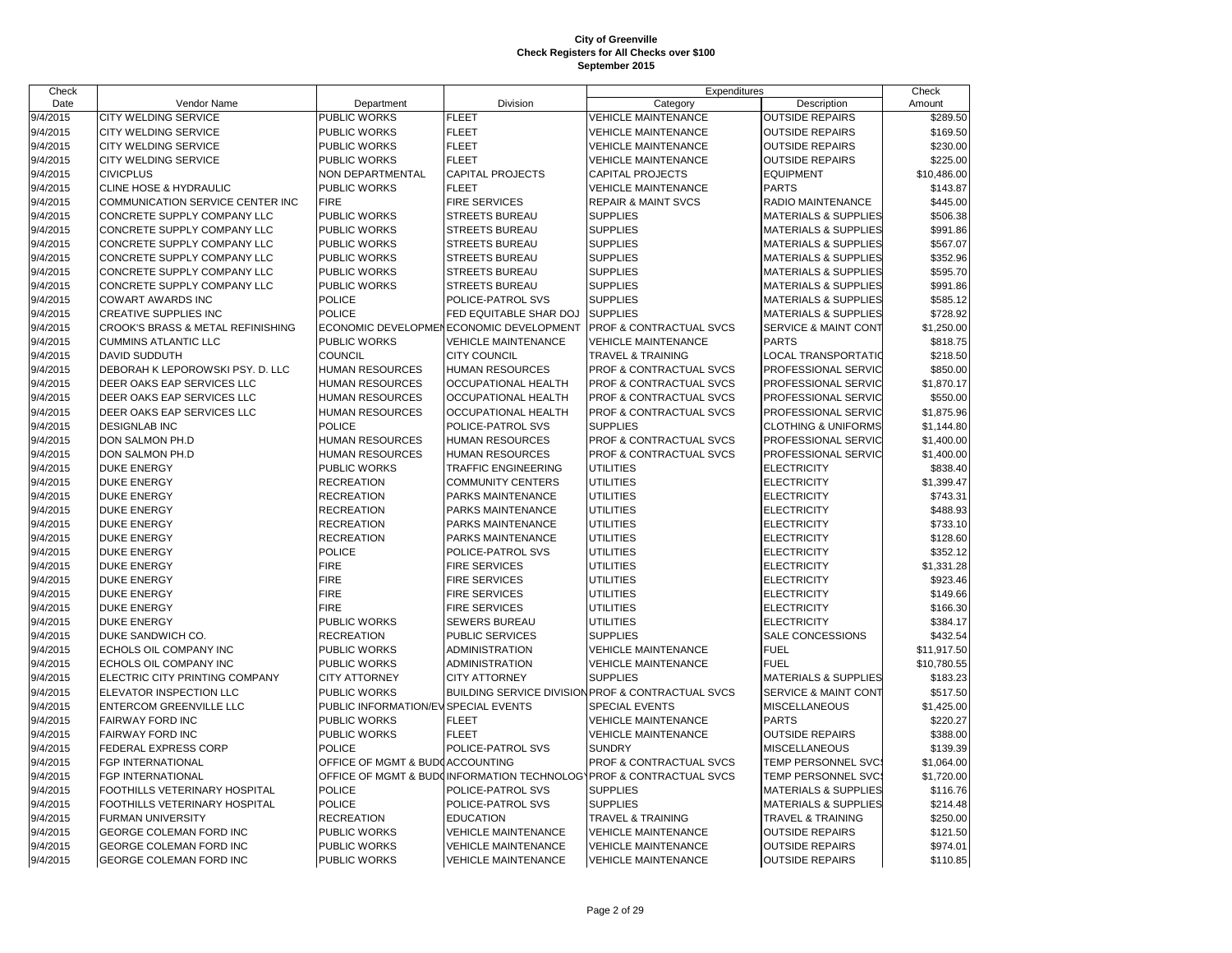| Check    |                                  |                              |                                                              | Expenditures                                                 |                                 | Check       |
|----------|----------------------------------|------------------------------|--------------------------------------------------------------|--------------------------------------------------------------|---------------------------------|-------------|
| Date     | Vendor Name                      | Department                   | Division                                                     | Category                                                     | Description                     | Amount      |
| 9/4/2015 | <b>GILLIG LLC</b>                | PUBLIC WORKS                 | <b>VEHICLE MAINTENANCE</b>                                   | <b>VEHICLE MAINTENANCE</b>                                   | <b>PARTS</b>                    | \$323.00    |
| 9/4/2015 | <b>GILLIG LLC</b>                | PUBLIC WORKS                 | <b>VEHICLE MAINTENANCE</b>                                   | <b>VEHICLE MAINTENANCE</b>                                   | <b>PARTS</b>                    | \$1,076.80  |
| 9/4/2015 | <b>GILLIG LLC</b>                | <b>PUBLIC WORKS</b>          | <b>VEHICLE MAINTENANCE</b>                                   | <b>VEHICLE MAINTENANCE</b>                                   | <b>PARTS</b>                    | \$1,076.80  |
| 9/4/2015 | GOSSETT CONCRETE PIPE CO INC     | <b>PUBLIC WORKS</b>          | <b>STORM DRAINS BUREAU</b>                                   | <b>SUPPLIES</b>                                              | <b>CONSTRUCTION &amp; REPA</b>  | \$222.60    |
| 9/4/2015 | GOSSETT CONCRETE PIPE CO INC     | <b>PUBLIC WORKS</b>          | <b>STORM DRAINS BUREAU</b>                                   | <b>SUPPLIES</b>                                              | <b>CONSTRUCTION &amp; REPA</b>  | \$344.50    |
| 9/4/2015 | GRAINGER 803858935               | <b>PUBLIC WORKS</b>          | <b>BUILDING SERVICE DIVISION SUPPLIES</b>                    |                                                              | <b>MATERIALS &amp; SUPPLIES</b> | \$377.14    |
| 9/4/2015 | <b>GREENVILLE LINDY HOPPERS</b>  | <b>RECREATION</b>            | <b>COMMUNITY CENTERS</b>                                     | REC CLASS INSTRUCTOR LIAB                                    | <b>REFUND</b>                   | \$1,864.00  |
| 9/4/2015 | GREENVILLE OFFICE SUPPLY CO INC  | OFFICE OF MGMT & BUDGREVENUE |                                                              | <b>SUPPLIES</b>                                              | OFFICE SUPPLIES&MAT             | \$154.92    |
| 9/4/2015 | GREENVILLE OFFICE SUPPLY CO INC  | OFFICE OF MGMT & BUDGREVENUE |                                                              | <b>SUPPLIES</b>                                              | OFFICE SUPPLIES&MAT             | \$278.65    |
| 9/4/2015 | GREENVILLE OFFICE SUPPLY CO INC  | <b>CITY MANAGER</b>          | <b>DONATIONS</b>                                             | CONTRIBUTIONS/DONATIONS                                      | POLICE SAFE NEIGHBOI            | \$290.34    |
| 9/4/2015 | <b>GREENVILLE TRACTOR CO INC</b> | <b>PUBLIC WORKS</b>          | <b>FLEET</b>                                                 | <b>VEHICLE MAINTENANCE</b>                                   | <b>OUTSIDE REPAIRS</b>          | \$144.81    |
| 9/4/2015 | <b>GREGORY PEST SOLUTIONS</b>    | <b>PUBLIC WORKS</b>          |                                                              | <b>BUILDING SERVICE DIVISION PROF &amp; CONTRACTUAL SVCS</b> | SERVICE & MAINT CONT            | \$500.00    |
| 9/4/2015 | <b>HARRISON'S WORKWEAR</b>       | <b>RECREATION</b>            | RIGHTS-OF-WAY                                                | <b>SUPPLIES</b>                                              | <b>CLOTHING &amp; UNIFORMS</b>  | \$140.00    |
| 9/4/2015 | HOME DEPOT CREDIT SERVICE 1679   | <b>PUBLIC WORKS</b>          | <b>STREETS BUREAU</b>                                        | <b>SUPPLIES</b>                                              | <b>MATERIALS &amp; SUPPLIES</b> | \$168.13    |
| 9/4/2015 | HOME DEPOT CREDIT SERVICE 1679   | <b>PUBLIC WORKS</b>          | <b>STREETS BUREAU</b>                                        | <b>SUPPLIES</b>                                              | <b>MATERIALS &amp; SUPPLIES</b> | \$101.94    |
| 9/4/2015 | HOME DEPOT CREDIT SERVICE 1679   | PUBLIC WORKS                 | <b>STORM DRAINS BUREAU</b>                                   | <b>SUPPLIES</b>                                              | <b>MATERIALS &amp; SUPPLIES</b> | \$250.22    |
| 9/4/2015 | HOME DEPOT CREDIT SERVICE 5906   | C. D. DIVISION               | <b>CDBG PROJECTS</b>                                         | <b>CD PROJECTS</b>                                           | PUBLIC INFORMATION              | \$274.43    |
| 9/4/2015 | HOME DEPOT CREDIT SERVICE 5922   | <b>RECREATION</b>            | PARKS MAINTENANCE                                            | <b>SUPPLIES</b>                                              | <b>MATERIALS &amp; SUPPLIES</b> | \$362.24    |
| 9/4/2015 | HOME DEPOT CREDIT SERVICE 5922   | <b>RECREATION</b>            | PARKS MAINTENANCE                                            | <b>SUPPLIES</b>                                              | MATERIALS & SUPPLIES            | \$141.32    |
| 9/4/2015 | HOME DEPOT CREDIT SERVICE 5922   | <b>RECREATION</b>            | <b>FALLS PARK WORK CREW</b>                                  | <b>SUPPLIES</b>                                              | <b>MATERIALS &amp; SUPPLIES</b> | \$483.25    |
| 9/4/2015 | HOWARD INDUSTRIES INC            | <b>POLICE</b>                | POLICE-PATROL SVS                                            | <b>VEHICLE MAINTENANCE</b>                                   | <b>PARTS</b>                    | \$477.00    |
| 9/4/2015 | HOWARD INDUSTRIES INC            | <b>POLICE</b>                | POLICE-PATROL SVS                                            | <b>VEHICLE MAINTENANCE</b>                                   | <b>PARTS</b>                    | \$1,462.80  |
| 9/4/2015 | HOWARD INDUSTRIES INC            | <b>POLICE</b>                | POLICE-PATROL SVS                                            | <b>VEHICLE MAINTENANCE</b>                                   | <b>PARTS</b>                    | \$1,462.80  |
| 9/4/2015 | HOWARD INDUSTRIES INC            | <b>POLICE</b>                | POLICE-PATROL SVS                                            | <b>VEHICLE MAINTENANCE</b>                                   | <b>PARTS</b>                    | \$318.00    |
| 9/4/2015 | HOWARD INDUSTRIES INC            | <b>POLICE</b>                | POLICE-PATROL SVS                                            | <b>VEHICLE MAINTENANCE</b>                                   | <b>PARTS</b>                    | \$731.40    |
| 9/4/2015 | INDEPENDENT-MAIL                 | <b>RECREATION</b>            | <b>PUBLIC SERVICES</b>                                       | <b>SUPPLIES</b>                                              | SUPPLIES PROMOTIONS             | \$675.00    |
| 9/4/2015 | <b>INTERSTATE BATTERIES</b>      | PUBLIC WORKS                 | <b>FLEET</b>                                                 | <b>VEHICLE MAINTENANCE</b>                                   | <b>PARTS</b>                    | \$285.68    |
| 9/4/2015 | <b>INTERSTATE BATTERIES</b>      | PUBLIC WORKS                 | <b>FLEET</b>                                                 | <b>VEHICLE MAINTENANCE</b>                                   | <b>PARTS</b>                    | \$1,032.14  |
| 9/4/2015 | <b>JASON RAMPEY</b>              | <b>CITY MANAGER</b>          | <b>DONATIONS</b>                                             | CONTRIBUTIONS/DONATIONS                                      | <b>BICYCLE REPAIRS</b>          | \$819.91    |
| 9/4/2015 | JEFFREY A BOWMAN                 | OFFICE OF MGMT & BUDOREVENUE |                                                              | <b>TRAVEL &amp; TRAINING</b>                                 | <b>LOCAL TRANSPORTATIO</b>      | \$132.25    |
| 9/4/2015 | JET-VAC SEWER EQUIPMENT CO       | <b>PUBLIC WORKS</b>          | SEWERS BUREAU                                                | <b>TRAVEL &amp; TRAINING</b>                                 | <b>TRAVEL &amp; TRAINING</b>    | \$425.00    |
| 9/4/2015 | <b>JF ACQUISITION LLC</b>        | <b>PUBLIC WORKS</b>          | <b>FLEET</b>                                                 | <b>VEHICLE MAINTENANCE</b>                                   | <b>PARTS</b>                    | \$460.47    |
| 9/4/2015 | <b>JOEL PATTERSON</b>            |                              | ECONOMIC DEVELOPMENBUILDING & PROPERTY MAINTRAVEL & TRAINING |                                                              | <b>LOCAL TRANSPORTATIO</b>      | \$535.90    |
| 9/4/2015 | <b>JOHN BRYSON</b>               |                              | ECONOMIC DEVELOPMENBUILDING & PROPERTY MAINTRAVEL & TRAINING |                                                              | LOCAL TRANSPORTATIO             | \$501.40    |
| 9/4/2015 | <b>JOHN BRYSON</b>               |                              | ECONOMIC DEVELOPMENBUILDING & PROPERTY MAINTRAVEL & TRAINING |                                                              | <b>LOCAL TRANSPORTATIO</b>      | \$480.70    |
| 9/4/2015 | <b>JOHN BRYSON</b>               |                              | ECONOMIC DEVELOPMENBUILDING & PROPERTY MAIN SUNDRY           |                                                              | DUES, SUBSCRIPTN, PUB           | \$120.00    |
| 9/4/2015 | <b>JONATHAN RACKLEY</b>          | <b>POLICE</b>                | POLICE-PATROL SVS                                            | TRAVEL & TRAINING                                            | TRAVEL & TRAINING               | \$102.00    |
| 9/4/2015 | <b>JULIE HORTON</b>              | <b>CITY MANAGER</b>          | <b>CITY MANAGER</b>                                          | <b>COMMUNICATIONS</b>                                        | <b>OTHER</b>                    | \$120.00    |
| 9/4/2015 | <b>JULIE HORTON</b>              | <b>CITY MANAGER</b>          | <b>CITY MANAGER</b>                                          | <b>TRAVEL &amp; TRAINING</b>                                 | <b>TRAVEL &amp; TRAINING</b>    | \$1,800.00  |
| 9/4/2015 | K-MART STORE 4016                | <b>PUBLIC WORKS</b>          | PUBLIC WORKS                                                 | <b>SUPPLIES</b>                                              | <b>MATERIALS &amp; SUPPLIES</b> | \$129.87    |
| 9/4/2015 | KABOOM!                          | <b>NON DEPARTMENTAL</b>      | <b>CAPITAL PROJECTS</b>                                      | <b>CAPITAL PROJECTS</b>                                      | <b>CONSTRUCTION</b>             | \$8,500.00  |
| 9/4/2015 | <b>KEITH BISHOP</b>              | <b>PUBLIC WORKS</b>          | <b>SEWERS BUREAU</b>                                         | TRAVEL & TRAINING                                            | LOCAL TRANSPORTATIO             | \$108.10    |
| 9/4/2015 | <b>KERRY FENNELL</b>             |                              | ECONOMIC DEVELOPMENBUILDING & PROPERTY MAIN                  | <b>TRAVEL &amp; TRAINING</b>                                 | LOCAL TRANSPORTATIO             | \$579.03    |
| 9/4/2015 | <b>KEVIN HUGHES</b>              |                              | ECONOMIC DEVELOPMENBUILDING & PROPERTY MAINTRAVEL & TRAINING |                                                              | <b>LOCAL TRANSPORTATIO</b>      | \$376.05    |
| 9/4/2015 | KEVIN WHITAKER CHEVROLET INC     | PUBLIC WORKS                 | <b>FLEET</b>                                                 | <b>VEHICLE MAINTENANCE</b>                                   | <b>PARTS</b>                    | \$192.98    |
| 9/4/2015 | <b>KNOX COMPANY</b>              | <b>RECREATION</b>            | <b>FALLS PARK WORK CREW</b>                                  | <b>SUPPLIES</b>                                              | <b>MATERIALS &amp; SUPPLIES</b> | \$108.00    |
| 9/4/2015 | <b>LANDSCAPERS SUPPLY</b>        | <b>RECREATION</b>            | PARKS AND RECREATION                                         | <b>SUPPLIES</b>                                              | <b>MATERIALS &amp; SUPPLIES</b> | \$151.09    |
| 9/4/2015 | <b>LANDSCAPERS SUPPLY</b>        | <b>RECREATION</b>            | PARKS MAINTENANCE                                            | <b>SUPPLIES</b>                                              | <b>MATERIALS &amp; SUPPLIES</b> | \$200.51    |
| 9/4/2015 | <b>LANDSCAPERS SUPPLY</b>        | <b>RECREATION</b>            | <b>FALLS PARK WORK CREW</b>                                  | <b>SUPPLIES</b>                                              | <b>MATERIALS &amp; SUPPLIES</b> | \$196.10    |
| 9/4/2015 | <b>LANDSCAPERS SUPPLY</b>        | PUBLIC WORKS                 | <b>STORM DRAINS BUREAU</b>                                   | <b>SUPPLIES</b>                                              | <b>MATERIALS &amp; SUPPLIES</b> | \$158.95    |
| 9/4/2015 | <b>LIBERTY PRESS</b>             | OFFICE OF MGMT & BUDOREVENUE |                                                              | <b>PRINTING</b>                                              | PRINTING & BINDING              | \$275.00    |
| 9/4/2015 | <b>LIBERTY PRESS</b>             | OFFICE OF MGMT & BUDGREVENUE |                                                              | <b>PRINTING</b>                                              | PRINTING & BINDING              | \$475.97    |
| 9/4/2015 | <b>LIBERTY PRESS</b>             | OFFICE OF MGMT & BUDGREVENUE |                                                              | <b>PRINTING</b>                                              | PRINTING & BINDING              | \$1,029.48  |
| 9/4/2015 | <b>LINA</b>                      | <b>HUMAN RESOURCES</b>       | <b>HEALTH CARE</b>                                           | OTHER INSURANCE                                              | LIFE INSURANCE                  | \$14,435.34 |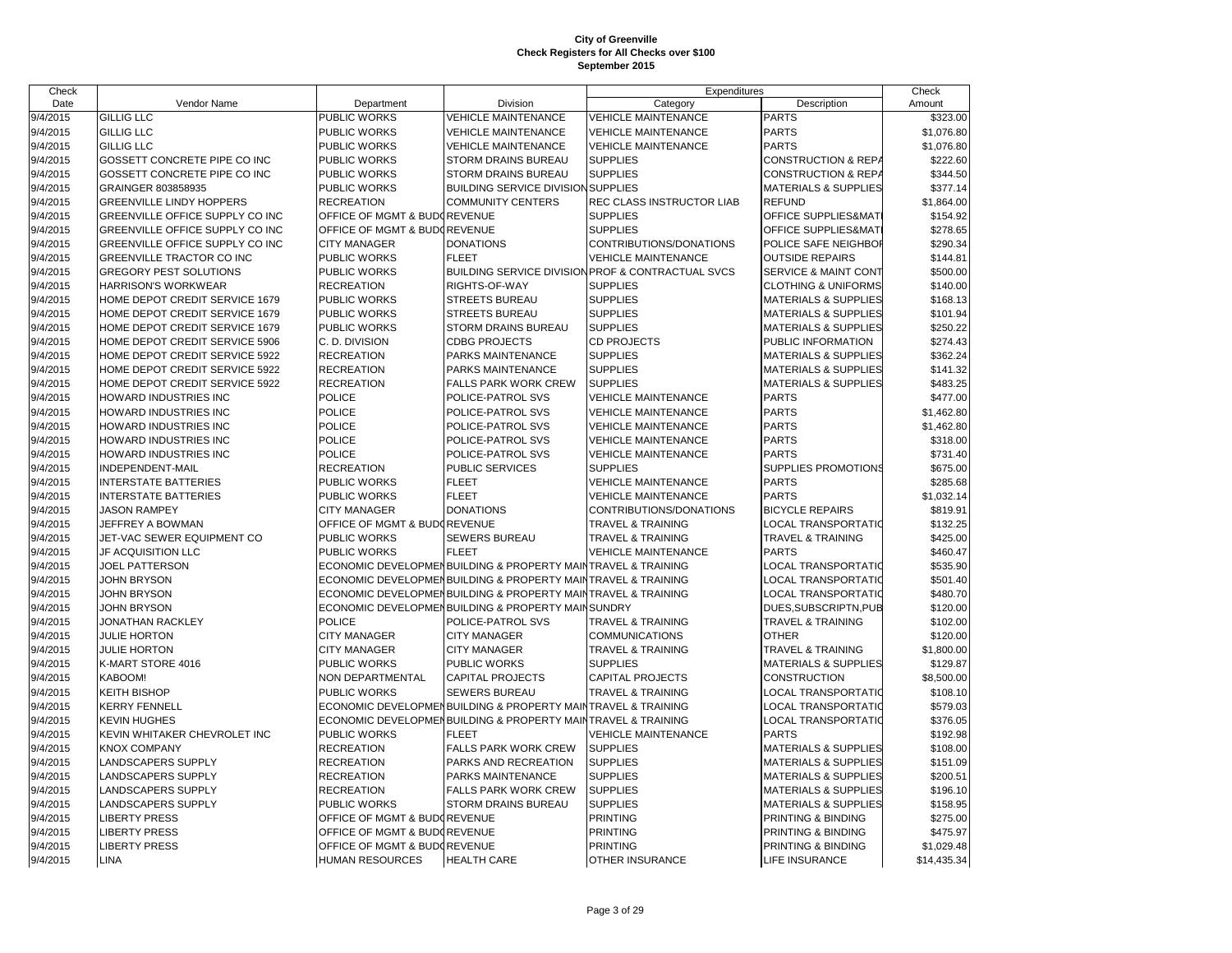| Check    |                                     |                                        |                                         | Expenditures                                                       |                                 | Check       |
|----------|-------------------------------------|----------------------------------------|-----------------------------------------|--------------------------------------------------------------------|---------------------------------|-------------|
| Date     | Vendor Name                         | Department                             | Division                                | Category                                                           | Description                     | Amount      |
| 9/4/2015 | LINA                                | <b>HUMAN RESOURCES</b>                 | <b>HEALTH CARE</b>                      | OTHER INSURANCE                                                    | <b>LONG TERM DISABILITY</b>     | \$8,176.79  |
| 9/4/2015 | LOWES                               | <b>RECREATION</b>                      | FALLS PARK WORK CREW                    | <b>SUPPLIES</b>                                                    | <b>MATERIALS &amp; SUPPLIES</b> | \$289.13    |
| 9/4/2015 | LOWES                               | PUBLIC WORKS                           | <b>SEWERS BUREAU</b>                    | <b>SUPPLIES</b>                                                    | <b>MATERIALS &amp; SUPPLIES</b> | \$167.43    |
| 9/4/2015 | LOWES                               | PUBLIC WORKS                           | <b>CBD TIF CREW</b>                     | <b>SUPPLIES</b>                                                    | <b>MATERIALS &amp; SUPPLIES</b> | \$138.65    |
| 9/4/2015 | LUKE MAVAR                          | <b>POLICE</b>                          | POLICE-PATROL SVS                       | <b>TRAVEL &amp; TRAINING</b>                                       | <b>TRAVEL &amp; TRAINING</b>    | \$1,112.92  |
| 9/4/2015 | MALCOLM GREENIDGE                   | <b>RECREATION</b>                      | <b>COMMUNITY CENTERS</b>                | REC CLASS INSTRUCTOR LIAB                                          | <b>REFUND</b>                   | \$184.00    |
| 9/4/2015 | <b>MASC</b>                         | OFFICE OF MGMT & BUDOREVENUE           |                                         | <b>TRAVEL &amp; TRAINING</b>                                       | <b>TRAVEL &amp; TRAINING</b>    | \$150.00    |
| 9/4/2015 | <b>MASC</b>                         | OFFICE OF MGMT & BUDOREVENUE           |                                         | <b>TRAVEL &amp; TRAINING</b>                                       | <b>TRAVEL &amp; TRAINING</b>    | \$150.00    |
| 9/4/2015 | <b>MASTERMAN'S LLP</b>              | PUBLIC WORKS                           | STREETS BUREAU                          | <b>SUPPLIES</b>                                                    | <b>MATERIALS &amp; SUPPLIES</b> | \$401.05    |
| 9/4/2015 | <b>MICHAEL KERSKI</b>               | ECONOMIC DEVELOPMENPLANNING AND ZONING |                                         | <b>SUPPLIES</b>                                                    | <b>MATERIALS &amp; SUPPLIES</b> | \$210.71    |
| 9/4/2015 | MICHAEL PANASKO                     |                                        | ECONOMIC DEVELOPMENECONOMIC DEVELOPMENT | <b>TRAVEL &amp; TRAINING</b>                                       | <b>TRAVEL &amp; TRAINING</b>    | \$870.02    |
| 9/4/2015 | MOORE MEDICAL CORP                  | <b>HUMAN RESOURCES</b>                 | <b>OCCUPATIONAL HEALTH</b>              | <b>SUPPLIES</b>                                                    | <b>MATERIALS &amp; SUPPLIES</b> | \$748.44    |
| 9/4/2015 | NAPA AUTO PARTS OF GREENVILLE       | PUBLIC WORKS                           | <b>FLEET</b>                            | <b>VEHICLE MAINTENANCE</b>                                         | <b>PARTS</b>                    | \$168.35    |
| 9/4/2015 | NAPA AUTO PARTS OF GREENVILLE       | PUBLIC WORKS                           | <b>FLEET</b>                            | <b>VEHICLE MAINTENANCE</b>                                         | <b>PARTS</b>                    | \$180.35    |
| 9/4/2015 | NAPA AUTO PARTS OF GREENVILLE       | <b>PUBLIC WORKS</b>                    | <b>FLEET</b>                            | <b>VEHICLE MAINTENANCE</b>                                         | <b>PARTS</b>                    | \$123.50    |
| 9/4/2015 | NAPA AUTO PARTS OF GREENVILLE       | PUBLIC WORKS                           | <b>FLEET</b>                            | <b>VEHICLE MAINTENANCE</b>                                         | <b>PARTS</b>                    | \$212.54    |
| 9/4/2015 | NAPA AUTO PARTS OF GREENVILLE       | PUBLIC WORKS                           | <b>FLEET</b>                            | <b>VEHICLE MAINTENANCE</b>                                         | <b>PARTS</b>                    | \$263.34    |
| 9/4/2015 | NAPA AUTO PARTS OF GREENVILLE       | <b>PUBLIC WORKS</b>                    | <b>FLEET</b>                            | <b>VEHICLE MAINTENANCE</b>                                         | <b>PARTS</b>                    | \$488.18    |
| 9/4/2015 | NAPA AUTO PARTS OF GREENVILLE       | PUBLIC WORKS                           | <b>FLEET</b>                            | <b>VEHICLE MAINTENANCE</b>                                         | <b>PARTS</b>                    | \$206.91    |
| 9/4/2015 | NCR INC DBA RADIANT SYSTEMS         | <b>RECREATION</b>                      | <b>PUBLIC SERVICES</b>                  | PROF & CONTRACTUAL SVCS                                            | <b>SERVICE &amp; MAINT CONT</b> | \$1,900.80  |
| 9/4/2015 | NIGP NATIONAL INSTITUTE OF GOVERNME | OFFICE OF MGMT & BUDOPURCHASING        |                                         | <b>TRAVEL &amp; TRAINING</b>                                       | <b>TRAVEL &amp; TRAINING</b>    | \$500.00    |
| 9/4/2015 | NORRIS SUPPLY CO                    | PUBLIC WORKS                           | <b>STORM DRAINS BUREAU</b>              | <b>SUPPLIES</b>                                                    | CONSTRUCTION & REPA             | \$293.62    |
| 9/4/2015 | NORTHERN TOOL & EQUIPMENT           | <b>RECREATION</b>                      | PARKS AND RECREATION                    | <b>SUPPLIES</b>                                                    | <b>MATERIALS &amp; SUPPLIES</b> | \$451.99    |
| 9/4/2015 | NORTHERN TOOL & EQUIPMENT           | PUBLIC WORKS                           | <b>FLEET</b>                            | <b>SUPPLIES</b>                                                    | <b>MATERIALS &amp; SUPPLIES</b> | \$418.33    |
| 9/4/2015 | JONATHAN COOPER                     | <b>RECREATION</b>                      | <b>COMMUNITY CENTERS</b>                | REC CLASS INSTRUCTOR LIAB                                          | <b>REFUND</b>                   | \$279.00    |
| 9/4/2015 | <b>CHONITA ROSALES</b>              | <b>RECREATION</b>                      | <b>COMMUNITY CENTERS</b>                | <b>BUILDING &amp; SPACE RENTAL</b>                                 | <b>SENIOR ACTION</b>            | \$200.00    |
| 9/4/2015 | <b>JEFF ISBELL</b>                  | <b>RECREATION</b>                      | <b>ADMINISTRATION</b>                   | <b>RECREATION FEES</b>                                             | SATURDAY MARKET                 | \$110.00    |
| 9/4/2015 | <b>FRANCIS CROWDER</b>              | PUBLIC WORKS                           | PARKING ADMINISTRATION                  | PARKING DEPOSITS                                                   | PKG DEPOSITS-S. SPRIN           | \$139.40    |
| 9/4/2015 | PACE JEWELERS                       | <b>HUMAN RESOURCES</b>                 | <b>HUMAN RESOURCES</b>                  | <b>SUNDRY</b>                                                      | <b>AWARDS</b>                   | \$194.05    |
| 9/4/2015 | PALMETTO UTILITY PROTECTION INC     | PUBLIC WORKS                           | <b>SEWERS BUREAU</b>                    | PROF & CONTRACTUAL SVCS                                            | PROFESSIONAL SERVIC             | \$836.95    |
| 9/4/2015 | PANAGAKOS ASPHALT INC               | PUBLIC WORKS                           | <b>STREETS BUREAU</b>                   | <b>SUPPLIES</b>                                                    | <b>MATERIALS &amp; SUPPLIES</b> | \$119.65    |
| 9/4/2015 | PANAGAKOS ASPHALT INC               | PUBLIC WORKS                           | <b>STREETS BUREAU</b>                   | <b>SUPPLIES</b>                                                    | MATERIALS & SUPPLIES            | \$149.57    |
| 9/4/2015 | PANAGAKOS ASPHALT INC               | PUBLIC WORKS                           | <b>STREETS BUREAU</b>                   | <b>SUPPLIES</b>                                                    | MATERIALS & SUPPLIES            | \$179.48    |
| 9/4/2015 | PANAGAKOS ASPHALT INC               | PUBLIC WORKS                           | <b>STREETS BUREAU</b>                   | <b>SUPPLIES</b>                                                    | <b>MATERIALS &amp; SUPPLIES</b> | \$239.31    |
| 9/4/2015 | PEPSI-COLA BOTTLING COMPANY         | PUBLIC INFORMATION/EVEVENTS MANAGEMENT |                                         | <b>SUPPLIES</b>                                                    | M&S-FOOD & BEVERAGE             | \$1,752.00  |
| 9/4/2015 | PRO AUTO PARTS WAREHOUSE            | PUBLIC WORKS                           | <b>FLEET</b>                            | <b>VEHICLE MAINTENANCE</b>                                         | <b>PARTS</b>                    | \$197.92    |
| 9/4/2015 | PRO AUTO PARTS WAREHOUSE            | PUBLIC WORKS                           | <b>FLEET</b>                            | <b>VEHICLE MAINTENANCE</b>                                         | <b>PARTS</b>                    | \$185.44    |
| 9/4/2015 | PRO AUTO PARTS WAREHOUSE            | PUBLIC WORKS                           | <b>FLEET</b>                            | <b>VEHICLE MAINTENANCE</b>                                         | <b>PARTS</b>                    | \$196.24    |
| 9/4/2015 | PRO AUTO PARTS WAREHOUSE            | PUBLIC WORKS                           | <b>FLEET</b>                            | <b>VEHICLE MAINTENANCE</b>                                         | <b>PARTS</b>                    | \$259.74    |
| 9/4/2015 | PROSOURCE LLC                       | <b>RECREATION</b>                      | <b>FALLS PARK WORK CREW</b>             | <b>REPAIR &amp; MAINT SVCS</b>                                     | <b>REPAIRS &amp; MAINTENAN</b>  | \$441.01    |
| 9/4/2015 | PROVIDENT LIFE & ACCIDENT INS CO    | OFFICE OF MGMT & BUDONON-DEPARTMENTAL  |                                         | OTHER INSURANCE                                                    | LIFE INSURANCE                  | \$2,215.78  |
| 9/4/2015 | RENEWABLE WATER RESOURCES           | OFFICE OF MGMT & BUDGREVENUE           |                                         | LIAB-REWA                                                          | <b>REWA FEES</b>                | \$64,125.00 |
| 9/4/2015 | ROBERT HALF TECHNOLOGY              |                                        |                                         | OFFICE OF MGMT & BUDCINFORMATION TECHNOLOGYPROF & CONTRACTUAL SVCS | TEMP PERSONNEL SVC:             | \$1,909.76  |
| 9/4/2015 | ROBERT LEWIS                        | <b>POLICE</b>                          | POLICE-PATROL SVS                       | TRAVEL & TRAINING                                                  | <b>TRAVEL &amp; TRAINING</b>    | \$130.42    |
| 9/4/2015 | RODENT PRO.COM LLC                  | <b>RECREATION</b>                      | <b>ADMINISTRATION</b>                   | <b>SUPPLIES</b>                                                    | M&S-FOOD                        | \$458.75    |
| 9/4/2015 | ROGERS & CALLCOTT ENVIRONMENTAL     | PUBLIC WORKS                           |                                         | GARBAGE DISPOSAL BUREA PROF & CONTRACTUAL SVCS                     | PROFESSIONAL SERVIC             | \$2,863.42  |
| 9/4/2015 | <b>RON POWELL</b>                   | OFFICE OF MGMT & BUDOREVENUE           |                                         | <b>TRAVEL &amp; TRAINING</b>                                       | LOCAL TRANSPORTATIO             | \$202.17    |
| 9/4/2015 | ROWLAND RADIATOR                    | PUBLIC WORKS                           | <b>FLEET</b>                            | <b>VEHICLE MAINTENANCE</b>                                         | <b>PARTS</b>                    | \$443.70    |
| 9/4/2015 | S C DEPARTMENT OF MOTOR VEHICLES    | PUBLIC WORKS                           | SEWERS BUREAU                           | MACHINERY AND EQUIPMENT                                            | MACHINERY AND EQUIP             | \$300.00    |
| 9/4/2015 | S C DEPARTMENT OF REVENUE           | <b>RECREATION</b>                      | <b>PUBLIC SERVICES</b>                  | <b>TAX LIABILITIES</b>                                             | <b>ADMISSION TAXES</b>          | \$5,497.18  |
| 9/4/2015 | S C DEPARTMENT OF REVENUE           | <b>RECREATION</b>                      | <b>PUBLIC SERVICES</b>                  | <b>TAX LIABILITIES</b>                                             | <b>SALES TAXES</b>              | \$2,853.02  |
| 9/4/2015 | <b>SANOFI PASTEUR INC</b>           | <b>HUMAN RESOURCES</b>                 | <b>OCCUPATIONAL HEALTH</b>              | <b>SUPPLIES</b>                                                    | <b>MATERIALS &amp; SUPPLIES</b> | \$587.08    |
| 9/4/2015 | <b>SCAPA</b>                        |                                        | ECONOMIC DEVELOPMENECONOMIC DEVELOPMENT | <b>TRAVEL &amp; TRAINING</b>                                       | <b>TRAVEL &amp; TRAINING</b>    | \$210.00    |
| 9/4/2015 | SNIDER FLEET SOLUTIONS              | PUBLIC WORKS                           | <b>FLEET</b>                            | <b>VEHICLE MAINTENANCE</b>                                         | <b>PARTS</b>                    | \$221.77    |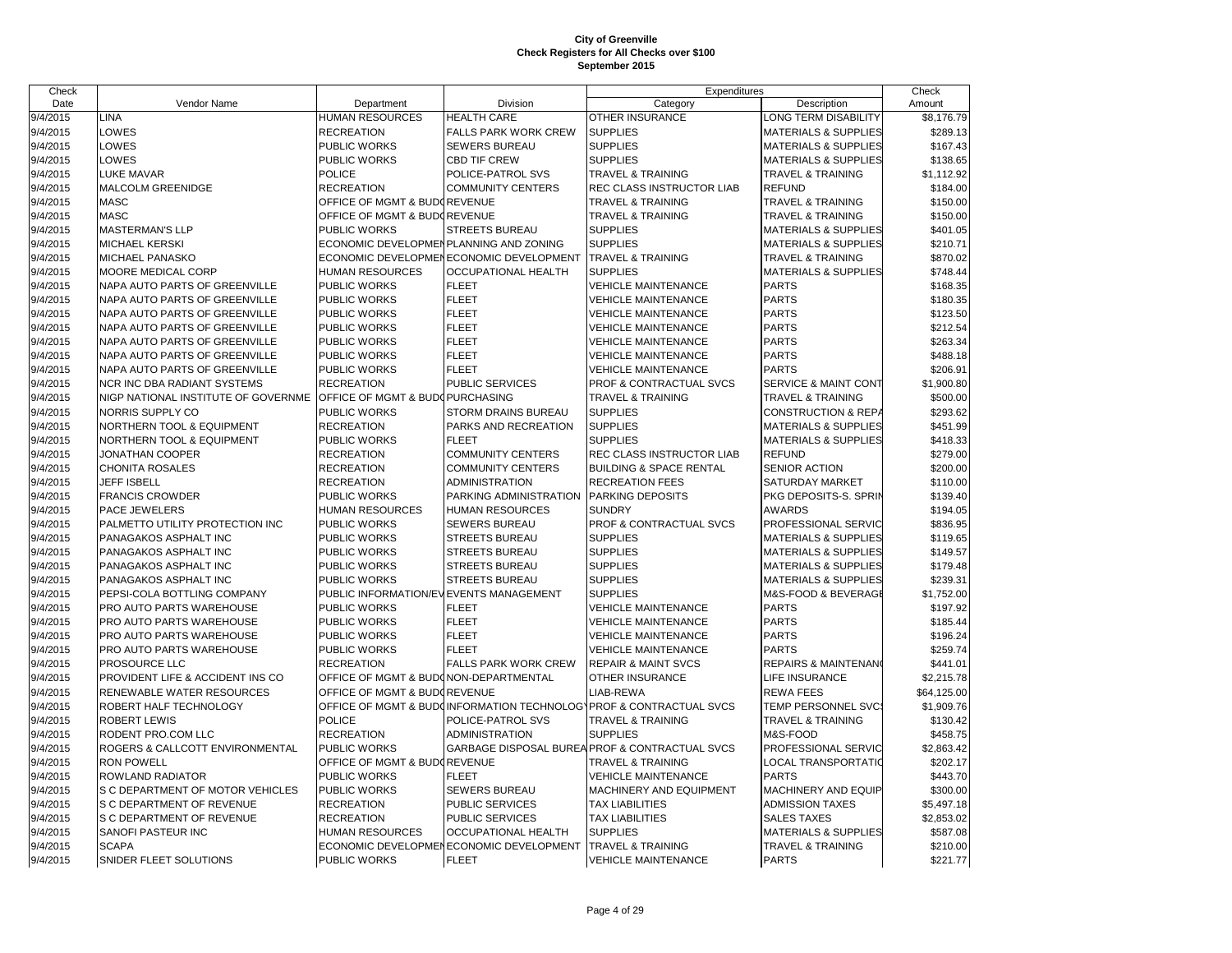| Check    |                                    |                                        |                                                               | Expenditures                                    |                                 | Check       |
|----------|------------------------------------|----------------------------------------|---------------------------------------------------------------|-------------------------------------------------|---------------------------------|-------------|
| Date     | Vendor Name                        | Department                             | Division                                                      | Category                                        | Description                     | Amount      |
| 9/4/2015 | <b>SOCAR</b>                       | <b>RECREATION</b>                      | PARKS AND RECREATION                                          | <b>SUPPLIES</b>                                 | MATERIALS & SUPPLIES            | \$204.05    |
| 9/4/2015 | SOUTHEASTERN PAPER GROUP           | <b>RECREATION</b>                      | <b>COMMUNITY CENTERS</b>                                      | <b>SUPPLIES</b>                                 | JANITORIAL SUPPLIES             | \$1,436.95  |
| 9/4/2015 | SOUTHEASTERN PAPER GROUP           | <b>RECREATION</b>                      | <b>FALLS PARK WORK CREW</b>                                   | <b>SUPPLIES</b>                                 | JANITORIAL SUPPLIES             | \$124.02    |
| 9/4/2015 | SOUTHEASTERN PAPER GROUP           | PUBLIC WORKS                           | BUILDING SERVICE DIVISION SUPPLIES                            |                                                 | JANITORIAL SUPPLIES             | \$697.79    |
| 9/4/2015 | SOUTHERNSIDE COMMUNITY CENTER      | <b>RECREATION</b>                      | <b>COMMUNITY CENTERS</b>                                      | PROF & CONTRACTUAL SVCS                         | PROFESSIONAL SERVIC             | \$2,916.66  |
| 9/4/2015 | STATE BUDGET AND CONTROL BOARD     | <b>POLICE</b>                          | POLICE-PATROL SVS                                             | PROF & CONTRACTUAL SVCS                         | <b>SERVICE &amp; MAINT CONT</b> | \$112.00    |
| 9/4/2015 | <b>STEVEN GALLANT</b>              |                                        | ECONOMIC DEVELOPMEN BUILDING & PROPERTY MAINTRAVEL & TRAINING |                                                 | LOCAL TRANSPORTATIO             | \$481.28    |
| 9/4/2015 | <b>SUMMIT MEDIA LLC</b>            | PUBLIC WORKS                           | <b>RECYCLING</b>                                              | PROF & CONTRACTUAL SVCS                         | ADVERTISING EXPENSE             | \$1,250.00  |
| 9/4/2015 | TALENT MANAGEMENT SOLUTIONS        | PUBLIC INFORMATION/EVEVENTS MANAGEMENT |                                                               | PROF & CONTRACTUAL SVCS                         | TEMP PERSONNEL SVC              | \$1,058.64  |
| 9/4/2015 | TALENT MANAGEMENT SOLUTIONS        | <b>PUBLIC WORKS</b>                    | <b>VEHICLE MAINTENANCE</b>                                    | PROF & CONTRACTUAL SVCS                         | TEMP PERSONNEL SVC:             | \$4,864.93  |
| 9/4/2015 | TALENT MANAGEMENT SOLUTIONS        | <b>RECREATION</b>                      | <b>ADMINISTRATION</b>                                         | PROF & CONTRACTUAL SVCS                         | TEMP PERSONNEL SVC:             | \$1,130.40  |
| 9/4/2015 | TALENT MANAGEMENT SOLUTIONS        | <b>RECREATION</b>                      | PARKS MAINTENANCE                                             | PROF & CONTRACTUAL SVCS                         | TEMP PERSONNEL SVC              | \$628.00    |
| 9/4/2015 | TALENT MANAGEMENT SOLUTIONS        | <b>PUBLIC WORKS</b>                    | <b>ENGINEERING</b>                                            | PROF & CONTRACTUAL SVCS                         | TEMP PERSONNEL SVC:             | \$573.60    |
| 9/4/2015 | TALENT MANAGEMENT SOLUTIONS        | <b>PUBLIC WORKS</b>                    | <b>MAINTENANCE</b>                                            | PROF & CONTRACTUAL SVCS                         | TEMP PERSONNEL SVC:             | \$679.60    |
| 9/4/2015 | TALENT MANAGEMENT SOLUTIONS        | PUBLIC WORKS                           | <b>STREETS BUREAU</b>                                         | PROF & CONTRACTUAL SVCS                         | TEMP PERSONNEL SVC              | \$1,252.40  |
| 9/4/2015 | TALENT MANAGEMENT SOLUTIONS        | <b>PUBLIC WORKS</b>                    |                                                               | RESIDENTIAL COLL BUREAU PROF & CONTRACTUAL SVCS | TEMP PERSONNEL SVC:             | \$9,699.11  |
| 9/4/2015 | TALENT MANAGEMENT SOLUTIONS        | PUBLIC WORKS                           | <b>FLEET</b>                                                  | PROF & CONTRACTUAL SVCS                         | <b>TEMP PERSONNEL SVC:</b>      | \$642.36    |
| 9/4/2015 | TALENT MANAGEMENT SOLUTIONS        | PUBLIC WORKS                           | <b>CBD TIF CREW</b>                                           | PROF & CONTRACTUAL SVCS                         | TEMP PERSONNEL SVC:             | \$558.40    |
| 9/4/2015 | <b>TGA</b>                         | <b>NON DEPARTMENTAL</b>                | <b>CAPITAL PROJECTS</b>                                       | <b>CAPITAL PROJECTS</b>                         | <b>EQUIPMENT</b>                | \$6,550.00  |
| 9/4/2015 | <b>TGA</b>                         | NON DEPARTMENTAL                       | <b>CAPITAL PROJECTS</b>                                       | <b>CAPITAL PROJECTS</b>                         | <b>EQUIPMENT</b>                | \$4,405.44  |
| 9/4/2015 | TGA                                | NON DEPARTMENTAL                       | <b>CAPITAL PROJECTS</b>                                       | <b>CAPITAL PROJECTS</b>                         | <b>EQUIPMENT</b>                | \$15,841.33 |
| 9/4/2015 | THERMO KING OF GREENVILLE          | <b>PUBLIC WORKS</b>                    | <b>VEHICLE MAINTENANCE</b>                                    | <b>VEHICLE MAINTENANCE</b>                      | <b>PARTS</b>                    | \$272.70    |
| 9/4/2015 | THERMO KING OF GREENVILLE          | PUBLIC WORKS                           | VEHICLE MAINTENANCE                                           | <b>VEHICLE MAINTENANCE</b>                      | <b>OUTSIDE REPAIRS</b>          | \$238.00    |
| 9/4/2015 | THERMO KING OF GREENVILLE          | PUBLIC WORKS                           | <b>VEHICLE MAINTENANCE</b>                                    | <b>VEHICLE MAINTENANCE</b>                      | <b>OUTSIDE REPAIRS</b>          | \$294.00    |
| 9/4/2015 | THERMO KING OF GREENVILLE          | PUBLIC WORKS                           | <b>VEHICLE MAINTENANCE</b>                                    | <b>VEHICLE MAINTENANCE</b>                      | <b>OUTSIDE REPAIRS</b>          | \$327.60    |
| 9/4/2015 | THERMO KING OF GREENVILLE          | PUBLIC WORKS                           | <b>VEHICLE MAINTENANCE</b>                                    | <b>VEHICLE MAINTENANCE</b>                      | <b>OUTSIDE REPAIRS</b>          | \$333.60    |
| 9/4/2015 | THERMO KING OF GREENVILLE          | PUBLIC WORKS                           | <b>VEHICLE MAINTENANCE</b>                                    | <b>VEHICLE MAINTENANCE</b>                      | <b>OUTSIDE REPAIRS</b>          | \$333.60    |
| 9/4/2015 | THOMAS SAND COMPANY INC            | <b>RECREATION</b>                      | PARKS MAINTENANCE                                             | <b>SUPPLIES</b>                                 | <b>MATERIALS &amp; SUPPLIES</b> | \$312.70    |
| 9/4/2015 | TOM CRABTREE                       | PUBLIC INFORMATION/EVEVENTS MANAGEMENT |                                                               | PROF & CONTRACTUAL SVCS                         | PROFESSIONAL SERVIC             | \$400.00    |
| 9/4/2015 | <b>TPM</b>                         | NON DEPARTMENTAL                       | <b>CAPITAL PROJECTS</b>                                       | <b>CAPITAL PROJECTS</b>                         | <b>CONSTRUCTION</b>             | \$1,171.84  |
| 9/4/2015 | TRUCKPRO LLC                       | <b>PUBLIC WORKS</b>                    | <b>FLEET</b>                                                  | <b>VEHICLE MAINTENANCE</b>                      | <b>PARTS</b>                    | \$115.52    |
| 9/4/2015 | <b>UNIFIRST</b>                    | <b>PUBLIC WORKS</b>                    | <b>VEHICLE MAINTENANCE</b>                                    | <b>SUPPLIES</b>                                 | <b>CLOTHING &amp; UNIFORMS</b>  | \$182.34    |
| 9/4/2015 | UNITED RENTALS (NORTH AMERICA) INC | <b>PUBLIC WORKS</b>                    | <b>STREETS BUREAU</b>                                         | <b>SUPPLIES</b>                                 | <b>MATERIALS &amp; SUPPLIES</b> | \$101.12    |
| 9/4/2015 | UNITED RENTALS (NORTH AMERICA) INC | <b>PUBLIC WORKS</b>                    | STORM DRAINS BUREAU                                           | <b>SUPPLIES</b>                                 | <b>MATERIALS &amp; SUPPLIES</b> | \$134.83    |
| 9/4/2015 | UPPER STATE CODE ENF ASSOC OF SC   |                                        | ECONOMIC DEVELOPMENBUILDING & PROPERTY MAINTRAVEL & TRAINING  |                                                 | TRAVEL & TRAINING               | \$125.00    |
| 9/4/2015 | UPPER STATE CODE ENF ASSOC OF SC   |                                        | ECONOMIC DEVELOPMENBUILDING & PROPERTY MAIN                   | TRAVEL & TRAINING                               | TRAVEL & TRAINING               | \$125.00    |
| 9/4/2015 | UPPER STATE CODE ENF ASSOC OF SC   |                                        | ECONOMIC DEVELOPMENBUILDING & PROPERTY MAI                    | TRAVEL & TRAINING                               | TRAVEL & TRAINING               | \$125.00    |
| 9/4/2015 | UPPER STATE CODE ENF ASSOC OF SC   |                                        | ECONOMIC DEVELOPMENBUILDING & PROPERTY MAINTRAVEL & TRAINING  |                                                 | TRAVEL & TRAINING               | \$125.00    |
| 9/4/2015 | UPPER STATE CODE ENF ASSOC OF SC   |                                        | ECONOMIC DEVELOPMEN BUILDING & PROPERTY MAIN                  | TRAVEL & TRAINING                               | TRAVEL & TRAINING               | \$125.00    |
| 9/4/2015 | UPPER STATE CODE ENF ASSOC OF SC   |                                        | ECONOMIC DEVELOPMENBUILDING & PROPERTY MAI                    | TRAVEL & TRAINING                               | TRAVEL & TRAINING               | \$125.00    |
| 9/4/2015 | UPPER STATE CODE ENF ASSOC OF SC   |                                        | ECONOMIC DEVELOPMENBUILDING & PROPERTY MAINTRAVEL & TRAINING  |                                                 | TRAVEL & TRAINING               | \$125.00    |
| 9/4/2015 | UPSTATE MATERIALS INC-NC           | <b>RECREATION</b>                      | PARKS MAINTENANCE                                             | <b>SUPPLIES</b>                                 | <b>MATERIALS &amp; SUPPLIES</b> | \$1,558.73  |
| 9/4/2015 | UPSTATE MATERIALS INC-NC           | <b>RECREATION</b>                      | PARKS MAINTENANCE                                             | <b>SUPPLIES</b>                                 | <b>MATERIALS &amp; SUPPLIES</b> | \$1,558.73  |
| 9/4/2015 | <b>VERIZON WIRELESS</b>            |                                        | OFFICE OF MGMT & BUDGINFORMATION TECHNOLOGY COMMUNICATIONS    |                                                 | TELECOMMUNICATIONS              | \$160.76    |
| 9/4/2015 | <b>VERIZON WIRELESS</b>            | <b>FIRE</b>                            | <b>FIRE</b>                                                   | <b>COMMUNICATIONS</b>                           | <b>OTHER</b>                    | \$1,186.49  |
| 9/4/2015 | <b>VERIZON WIRELESS</b>            | <b>POLICE</b>                          | POLICE-PATROL SVS                                             | <b>COMMUNICATIONS</b>                           | <b>OTHER</b>                    | \$190.13    |
| 9/4/2015 | <b>VERIZON WIRELESS</b>            | <b>POLICE</b>                          | POLICE-PATROL SVS                                             | COMMUNICATIONS                                  | <b>OTHER</b>                    | \$7,935.48  |
| 9/4/2015 | <b>VICTORIA IRIEL</b>              | <b>RECREATION</b>                      | <b>ADMINISTRATION</b>                                         | <b>RECREATION FEES</b>                          | <b>EBT TOKEN REIMBURSE</b>      | \$151.50    |
| 9/4/2015 | <b>VICTORIA IRIEL</b>              | <b>RECREATION</b>                      | <b>ADMINISTRATION</b>                                         | <b>RECREATION FEES</b>                          | <b>HEALTHY BUCKS TOKEN</b>      | \$175.00    |
| 9/4/2015 | <b>WAL-MART COMMUNITY BRC</b>      | <b>RECREATION</b>                      | <b>COMMUNITY CENTERS</b>                                      | <b>SUPPLIES</b>                                 | <b>MATERIALS &amp; SUPPLIES</b> | \$755.72    |
| 9/4/2015 | WAL-MART COMMUNITY BRC             | <b>POLICE</b>                          | POLICE-PATROL SVS                                             | <b>SUPPLIES</b>                                 | <b>MATERIALS &amp; SUPPLIES</b> | \$882.63    |
| 9/4/2015 | WAL-MART COMMUNITY BRC             | <b>CITY MANAGER</b>                    | <b>DONATIONS</b>                                              | CONTRIBUTIONS/DONATIONS                         | POLICE SAFE NEIGHBOI            | \$428.01    |
| 9/4/2015 | WHITE HORSE PACKAGING              | <b>RECREATION</b>                      | <b>ADMINISTRATION</b>                                         | <b>SUPPLIES</b>                                 | JANITORIAL SUPPLIES             | \$391.54    |
| 9/4/2015 | WILL & KRIS AMUSEMENTS             | PUBLIC INFORMATION/EVEVENTS MANAGEMENT |                                                               | PROF & CONTRACTUAL SVCS                         | SHOW MANAGEMENT E)              | \$831.60    |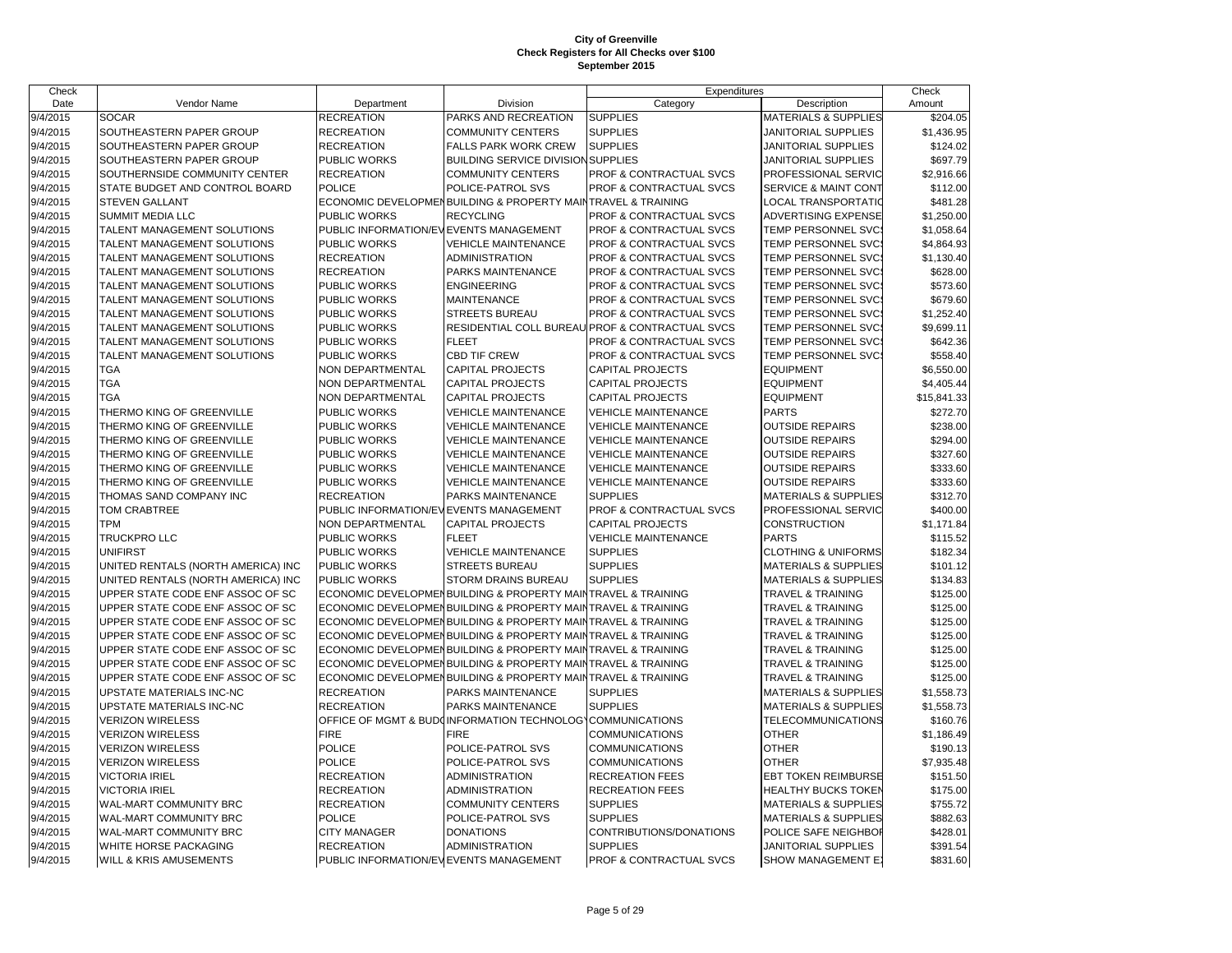| Check              |                                      |                                       |                                                              | Expenditures                                 |                                 | Check       |
|--------------------|--------------------------------------|---------------------------------------|--------------------------------------------------------------|----------------------------------------------|---------------------------------|-------------|
| Date               | Vendor Name                          | Department                            | Division                                                     | Category                                     | Description                     | Amount      |
| $\frac{9}{4/2015}$ | <b>WILLIS OF SOUTH CAROLINA INC</b>  |                                       | ECONOMIC DEVELOPMENGREENVILLE LOC DEV CORPOTHER INSURANCE    |                                              | <b>OTHER</b>                    | \$9.585.00  |
| 9/4/2015           | <b>WILLIS OF SOUTH CAROLINA INC</b>  |                                       | ECONOMIC DEVELOPMENGREENVILLE LOC DEV CORFIOTHER INSURANCE   |                                              | <b>OTHER</b>                    | \$999.00    |
| 9/4/2015           | WILLIS OF SOUTH CAROLINA INC         |                                       | ECONOMIC DEVELOPMENGREENVILLE LOC DEV CORPOTHER INSURANCE    |                                              | <b>OTHER</b>                    | \$458.00    |
| 9/4/2015           | <b>WILLIS OF SOUTH CAROLINA INC</b>  |                                       | ECONOMIC DEVELOPMENGREENVILLE LOC DEV CORFIOTHER INSURANCE   |                                              | <b>OTHER</b>                    | \$521.00    |
| 9/4/2015           | <b>WOOLPERT INC</b>                  | <b>PUBLIC WORKS</b>                   |                                                              | STORMWATER MANAGEMEN PROF & CONTRACTUAL SVCS | PROFESSIONAL SERVIC             | \$3,140.25  |
| 9/4/2015           | <b>WOOLPERT INC</b>                  | PUBLIC WORKS                          |                                                              | STORMWATER MANAGEMEN PROF & CONTRACTUAL SVCS | PROFESSIONAL SERVIC             | \$8,275.18  |
| 9/4/2015           | <b>WOOLPERT INC</b>                  | PUBLIC WORKS                          |                                                              | STORMWATER MANAGEMEN PROF & CONTRACTUAL SVCS | PROFESSIONAL SERVIC             | \$20,055.81 |
| 9/4/2015           | <b>ZERO WASTE USA INC</b>            | <b>RECREATION</b>                     | PARKS MAINTENANCE                                            | <b>SUPPLIES</b>                              | <b>MATERIALS &amp; SUPPLIES</b> | \$1,489.69  |
| 9/11/2015          | ALDRIDGE PRODUCE COMPANY             | <b>RECREATION</b>                     | <b>ADMINISTRATION</b>                                        | <b>SUPPLIES</b>                              | M&S-FOOD                        | \$141.70    |
| 9/11/2015          | <b>ALDRIDGE PRODUCE COMPANY</b>      | <b>RECREATION</b>                     | <b>ADMINISTRATION</b>                                        | <b>SUPPLIES</b>                              | M&S-FOOD                        | \$175.13    |
| 9/11/2015          | ALDRIDGE PRODUCE COMPANY             | <b>RECREATION</b>                     | <b>ADMINISTRATION</b>                                        | <b>SUPPLIES</b>                              | M&S-FOOD                        | \$252.13    |
| 9/11/2015          | AMERICAN ARBORISTS SUPPLIES          | <b>RECREATION</b>                     | TREE MAINTENANCE BUREA SUPPLIES                              |                                              | <b>MATERIALS &amp; SUPPLIES</b> | \$978.46    |
| 9/11/2015          | AMG PARTS & EQUIPMENT LLC            | PUBLIC WORKS                          | <b>FLEET</b>                                                 | <b>VEHICLE MAINTENANCE</b>                   | <b>PARTS</b>                    | \$450.42    |
| 9/11/2015          | <b>ANGIE PROSSER</b>                 | PUBLIC INFORMATION/EV SPECIAL EVENTS  |                                                              | <b>TRAVEL &amp; TRAINING</b>                 | <b>TRAVEL &amp; TRAINING</b>    | \$1,800.00  |
| 9/11/2015          | APPLIED INDUSTRIAL TECHNOLOGIES      | <b>FIRE</b>                           | <b>FIRE SERVICES</b>                                         | <b>SUPPLIES</b>                              | <b>MATERIALS &amp; SUPPLIES</b> | \$218.21    |
| 9/11/2015          | ARGUS-HAZCO                          | <b>FIRE</b>                           | FIRE SUPPRESSION                                             | <b>SUPPLIES</b>                              | <b>MATERIALS &amp; SUPPLIES</b> | \$426.98    |
| 9/11/2015          | <b>ASG LLC</b>                       | <b>RECREATION</b>                     | <b>ADMINISTRATION</b>                                        | <b>PROF &amp; CONTRACTUAL SVCS</b>           | <b>SERVICE &amp; MAINT CONT</b> | \$1,312.50  |
| 9/11/2015          | ASG LLC                              | <b>POLICE</b>                         | POLICE-PATROL SVS                                            | PROF & CONTRACTUAL SVCS                      | <b>SERVICE &amp; MAINT CONT</b> | \$1,041.84  |
| 9/11/2015          | <b>AVIAN BIOTECH INTERNATIONAL</b>   | <b>RECREATION</b>                     | <b>ADMINISTRATION</b>                                        | <b>PROF &amp; CONTRACTUAL SVCS</b>           | PROFESSIONAL SERVIC             | \$122.50    |
| 9/11/2015          | <b>BLANCHARD MACHINERY CO</b>        | <b>PUBLIC WORKS</b>                   | FLEET                                                        | <b>VEHICLE MAINTENANCE</b>                   | <b>OUTSIDE REPAIRS</b>          | \$7,579.24  |
| 9/11/2015          | <b>CCT INC</b>                       | <b>NON DEPARTMENTAL</b>               | CAPITAL PROJECTS                                             | <b>CAPITAL PROJECTS</b>                      | <b>EQUIPMENT</b>                | \$1,095.00  |
| 9/11/2015          | <b>CCT INC</b>                       | NON DEPARTMENTAL                      | <b>CAPITAL PROJECTS</b>                                      | <b>CAPITAL PROJECTS</b>                      | <b>EQUIPMENT</b>                | \$1,095.00  |
| 9/11/2015          | CDW/G                                | <b>NON DEPARTMENTAL</b>               | <b>CAPITAL PROJECTS</b>                                      | <b>CAPITAL PROJECTS</b>                      | <b>EQUIPMENT</b>                | \$156.30    |
| 9/11/2015          | CDW/G                                | <b>RECREATION</b>                     | PARKS AND RECREATION                                         | <b>SUPPLIES</b>                              | OFFICE SUPPLIES&MAT             | \$266.62    |
| 9/11/2015          | CHARTER COMMUNICATIONS               |                                       | OFFICE OF MGMT & BUDGINFORMATION TECHNOLOGYCOMMUNICATIONS    |                                              | TELECOMMUNICATIONS              | \$9,124.94  |
| 9/11/2015          | <b>CHARTER COMMUNICATIONS</b>        | <b>PUBLIC WORKS</b>                   | RHETT ST LOT                                                 | <b>COMMUNICATIONS</b>                        | <b>OTHER</b>                    | \$118.42    |
| 9/11/2015          | <b>CHRIS STOVER</b>                  |                                       | ECONOMIC DEVELOPMENBUILDING & PROPERTY MAINTRAVEL & TRAINING |                                              | LOCAL TRANSPORTATIO             | \$128.23    |
| 9/11/2015          | CHRISTOPHER TRUCKS INC               | PUBLIC WORKS                          | <b>FLEET</b>                                                 | <b>VEHICLE MAINTENANCE</b>                   | <b>OUTSIDE REPAIRS</b>          | \$297.41    |
| 9/11/2015          | <b>CINTAS</b>                        | <b>RECREATION</b>                     | <b>ADMINISTRATION</b>                                        | <b>SUPPLIES</b>                              | <b>CLOTHING &amp; UNIFORMS</b>  | \$128.79    |
| 9/11/2015          | CINTAS FIRE PROTECTION 636525        | <b>RECREATION</b>                     | <b>COMMUNITY CENTERS</b>                                     | PROF & CONTRACTUAL SVCS                      | PROFESSIONAL SERVIC             | \$136.34    |
| 9/11/2015          | <b>CITY WELDING SERVICE</b>          | <b>PUBLIC WORKS</b>                   | <b>FLEET</b>                                                 | <b>VEHICLE MAINTENANCE</b>                   | <b>OUTSIDE REPAIRS</b>          | \$380.00    |
| 9/11/2015          | <b>CITY WELDING SERVICE</b>          | <b>PUBLIC WORKS</b>                   | <b>FLEET</b>                                                 | <b>VEHICLE MAINTENANCE</b>                   | <b>OUTSIDE REPAIRS</b>          | \$210.00    |
| 9/11/2015          | <b>CLERK OF COURT</b>                | OFFICE OF MGMT & BUDONON-DEPARTMENTAL |                                                              | PR-WH                                        | <b>GARNISHMENTS</b>             | \$378.48    |
| 9/11/2015          | <b>CLERK OF COURT</b>                | OFFICE OF MGMT & BUDONON-DEPARTMENTAL |                                                              | PR-WH                                        | <b>GARNISHMENTS</b>             | \$199.50    |
| 9/11/2015          | <b>CLERK OF COURT -SPARTANBURG</b>   | OFFICE OF MGMT & BUDONON-DEPARTMENTAL |                                                              | PR-WH                                        | <b>GARNISHMENTS</b>             | \$309.83    |
| 9/11/2015          | <b>CLERK OF COURT PICKENS COUNTY</b> | OFFICE OF MGMT & BUDONON-DEPARTMENTAL |                                                              | PR-WH                                        | <b>GARNISHMENTS</b>             | \$304.34    |
| 9/11/2015          | <b>CLINE HOSE &amp; HYDRAULIC</b>    | <b>FIRE</b>                           | FIRE SUPPRESSION                                             | <b>VEHICLE MAINTENANCE</b>                   | <b>PARTS</b>                    | \$120.60    |
| 9/11/2015          | <b>CLINE HOSE &amp; HYDRAULIC</b>    | <b>FIRE</b>                           | FIRE SUPPRESSION                                             | <b>VEHICLE MAINTENANCE</b>                   | <b>PARTS</b>                    | \$131.81    |
| 9/11/2015          | COMMUNICATION SERVICE CENTER INC     | <b>POLICE</b>                         | POLICE-PATROL SVS                                            | <b>SUPPLIES</b>                              | <b>MATERIALS &amp; SUPPLIES</b> | \$831.39    |
| 9/11/2015          | COMMUNICATION SERVICE CENTER INC     | <b>POLICE</b>                         | POLICE-PATROL SVS                                            | <b>SUPPLIES</b>                              | <b>MATERIALS &amp; SUPPLIES</b> | \$1,348.32  |
| 9/11/2015          | COMMUNICATION SERVICE CENTER INC     | <b>POLICE</b>                         | POLICE-PATROL SVS                                            | <b>REPAIR &amp; MAINT SVCS</b>               | <b>REPAIRS &amp; MAINTENAN</b>  | \$274.33    |
| 9/11/2015          | <b>CREATIVE SUPPLIES INC</b>         | <b>POLICE</b>                         | FED EQUITABLE SHAR DOJ                                       | <b>SUPPLIES</b>                              | <b>MATERIALS &amp; SUPPLIES</b> | \$353.96    |
| 9/11/2015          | CRESCENT SUPPLY CO INC               | PUBLIC WORKS                          | <b>MAINTENANCE</b>                                           | <b>SUPPLIES</b>                              | <b>MATERIALS &amp; SUPPLIES</b> | \$259.86    |
| 9/11/2015          | <b>CUMMINS ATLANTIC LLC</b>          | <b>PUBLIC WORKS</b>                   | <b>VEHICLE MAINTENANCE</b>                                   | <b>VEHICLE MAINTENANCE</b>                   | <b>PARTS</b>                    | \$2,055.00  |
| 9/11/2015          | DANA SAFETY SUPPLY INC               | <b>FIRE</b>                           | FIRE SUPPRESSION                                             | <b>VEHICLE MAINTENANCE</b>                   | <b>PARTS</b>                    | \$253.34    |
| 9/11/2015          | <b>DAVE DERRICK</b>                  | PUBLIC WORKS                          | <b>PUBLIC WORKS</b>                                          | <b>TRAVEL &amp; TRAINING</b>                 | <b>TRAVEL &amp; TRAINING</b>    | \$673.48    |
| 9/11/2015          | <b>DAVE DERRICK</b>                  | PUBLIC WORKS                          | <b>PUBLIC WORKS</b>                                          | <b>TRAVEL &amp; TRAINING</b>                 | <b>TRAVEL &amp; TRAINING</b>    | \$739.02    |
| 9/11/2015          | <b>DAVID KERN</b>                    | <b>POLICE</b>                         | POLICE-PATROL SVS                                            | <b>SUPPLIES</b>                              | <b>MATERIALS &amp; SUPPLIES</b> | \$2,216.74  |
| 9/11/2015          | <b>DEBBIE WYANT</b>                  | <b>POLICE</b>                         | POLICE-PATROL SVS                                            | <b>TRAVEL &amp; TRAINING</b>                 | <b>TRAVEL &amp; TRAINING</b>    | \$278.00    |
| 9/11/2015          | <b>DECA</b>                          | <b>POLICE</b>                         | POLICE-DISPATCH BUREAU                                       | MACHINERY AND EQUIPMENT                      | MACHINERY AND EQUIP             | \$65,387.00 |
| 9/11/2015          | <b>DESIGNLAB INC</b>                 | <b>FIRE</b>                           | <b>FIRE PREVENTION</b>                                       | <b>SUPPLIES</b>                              | <b>CLOTHING &amp; UNIFORMS</b>  | \$102.01    |
| 9/11/2015          | <b>DESIGNLAB INC</b>                 | <b>POLICE</b>                         | POLICE-PATROL SVS                                            | <b>SUPPLIES</b>                              | <b>CLOTHING &amp; UNIFORMS</b>  | \$350.15    |
| 9/11/2015          | <b>DESIGNLAB INC</b>                 | <b>POLICE</b>                         | POLICE-PATROL SVS                                            | <b>SUPPLIES</b>                              | <b>CLOTHING &amp; UNIFORMS</b>  | \$391.62    |
| 9/11/2015          | <b>DESIGNLAB INC</b>                 | <b>POLICE</b>                         | POLICE-PATROL SVS                                            | <b>SUPPLIES</b>                              | <b>CLOTHING &amp; UNIFORMS</b>  | \$430.67    |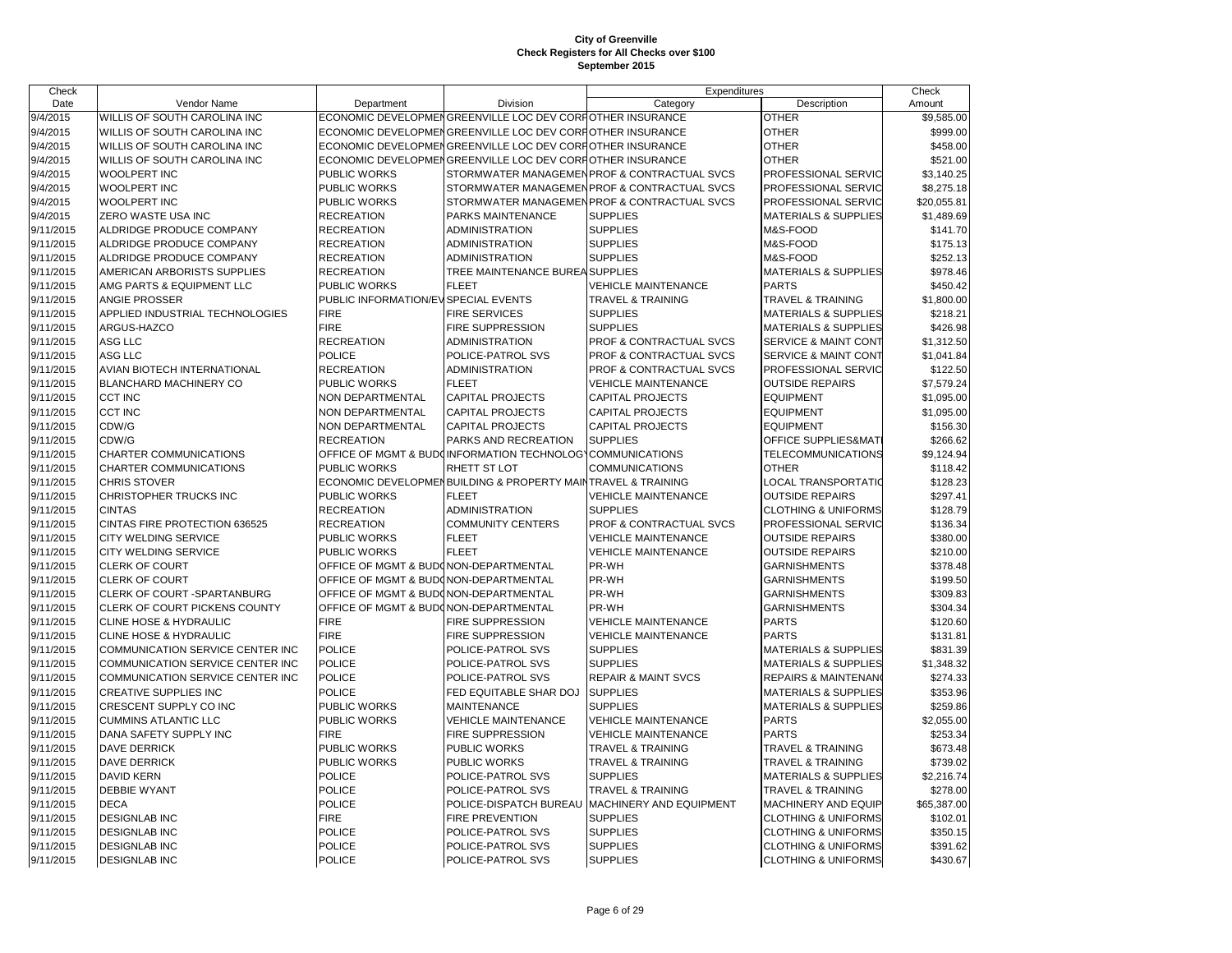| Check     |                                                     |                                                  |                                  | Expenditures                                                       |                                 | Check       |
|-----------|-----------------------------------------------------|--------------------------------------------------|----------------------------------|--------------------------------------------------------------------|---------------------------------|-------------|
| Date      | Vendor Name                                         | Department                                       | Division                         | Category                                                           | Description                     | Amount      |
| 9/11/2015 | <b>DESIGNLAB INC</b>                                | FIRE                                             | <b>FIRE SUPPRESSION</b>          | <b>SUPPLIES</b>                                                    | <b>CLOTHING &amp; UNIFORMS</b>  | \$1,535.94  |
| 9/11/2015 | <b>DESIGNLAB INC</b>                                | PUBLIC WORKS                                     | <b>ENFORCEMENT</b>               | <b>SUPPLIES</b>                                                    | <b>CLOTHING &amp; UNIFORMS</b>  | \$559.68    |
| 9/11/2015 | <b>DESIGNLAB INC</b>                                | <b>FIRE</b>                                      | <b>FIRE SERVICES</b>             | <b>SUPPLIES</b>                                                    | <b>CLOTHING &amp; UNIFORMS</b>  | \$1,348.78  |
| 9/11/2015 | DEVSOFT SOLUTIONS                                   | NON DEPARTMENTAL                                 | <b>CAPITAL PROJECTS</b>          | <b>CAPITAL PROJECTS</b>                                            | <b>EQUIPMENT</b>                | \$4,060.00  |
| 9/11/2015 | <b>DISPLAY SALES INC</b>                            | <b>RECREATION</b>                                | TREE MAINTENANCE BUREA SUPPLIES  |                                                                    | <b>MATERIALS &amp; SUPPLIES</b> | \$5,101.00  |
| 9/11/2015 | <b>EAGLE EMBROIDERY</b>                             | PUBLIC WORKS                                     | RESIDENTIAL COLL BUREAU SUPPLIES |                                                                    | MATERIALS & SUPPLIES            | \$922.20    |
| 9/11/2015 | ECHOLS OIL COMPANY INC                              | PUBLIC WORKS                                     | ADMINISTRATION                   | <b>VEHICLE MAINTENANCE</b>                                         | <b>FUEL</b>                     | \$12,508.92 |
| 9/11/2015 | ECHOLS OIL COMPANY INC                              | PUBLIC WORKS                                     | <b>FLEET</b>                     | <b>VEHICLE MAINTENANCE</b>                                         | <b>FUEL</b>                     | \$13,658.53 |
| 9/11/2015 | <b>ENGINEERED SYSTEMS INC</b>                       | PUBLIC WORKS                                     |                                  | BUILDING SERVICE DIVISION PROF & CONTRACTUAL SVCS                  | SERVICE & MAINT CONT            | \$400.00    |
| 9/11/2015 | EXXONMOBIL OIL CORPORATION                          | PUBLIC WORKS                                     | <b>FLEET</b>                     | <b>VEHICLE MAINTENANCE</b>                                         | <b>PARTS</b>                    | \$4,210.54  |
| 9/11/2015 | FAMILY CT OF THE 13TH CIRCUIT                       | OFFICE OF MGMT & BUDONON-DEPARTMENTAL            |                                  | PR-WH                                                              | <b>GARNISHMENTS</b>             | \$5,148.71  |
| 9/11/2015 | FGP INTERNATIONAL                                   | OFFICE OF MGMT & BUDGACCOUNTING                  |                                  | PROF & CONTRACTUAL SVCS                                            | TEMP PERSONNEL SVC              | \$1,064.00  |
| 9/11/2015 | FGP INTERNATIONAL                                   |                                                  |                                  | OFFICE OF MGMT & BUDCINFORMATION TECHNOLOGYPROF & CONTRACTUAL SVCS | TEMP PERSONNEL SVC:             | \$1,720.00  |
| 9/11/2015 | FGP INTERNATIONAL                                   |                                                  |                                  | OFFICE OF MGMT & BUDCINFORMATION TECHNOLOGYPROF & CONTRACTUAL SVCS | TEMP PERSONNEL SVC:             | \$129.00    |
| 9/11/2015 | FIRESTONE COMPLETE AUTO CARE                        | PUBLIC WORKS                                     | <b>FLEET</b>                     | <b>VEHICLE MAINTENANCE</b>                                         | <b>PARTS</b>                    | \$1,347.54  |
| 9/11/2015 | <b>FLORES &amp; ASSOCIATES LLC</b>                  | HUMAN RESOURCES                                  | HEALTH CARE                      | <b>HEALTH</b>                                                      | FSA ADMIN FEES                  | \$700.00    |
| 9/11/2015 | <b>FLSDU</b>                                        | OFFICE OF MGMT & BUDONON-DEPARTMENTAL            |                                  | PR-WH                                                              | <b>GARNISHMENTS</b>             | \$203.54    |
| 9/11/2015 | <b>FROG 911</b>                                     | <b>FIRE</b>                                      | <b>FIRE SUPPRESSION</b>          | VEHICLE MAINTENANCE                                                | <b>PARTS</b>                    | \$105.94    |
| 9/11/2015 | GIMME-A-SIGN CO INC                                 | NON DEPARTMENTAL                                 | <b>CAPITAL PROJECTS</b>          | CAPITAL PROJECTS                                                   | CONSTRUCTION                    | \$565.20    |
| 9/11/2015 | GRAINGER 803858620                                  | PUBLIC WORKS                                     | RESIDENTIAL COLL BUREAU SUPPLIES |                                                                    | <b>MATERIALS &amp; SUPPLIES</b> | \$282.57    |
| 9/11/2015 | GRAINGER 803858620                                  | PUBLIC WORKS                                     | RESIDENTIAL COLL BUREAU          | <b>SUPPLIES</b>                                                    | <b>MATERIALS &amp; SUPPLIES</b> | \$530.41    |
|           |                                                     |                                                  |                                  |                                                                    |                                 |             |
| 9/11/2015 | GRAINGER 803858620                                  | PUBLIC WORKS                                     | RESIDENTIAL COLL BUREAU SUPPLIES |                                                                    | <b>MATERIALS &amp; SUPPLIES</b> | \$106.85    |
| 9/11/2015 | GREENE FINNEY & HORTON LLP                          | OFFICE OF MGMT & BUDGACCOUNTING<br><b>POLICE</b> |                                  | <b>PROF &amp; CONTRACTUAL SVCS</b>                                 | PROFESSIONAL SERVIC             | \$5,000.00  |
| 9/11/2015 | GREENVILLE COUNTY ANIMAL CARE SERV                  |                                                  | POLICE-PATROL SVS                | PROF & CONTRACTUAL SVCS                                            | <b>SERVICE &amp; MAINT CONT</b> | \$2,650.00  |
| 9/11/2015 | GREENVILLE FENCE SALES INC                          | PUBLIC WORKS                                     | <b>FLEET</b>                     | <b>REPAIR &amp; MAINT SVCS</b>                                     | REPAIRS & MAINTENANO            | \$105.00    |
| 9/11/2015 | <b>GREENWORKS RECYLING INC</b>                      | PUBLIC WORKS                                     |                                  | GARBAGE DISPOSAL BUREA PROF & CONTRACTUAL SVCS                     | <b>DISPOSAL CHARGES</b>         | \$2,010.00  |
| 9/11/2015 | GREGORY PEST SOLUTIONS                              | PUBLIC WORKS                                     | STORM DRAINS BUREAU              | PROF & CONTRACTUAL SVCS                                            | PROFESSIONAL SERVIC             | \$250.00    |
| 9/11/2015 | HANDI CLEAN PRODUCTS                                | <b>FIRE</b>                                      | <b>FIRE SUPPRESSION</b>          | <b>SUPPLIES</b>                                                    | JANITORIAL SUPPLIES             | \$1,457.07  |
| 9/11/2015 | <b>HANDI CLEAN PRODUCTS</b>                         | <b>FIRE</b>                                      | <b>FIRE SUPPRESSION</b>          | <b>SUPPLIES</b>                                                    | OTHER MEDICAL SUPPL             | \$156.91    |
| 9/11/2015 | <b>HARRISON'S WORKWEAR</b>                          | <b>RECREATION</b>                                | PARKS MAINTENANCE                | <b>SUPPLIES</b>                                                    | <b>CLOTHING &amp; UNIFORMS</b>  | \$115.00    |
| 9/11/2015 | HERSHEY CREAMERY COMPANY                            | <b>RECREATION</b>                                | PUBLIC SERVICES                  | <b>SUPPLIES</b>                                                    | SALE CONCESSIONS                | \$141.60    |
| 9/11/2015 | <b>HESC</b>                                         | OFFICE OF MGMT & BUDONON-DEPARTMENTAL            |                                  | PR-WH                                                              | <b>GARNISHMENTS</b>             | \$145.68    |
| 9/11/2015 | HOLDER ELECTRIC SUPPLY INC                          | <b>RECREATION</b>                                | <b>FALLS PARK WORK CREW</b>      | <b>SUPPLIES</b>                                                    | <b>MATERIALS &amp; SUPPLIES</b> | \$164.30    |
| 9/11/2015 | HOME DEPOT CREDIT SERVICE 5922                      | <b>RECREATION</b>                                | PARKS MAINTENANCE                | <b>SUPPLIES</b>                                                    | <b>MATERIALS &amp; SUPPLIES</b> | \$341.90    |
| 9/11/2015 | HOME DEPOT CREDIT SERVICE 5922                      | <b>RECREATION</b>                                | PARKS MAINTENANCE                | <b>SUPPLIES</b>                                                    | <b>MATERIALS &amp; SUPPLIES</b> | \$391.85    |
| 9/11/2015 | HOME DEPOT CREDIT SERVICE 5922                      | <b>RECREATION</b>                                | FALLS PARK WORK CREW             | <b>SUPPLIES</b>                                                    | <b>MATERIALS &amp; SUPPLIES</b> | \$110.54    |
| 9/11/2015 | HUNDEN STRATEGIC PARTNERS INC                       | NON DEPARTMENTAL                                 | NON DEPARTMENTAL                 | PROF & CONTRACTUAL SVCS                                            | PROFESSIONAL SERVIC             | \$14,800.00 |
| 9/11/2015 | INDUSTRIAL DISTRIBUTION GROUP                       | <b>FIRE</b>                                      | FIRE SUPPRESSION                 | <b>SUPPLIES</b>                                                    | <b>CLOTHING &amp; UNIFORMS</b>  | \$1,111.94  |
| 9/11/2015 | INTERNAL REVENUE SERVICE                            | OFFICE OF MGMT & BUDONON-DEPARTMENTAL            |                                  | PR-WH                                                              | <b>GARNISHMENTS</b>             | \$150.00    |
| 9/11/2015 | JOHN CASTILE                                        | <b>CITY MANAGER</b>                              | <b>CITY MANAGER</b>              | TRAVEL & TRAINING                                                  | TRAVEL & TRAINING               | \$135.05    |
| 9/11/2015 | <b>JOHN PRAIN</b>                                   | <b>POLICE</b>                                    | POLICE-PATROL SVS                | TRAVEL & TRAINING                                                  | TRAVEL & TRAINING               | \$450.00    |
| 9/11/2015 | <b>JOHN PRAIN</b>                                   | POLICE                                           | POLICE-PATROL SVS                | TRAVEL & TRAINING                                                  | TRAVEL & TRAINING               | \$316.00    |
| 9/11/2015 | KEVIN WHITAKER CHEVROLET INC                        | PUBLIC WORKS                                     | <b>FLEET</b>                     | <b>VEHICLE MAINTENANCE</b>                                         | <b>PARTS</b>                    | \$224.75    |
| 9/11/2015 | <b>KUSTOM SIGNALS</b>                               | <b>POLICE</b>                                    | POLICE-PATROL SVS                | <b>SUPPLIES</b>                                                    | <b>MATERIALS &amp; SUPPLIES</b> | \$1,274.92  |
| 9/11/2015 | <b>KUSTOM SIGNALS</b>                               | PUBLIC WORKS                                     | <b>FLEET</b>                     | <b>VEHICLE MAINTENANCE</b>                                         | <b>OUTSIDE REPAIRS</b>          | \$251.01    |
| 9/11/2015 | L & B LANDSCAPING SERVICE, INC                      | C. D. DIVISION                                   | <b>CDBG PROJECTS</b>             | <b>CD PROJECTS</b>                                                 | <b>LAND ACQUISITION</b>         | \$1,450.00  |
| 9/11/2015 | <b>LANDSCAPERS SUPPLY</b>                           | <b>RECREATION</b>                                | <b>FALLS PARK WORK CREW</b>      | <b>SUPPLIES</b>                                                    | <b>MATERIALS &amp; SUPPLIES</b> | \$211.98    |
| 9/11/2015 | LARK & ASSOCIATES POLYGRAPH SERVICE HUMAN RESOURCES |                                                  | <b>HUMAN RESOURCES</b>           | PROF & CONTRACTUAL SVCS                                            | PROFESSIONAL SERVIC             | \$180.00    |
| 9/11/2015 | LAWMEN'S SAFETY SUPPLY                              | <b>POLICE</b>                                    | POLICE-PATROL SVS                | <b>SUPPLIES</b>                                                    | <b>CLOTHING &amp; UNIFORMS</b>  | \$1,494.16  |
| 9/11/2015 | LISA GOLDEN                                         | <b>POLICE</b>                                    | POLICE-PATROL SVS                | TRAVEL & TRAINING                                                  | <b>TRAVEL &amp; TRAINING</b>    | \$228.00    |
| 9/11/2015 | LMK TECHNOLOGIES LLC                                | PUBLIC WORKS                                     | SEWERS BUREAU                    | <b>SUPPLIES</b>                                                    | <b>MATERIALS &amp; SUPPLIES</b> | \$2,498.42  |
| 9/11/2015 | LONG TRAILER & BODY SERVICE INC                     | PUBLIC WORKS                                     | <b>FLEET</b>                     | <b>VEHICLE MAINTENANCE</b>                                         | <b>PARTS</b>                    | \$100.06    |
| 9/11/2015 | MARYLAND CHILD SUPPORT ACCOUNT                      | OFFICE OF MGMT & BUDONON-DEPARTMENTAL            |                                  | PR-WH                                                              | <b>GARNISHMENTS</b>             | \$129.40    |
| 9/11/2015 | MCKINNEY LUMBER & HARDWARE LLC                      | <b>RECREATION</b>                                | PARKS MAINTENANCE                | <b>SUPPLIES</b>                                                    | <b>MATERIALS &amp; SUPPLIES</b> | \$223.89    |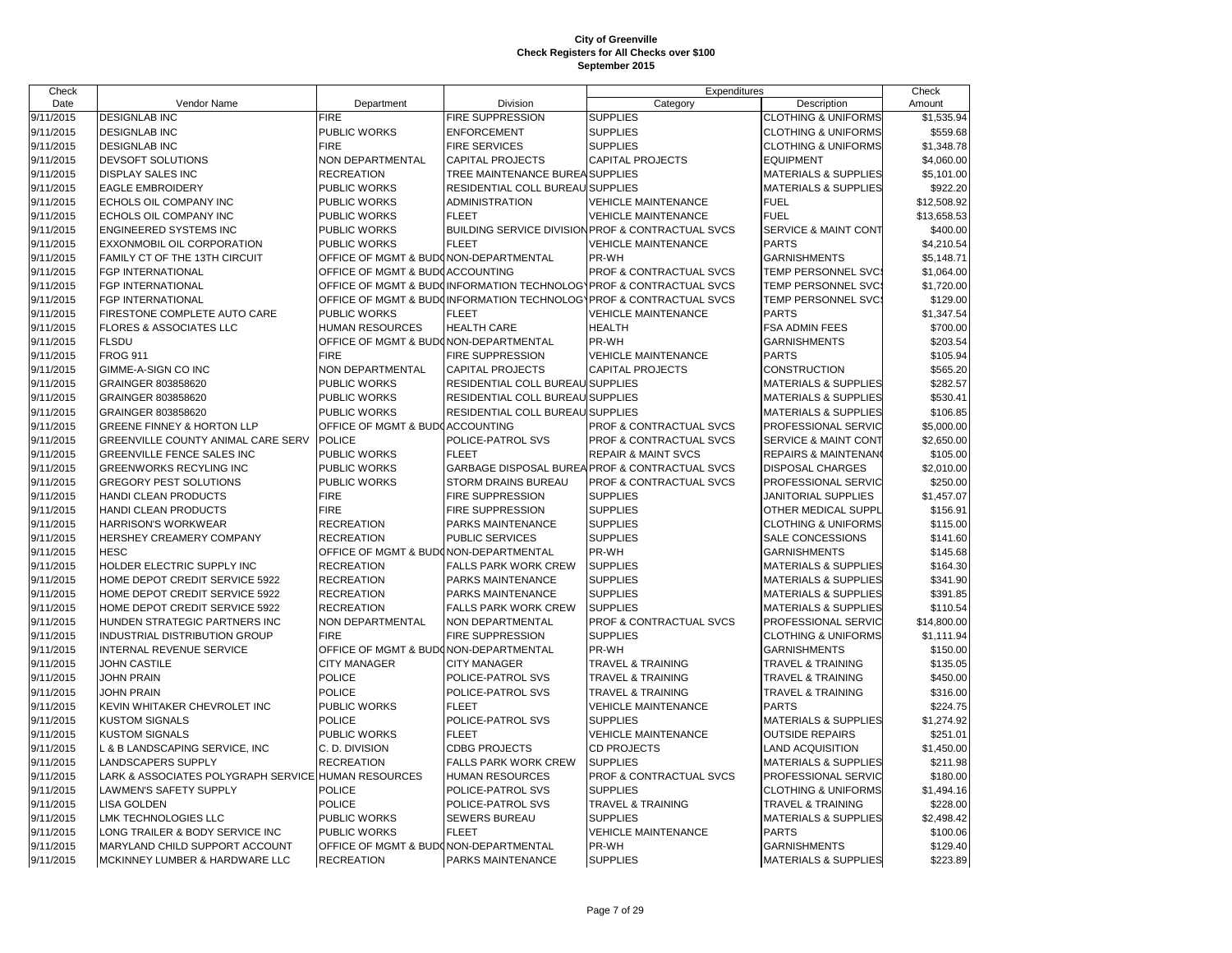| Check     |                                                    |                                        |                                             | Expenditures                                                       |                                 | Check       |
|-----------|----------------------------------------------------|----------------------------------------|---------------------------------------------|--------------------------------------------------------------------|---------------------------------|-------------|
| Date      | Vendor Name                                        | Department                             | Division                                    | Category                                                           | Description                     | Amount      |
| 9/11/2015 | <b>MIKE ESTES</b>                                  | <b>POLICE</b>                          | POLICE-PATROL SVS                           | TRAVEL & TRAINING                                                  | TRAVEL & TRAINING               | \$387.00    |
| 9/11/2015 | S AND L PLUMBING                                   | ECONOMIC DEVELOPMENBUILDING PERMITS    |                                             | <b>PERMITS</b>                                                     | PLUMBING PERMITS                | \$633.60    |
| 9/11/2015 | MOORE AND BALLIEW OIL COMPANY INC                  | PUBLIC WORKS                           | <b>FIXED ROUTE</b>                          | <b>VEHICLE MAINTENANCE</b>                                         | <b>LUBRICANTS</b>               | \$674.80    |
| 9/11/2015 | MOORE AND BALLIEW OIL COMPANY INC                  | <b>PUBLIC WORKS</b>                    | <b>DEMAND RESPONSE</b>                      | <b>VEHICLE MAINTENANCE</b>                                         | <b>LUBRICANTS</b>               | \$385.60    |
| 9/11/2015 | MOORE AND BALLIEW OIL COMPANY INC                  | <b>PUBLIC WORKS</b>                    | <b>CU-ICAR SHUTTLE</b>                      | <b>VEHICLE MAINTENANCE</b>                                         | <b>LUBRICANTS</b>               | \$289.20    |
| 9/11/2015 | MOORE AND BALLIEW OIL COMPANY INC                  | PUBLIC WORKS                           | MAULDIN/SIMPSONVILLE RO VEHICLE MAINTENANCE |                                                                    | LUBRICANTS                      | \$192.80    |
| 9/11/2015 | MOORE AND BALLIEW OIL COMPANY INC                  | PUBLIC WORKS                           | <b>CLEMSON COMMUTER</b>                     | <b>VEHICLE MAINTENANCE</b>                                         | <b>LUBRICANTS</b>               | \$192.80    |
| 9/11/2015 | MOORE MEDICAL CORP                                 | <b>FIRE</b>                            | <b>FIRE SUPPRESSION</b>                     | <b>SUPPLIES</b>                                                    | OTHER MEDICAL SUPPL             | \$1,222.67  |
| 9/11/2015 | MOTOROLA SOLUTIONS INC                             | <b>POLICE</b>                          | POLICE-DISPATCH BUREAU                      | <b>REPAIR &amp; MAINT SVCS</b>                                     | RADIO MAINTENANCE               | \$3,618.28  |
| 9/11/2015 | MOTOROLA SOLUTIONS INC                             | <b>POLICE</b>                          | POLICE-DISPATCH BUREAU                      | <b>REPAIR &amp; MAINT SVCS</b>                                     | RADIO MAINTENANCE               | \$3,618.28  |
| 9/11/2015 | MOTOROLA SOLUTIONS INC                             | <b>POLICE</b>                          | POLICE-DISPATCH BUREAU                      | <b>REPAIR &amp; MAINT SVCS</b>                                     | RADIO MAINTENANCE               | \$3,618.28  |
| 9/11/2015 | NAPA AUTO PARTS OF GREENVILLE                      | <b>FIRE</b>                            | FIRE SUPPRESSION                            | VEHICLE MAINTENANCE                                                | <b>PARTS</b>                    | \$214.17    |
| 9/11/2015 | NAPA AUTO PARTS OF GREENVILLE                      | <b>FIRE</b>                            | <b>FIRE SUPPRESSION</b>                     | <b>VEHICLE MAINTENANCE</b>                                         | <b>PARTS</b>                    | \$140.96    |
| 9/11/2015 | NAPA AUTO PARTS OF GREENVILLE                      | <b>FIRE</b>                            | <b>FIRE SUPPRESSION</b>                     | <b>VEHICLE MAINTENANCE</b>                                         | <b>PARTS</b>                    | \$512.21    |
| 9/11/2015 | NAPA AUTO PARTS OF GREENVILLE                      | <b>FIRE</b>                            | <b>FIRE SUPPRESSION</b>                     | <b>VEHICLE MAINTENANCE</b>                                         | <b>PARTS</b>                    | \$363.53    |
| 9/11/2015 | NAPA AUTO PARTS OF GREENVILLE                      | <b>FIRE</b>                            | <b>FIRE SUPPRESSION</b>                     | <b>VEHICLE MAINTENANCE</b>                                         | <b>PARTS</b>                    | \$194.11    |
| 9/11/2015 | NAPA AUTO PARTS OF GREENVILLE                      | PUBLIC WORKS                           | <b>FLEET</b>                                | <b>VEHICLE MAINTENANCE</b>                                         | <b>PARTS</b>                    | \$111.40    |
| 9/11/2015 | NAPA AUTO PARTS OF GREENVILLE                      | PUBLIC WORKS                           | <b>FLEET</b>                                | <b>VEHICLE MAINTENANCE</b>                                         | <b>PARTS</b>                    | \$154.74    |
| 9/11/2015 | NAPA AUTO PARTS OF GREENVILLE                      | PUBLIC WORKS                           | <b>FLEET</b>                                | <b>VEHICLE MAINTENANCE</b>                                         | <b>PARTS</b>                    | \$130.81    |
| 9/11/2015 | NAPA AUTO PARTS OF GREENVILLE                      | PUBLIC WORKS                           | <b>FLEET</b>                                | <b>VEHICLE MAINTENANCE</b>                                         | <b>PARTS</b>                    | \$153.81    |
| 9/11/2015 | NC CHILD SUPPORT CTRL COLLECTIONS                  | OFFICE OF MGMT & BUDONON-DEPARTMENTAL  |                                             | PR-WH                                                              | <b>GARNISHMENTS</b>             | \$233.53    |
| 9/11/2015 | NORRIS SUPPLY CO                                   | <b>PUBLIC WORKS</b>                    | <b>FLEET</b>                                | <b>VEHICLE MAINTENANCE</b>                                         | <b>PARTS</b>                    | \$336.97    |
| 9/11/2015 | NORTHERN SAFETY CO INC                             | <b>RECREATION</b>                      | PARKS MAINTENANCE                           | <b>SUPPLIES</b>                                                    | <b>MATERIALS &amp; SUPPLIES</b> | \$194.36    |
| 9/11/2015 | NORTHERN TOOL & EQUIPMENT                          | <b>FIRE</b>                            | <b>FIRE SUPPRESSION</b>                     | <b>SUPPLIES</b>                                                    | <b>MATERIALS &amp; SUPPLIES</b> | \$272.31    |
| 9/11/2015 | <b>CHRIST CHURCH</b>                               | MUNICIPAL COURT                        | <b>MUNICIPAL COURT</b>                      | <b>COURT LIABILITY</b>                                             | COURT-RESTITUTION               | \$269.66    |
| 9/11/2015 | COPPER RIVER GRILL                                 | MUNICIPAL COURT                        | MUNICIPAL COURT                             | <b>COURT LIABILITY</b>                                             | COURT-RESTITUTION               | \$125.29    |
| 9/11/2015 | <b>SHACONA CRISP</b>                               | MUNICIPAL COURT                        | MUNICIPAL COURT                             | <b>COURT LIABILITY</b>                                             | COURT-RESTITUTION               | \$225.00    |
| 9/11/2015 | <b>DOUGHERTY EQUIPMENT</b>                         | MUNICIPAL COURT                        | <b>MUNICIPAL COURT</b>                      | <b>COURT LIABILITY</b>                                             | COURT-RESTITUTION               | \$200.00    |
| 9/11/2015 | <b>TRISTAN FARMER</b>                              | MUNICIPAL COURT                        | MUNICIPAL COURT                             | <b>COURT LIABILITY</b>                                             | COURT-RESTITUTION               | \$194.00    |
| 9/11/2015 | <b>GABES</b>                                       | MUNICIPAL COURT                        | MUNICIPAL COURT                             | <b>COURT LIABILITY</b>                                             | COURT-RESTITUTION               | \$360.50    |
| 9/11/2015 | <b>JCPENNEY</b>                                    | MUNICIPAL COURT                        | MUNICIPAL COURT                             | <b>COURT LIABILITY</b>                                             | COURT-RESTITUTION               | \$350.00    |
| 9/11/2015 | LUCIA MENDOZA-HERNANDEZ                            | MUNICIPAL COURT                        | MUNICIPAL COURT                             | <b>COURT LIABILITY</b>                                             | COURT-RESTITUTION               | \$388.00    |
| 9/11/2015 | <b>DAVID SHUMAN</b>                                | MUNICIPAL COURT                        | <b>MUNICIPAL COURT</b>                      | <b>COURT LIABILITY</b>                                             | COURT-RESTITUTION               | \$200.00    |
| 9/11/2015 | KING DAVID WILLIAMS                                | MUNICIPAL COURT                        | MUNICIPAL COURT                             | <b>COURT LIABILITY</b>                                             | COURT-RESTITUTION               | \$250.00    |
| 9/11/2015 | SAVANNAH LYNN BRADLEY                              | MUNICIPAL COURT                        | MUNICIPAL COURT                             | <b>COURT LIABILITY</b>                                             | COURT-REFUNDS                   | \$238.00    |
| 9/11/2015 | <b>DEBRA KAY RUSSELL</b>                           | MUNICIPAL COURT                        | <b>MUNICIPAL COURT</b>                      | <b>COURT LIABILITY</b>                                             | <b>COURT-REFUNDS</b>            | \$108.00    |
| 9/11/2015 | DEBRA KAY RUSSELL                                  | MUNICIPAL COURT                        | MUNICIPAL COURT                             | <b>COURT LIABILITY</b>                                             | COURT-REFUNDS                   | \$208.00    |
| 9/11/2015 | KATHRYN ANNE WHEAT                                 | MUNICIPAL COURT                        | MUNICIPAL COURT                             | <b>COURT LIABILITY</b>                                             | COURT-REFUNDS                   | \$1,093.00  |
| 9/11/2015 | <b>LEE FISHER</b>                                  | <b>MAYOR</b>                           | <b>MAYOR</b>                                | <b>SUNDRY</b>                                                      | <b>MISCELLANEOUS</b>            | \$335.70    |
| 9/11/2015 | THOMAS GRIMBLE                                     | PUBLIC WORKS                           | UTILITY UNDERGROUNDING SUNDRY               |                                                                    | METER BOX CONVERSIO             | \$300.00    |
| 9/11/2015 | OPTUMHEALTH FINANCIAL SVCS-PREMIUMSHUMAN RESOURCES |                                        | <b>HEALTH CARE</b>                          | <b>HEALTH</b>                                                      | <b>HEALTH STOP LOSS</b>         | \$59,001.68 |
| 9/11/2015 | PEPSI-COLA BOTTLING COMPANY                        | <b>RECREATION</b>                      | PUBLIC SERVICES                             | <b>SUPPLIES</b>                                                    | SALE CONCESSIONS                | \$627.99    |
| 9/11/2015 | PET DAIRY                                          | <b>RECREATION</b>                      | <b>PUBLIC SERVICES</b>                      | <b>SUPPLIES</b>                                                    | SALE CONCESSIONS                | \$211.20    |
| 9/11/2015 | PIEDMONT ELECTRICAL DISTRIBUTORS                   | <b>RECREATION</b>                      | PARKS MAINTENANCE                           | <b>SUPPLIES</b>                                                    | <b>MATERIALS &amp; SUPPLIES</b> | \$122.96    |
| 9/11/2015 | PRESORT PLUS INC                                   | OFFICE OF MGMT & BUDOPURCHASING        |                                             | <b>COMMUNICATIONS</b>                                              | <b>POSTAGE</b>                  | \$305.55    |
| 9/11/2015 | PRESORT PLUS INC                                   | OFFICE OF MGMT & BUDOPURCHASING        |                                             | <b>COMMUNICATIONS</b>                                              | <b>POSTAGE</b>                  | \$4,139.47  |
| 9/11/2015 | QUICK LIFT SERVICES LLC                            | PUBLIC WORKS                           | <b>FLEET</b>                                | <b>SUPPLIES</b>                                                    | MATERIALS & SUPPLIES            | \$660.00    |
| 9/11/2015 | R J SHIRLEY INC                                    | <b>RECREATION</b>                      |                                             | TREE MAINTENANCE BUREA PROF & CONTRACTUAL SVCS                     | PROFESSIONAL SERVIC             | \$490.50    |
| 9/11/2015 | ROBERT HALF TECHNOLOGY                             |                                        |                                             | OFFICE OF MGMT & BUDCINFORMATION TECHNOLOGYPROF & CONTRACTUAL SVCS | TEMP PERSONNEL SVC:             | \$1,909.76  |
| 9/11/2015 | S C DEPARTMENT OF REVENUE                          | OFFICE OF MGMT & BUDONON-DEPARTMENTAL  |                                             | PR-WH                                                              | <b>GARNISHMENTS</b>             | \$439.00    |
| 9/11/2015 | S C DEPARTMENT OF REVENUE                          | PUBLIC INFORMATION/EVEVENTS MANAGEMENT |                                             | <b>SUNDRY</b>                                                      | <b>TAXES</b>                    | \$1,691.01  |
| 9/11/2015 | <b>S C RETIREMENT SYSTEM</b>                       | OFFICE OF MGMT & BUDONON-DEPARTMENTAL  |                                             | PR-WH                                                              | RETIREMENT SVS PURC             | \$464.65    |
| 9/11/2015 | <b>SAFE INDUSTRIES</b>                             | <b>FIRE</b>                            | <b>FIRE SUPPRESSION</b>                     | <b>SUPPLIES</b>                                                    | <b>CLOTHING &amp; UNIFORMS</b>  | \$1,264.58  |
| 9/11/2015 | <b>SAFE INDUSTRIES</b>                             | <b>FIRE</b>                            | <b>FIRE SUPPRESSION</b>                     | <b>SUPPLIES</b>                                                    | <b>CLOTHING &amp; UNIFORMS</b>  | \$1,264.58  |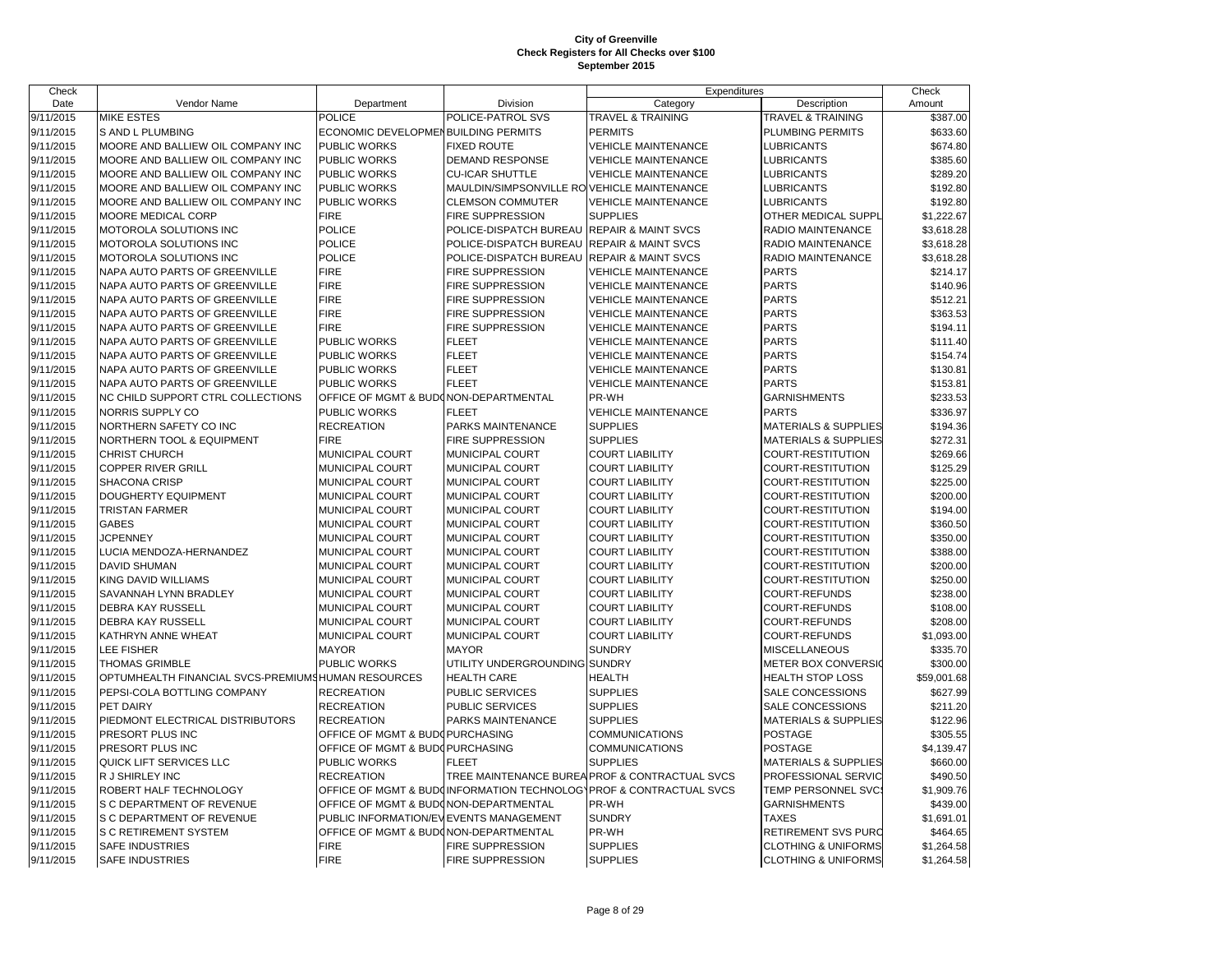| Check     |                                         |                                        |                                                   | Expenditures                                    |                                 | Check       |
|-----------|-----------------------------------------|----------------------------------------|---------------------------------------------------|-------------------------------------------------|---------------------------------|-------------|
| Date      | Vendor Name                             | Department                             | Division                                          | Category                                        | Description                     | Amount      |
| 9/11/2015 | <b>SAFE INDUSTRIES</b>                  | <b>FIRE</b>                            | <b>FIRE SUPPRESSION</b>                           | <b>SUPPLIES</b>                                 | <b>CLOTHING &amp; UNIFORMS</b>  | \$113.42    |
| 9/11/2015 | <b>SAFE INDUSTRIES</b>                  | <b>FIRE</b>                            | FIRE SUPPRESSION                                  | <b>SUPPLIES</b>                                 | <b>CLOTHING &amp; UNIFORMS</b>  | \$327.54    |
| 9/11/2015 | <b>SAFE INDUSTRIES</b>                  | <b>FIRE</b>                            | <b>FIRE SUPPRESSION</b>                           | <b>SUPPLIES</b>                                 | <b>CLOTHING &amp; UNIFORMS</b>  | \$352.98    |
| 9/11/2015 | <b>SAFE INDUSTRIES</b>                  | <b>FIRE</b>                            | <b>FIRE SUPPRESSION</b>                           | <b>SUPPLIES</b>                                 | <b>CLOTHING &amp; UNIFORMS</b>  | \$1,453.26  |
| 9/11/2015 | <b>SAFE INDUSTRIES</b>                  | <b>FIRE</b>                            | <b>FIRE SUPPRESSION</b>                           | <b>SUPPLIES</b>                                 | <b>CLOTHING &amp; UNIFORMS</b>  | \$1,259.28  |
| 9/11/2015 | <b>SAFE INDUSTRIES</b>                  | <b>FIRE</b>                            | <b>FIRE SUPPRESSION</b>                           | <b>SUPPLIES</b>                                 | <b>MATERIALS &amp; SUPPLIES</b> | \$1,103.10  |
| 9/11/2015 | <b>SAFE INDUSTRIES</b>                  | <b>FIRE</b>                            | <b>FIRE SUPPRESSION</b>                           | <b>SUPPLIES</b>                                 | <b>MATERIALS &amp; SUPPLIES</b> | \$618.94    |
| 9/11/2015 | <b>SAFE INDUSTRIES</b>                  | <b>FIRE</b>                            | <b>FIRE SUPPRESSION</b>                           | <b>SUPPLIES</b>                                 | <b>MATERIALS &amp; SUPPLIES</b> | \$185.50    |
| 9/11/2015 | <b>SAFE INDUSTRIES</b>                  | <b>FIRE</b>                            | <b>FIRE SUPPRESSION</b>                           | <b>SUPPLIES</b>                                 | <b>MATERIALS &amp; SUPPLIES</b> | \$246.87    |
| 9/11/2015 | <b>SAFE INDUSTRIES</b>                  | <b>FIRE</b>                            | <b>FIRE SUPPRESSION</b>                           | <b>SUPPLIES</b>                                 | MATERIALS & SUPPLIES            | \$447.32    |
| 9/11/2015 | <b>SAFE INDUSTRIES</b>                  | <b>FIRE</b>                            | <b>FIRE SUPPRESSION</b>                           | <b>SUPPLIES</b>                                 | <b>MATERIALS &amp; SUPPLIES</b> | \$340.15    |
| 9/11/2015 | <b>SAM'S CLUB</b>                       | <b>FIRE</b>                            | <b>FIRE SERVICES</b>                              | <b>SUPPLIES</b>                                 | <b>MATERIALS &amp; SUPPLIES</b> | \$104.94    |
| 9/11/2015 | <b>SAM'S CLUB</b>                       | <b>FIRE</b>                            | <b>FIRE SERVICES</b>                              | <b>SUPPLIES</b>                                 | <b>MATERIALS &amp; SUPPLIES</b> | \$402.80    |
| 9/11/2015 | SANOFI PASTEUR INC                      | <b>HUMAN RESOURCES</b>                 | OCCUPATIONAL HEALTH                               | <b>SUPPLIES</b>                                 | <b>MATERIALS &amp; SUPPLIES</b> | \$490.57    |
| 9/11/2015 | SC FOOTBALL HALL OF FAME                | OFFICE OF MGMT & BUDGREVENUE           |                                                   | ACCOUNTS PAYABLE(MANUAL)                        | STATE A-TAX                     | \$10,010.20 |
| 9/11/2015 | SCCJA SC CRIMINAL JUSTICE ACADEMY       | <b>POLICE</b>                          | POLICE-PATROL SVS                                 | TRAVEL & TRAINING                               | TRAVEL & TRAINING               | \$140.00    |
| 9/11/2015 | SCNLA DUES SC NURSERY & LANDSCAPE       | <b>RECREATION</b>                      | PARKS MAINTENANCE                                 | <b>TRAVEL &amp; TRAINING</b>                    | TRAVEL & TRAINING               | \$180.00    |
| 9/11/2015 | SCNLA DUES SC NURSERY & LANDSCAPE       | <b>RECREATION</b>                      | <b>BEAUTIFICATION BUREAU</b>                      | <b>TRAVEL &amp; TRAINING</b>                    | <b>TRAVEL &amp; TRAINING</b>    | \$135.00    |
| 9/11/2015 | SEA MANAGEMENT INC                      | NON DEPARTMENTAL                       | <b>CAPITAL PROJECTS</b>                           | CAPITAL PROJECTS                                | <b>EQUIPMENT</b>                | \$2,699.00  |
| 9/11/2015 | <b>SHERWIN WILLIAMS</b>                 | PUBLIC WORKS                           | <b>SEWERS BUREAU</b>                              | <b>SUPPLIES</b>                                 | <b>MATERIALS &amp; SUPPLIES</b> | \$1,662.01  |
| 9/11/2015 | SOLARWINDS WORLDWIDE, LLC               | <b>FIRE</b>                            | <b>FIRE SERVICES</b>                              | <b>SUPPLIES</b>                                 | MATERIALS & SUPPLIES            | \$150.00    |
| 9/11/2015 | SOUND-EKLIN                             | <b>RECREATION</b>                      | <b>ADMINISTRATION</b>                             | PROF & CONTRACTUAL SVCS                         | <b>SERVICE &amp; MAINT CONT</b> | \$309.16    |
| 9/11/2015 | SOUTHEASTERN DOCK & DOOR                | <b>RECREATION</b>                      | PARKS MAINTENANCE                                 | <b>REPAIR &amp; MAINT SVCS</b>                  | REPAIRS & MAINTENAN             | \$343.44    |
| 9/11/2015 | SOUTHEASTERN PAPER GROUP                | <b>RECREATION</b>                      | PARKS MAINTENANCE                                 | <b>SUPPLIES</b>                                 | JANITORIAL SUPPLIES             | \$412.72    |
| 9/11/2015 | SOUTHEASTERN PAPER GROUP                | <b>RECREATION</b>                      | <b>FALLS PARK WORK CREW</b>                       | <b>SUPPLIES</b>                                 | JANITORIAL SUPPLIES             | \$413.93    |
| 9/11/2015 | SPARTAN FIRE & EMERGENCY APPARATUS FIRE |                                        | <b>FIRE SUPPRESSION</b>                           | VEHICLE MAINTENANCE                             | <b>PARTS</b>                    | \$448.35    |
| 9/11/2015 | <b>STATE TREASURER</b>                  | MUNICIPAL COURT                        | <b>MUNICIPAL COURT</b>                            | <b>COURT LIABILITY</b>                          | <b>COURT-STATE ASSESSI</b>      | \$18,187.39 |
| 9/11/2015 | <b>STATE TREASURER</b>                  | MUNICIPAL COURT                        | MUNICIPAL COURT                                   | <b>COURT LIABILITY</b>                          | COURT-DUI SPINAL COR            | \$201.85    |
| 9/11/2015 | <b>STATE TREASURER</b>                  | <b>MUNICIPAL COURT</b>                 | MUNICIPAL COURT                                   | <b>COURT LIABILITY</b>                          | <b>COURT-DRUG SURCHAR</b>       | \$1,348.13  |
| 9/11/2015 | <b>STATE TREASURER</b>                  | MUNICIPAL COURT                        | <b>MUNICIPAL COURT</b>                            | <b>COURT LIABILITY</b>                          | <b>COURT-DUI HWY PATRL</b>      | \$201.86    |
| 9/11/2015 | <b>STATE TREASURER</b>                  | MUNICIPAL COURT                        | MUNICIPAL COURT                                   | <b>COURT LIABILITY</b>                          | COURT-TRAFFIC SURCH             | \$9,548.77  |
| 9/11/2015 | <b>STATE TREASURER</b>                  | MUNICIPAL COURT                        | MUNICIPAL COURT                                   | <b>COURT LIABILITY</b>                          | DUS HWY PATROL                  | \$814.59    |
| 9/11/2015 | <b>STATE TREASURER</b>                  | MUNICIPAL COURT                        | MUNICIPAL COURT                                   | <b>COURT LIABILITY</b>                          | SC CRIMINAL JUSTICE A           | \$1,904.72  |
| 9/11/2015 | STRATUS BUILDING SOLUTIONS              | <b>POLICE</b>                          | POLICE-PATROL SVS                                 | PROF & CONTRACTUAL SVCS                         | <b>SERVICE &amp; MAINT CONT</b> | \$203.00    |
| 9/11/2015 | <b>STRATUS BUILDING SOLUTIONS</b>       | <b>POLICE</b>                          | POLICE-PATROL SVS                                 | PROF & CONTRACTUAL SVCS                         | SERVICE & MAINT CONT            | \$448.00    |
| 9/11/2015 | SUNGARD PUBLIC SECTOR INC               | NON DEPARTMENTAL                       | <b>CAPITAL PROJECTS</b>                           | CAPITAL PROJECTS                                | <b>EQUIPMENT</b>                | \$11,877.72 |
| 9/11/2015 | <b>SUPPLYWORKS</b>                      | <b>RECREATION</b>                      | <b>ADMINISTRATION</b>                             | <b>SUPPLIES</b>                                 | JANITORIAL SUPPLIES             | \$294.37    |
| 9/11/2015 | TALENT MANAGEMENT SOLUTIONS             | PUBLIC INFORMATION/EVEVENTS MANAGEMENT |                                                   | PROF & CONTRACTUAL SVCS                         | TEMP PERSONNEL SVC:             | \$705.54    |
| 9/11/2015 | TALENT MANAGEMENT SOLUTIONS             | PUBLIC WORKS                           | <b>VEHICLE MAINTENANCE</b>                        | PROF & CONTRACTUAL SVCS                         | TEMP PERSONNEL SVC              | \$4,590.90  |
| 9/11/2015 | TALENT MANAGEMENT SOLUTIONS             | <b>RECREATION</b>                      | <b>COMMUNITY CENTERS</b>                          | PROF & CONTRACTUAL SVCS                         | TEMP PERSONNEL SVC              | \$151.80    |
| 9/11/2015 | TALENT MANAGEMENT SOLUTIONS             | <b>RECREATION</b>                      | <b>ADMINISTRATION</b>                             | PROF & CONTRACTUAL SVCS                         | TEMP PERSONNEL SVC              | \$1,256.00  |
| 9/11/2015 | TALENT MANAGEMENT SOLUTIONS             | <b>RECREATION</b>                      | PARKS MAINTENANCE                                 | PROF & CONTRACTUAL SVCS                         | TEMP PERSONNEL SVC              | \$628.00    |
| 9/11/2015 | TALENT MANAGEMENT SOLUTIONS             | <b>PUBLIC WORKS</b>                    | <b>ENGINEERING</b>                                | PROF & CONTRACTUAL SVCS                         | TEMP PERSONNEL SVC              | \$570.02    |
| 9/11/2015 | TALENT MANAGEMENT SOLUTIONS             | PUBLIC WORKS                           | <b>MAINTENANCE</b>                                | PROF & CONTRACTUAL SVCS                         | TEMP PERSONNEL SVC:             | \$679.60    |
| 9/11/2015 | TALENT MANAGEMENT SOLUTIONS             | PUBLIC WORKS                           | <b>STREETS BUREAU</b>                             | <b>PROF &amp; CONTRACTUAL SVCS</b>              | TEMP PERSONNEL SVC:             | \$1,341.28  |
| 9/11/2015 | TALENT MANAGEMENT SOLUTIONS             | <b>PUBLIC WORKS</b>                    |                                                   | RESIDENTIAL COLL BUREAU PROF & CONTRACTUAL SVCS | TEMP PERSONNEL SVC              | \$10,720.48 |
| 9/11/2015 | TALENT MANAGEMENT SOLUTIONS             | <b>POLICE</b>                          | POLICE-DISPATCH BUREAU                            | PROF & CONTRACTUAL SVCS                         | TEMP PERSONNEL SVC              | \$320.21    |
| 9/11/2015 | TALENT MANAGEMENT SOLUTIONS             | PUBLIC WORKS                           | <b>FLEET</b>                                      | PROF & CONTRACTUAL SVCS                         | TEMP PERSONNEL SVC:             | \$343.24    |
| 9/11/2015 | TALENT MANAGEMENT SOLUTIONS             | PUBLIC WORKS                           | <b>CBD TIF CREW</b>                               | PROF & CONTRACTUAL SVCS                         | TEMP PERSONNEL SVC              | \$558.40    |
| 9/11/2015 | <b>TD CARD SERVICES</b>                 | <b>PUBLIC WORKS</b>                    | <b>FIXED ROUTE</b>                                | <b>SUPPLIES</b>                                 | <b>MATERIALS &amp; SUPPLIES</b> | \$233.96    |
| 9/11/2015 | TD CARD SERVICES                        |                                        | ECONOMIC DEVELOPMENBUILDING & PROPERTY MAINSUNDRY |                                                 | DUES, SUBSCRIPTN, PUB           | \$501.25    |
| 9/11/2015 | TD CARD SERVICES                        | PUBLIC WORKS                           | <b>ADMINISTRATION</b>                             | <b>SUPPLIES</b>                                 | <b>MATERIALS &amp; SUPPLIES</b> | \$178.67    |
| 9/11/2015 | <b>TD CARD SERVICES</b>                 | <b>PUBLIC WORKS</b>                    | <b>ADMINISTRATION</b>                             | <b>TRAVEL &amp; TRAINING</b>                    | <b>TRAVEL &amp; TRAINING</b>    | \$278.93    |
| 9/11/2015 | TD CARD SERVICES                        | <b>PUBLIC WORKS</b>                    | <b>ADMINISTRATION</b>                             | <b>TRAVEL &amp; TRAINING</b>                    | TRAVEL & TRAINING               | \$306.70    |
|           |                                         |                                        |                                                   |                                                 |                                 |             |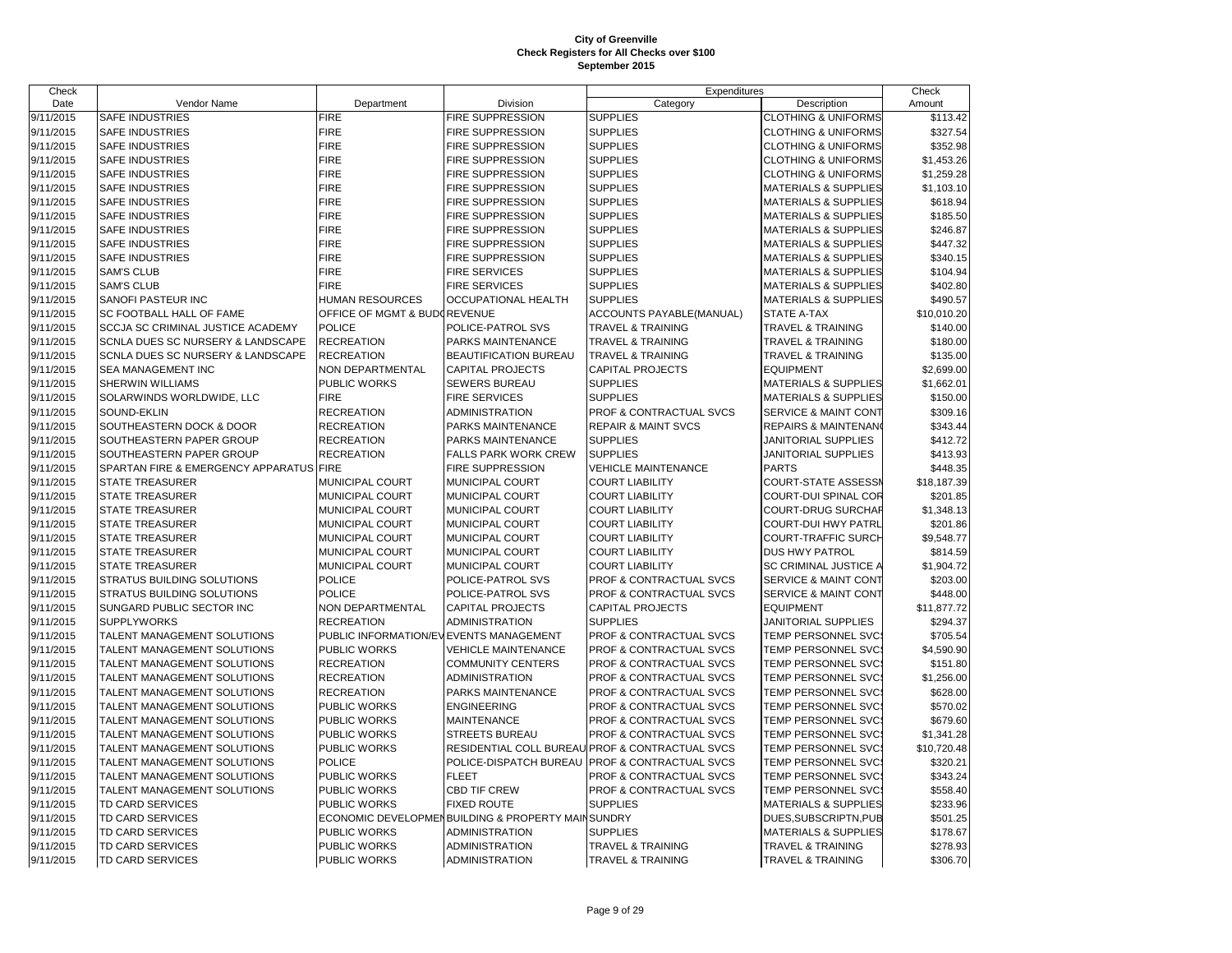| Check                  |                                                                         |                                         |                                                              | Expenditures                                                       |                                 | Check       |
|------------------------|-------------------------------------------------------------------------|-----------------------------------------|--------------------------------------------------------------|--------------------------------------------------------------------|---------------------------------|-------------|
| Date                   | Vendor Name                                                             | Department                              | Division                                                     | Category                                                           | Description                     | Amount      |
| 9/11/2015              | <b>TD CARD SERVICES</b>                                                 |                                         |                                                              | OFFICE OF MGMT & BUDOINFORMATION TECHNOLOGYPROF & CONTRACTUAL SVCS | <b>SERVICE &amp; MAINT CONT</b> | \$200.00    |
| 9/11/2015              | <b>TD CARD SERVICES</b>                                                 |                                         |                                                              | OFFICE OF MGMT & BUDCINFORMATION TECHNOLOGYPROF & CONTRACTUAL SVCS | <b>SERVICE &amp; MAINT CONT</b> | \$101.79    |
| 9/11/2015              | TD CARD SERVICES                                                        |                                         | OFFICE OF MGMT & BUDGINFORMATION TECHNOLOGY SUPPLIES         |                                                                    | <b>MATERIALS &amp; SUPPLIES</b> | \$299.98    |
| 9/11/2015              | <b>TD CARD SERVICES</b>                                                 |                                         | OFFICE OF MGMT & BUDGINFORMATION TECHNOLOGY SUPPLIES         |                                                                    | <b>MATERIALS &amp; SUPPLIES</b> | \$230.00    |
| 9/11/2015              | TD CARD SERVICES                                                        |                                         | OFFICE OF MGMT & BUDGINFORMATION TECHNOLOGY SUPPLIES         |                                                                    | <b>MATERIALS &amp; SUPPLIES</b> | \$105.95    |
| 9/11/2015              | <b>TD CARD SERVICES</b>                                                 |                                         | OFFICE OF MGMT & BUDOINFORMATION TECHNOLOGYTRAVEL & TRAINING |                                                                    | <b>TRAVEL &amp; TRAINING</b>    | \$272.30    |
| 9/11/2015              | <b>TD CARD SERVICES</b>                                                 |                                         | OFFICE OF MGMT & BUDGINFORMATION TECHNOLOG TRAVEL & TRAINING |                                                                    | TRAVEL & TRAINING               | \$317.88    |
| 9/11/2015              | TD CARD SERVICES                                                        |                                         | OFFICE OF MGMT & BUDOINFORMATION TECHNOLOGY SUNDRY           |                                                                    | DUES, SUBSCRIPTN, PUB           | \$360.00    |
| 9/11/2015              | <b>TD CARD SERVICES</b>                                                 | OFFICE OF MGMT & BUDGGIS                |                                                              | <b>SUPPLIES</b>                                                    | <b>MATERIALS &amp; SUPPLIES</b> | \$675.00    |
| 9/11/2015              | TD CARD SERVICES                                                        | NON DEPARTMENTAL                        | <b>CAPITAL PROJECTS</b>                                      | CAPITAL PROJECTS                                                   | <b>EQUIPMENT</b>                | \$347.48    |
| 9/11/2015              | <b>TD CARD SERVICES</b>                                                 | NON DEPARTMENTAL                        | <b>CAPITAL PROJECTS</b>                                      | <b>CAPITAL PROJECTS</b>                                            | <b>EQUIPMENT</b>                | \$330.52    |
| 9/11/2015              | TEC UTILITIES SUPPLY INC                                                | PUBLIC WORKS                            | SEWERS BUREAU                                                | <b>SUPPLIES</b>                                                    | <b>MATERIALS &amp; SUPPLIES</b> | \$1,212.15  |
| 9/11/2015              | THE GRASS MASTER                                                        | <b>RECREATION</b>                       | <b>BEAUTIFICATION BUREAU</b>                                 | PROF & CONTRACTUAL SVCS                                            | SERVICE & MAINT CONT            | \$900.00    |
| 9/11/2015              | <b>TPM</b>                                                              | NON DEPARTMENTAL                        | <b>CAPITAL PROJECTS</b>                                      | <b>CAPITAL PROJECTS</b>                                            | <b>CONSTRUCTION</b>             | \$542.93    |
| 9/11/2015              | TREASURER OF VIRGINIA                                                   | OFFICE OF MGMT & BUDONON-DEPARTMENTAL   |                                                              | PR-WH                                                              | <b>GARNISHMENTS</b>             | \$133.48    |
| 9/11/2015              | TRINITY ABATEMENT LLC                                                   |                                         |                                                              | ECONOMIC DEVELOPMENBUILDING & PROPERTY MAINPROF & CONTRACTUAL SVCS | <b>DEMOLITIONS</b>              | \$1,825.00  |
| 9/11/2015              | <b>TRUCKPRO LLC</b>                                                     | <b>FIRE</b>                             | <b>FIRE SUPPRESSION</b>                                      | <b>VEHICLE MAINTENANCE</b>                                         | <b>PARTS</b>                    | \$127.20    |
| 9/11/2015              | TWO DAUGHTERS LLC                                                       | <b>RECREATION</b>                       | PARKS AND RECREATION                                         | <b>SUNDRY</b>                                                      | <b>MISCELLANEOUS</b>            | \$130.56    |
| 9/11/2015              | <b>USBANK</b>                                                           |                                         | OFFICE OF MGMT & BUDGGENERAL DEBT SERVICE                    | <b>FISCAL AGENT</b>                                                | FISCAL AGENT FEES               | \$275.00    |
| 9/11/2015              | <b>U S BANK</b>                                                         |                                         | OFFICE OF MGMT & BUDGGENERAL DEBT SERVICE                    | <b>FISCAL AGENT</b>                                                | <b>FISCAL AGENT FEES</b>        | \$385.00    |
| 9/11/2015              | U S DEPARTMENT OF EDUCATION                                             | OFFICE OF MGMT & BUDONON-DEPARTMENTAL   |                                                              | PR-WH                                                              | <b>GARNISHMENTS</b>             | \$814.98    |
| 9/11/2015              | UNITED CHEMICAL & SUPPLY CO INC                                         | <b>FIRE</b>                             | FIRE SUPPRESSION                                             | <b>SUPPLIES</b>                                                    | <b>JANITORIAL SUPPLIES</b>      | \$656.64    |
| 9/11/2015              | UNITED WAY OF GREENVILLE COUNTY                                         | OFFICE OF MGMT & BUDONON-DEPARTMENTAL   |                                                              | PR-WH                                                              | <b>UNITED WAY</b>               | \$1,778.78  |
| 9/11/2015              | UPSTATE MATERIALS INC-NC                                                | <b>RECREATION</b>                       | PARKS MAINTENANCE                                            | <b>SUPPLIES</b>                                                    | <b>MATERIALS &amp; SUPPLIES</b> | \$1,558.73  |
| 9/11/2015              | <b>VRL LABORATORIES LTD</b>                                             | <b>RECREATION</b>                       | <b>ADMINISTRATION</b>                                        | PROF & CONTRACTUAL SVCS                                            | PROFESSIONAL SERVIC             | \$160.00    |
| 9/11/2015              | <b>VULCAN SAFETY SHOES</b>                                              | <b>RECREATION</b>                       | PARKS MAINTENANCE                                            | <b>SUPPLIES</b>                                                    | <b>CLOTHING &amp; UNIFORMS</b>  | \$115.00    |
| 9/11/2015              | <b>VULCAN SAFETY SHOES</b>                                              | <b>FIRE</b>                             | <b>FIRE SUPPRESSION</b>                                      | <b>SUPPLIES</b>                                                    | <b>CLOTHING &amp; UNIFORMS</b>  | \$140.00    |
| 9/11/2015              | W N WATSON-WEST TIRE & AUTOMOTIVE                                       | <b>FIRE</b>                             | <b>FIRE SUPPRESSION</b>                                      | <b>VEHICLE MAINTENANCE</b>                                         | <b>PARTS</b>                    | \$108.00    |
| 9/11/2015              | W N WATSON-WEST TIRE & AUTOMOTIVE                                       | <b>PUBLIC WORKS</b>                     | <b>FLEET</b>                                                 | <b>VEHICLE MAINTENANCE</b>                                         | <b>PARTS</b>                    | \$548.20    |
| 9/11/2015              | <b>WAYNE LEFTWICH</b>                                                   | NON DEPARTMENTAL                        | <b>MISC GRANTS</b>                                           | <b>TRAVEL &amp; TRAINING</b>                                       | <b>TRAVEL &amp; TRAINING</b>    | \$1,030.78  |
| 9/11/2015              | <b>WELLS FARGO INS SERVICE USA</b>                                      | <b>HUMAN RESOURCES</b>                  | <b>HUMAN RESOURCES</b>                                       | PROF & CONTRACTUAL SVCS                                            | PROFESSIONAL SERVIC             | \$6,000.00  |
| 9/11/2015              | <b>WP LAW INC</b>                                                       | <b>RECREATION</b>                       | <b>ADMINISTRATION</b>                                        | <b>SUPPLIES</b>                                                    | M&S-EXHIBITS                    | \$121.08    |
| 9/11/2015              | <b>WP LAW INC</b>                                                       | <b>RECREATION</b>                       | <b>FALLS PARK WORK CREW</b>                                  | PROF & CONTRACTUAL SVCS                                            | SERVICE & MAINT CONT            | \$685.00    |
| 9/11/2015              | <b>WP LAW INC</b>                                                       | <b>RECREATION</b>                       | <b>FALLS PARK WORK CREW</b>                                  | <b>REPAIR &amp; MAINT SVCS</b>                                     | <b>REPAIRS &amp; MAINTENAN</b>  | \$502.80    |
| 9/11/2015              | <b>WP LAW INC</b>                                                       | <b>RECREATION</b>                       | <b>FALLS PARK WORK CREW</b>                                  | REPAIR & MAINT SVCS                                                | <b>REPAIRS &amp; MAINTENAN</b>  | \$247.90    |
| 9/11/2015              | WRIGHT JOHNSTON UNIFORMS INC                                            | <b>FIRE</b>                             | <b>FIRE SUPPRESSION</b>                                      | <b>SUPPLIES</b>                                                    | <b>CLOTHING &amp; UNIFORMS</b>  | \$1,262.35  |
| 9/11/2015              | WRIGHT JOHNSTON UNIFORMS INC                                            | <b>FIRE</b>                             | FIRE SUPPRESSION                                             | <b>SUPPLIES</b>                                                    | <b>CLOTHING &amp; UNIFORMS</b>  | \$781.54    |
| 9/11/2015              | WYOMING CHILD SUPPORT ENFORCEMENT OFFICE OF MGMT & BUDONON-DEPARTMENTAL |                                         |                                                              | PR-WH                                                              | <b>GARNISHMENTS</b>             | \$154.61    |
| 9/11/2015              | ZWO                                                                     | OFFICE OF MGMT & BUDGREVENUE            |                                                              | ACCOUNTS PAYABLE(MANUAL)                                           | <b>STATE A-TAX</b>              | \$11,791.59 |
| 9/18/2015              | 13TH CIRCUIT ASSET FORFEITURES                                          | <b>MUNICIPAL COURT</b>                  | <b>MUNICIPAL COURT</b>                                       | COURT LIAB-CLAIMS/JUDGMNT                                          | LEC-CONFISCATED MON             | \$150.00    |
| 9/18/2015              | A & H LAWN MAINTENANCE                                                  | <b>RECREATION</b>                       | PARKS MAINTENANCE                                            | PROF & CONTRACTUAL SVCS                                            | <b>SERVICE &amp; MAINT CONT</b> | \$2,100.00  |
| 9/18/2015              | ADVANCED DOOR SYSTEMS INC                                               | PUBLIC WORKS                            | BUILDING SERVICE DIVISION REPAIR & MAINT SVCS                |                                                                    | REPAIRS & MAINTENANO            | \$6,325.00  |
| 9/18/2015              | <b>ADW ARCHITECTS PA</b>                                                | NON DEPARTMENTAL                        | <b>CAPITAL PROJECTS</b>                                      | <b>CAPITAL PROJECTS</b>                                            | PLANNING/DESIGN                 | \$18,557.76 |
| 9/18/2015              | <b>ADW ARCHITECTS PA</b>                                                | NON DEPARTMENTAL                        | <b>CAPITAL PROJECTS</b>                                      | CAPITAL PROJECTS                                                   | PLANNING/DESIGN                 | \$3,817.44  |
| 9/18/2015              | <b>ADW ARCHITECTS PA</b>                                                | NON DEPARTMENTAL                        | <b>CAPITAL PROJECTS</b>                                      | <b>CAPITAL PROJECTS</b>                                            | PLANNING/DESIGN                 | \$45,717.28 |
| 9/18/2015              | ASG LLC                                                                 | <b>RECREATION</b>                       | <b>ADMINISTRATION</b>                                        | PROF & CONTRACTUAL SVCS                                            | SERVICE & MAINT CONT            | \$1,312.50  |
| 9/18/2015              | AT&T                                                                    |                                         | OFFICE OF MGMT & BUDOINFORMATION TECHNOLOGYCOMMUNICATIONS    |                                                                    | TELECOMMUNICATIONS              | \$174.11    |
|                        |                                                                         | <b>FIRE</b>                             | <b>FIRE</b>                                                  |                                                                    |                                 |             |
| 9/18/2015<br>9/18/2015 | AT & T MOBILITY<br>BARGE WAGGONER SUMNER & CANNON ININON DEPARTMENTAL   |                                         | <b>CAPITAL PROJECTS</b>                                      | <b>COMMUNICATIONS</b><br><b>CAPITAL PROJECTS</b>                   | <b>OTHER</b><br>PLANNING/DESIGN | \$207.11    |
|                        |                                                                         | C. D. DIVISION                          | <b>CDBG PROJECTS</b>                                         | CD PROJECTS                                                        |                                 | \$145.00    |
| 9/18/2015              | <b>BETTY J MACKEY</b>                                                   |                                         |                                                              |                                                                    | <b>LAND ACQUISITION</b>         | \$879.36    |
| 9/18/2015<br>9/18/2015 | <b>BILL TAYLOR</b><br><b>BLACK &amp; VEATCH CORPORATION</b>             | PUBLIC WORKS                            | ECONOMIC DEVELOPMENBUILDING & PROPERTY MAINTRAVEL & TRAINING | STORMWATER MANAGEMEN PROF & CONTRACTUAL SVCS                       | TRAVEL & TRAINING               | \$486.50    |
|                        | <b>BRITTANY MOORE</b>                                                   |                                         |                                                              |                                                                    | PROFESSIONAL SERVIC             | \$13,142.50 |
| 9/18/2015              |                                                                         | PUBLIC WORKS                            | PARKING ADMINISTRATION                                       | <b>TRAVEL &amp; TRAINING</b>                                       | TRAVEL & TRAINING               | \$415.00    |
| 9/18/2015              | <b>BRYAN WOOD</b>                                                       | ECONOMIC DEVELOPMEN PLANNING AND ZONING |                                                              | <b>TRAVEL &amp; TRAINING</b>                                       | TRAVEL & TRAINING               | \$1,360.00  |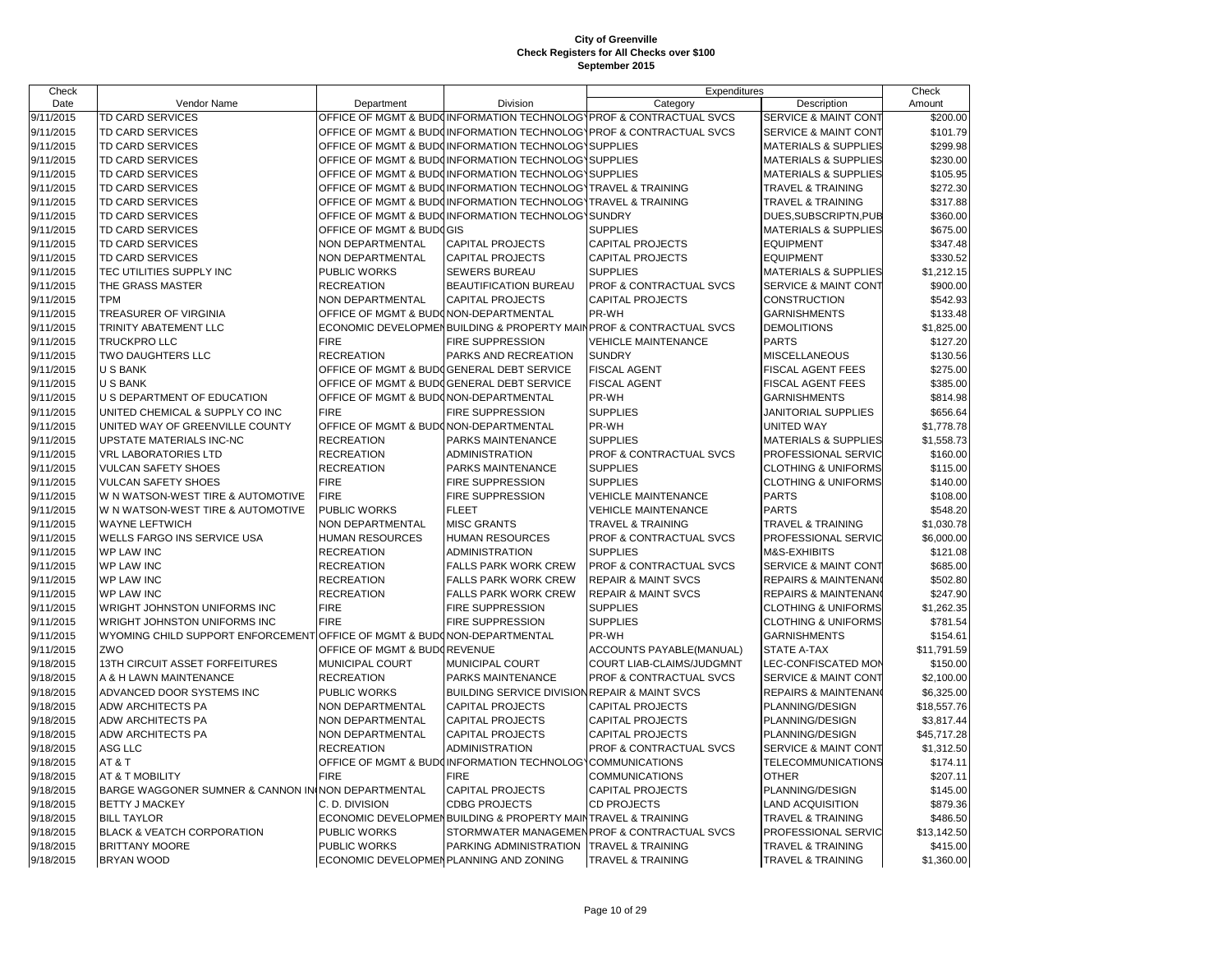| Check     |                                      |                                        |                                                              | Expenditures                                                        |                                 | Check        |
|-----------|--------------------------------------|----------------------------------------|--------------------------------------------------------------|---------------------------------------------------------------------|---------------------------------|--------------|
| Date      | Vendor Name                          | Department                             | Division                                                     | Category                                                            | Description                     | Amount       |
| 9/18/2015 | <b>BUDWEISER OF GREENVILLE</b>       | PUBLIC INFORMATION/EVEVENTS MANAGEMENT |                                                              | <b>SUPPLIES</b>                                                     | M&S-FOOD & BEVERAGI             | \$2,737.66   |
| 9/18/2015 | BUNNELL-LAMMONS ENGINEERING          | <b>NON DEPARTMENTAL</b>                | <b>CAPITAL PROJECTS</b>                                      | <b>CAPITAL PROJECTS</b>                                             | PLANNING/DESIGN                 | \$5,250.00   |
| 9/18/2015 | CANCER SURVIVORS PARK ALLIANCE       | <b>NON DEPARTMENTAL</b>                | <b>CAPITAL PROJECTS</b>                                      | <b>CAPITAL PROJECTS</b>                                             | <b>CONSTRUCTION</b>             | \$14,404.78  |
| 9/18/2015 | CENTERPLATE                          | <b>CITY MANAGER</b>                    | <b>CITY MANAGER</b>                                          | <b>SUNDRY</b>                                                       | MISCELLANEOUS                   | \$309.73     |
| 9/18/2015 | CENTERPLATE                          | <b>CITY MANAGER</b>                    | <b>CITY MANAGER</b>                                          | <b>SUNDRY</b>                                                       | <b>MISCELLANEOUS</b>            | \$309.73     |
| 9/18/2015 | CENTERPLATE                          | <b>CITY MANAGER</b>                    | <b>CITY MANAGER</b>                                          | <b>SUNDRY</b>                                                       | <b>MISCELLANEOUS</b>            | \$309.73     |
| 9/18/2015 | CHRISTA JORDAN                       | NON DEPARTMENTAL                       | <b>MISC GRANTS</b>                                           | <b>TRAVEL &amp; TRAINING</b>                                        | TRAVEL & TRAINING               | \$968.98     |
| 9/18/2015 | CITY OF GREENVILLE-PETTY CASH        | PUBLIC WORKS                           | <b>BUILDING SERVICE DIVISION SUPPLIES</b>                    |                                                                     | <b>MATERIALS &amp; SUPPLIES</b> | \$152.44     |
| 9/18/2015 | COMMERCIAL & INDUSTRIAL FLOORS INC   | PUBLIC WORKS                           | BUILDING SERVICE DIVISION REPAIR & MAINT SVCS                |                                                                     | REPAIRS & MAINTENAN             | \$37,920.30  |
| 9/18/2015 | CROOK'S BRASS & METAL REFINISHING    |                                        | ECONOMIC DEVELOPMENECONOMIC DEVELOPMENT                      | <b>PROF &amp; CONTRACTUAL SVCS</b>                                  | <b>SERVICE &amp; MAINT CONT</b> | \$1,200.00   |
| 9/18/2015 | DELL MARKETING LP                    |                                        | OFFICE OF MGMT & BUDGINFORMATION TECHNOLOGYMIS PROJECTS      |                                                                     | PCS/UPGRADES                    | \$26,652.66  |
| 9/18/2015 | DELL MARKETING LP                    | PUBLIC WORKS                           | <b>STREETS BUREAU</b>                                        | <b>SUPPLIES</b>                                                     | <b>MATERIALS &amp; SUPPLIES</b> | \$1,325.81   |
| 9/18/2015 | <b>DELL MARKETING LP</b>             | PUBLIC WORKS                           | <b>SEWERS BUREAU</b>                                         | <b>SUPPLIES</b>                                                     | <b>MATERIALS &amp; SUPPLIES</b> | \$1,326.21   |
| 9/18/2015 | DELL MARKETING LP                    | PUBLIC WORKS                           | STORM DRAINS BUREAU                                          | <b>SUPPLIES</b>                                                     | <b>MATERIALS &amp; SUPPLIES</b> | \$1,325.81   |
| 9/18/2015 | <b>FALL FOR GREENVILLE</b>           | OFFICE OF MGMT & BUDGREVENUE           |                                                              | ACCOUNTS PAYABLE(MANUAL)                                            | <b>STATE A-TAX</b>              | \$4,004.08   |
| 9/18/2015 | FGP INTERNATIONAL                    | OFFICE OF MGMT & BUDGACCOUNTING        |                                                              | PROF & CONTRACTUAL SVCS                                             | TEMP PERSONNEL SVC              | \$1,064.00   |
| 9/18/2015 | FGP INTERNATIONAL                    |                                        |                                                              | OFFICE OF MGMT & BUDGINFORMATION TECHNOLOGYPROF & CONTRACTUAL SVCS  | TEMP PERSONNEL SVC              | \$1,720.00   |
| 9/18/2015 | FGP INTERNATIONAL                    |                                        |                                                              | OFFICE OF MGMT & BUD(INFORMATION TECHNOLOGYPROF & CONTRACTUAL SVCS  | TEMP PERSONNEL SVC              | \$129.00     |
| 9/18/2015 | <b>GENESIS HOMES</b>                 | NON DEPARTMENTAL                       | <b>CAPITAL PROJECTS</b>                                      | <b>CAPITAL PROJECTS</b>                                             | <b>CONSTRUCTION</b>             | \$68,106.42  |
| 9/18/2015 | <b>GOODWILL INDUSTRIES</b>           | MUNICIPAL COURT                        | <b>MUNICIPAL COURT</b>                                       | PROF & CONTRACTUAL SVCS                                             | <b>SERVICE &amp; MAINT CONT</b> | \$1,299.53   |
| 9/18/2015 | <b>GOODWILL INDUSTRIES</b>           | PUBLIC WORKS                           | <b>TRAFFIC ENGINEERING</b>                                   | PROF & CONTRACTUAL SVCS                                             | <b>SERVICE &amp; MAINT CONT</b> | \$242.52     |
| 9/18/2015 | <b>GOODWILL INDUSTRIES</b>           | <b>FIRE</b>                            | <b>FIRE SERVICES</b>                                         | PROF & CONTRACTUAL SVCS                                             | <b>SERVICE &amp; MAINT CONT</b> | \$420.07     |
| 9/18/2015 | <b>GOODWILL INDUSTRIES</b>           | PUBLIC WORKS                           |                                                              | <b>BUILDING SERVICE DIVISION PROF &amp; CONTRACTUAL SVCS</b>        | <b>SERVICE &amp; MAINT CONT</b> | \$5,365.76   |
| 9/18/2015 | <b>GOODWILL INDUSTRIES</b>           | PUBLIC WORKS                           | <b>FLEET</b>                                                 | PROF & CONTRACTUAL SVCS                                             | <b>SERVICE &amp; MAINT CONT</b> | \$129.20     |
| 9/18/2015 | <b>GREENVILLE AIRPORT COMMISSION</b> | OFFICE OF MGMT & BUDOREVENUE           |                                                              | ACCOUNTS PAYABLE(MANUAL)                                            | <b>STATE A-TAX</b>              | \$6,006.12   |
| 9/18/2015 | <b>GREENVILLE COUNTY</b>             | <b>POLICE</b>                          | <b>POLICE</b>                                                | COURT LIAB-CLAIMS/JUDGMNT                                           | LEC-CONFISCATED MON             | \$193.20     |
| 9/18/2015 | <b>GREENVILLE COUNTY</b>             | POLICE                                 | <b>POLICE</b>                                                | COURT LIAB-CLAIMS/JUDGMNT                                           | LEC-CONFISCATED MOM             | \$323.73     |
| 9/18/2015 | <b>GREENVILLE COUNTY</b>             | <b>POLICE</b>                          | POLICE-PATROL SVS                                            | PROF & CONTRACTUAL SVCS                                             | PROFESSIONAL SERVIC             | \$3,216.00   |
| 9/18/2015 | <b>GREENVILLE COUNTY ROD OFFICE</b>  |                                        |                                                              | ECONOMIC DEVELOPMENBUILDING & PROPERTY MAIN PROF & CONTRACTUAL SVCS | PROFESSIONAL SERVIC             | \$170.00     |
| 9/18/2015 | <b>GREENVILLE COUNTY SOLID WASTE</b> | PUBLIC WORKS                           |                                                              | GARBAGE DISPOSAL BUREA PROF & CONTRACTUAL SVCS                      | <b>DISPOSAL CHARGES</b>         | \$18,381.92  |
| 9/18/2015 | GREENVILLE HOUSING AUTHORITY         | C. D. DIVISION                         | <b>CDBG PROJECTS</b>                                         | <b>CD PROJECTS</b>                                                  | <b>LAND ACQUISITION</b>         | \$1,200.00   |
| 9/18/2015 | <b>GREENVILLE HOUSING AUTHORITY</b>  | C. D. DIVISION                         | <b>CDBG PROJECTS</b>                                         | <b>CD PROJECTS</b>                                                  | <b>LAND ACQUISITION</b>         | \$1,200.00   |
| 9/18/2015 | GREENVILLE HOUSING AUTHORITY         | C. D. DIVISION                         | <b>CDBG PROJECTS</b>                                         | <b>CD PROJECTS</b>                                                  | <b>LAND ACQUISITION</b>         | \$1,300.00   |
| 9/18/2015 | <b>GREENVILLE THREE LLC</b>          | NON DEPARTMENTAL                       | <b>CAPITAL PROJECTS</b>                                      | <b>CAPITAL PROJECTS</b>                                             | <b>CONSTRUCTION</b>             | \$127,151.00 |
| 9/18/2015 | GREENVILLE ZOO - PETTY CASH          | <b>RECREATION</b>                      | <b>ADMINISTRATION</b>                                        | <b>SUPPLIES</b>                                                     | M&S-FOOD                        | \$103.23     |
| 9/18/2015 | <b>GUY MURPHY</b>                    |                                        | ECONOMIC DEVELOPMENBUILDING & PROPERTY MAINTRAVEL & TRAINING |                                                                     | LOCAL TRANSPORTATIO             | \$415.73     |
| 9/18/2015 | <b>HACH COMPANY</b>                  | PUBLIC WORKS                           | <b>SEWERS BUREAU</b>                                         | <b>SUPPLIES</b>                                                     | <b>MATERIALS &amp; SUPPLIES</b> | \$6,610.59   |
| 9/18/2015 | <b>HARPER CORPORATION</b>            | NON DEPARTMENTAL                       | <b>CAPITAL PROJECTS</b>                                      | CAPITAL PROJECTS                                                    | <b>CONSTRUCTION</b>             | \$183,366.03 |
| 9/18/2015 | HARVEY & ASSOCIATES INC              | PUBLIC WORKS                           |                                                              | BUILDING SERVICE DIVISION PROF & CONTRACTUAL SVCS                   | SERVICE & MAINT CONT            | \$500.00     |
| 9/18/2015 | HERTZ EQUIPMENT RENTAL               | PUBLIC WORKS                           | <b>CBD TIF CREW</b>                                          | <b>SUPPLIES</b>                                                     | <b>MATERIALS &amp; SUPPLIES</b> | \$5,978.40   |
| 9/18/2015 | <b>HIGH COTTON</b>                   | <b>CITY MANAGER</b>                    | <b>CITY MANAGER</b>                                          | <b>SUNDRY</b>                                                       | MISCELLANEOUS                   | \$431.04     |
| 9/18/2015 | HOUSES AND THEN SOME                 | C. D. DIVISION                         | <b>CDBG PROJECTS</b>                                         | <b>CD PROJECTS</b>                                                  | <b>LAND ACQUISITION</b>         | \$607.20     |
| 9/18/2015 | INSTITUTE OF POLICE TECHNOLOGY       | <b>POLICE</b>                          | POLICE-PATROL SVS                                            | <b>TRAVEL &amp; TRAINING</b>                                        | TRAVEL & TRAINING               | \$295.00     |
| 9/18/2015 | INSTITUTE OF POLICE TECHNOLOGY       | <b>POLICE</b>                          | POLICE-PATROL SVS                                            | <b>TRAVEL &amp; TRAINING</b>                                        | TRAVEL & TRAINING               | \$295.00     |
| 9/18/2015 | <b>IRON MOUNTAIN 27129</b>           |                                        |                                                              | OFFICE OF MGMT & BUDOINFORMATION TECHNOLOGYPROF & CONTRACTUAL SVCS  | <b>SERVICE &amp; MAINT CONT</b> | \$398.95     |
| 9/18/2015 | <b>JAMES SMITH</b>                   | <b>FIRE</b>                            | FIRE SUPPRESSION                                             | <b>TRAVEL &amp; TRAINING</b>                                        | <b>TRAVEL &amp; TRAINING</b>    | \$357.00     |
| 9/18/2015 | <b>JAMIE PIMLOTT</b>                 | <b>FIRE</b>                            | FIRE SUPPRESSION                                             | <b>TRAVEL &amp; TRAINING</b>                                        | <b>TRAVEL &amp; TRAINING</b>    | \$357.00     |
| 9/18/2015 | <b>JAVIERE BENSON</b>                | C. D. DIVISION                         | <b>CDBG PROJECTS</b>                                         | <b>CD PROJECTS</b>                                                  | <b>LAND ACQUISITION</b>         | \$1,275.60   |
| 9/18/2015 | JOHN BROGDON                         | PUBLIC WORKS                           | <b>CONSTRUCTION &amp; INSPECTI</b>                           | <b>TRAVEL &amp; TRAINING</b>                                        | <b>TRAVEL &amp; TRAINING</b>    | \$203.18     |
| 9/18/2015 | <b>JOHN BRYSON</b>                   |                                        | ECONOMIC DEVELOPMENBUILDING & PROPERTY MAINTRAVEL & TRAINING |                                                                     | <b>TRAVEL &amp; TRAINING</b>    | \$1,295.95   |
| 9/18/2015 | JOHNETTE MCCARTHY                    | PUBLIC WORKS                           | PARKING ADMINISTRATION                                       | <b>TRAVEL &amp; TRAINING</b>                                        | <b>TRAVEL &amp; TRAINING</b>    | \$127.50     |
| 9/18/2015 | JORDAN ELMQUIST                      | <b>POLICE</b>                          | POLICE-PATROL SVS                                            | <b>TRAVEL &amp; TRAINING</b>                                        | <b>TRAVEL &amp; TRAINING</b>    | \$461.00     |
| 9/18/2015 | JOSEPHINE CURETON TRUST              | PUBLIC WORKS                           | <b>PARKING LOTS</b>                                          | PROF & CONTRACTUAL SVCS                                             | PARKING-LEASES                  | \$912.53     |
| 9/18/2015 | <b>JOSH MCGEE</b>                    | PUBLIC INFORMATION/EVISPECIAL EVENTS   |                                                              | <b>TRAVEL &amp; TRAINING</b>                                        | <b>TRAVEL &amp; TRAINING</b>    | \$200.00     |
|           |                                      |                                        |                                                              |                                                                     |                                 |              |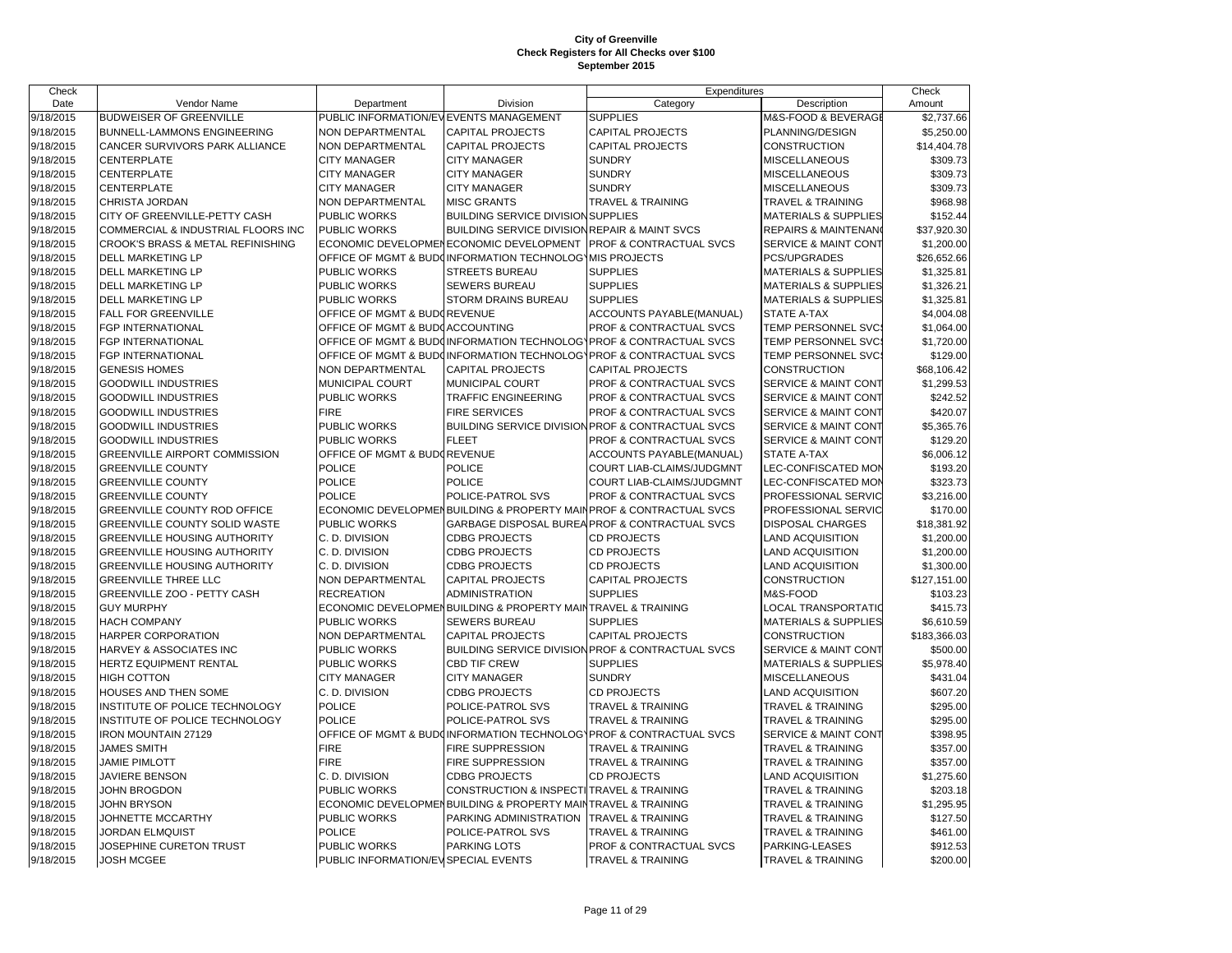| Check     |                                                            |                                          |                                                              | Expenditures                                                       |                                            | Check                |
|-----------|------------------------------------------------------------|------------------------------------------|--------------------------------------------------------------|--------------------------------------------------------------------|--------------------------------------------|----------------------|
| Date      | Vendor Name                                                | Department                               | Division                                                     | Category                                                           | Description                                | Amount               |
| 9/18/2015 | <b>KESSLER CONSULTING INC</b>                              | PUBLIC WORKS                             |                                                              | GARBAGE DISPOSAL BUREA PROF & CONTRACTUAL SVCS                     | PROFESSIONAL SERVIC                        | \$1,427.50           |
| 9/18/2015 | KING ASPHALT INC                                           | PUBLIC WORKS                             | <b>STREETS BUREAU</b>                                        | <b>SUPPLIES</b>                                                    | <b>MATERIALS &amp; SUPPLIES</b>            | \$957.68             |
| 9/18/2015 | KING ASPHALT INC                                           | PUBLIC WORKS                             | SEWERS BUREAU                                                | <b>SUPPLIES</b>                                                    | <b>MATERIALS &amp; SUPPLIES</b>            | \$2,621.98           |
| 9/18/2015 | KING ASPHALT INC                                           | PUBLIC WORKS                             | STORM DRAINS BUREAU                                          | <b>SUPPLIES</b>                                                    | <b>MATERIALS &amp; SUPPLIES</b>            | \$1,951.51           |
| 9/18/2015 | KOB ENTERPRISES LLC                                        | NON DEPARTMENTAL                         | <b>CAPITAL PROJECTS</b>                                      | <b>CAPITAL PROJECTS</b>                                            | CONSTRUCTION                               | \$13,493.91          |
| 9/18/2015 | L-J INC                                                    | NON DEPARTMENTAL                         | <b>CAPITAL PROJECTS</b>                                      | <b>CAPITAL PROJECTS</b>                                            | <b>CONSTRUCTION</b>                        | \$92,072.07          |
| 9/18/2015 | LABORATORY CORPORATION OF AMERICA                          | <b>HUMAN RESOURCES</b>                   | <b>OCCUPATIONAL HEALTH</b>                                   | PROF & CONTRACTUAL SVCS                                            | PROFESSIONAL SERVIC                        | \$3,272.73           |
| 9/18/2015 | <b>LARRY CORN</b>                                          | PUBLIC WORKS                             | PARKING ADMINISTRATION                                       | <b>TRAVEL &amp; TRAINING</b>                                       | TRAVEL & TRAINING                          | \$415.00             |
| 9/18/2015 | <b>LESLIE FLETCHER</b>                                     | PUBLIC INFORMATION/EVIPUBLIC INFORMATION |                                                              | TRAVEL & TRAINING                                                  | <b>TRAVEL &amp; TRAINING</b>               | \$738.73             |
| 9/18/2015 | <b>LETRON BRANTLEY</b>                                     | PUBLIC INFORMATION/EVEVENTS MANAGEMENT   |                                                              | PROF & CONTRACTUAL SVCS                                            | PROFESSIONAL SERVIC                        | \$800.00             |
| 9/18/2015 | LEVEL 3 COMMUNICATIONS TW TELECOM                          |                                          | OFFICE OF MGMT & BUDCINFORMATION TECHNOLOG COMMUNICATIONS    |                                                                    | TELECOMMUNICATIONS                         | \$1,142.40           |
| 9/18/2015 | LOCAL BOYS DO GOOD                                         | OFFICE OF MGMT & BUDOREVENUE             |                                                              | ACCOUNTS PAYABLE(MANUAL)                                           | STATE A-TAX                                | \$3,403.57           |
| 9/18/2015 | LOGIN INC / IACP NET                                       | POLICE                                   | POLICE-PATROL SVS                                            | PROF & CONTRACTUAL SVCS                                            | <b>SERVICE &amp; MAINT CONT</b>            | \$1,750.00           |
| 9/18/2015 | MARY ASHLEY BLAIR                                          | POLICE                                   | POLICE-PATROL SVS                                            | TRAVEL & TRAINING                                                  | TRAVEL & TRAINING                          | \$233.00             |
| 9/18/2015 | <b>MATTHEW MAXEY</b>                                       | PUBLIC WORKS                             | <b>SEWERS BUREAU</b>                                         | <b>SUPPLIES</b>                                                    | <b>MATERIALS &amp; SUPPLIES</b>            | \$102.00             |
| 9/18/2015 | <b>MATTHEW MAXEY</b>                                       | PUBLIC WORKS                             | SEWERS BUREAU                                                | <b>TRAVEL &amp; TRAINING</b>                                       | TRAVEL & TRAINING                          | \$1,520.66           |
| 9/18/2015 | <b>MATTHEW MAXEY</b>                                       | PUBLIC WORKS                             | SEWERS BUREAU                                                | TRAVEL & TRAINING                                                  | TRAVEL & TRAINING                          | \$356.00             |
| 9/18/2015 | MERCURY ASSOCIATES INC                                     | PUBLIC WORKS                             | <b>FLEET</b>                                                 | PROF & CONTRACTUAL SVCS                                            | PROFESSIONAL SERVIC                        | \$16,200.00          |
| 9/18/2015 | SIEMENS INDUSTRY INC                                       | OFFICE OF MGMT & BUDGREVENUE             |                                                              | <b>BUSINESS LICENSE(HOLDING)</b>                                   | <b>REFUND</b>                              | \$210.00             |
| 9/18/2015 | DAVE STEEL COMPANY INC                                     | OFFICE OF MGMT & BUDOREVENUE             |                                                              | <b>BUSINESS LICENSE(HOLDING)</b>                                   | <b>REFUND</b>                              | \$4,788.95           |
| 9/18/2015 | MOVEMENT MORTGAGE                                          | OFFICE OF MGMT & BUDOREVENUE             |                                                              | <b>BUSINESS LICENSE(HOLDING)</b>                                   | <b>REFUND</b>                              | \$177.50             |
| 9/18/2015 | NANCY WHITWORTH                                            |                                          | ECONOMIC DEVELOPMENECONOMIC DEVELOPMENT                      | <b>TRAVEL &amp; TRAINING</b>                                       | <b>TRAVEL &amp; TRAINING</b>               | \$455.58             |
| 9/18/2015 | JUSTINE MCNULTY                                            | NON DEPARTMENTAL                         | NON DEPARTMENTAL                                             | MISCELLANEOUS REVENUE                                              | MISCELLANEOUS CHGS                         | \$124.00             |
| 9/18/2015 | PERCY CROFT                                                | PUBLIC WORKS                             | <b>FIXED ROUTE</b>                                           | PROF & CONTRACTUAL SVCS                                            | PROFESSIONAL SERVIC                        | \$340.75             |
| 9/18/2015 | <b>KENNETH DAWSON</b>                                      | PUBLIC WORKS                             | <b>FIXED ROUTE</b>                                           | PROF & CONTRACTUAL SVCS                                            | PROFESSIONAL SERVIC                        | \$195.75             |
| 9/18/2015 | STANLEY WITHERSPOON                                        | PUBLIC WORKS                             | <b>FIXED ROUTE</b>                                           | PROF & CONTRACTUAL SVCS                                            | PROFESSIONAL SERVIC                        | \$261.00             |
| 9/18/2015 | OTTO ENVIRONMENTAL SYSTEMS NC LLC                          | PUBLIC WORKS                             | <b>RECYCLING</b>                                             | <b>SUPPLIES</b>                                                    | <b>MATERIALS &amp; SUPPLIES</b>            | \$3,780.57           |
| 9/18/2015 | PRESORT PLUS INC                                           | <b>RECREATION</b>                        | PUBLIC SERVICES                                              | <b>SUPPLIES</b>                                                    | <b>MATERIALS &amp; SUPPLIES</b>            | \$4,319.50           |
| 9/18/2015 | RHODE ISLAND NOVELTY                                       | <b>RECREATION</b>                        | PUBLIC SERVICES                                              | <b>SUPPLIES</b>                                                    | <b>SALE GIFTS</b>                          | \$3,049.60           |
| 9/18/2015 | RIVERPLACE DEVELOPMENT II LLC                              | NON DEPARTMENTAL                         | <b>CAPITAL PROJECTS</b>                                      | CAPITAL PROJECTS                                                   | CONSTRUCTION                               | \$226,764.60         |
| 9/18/2015 | ROBERT HALF TECHNOLOGY                                     |                                          |                                                              | OFFICE OF MGMT & BUDUINFORMATION TECHNOLOG\PROF & CONTRACTUAL SVCS | TEMP PERSONNEL SVC:                        | \$2,387.20           |
| 9/18/2015 | ROTARY CLUB OF GREENVILLE                                  | <b>POLICE</b>                            | POLICE-PATROL SVS                                            | <b>SUNDRY</b>                                                      | MISCELLANEOUS                              | \$530.00             |
| 9/18/2015 | ROTARY CLUB OF GREENVILLE                                  | POLICE                                   | POLICE-PATROL SVS                                            | <b>SUNDRY</b>                                                      | DUES, SUBSCRIPTN, PUB                      | \$155.00             |
| 9/18/2015 | S C DEPARTMENT OF CORRECTIONS                              | <b>RECREATION</b>                        | PARKS MAINTENANCE                                            | PROF & CONTRACTUAL SVCS                                            | TEMP PERSONNEL SVC:                        | \$2,392.00           |
| 9/18/2015 | S C DEPARTMENT OF REVENUE                                  | <b>CITY MANAGER</b>                      | NON-DEPARTMENTAL                                             | <b>SUNDRY</b>                                                      | <b>TAXES</b>                               | \$1,770.07           |
| 9/18/2015 | S C FIRE ACADEMY                                           | <b>FIRE</b>                              | FIRE SUPPRESSION                                             | TRAVEL & TRAINING                                                  | TRAVEL & TRAINING                          | \$250.00             |
| 9/18/2015 | S C STATE ASSOC OF FIRE CHIEFS                             | <b>FIRE</b>                              | FIRE SUPPRESSION                                             | <b>SUNDRY</b>                                                      | DUES, SUBSCRIPTN, PUB                      | \$240.00             |
| 9/18/2015 | S C STATE ASSOC OF FIRE CHIEFS                             | <b>FIRE</b>                              | <b>FIRE SERVICES</b>                                         | <b>SUNDRY</b>                                                      | DUES, SUBSCRIPTN, PUB                      | \$120.00             |
| 9/18/2015 | <b>SAFARILTD</b>                                           | <b>RECREATION</b>                        | PUBLIC SERVICES                                              | <b>SUPPLIES</b>                                                    | <b>SALE GIFTS</b>                          | \$2,207.50           |
| 9/18/2015 | SHELAGH DORN                                               | POLICE                                   | POLICE-PATROL SVS                                            | TRAVEL & TRAINING                                                  | TRAVEL & TRAINING                          | \$5,000.00           |
| 9/18/2015 | <b>SMG</b>                                                 | NON DEPARTMENTAL                         | NON DEPARTMENTAL                                             | <b>PROF &amp; CONTRACTUAL SVCS</b>                                 | MANAGEMENT FEES                            | \$12,750.00          |
| 9/18/2015 | SRS ENGINEERING LLC                                        | NON DEPARTMENTAL                         | <b>CAPITAL PROJECTS</b>                                      | <b>CAPITAL PROJECTS</b>                                            | <b>EQUIPMENT</b>                           | \$4,000.00           |
| 9/18/2015 | STERLING INFOSYSTEMS, INC                                  | HUMAN RESOURCES                          | <b>HUMAN RESOURCES</b>                                       | PROF & CONTRACTUAL SVCS                                            | PROFESSIONAL SERVIC                        | \$1,280.59           |
| 9/18/2015 | <b>STEVEN GALLANT</b>                                      |                                          | ECONOMIC DEVELOPMENBUILDING & PROPERTY MAINTRAVEL & TRAINING |                                                                    | <b>TRAVEL &amp; TRAINING</b>               | \$138.00             |
| 9/18/2015 | TALENT MANAGEMENT SOLUTIONS                                | PUBLIC INFORMATION/EVEVENTS MANAGEMENT   |                                                              | PROF & CONTRACTUAL SVCS                                            | TEMP PERSONNEL SVC:                        | \$586.41             |
|           | TALENT MANAGEMENT SOLUTIONS                                | PUBLIC WORKS                             | <b>VEHICLE MAINTENANCE</b>                                   | PROF & CONTRACTUAL SVCS                                            | TEMP PERSONNEL SVC                         | \$4,555.38           |
| 9/18/2015 |                                                            |                                          |                                                              |                                                                    |                                            |                      |
| 9/18/2015 | TALENT MANAGEMENT SOLUTIONS<br>TALENT MANAGEMENT SOLUTIONS | <b>RECREATION</b>                        | <b>COMMUNITY CENTERS</b>                                     | <b>PROF &amp; CONTRACTUAL SVCS</b><br>PROF & CONTRACTUAL SVCS      | TEMP PERSONNEL SVC:<br>TEMP PERSONNEL SVC: | \$681.45<br>\$832.10 |
| 9/18/2015 |                                                            | <b>RECREATION</b>                        | ADMINISTRATION                                               |                                                                    |                                            |                      |
| 9/18/2015 | TALENT MANAGEMENT SOLUTIONS<br>TALENT MANAGEMENT SOLUTIONS | <b>RECREATION</b><br>PUBLIC WORKS        | PARKS MAINTENANCE                                            | PROF & CONTRACTUAL SVCS<br>PROF & CONTRACTUAL SVCS                 | TEMP PERSONNEL SVC                         | \$628.00             |
| 9/18/2015 |                                                            |                                          | <b>ENGINEERING</b>                                           |                                                                    | TEMP PERSONNEL SVC                         | \$573.60             |
| 9/18/2015 | TALENT MANAGEMENT SOLUTIONS                                | PUBLIC WORKS                             | <b>MAINTENANCE</b>                                           | PROF & CONTRACTUAL SVCS                                            | TEMP PERSONNEL SVC                         | \$543.68             |
| 9/18/2015 | TALENT MANAGEMENT SOLUTIONS                                | PUBLIC WORKS                             | <b>STREETS BUREAU</b>                                        | PROF & CONTRACTUAL SVCS                                            | TEMP PERSONNEL SVC                         | \$1,131.20           |
| 9/18/2015 | TALENT MANAGEMENT SOLUTIONS                                | PUBLIC WORKS                             |                                                              | RESIDENTIAL COLL BUREAU PROF & CONTRACTUAL SVCS                    | TEMP PERSONNEL SVC:                        | \$11,405.71          |
| 9/18/2015 | TALENT MANAGEMENT SOLUTIONS                                | PUBLIC WORKS                             | <b>FLEET</b>                                                 | <b>PROF &amp; CONTRACTUAL SVCS</b>                                 | TEMP PERSONNEL SVC:                        | \$915.22             |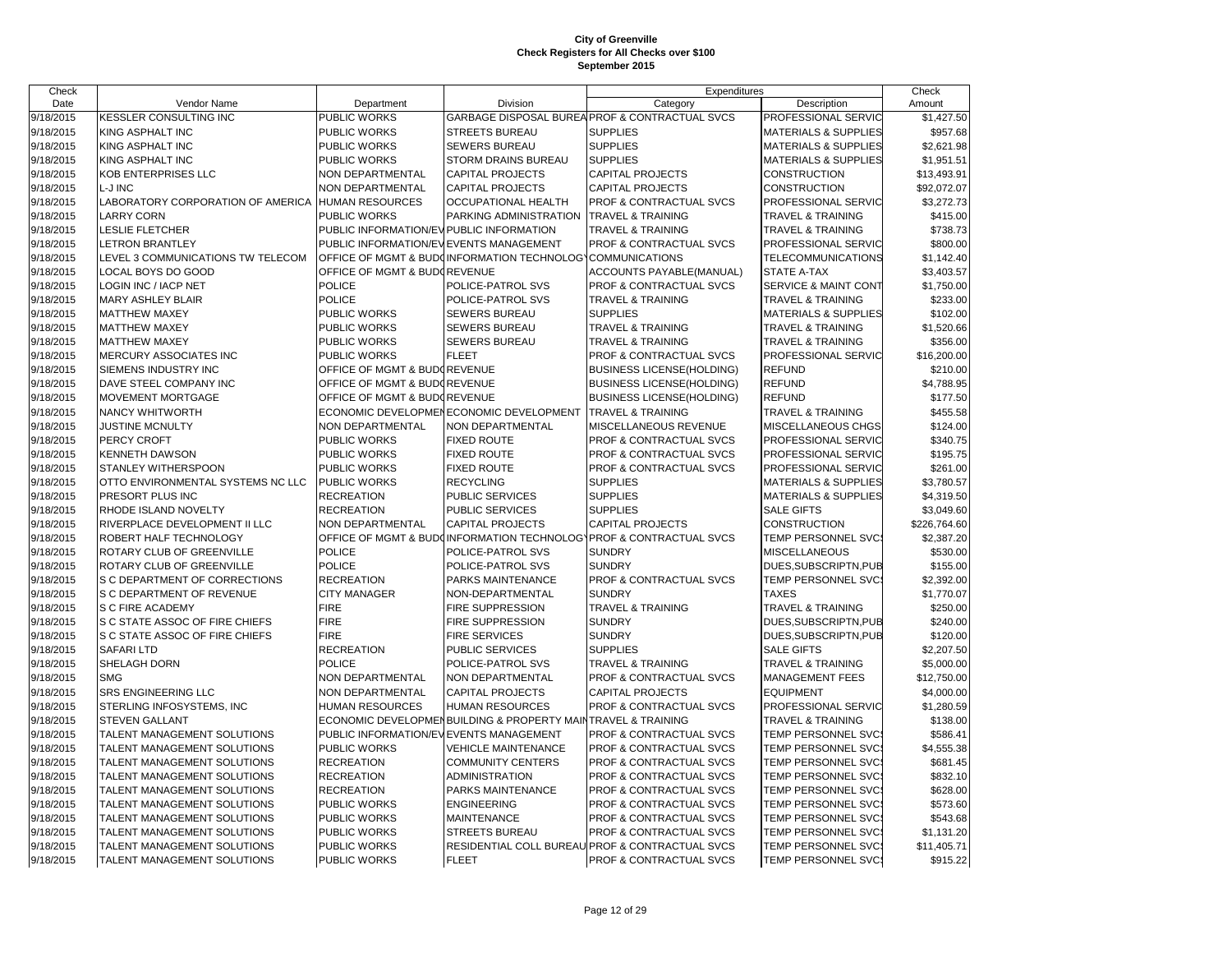| Check     |                             |                                       |                                                                | Expenditures                   |                                 | Check        |
|-----------|-----------------------------|---------------------------------------|----------------------------------------------------------------|--------------------------------|---------------------------------|--------------|
| Date      | Vendor Name                 | Department                            | Division                                                       | Category                       | Description                     | Amount       |
| 9/18/2015 | TALENT MANAGEMENT SOLUTIONS | <b>PUBLIC WORKS</b>                   | <b>CBD TIF CREW</b>                                            | PROF & CONTRACTUAL SVCS        | TEMP PERSONNEL SVC              | \$418.80     |
| 9/18/2015 | <b>TD CARD SERVICES</b>     | <b>HUMAN RESOURCES</b>                | <b>HUMAN RESOURCES</b>                                         | <b>TRAVEL &amp; TRAINING</b>   | <b>TRAVEL &amp; TRAINING</b>    | \$199.00     |
| 9/18/2015 | <b>TD CARD SERVICES</b>     | <b>HUMAN RESOURCES</b>                | <b>HUMAN RESOURCES</b>                                         | <b>SUNDRY</b>                  | <b>RECRUITMENT ADS</b>          | \$550.00     |
| 9/18/2015 | TD CARD SERVICES            |                                       | ECONOMIC DEVELOPMENECONOMIC DEVELOPMENT                        | <b>TRAVEL &amp; TRAINING</b>   | <b>TRAVEL &amp; TRAINING</b>    | \$250.00     |
| 9/18/2015 | TD CARD SERVICES            |                                       | ECONOMIC DEVELOPMENECONOMIC DEVELOPMENT                        | <b>SUNDRY</b>                  | <b>MISCELLANEOUS</b>            | \$123.80     |
| 9/18/2015 | TD CARD SERVICES            | <b>CITY MANAGER</b>                   | <b>CITY CLERK</b>                                              | <b>TRAVEL &amp; TRAINING</b>   | <b>TRAVEL &amp; TRAINING</b>    | \$150.00     |
| 9/18/2015 | <b>TD CARD SERVICES</b>     |                                       | ECONOMIC DEVELOPMENBUILDING & PROPERTY MAIN SUPPLIES           |                                | OFFICE SUPPLIES&MAT             | \$288.74     |
| 9/18/2015 | TD CARD SERVICES            |                                       | ECONOMIC DEVELOPMENBUILDING & PROPERTY MAINTRAVEL & TRAINING   |                                | <b>TRAVEL &amp; TRAINING</b>    | \$157.95     |
| 9/18/2015 | TD CARD SERVICES            |                                       | ECONOMIC DEVELOPMENBUILDING & PROPERTY MAIN                    | <b>TRAVEL &amp; TRAINING</b>   | <b>TRAVEL &amp; TRAINING</b>    | \$193.68     |
| 9/18/2015 | <b>TD CARD SERVICES</b>     |                                       | ECONOMIC DEVELOPMENBUILDING & PROPERTY MAINTRAVEL & TRAINING   |                                | <b>TRAVEL &amp; TRAINING</b>    | \$351.63     |
| 9/18/2015 | TD CARD SERVICES            |                                       | ECONOMIC DEVELOPMEN BUILDING & PROPERTY MAIN TRAVEL & TRAINING |                                | <b>TRAVEL &amp; TRAINING</b>    | \$161.28     |
| 9/18/2015 | TD CARD SERVICES            |                                       | ECONOMIC DEVELOPMENBUILDING & PROPERTY MAIN                    | <b>TRAVEL &amp; TRAINING</b>   | <b>TRAVEL &amp; TRAINING</b>    | \$161.28     |
| 9/18/2015 | TD CARD SERVICES            |                                       | ECONOMIC DEVELOPMENBUILDING & PROPERTY MAINTRAVEL & TRAINING   |                                | <b>TRAVEL &amp; TRAINING</b>    | \$165.39     |
| 9/18/2015 | TD CARD SERVICES            |                                       | ECONOMIC DEVELOPMEN BUILDING & PROPERTY MAIN                   | <b>TRAVEL &amp; TRAINING</b>   | <b>TRAVEL &amp; TRAINING</b>    | \$165.39     |
| 9/18/2015 | TD CARD SERVICES            |                                       | ECONOMIC DEVELOPMENBUILDING & PROPERTY MAIN                    | <b>TRAVEL &amp; TRAINING</b>   | <b>TRAVEL &amp; TRAINING</b>    | \$154.29     |
| 9/18/2015 | TD CARD SERVICES            | PUBLIC WORKS                          | NON VEHICLE MAINTENANCI                                        | <b>SUPPLIES</b>                | <b>MATERIALS &amp; SUPPLIES</b> | \$760.02     |
| 9/18/2015 | TD CARD SERVICES            | <b>PUBLIC WORKS</b>                   | <b>PUBLIC WORKS</b>                                            | <b>TRAVEL &amp; TRAINING</b>   | <b>TRAVEL &amp; TRAINING</b>    | \$199.00     |
| 9/18/2015 | TD CARD SERVICES            | <b>RECREATION</b>                     | PARKS AND RECREATION                                           | <b>SUNDRY</b>                  | MISCELLANEOUS                   | \$295.00     |
| 9/18/2015 | TD CARD SERVICES            | NON DEPARTMENTAL                      | <b>MISC GRANTS</b>                                             | <b>TRAVEL &amp; TRAINING</b>   | <b>TRAVEL &amp; TRAINING</b>    | \$628.56     |
| 9/18/2015 | TD CARD SERVICES            | <b>PUBLIC WORKS</b>                   | PARKING ADMINISTRATION                                         | <b>TRAVEL &amp; TRAINING</b>   | <b>TRAVEL &amp; TRAINING</b>    | \$350.00     |
| 9/18/2015 | TD CARD SERVICES            | PUBLIC WORKS                          | PARKING ADMINISTRATION                                         | <b>SUNDRY</b>                  | MISCELLANEOUS                   | \$115.83     |
| 9/18/2015 | TD CARD SERVICES            | <b>RECREATION</b>                     | <b>ADMINISTRATION</b>                                          | <b>SUPPLIES</b>                | M&S-EXHIBITS                    | \$266.41     |
| 9/18/2015 | TD CARD SERVICES            | <b>POLICE</b>                         | POLICE-PATROL SVS                                              | PROF & CONTRACTUAL SVCS        | PROFESSIONAL SERVIC             | \$1,832.00   |
| 9/18/2015 | <b>TD CARD SERVICES</b>     | <b>POLICE</b>                         | POLICE-PATROL SVS                                              | PROF & CONTRACTUAL SVCS        | PROFESSIONAL SERVIC             | \$872.75     |
| 9/18/2015 | TD CARD SERVICES            | <b>POLICE</b>                         | POLICE-PATROL SVS                                              | <b>SUPPLIES</b>                | <b>MATERIALS &amp; SUPPLIES</b> | \$400.55     |
| 9/18/2015 | TD CARD SERVICES            | <b>POLICE</b>                         | POLICE-PATROL SVS                                              | <b>SUPPLIES</b>                | <b>MATERIALS &amp; SUPPLIES</b> | \$450.00     |
| 9/18/2015 | TD CARD SERVICES            | <b>POLICE</b>                         | POLICE-PATROL SVS                                              | <b>TRAVEL &amp; TRAINING</b>   | <b>TRAVEL &amp; TRAINING</b>    | \$445.00     |
| 9/18/2015 | TD CARD SERVICES            | <b>POLICE</b>                         | POLICE-PATROL SVS                                              | <b>SUNDRY</b>                  | MISCELLANEOUS                   | \$250.00     |
| 9/18/2015 | <b>TD CARD SERVICES</b>     | <b>PUBLIC WORKS</b>                   | <b>BUILDING SERVICE DIVISION SUPPLIES</b>                      |                                | <b>MATERIALS &amp; SUPPLIES</b> | \$118.73     |
| 9/18/2015 | TD CARD SERVICES            | PUBLIC WORKS                          | <b>BUILDING SERVICE DIVISION SUPPLIES</b>                      |                                | <b>MATERIALS &amp; SUPPLIES</b> | \$199.00     |
| 9/18/2015 | TD CARD SERVICES            | <b>PUBLIC WORKS</b>                   | <b>BUILDING SERVICE DIVISION</b>                               | <b>TRAVEL &amp; TRAINING</b>   | <b>TRAVEL &amp; TRAINING</b>    | \$508.00     |
| 9/18/2015 | <b>TD CARD SERVICES</b>     | <b>PUBLIC WORKS</b>                   | <b>BUILDING SERVICE DIVISION TRAVEL &amp; TRAINING</b>         |                                | <b>TRAVEL &amp; TRAINING</b>    | \$131.00     |
| 9/18/2015 | TD CARD SERVICES            | PUBLIC WORKS                          | <b>FLEET</b>                                                   | <b>SUPPLIES</b>                | <b>MATERIALS &amp; SUPPLIES</b> | \$1,209.97   |
| 9/18/2015 | TD CARD SERVICES            | <b>PUBLIC WORKS</b>                   | <b>FLEET</b>                                                   | <b>VEHICLE MAINTENANCE</b>     | <b>PARTS</b>                    | \$122.96     |
| 9/18/2015 | TD CARD SERVICES            | <b>RECREATION</b>                     | <b>EDUCATION</b>                                               | <b>SUNDRY</b>                  | <b>RESTRD DONATION EXP</b>      | \$210.35     |
| 9/18/2015 | TD CARD SERVICES            | <b>RECREATION</b>                     | <b>EDUCATION</b>                                               | <b>SUNDRY</b>                  | <b>RESTRD DONATION EXF</b>      | \$375.00     |
| 9/18/2015 | TD CARD SERVICES            | <b>CITY MANAGER</b>                   | NON-DEPARTMENTAL                                               | <b>SUNDRY</b>                  | CONTINGENCY                     | \$240.00     |
| 9/18/2015 | TD CONVENTION CENTER        | OFFICE OF MGMT & BUDONON-DEPARTMENTAL |                                                                | INTERFUND-TD CONVENTION C      | <b>MACHINERY &amp; EQUIPME</b>  | \$100,000.00 |
| 9/18/2015 | TD CONVENTION CENTER        | OFFICE OF MGMT & BUDONON-DEPARTMENTAL |                                                                | <b>SUPPLIES</b>                | <b>MATERIALS &amp; SUPPLIES</b> | \$994.40     |
| 9/18/2015 | <b>TGA</b>                  | PUBLIC WORKS                          | <b>FLEET</b>                                                   | <b>REPAIR &amp; MAINT SVCS</b> | <b>REPAIRS &amp; MAINTENAN</b>  | \$2,391.51   |
| 9/18/2015 | <b>TIM GUERIN</b>           | <b>PUBLIC WORKS</b>                   | STREETS BUREAU                                                 | <b>TRAVEL &amp; TRAINING</b>   | <b>TRAVEL &amp; TRAINING</b>    | \$195.00     |
| 9/18/2015 | UPSTREAM IDENTITY LLC       |                                       | ECONOMIC DEVELOPMENBUILDING & PROPERTY MAIN SUPPLIES           |                                | <b>CLOTHING &amp; UNIFORMS</b>  | \$1,894.22   |
| 9/18/2015 | <b>VERIZON WIRELESS</b>     | PUBLIC INFORMATION/EVISPECIAL EVENTS  |                                                                | <b>COMMUNICATIONS</b>          | <b>OTHER</b>                    | \$104.36     |
| 9/18/2015 | <b>VERIZON WIRELESS</b>     |                                       | ECONOMIC DEVELOPMENBUILDING & PROPERTY MAIN COMMUNICATIONS     |                                | <b>OTHER</b>                    | \$317.55     |
| 9/18/2015 | <b>VERIZON WIRELESS</b>     | <b>PUBLIC WORKS</b>                   | NON VEHICLE MAINTENANCI COMMUNICATIONS                         |                                | <b>OTHER</b>                    | \$541.02     |
| 9/18/2015 | <b>VERIZON WIRELESS</b>     | OFFICE OF MGMT & BUDOREVENUE          |                                                                | <b>COMMUNICATIONS</b>          | <b>OTHER</b>                    | \$114.03     |
| 9/18/2015 | <b>VERIZON WIRELESS</b>     |                                       | OFFICE OF MGMT & BUDGINFORMATION TECHNOLOGYCOMMUNICATIONS      |                                | <b>TELECOMMUNICATIONS</b>       | \$563.72     |
| 9/18/2015 | <b>VERIZON WIRELESS</b>     | <b>PUBLIC WORKS</b>                   | <b>PUBLIC WORKS</b>                                            | <b>COMMUNICATIONS</b>          | <b>OTHER</b>                    | \$228.39     |
| 9/18/2015 | <b>VERIZON WIRELESS</b>     | NON DEPARTMENTAL                      | <b>CAPITAL PROJECTS</b>                                        | <b>CAPITAL PROJECTS</b>        | <b>EQUIPMENT</b>                | \$418.11     |
| 9/18/2015 | <b>VERIZON WIRELESS</b>     | <b>PUBLIC WORKS</b>                   | PARKING ADMINISTRATION                                         | <b>COMMUNICATIONS</b>          | <b>OTHER</b>                    | \$725.59     |
| 9/18/2015 | <b>VERIZON WIRELESS</b>     | <b>RECREATION</b>                     | <b>ADMINISTRATION</b>                                          | <b>COMMUNICATIONS</b>          | <b>OTHER</b>                    | \$107.69     |
| 9/18/2015 | <b>VERIZON WIRELESS</b>     | <b>RECREATION</b>                     | PARKS MAINTENANCE                                              | <b>COMMUNICATIONS</b>          | <b>OTHER</b>                    | \$420.74     |
| 9/18/2015 | <b>VERIZON WIRELESS</b>     | <b>POLICE</b>                         | POLICE-PATROL SVS                                              | <b>COMMUNICATIONS</b>          | <b>OTHER</b>                    | \$4,035.99   |
| 9/18/2015 | <b>VERIZON WIRELESS</b>     | <b>PUBLIC WORKS</b>                   | <b>ENGINEERING</b>                                             | <b>COMMUNICATIONS</b>          | <b>OTHER</b>                    | \$429.83     |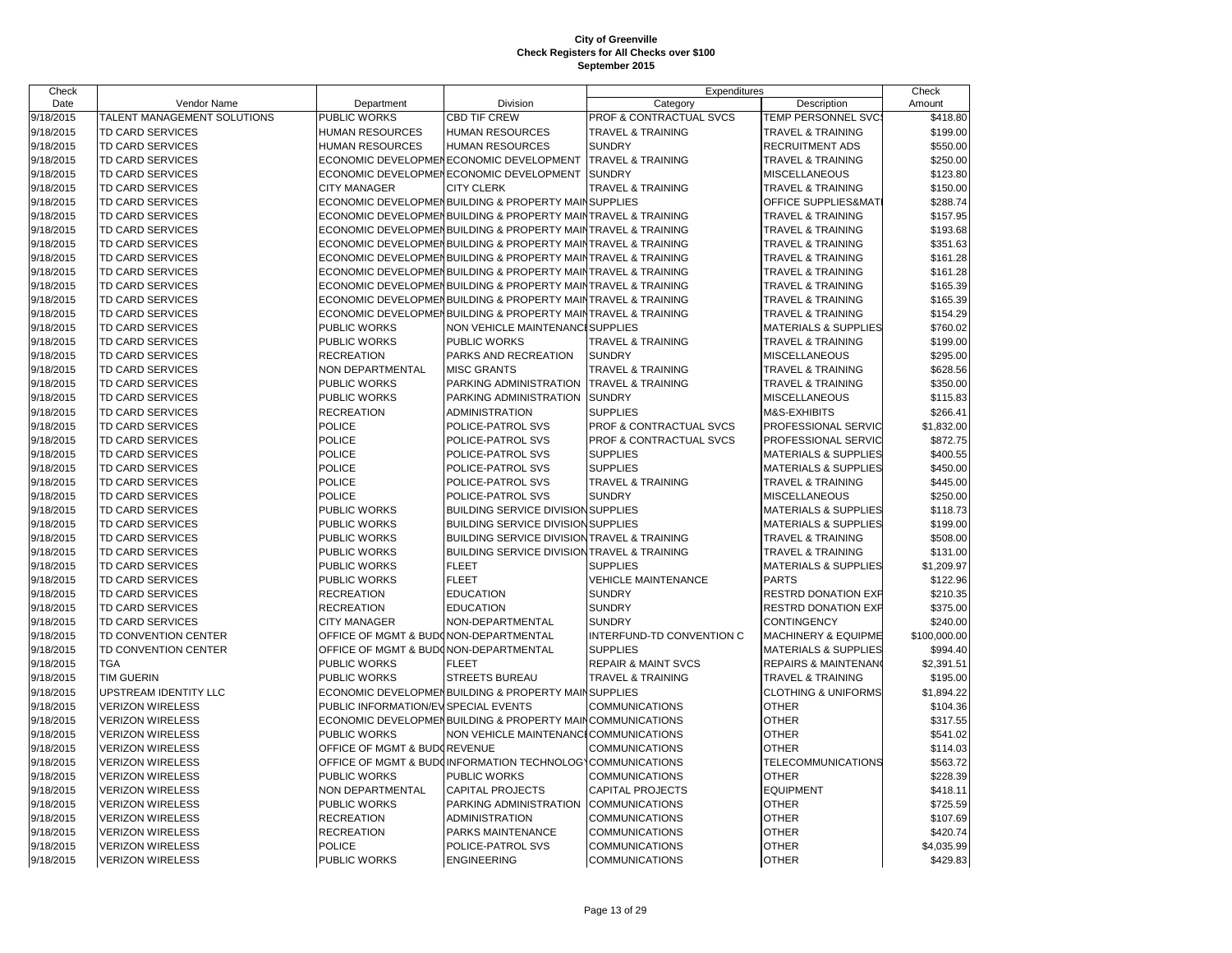| Date<br>Category<br>Vendor Name<br>Department<br>Division<br>Description<br>Amount<br>9/18/2015<br><b>VERIZON WIRELESS</b><br>PUBLIC WORKS<br><b>STREETS BUREAU</b><br><b>OTHER</b><br>COMMUNICATIONS<br>\$302.68<br><b>OTHER</b><br>9/18/2015<br>PUBLIC WORKS<br><b>SEWERS BUREAU</b><br>COMMUNICATIONS<br>\$292.17<br>VERIZON WIRELESS<br><b>OTHER</b><br>9/18/2015<br><b>VERIZON WIRELESS</b><br>PUBLIC WORKS<br>RESIDENTIAL COLL BUREAU COMMUNICATIONS<br>\$287.79<br>9/18/2015<br><b>VERIZON WIRELESS</b><br>PUBLIC WORKS<br>CONSTRUCTION & INSPECTICOMMUNICATIONS<br><b>OTHER</b><br>\$420.86<br><b>OTHER</b><br>9/18/2015<br><b>VERIZON WIRELESS</b><br>PUBLIC WORKS<br>BUILDING SERVICE DIVISION COMMUNICATIONS<br>\$223.64<br><b>OTHER</b><br>9/18/2015<br><b>VERIZON WIRELESS</b><br>PUBLIC WORKS<br>STORM DRAINS BUREAU<br><b>COMMUNICATIONS</b><br>\$212.65<br>9/18/2015<br><b>VERIZON WIRELESS</b><br>PUBLIC WORKS<br><b>FLEET</b><br><b>COMMUNICATIONS</b><br><b>OTHER</b><br>\$264.39<br>9/18/2015<br><b>RECREATION</b><br><b>VICTORIA IRIEL</b><br><b>ADMINISTRATION</b><br><b>RECREATION FEES</b><br><b>HEALTHY BUCKS TOKEN</b><br>\$110.00<br>9/18/2015<br><b>CDBG PROJECTS</b><br><b>TRAVEL &amp; TRAINING</b><br><b>VIRGINIA STROUD</b><br>C. D. DIVISION<br>TRAVEL & TRAINING<br>\$750.44<br>9/18/2015<br><b>VIRGINIA STROUD</b><br>NON DEPARTMENTAL<br><b>TRAVEL &amp; TRAINING</b><br><b>TRAVEL &amp; TRAINING</b><br>\$485.40<br><b>MISC GRANTS</b><br>9/18/2015<br>W E D STONE HOLDINGS LLC<br>PUBLIC WORKS<br>PARKING ADMINISTRATION<br><b>PROF &amp; CONTRACTUAL SVCS</b><br><b>RENTAL EXPENSE</b><br>\$4,139.57<br>9/18/2015<br>PROF & CONTRACTUAL SVCS<br>\$240.00<br>W E D STONE HOLDINGS LLC<br>PUBLIC WORKS<br>PARKING ADMINISTRATION<br><b>RENTAL EXPENSE</b><br>9/18/2015<br>WILL & KRIS AMUSEMENTS<br>PUBLIC INFORMATION/EVEVENTS MANAGEMENT<br>PROF & CONTRACTUAL SVCS<br>SHOW MANAGEMENT E<br>\$241.50<br>9/18/2015<br>WILL & KRIS AMUSEMENTS<br>PUBLIC INFORMATION/EVEVENTS MANAGEMENT<br>PROF & CONTRACTUAL SVCS<br>SHOW MANAGEMENT E<br>\$472.50<br>9/18/2015<br><b>OTHER</b><br>WILLIS OF SOUTH CAROLINA INC<br>ECONOMIC DEVELOPMENGREENVILLE LOC DEV CORFOTHER INSURANCE<br>\$9,000.00<br>9/18/2015<br>WILLIS OF SOUTH CAROLINA INC<br>OFFICE OF MGMT & BUDGRISK MANAGEMENT<br><b>SERVICE FEES</b><br>ADMIN FEES-GEN/PROP<br>\$12,960.00<br>9/18/2015<br>WILLIS OF SOUTH CAROLINA INC<br>OFFICE OF MGMT & BUDGRISK MANAGEMENT<br>SERVICE FEES<br>PREMIUM GENERAL LIA<br>\$34,391.70<br>9/18/2015<br>WILLIS OF SOUTH CAROLINA INC<br>OFFICE OF MGMT & BUDORISK MANAGEMENT<br>SERVICE FEES<br>PREMIUM GENERAL LIA<br>\$14,710.50<br>9/18/2015<br>WILLIS OF SOUTH CAROLINA INC<br>OFFICE OF MGMT & BUDORISK MANAGEMENT<br>SERVICE FEES<br>PREMIUM GENERAL LIA<br>\$2,008.50<br>OFFICE OF MGMT & BUDORISK MANAGEMENT<br>9/18/2015<br>WILLIS OF SOUTH CAROLINA INC<br>SERVICE FEES<br>PREMIUM PUBLIC OFFIC<br>\$9,935.38<br>9/18/2015<br>OFFICE OF MGMT & BUDORISK MANAGEMENT<br>SERVICE FEES<br>WILLIS OF SOUTH CAROLINA INC<br>PREMIUM LAW ENFORC<br>\$32,098.92<br>9/18/2015<br>WILLIS OF SOUTH CAROLINA INC<br>OFFICE OF MGMT & BUDORISK MANAGEMENT<br>SERVICE FEES<br>PREMIUM AUTO LIAB<br>\$23,240.00<br>9/18/2015<br>WILLIS OF SOUTH CAROLINA INC<br>OFFICE OF MGMT & BUDORISK MANAGEMENT<br>SERVICE FEES<br>PREMIUM VEHICLE PRO<br>\$5,810.25<br>9/18/2015<br>WILLIS OF SOUTH CAROLINA INC<br>OFFICE OF MGMT & BUDORISK MANAGEMENT<br>RISK MANAGEMENT<br><b>WC SERVICE FEES</b><br>\$540.00<br>9/18/2015<br><b>WOOLPERT INC</b><br>PUBLIC WORKS<br>STORMWATER MANAGEMEN PROF & CONTRACTUAL SVCS<br>PROFESSIONAL SERVIC<br>\$3,383.00<br><b>WOOLPERT INC</b><br>PUBLIC WORKS<br>STORMWATER MANAGEMEN PROF & CONTRACTUAL SVCS<br>\$298.05<br>9/18/2015<br>PROFESSIONAL SERVIC<br>9/18/2015<br><b>WOOLPERT INC</b><br>STORMWATER MANAGEMEN PROF & CONTRACTUAL SVCS<br>PROFESSIONAL SERVIC<br>PUBLIC WORKS<br>\$1,153.43<br>9/18/2015<br><b>WOOLPERT INC</b><br>PUBLIC WORKS<br>STORMWATER MANAGEMEN PROF & CONTRACTUAL SVCS<br>PROFESSIONAL SERVIC<br>\$14,260.94<br>WORKWELL (SFH) OCCUPATIONAL HEALTH HUMAN RESOURCES<br>9/18/2015<br><b>OCCUPATIONAL HEALTH</b><br>PROF & CONTRACTUAL SVCS<br>PROFESSIONAL SERVIC<br>\$580.50<br>9/18/2015<br>WORKWELL (SFH) OCCUPATIONAL HEALTH HUMAN RESOURCES<br><b>OCCUPATIONAL HEALTH</b><br>PROF & CONTRACTUAL SVCS<br>PROFESSIONAL SERVIC<br>\$117.00<br>9/18/2015<br>WORKWELL (SFH) OCCUPATIONAL HEALTH HUMAN RESOURCES<br><b>SUNDRY</b><br><b>WELLNESS ACTIVITIES</b><br><b>HEALTH CARE</b><br>\$1,485.00<br>OFFICE OF MGMT & BUDOINFORMATION TECHNOLOGYPROF & CONTRACTUAL SVCS<br>9/18/2015<br><b>XEROX CORP</b><br><b>EQUIPMENT RENTAL</b><br>\$4,705.73<br>9/18/2015<br>XEROX CORP (2)<br>OFFICE OF MGMT & BUDCINFORMATION TECHNOLOGYPROF & CONTRACTUAL SVCS<br><b>EQUIPMENT RENTAL</b><br>\$2,439.96<br>9/22/2015<br>AMG PARTS & EQUIPMENT LLC<br>PUBLIC WORKS<br><b>FLEET</b><br><b>VEHICLE MAINTENANCE</b><br><b>PARTS</b><br>\$223.07<br>9/22/2015<br>AMG PARTS & EQUIPMENT LLC<br>PUBLIC WORKS<br><b>FLEET</b><br><b>VEHICLE MAINTENANCE</b><br><b>PARTS</b><br>\$286.47<br>9/22/2015<br>AMG PARTS & EQUIPMENT LLC<br><b>FLEET</b><br><b>PARTS</b><br>\$223.76<br>PUBLIC WORKS<br><b>VEHICLE MAINTENANCE</b><br><b>PARTS</b><br>9/22/2015<br>AMG PARTS & EQUIPMENT LLC<br>PUBLIC WORKS<br><b>FLEET</b><br><b>VEHICLE MAINTENANCE</b><br>\$223.76<br>9/22/2015<br><b>SUPPLIES</b><br>\$935.53<br>APPLIED INDUSTRIAL TECHNOLOGIES<br>PUBLIC WORKS<br><b>VEHICLE MAINTENANCE</b><br><b>MATERIALS &amp; SUPPLIES</b><br>9/22/2015<br><b>FIRE</b><br>FIRE SUPPRESSION<br><b>PARTS</b><br>BRYANTS KAR GARD LLC<br><b>VEHICLE MAINTENANCE</b><br>\$582.25<br>9/22/2015<br>BRYANTS KAR GARD LLC<br><b>PUBLIC WORKS</b><br><b>FLEET</b><br><b>VEHICLE MAINTENANCE</b><br><b>OUTSIDE REPAIRS</b><br>\$965.94<br>9/22/2015<br><b>CAMPBELL INC</b><br><b>PUBLIC WORKS</b><br><b>BUILDING SERVICE DIVISION REPAIR &amp; MAINT SVCS</b><br><b>REPAIRS &amp; MAINTENAN</b><br>\$407.38<br>9/22/2015<br><b>CAROLINA ALTERNATORS</b><br><b>FIRE</b><br><b>FIRE SUPPRESSION</b><br><b>VEHICLE MAINTENANCE</b><br><b>PARTS</b><br>\$821.50<br>9/22/2015<br>CDW/G<br>OFFICE OF MGMT & BUDGINFORMATION TECHNOLOGYMIS PROJECTS<br>PCS/UPGRADES<br>\$218.34<br>9/22/2015<br><b>CINTAS</b><br>PUBLIC WORKS<br><b>STREETS BUREAU</b><br><b>SUPPLIES</b><br><b>CLOTHING &amp; UNIFORMS</b><br>\$190.80<br><b>CINTAS</b><br><b>SUPPLIES</b><br>9/22/2015<br>PUBLIC WORKS<br>STREETS BUREAU<br><b>CLOTHING &amp; UNIFORMS</b><br>\$148.40<br>9/22/2015<br><b>CINTAS</b><br><b>SUPPLIES</b><br>PUBLIC WORKS<br>STREETS BUREAU<br><b>CLOTHING &amp; UNIFORMS</b><br>\$148.40<br><b>CINTAS</b><br><b>SUPPLIES</b><br><b>CLOTHING &amp; UNIFORMS</b><br>9/22/2015<br>PUBLIC WORKS<br>STREETS BUREAU<br>\$106.00<br>9/22/2015<br><b>CINTAS</b><br>PUBLIC WORKS<br>SEWERS BUREAU<br><b>SUPPLIES</b><br><b>CLOTHING &amp; UNIFORMS</b><br>\$169.60<br>9/22/2015<br><b>CINTAS</b><br>PUBLIC WORKS<br>SEWERS BUREAU<br><b>SUPPLIES</b><br><b>CLOTHING &amp; UNIFORMS</b><br>\$196.10<br>9/22/2015<br><b>SUPPLIES</b><br><b>CINTAS</b><br>PUBLIC WORKS<br><b>CLOTHING &amp; UNIFORMS</b><br><b>SEWERS BUREAU</b><br>\$196.10<br><b>SUPPLIES</b><br>9/22/2015<br><b>CINTAS</b><br>PUBLIC WORKS<br>SEWERS BUREAU<br><b>CLOTHING &amp; UNIFORMS</b><br>\$169.60<br>9/22/2015<br><b>CINTAS</b><br><b>SUPPLIES</b><br><b>CLOTHING &amp; UNIFORMS</b><br>PUBLIC WORKS<br>SEWERS BUREAU<br>\$169.60<br>9/22/2015<br><b>CINTAS</b><br>PUBLIC WORKS<br><b>SUPPLIES</b><br><b>CLOTHING &amp; UNIFORMS</b><br><b>SEWERS BUREAU</b><br>\$196.10 | Check     |               |              |                      | Expenditures    |                                | Check    |
|---------------------------------------------------------------------------------------------------------------------------------------------------------------------------------------------------------------------------------------------------------------------------------------------------------------------------------------------------------------------------------------------------------------------------------------------------------------------------------------------------------------------------------------------------------------------------------------------------------------------------------------------------------------------------------------------------------------------------------------------------------------------------------------------------------------------------------------------------------------------------------------------------------------------------------------------------------------------------------------------------------------------------------------------------------------------------------------------------------------------------------------------------------------------------------------------------------------------------------------------------------------------------------------------------------------------------------------------------------------------------------------------------------------------------------------------------------------------------------------------------------------------------------------------------------------------------------------------------------------------------------------------------------------------------------------------------------------------------------------------------------------------------------------------------------------------------------------------------------------------------------------------------------------------------------------------------------------------------------------------------------------------------------------------------------------------------------------------------------------------------------------------------------------------------------------------------------------------------------------------------------------------------------------------------------------------------------------------------------------------------------------------------------------------------------------------------------------------------------------------------------------------------------------------------------------------------------------------------------------------------------------------------------------------------------------------------------------------------------------------------------------------------------------------------------------------------------------------------------------------------------------------------------------------------------------------------------------------------------------------------------------------------------------------------------------------------------------------------------------------------------------------------------------------------------------------------------------------------------------------------------------------------------------------------------------------------------------------------------------------------------------------------------------------------------------------------------------------------------------------------------------------------------------------------------------------------------------------------------------------------------------------------------------------------------------------------------------------------------------------------------------------------------------------------------------------------------------------------------------------------------------------------------------------------------------------------------------------------------------------------------------------------------------------------------------------------------------------------------------------------------------------------------------------------------------------------------------------------------------------------------------------------------------------------------------------------------------------------------------------------------------------------------------------------------------------------------------------------------------------------------------------------------------------------------------------------------------------------------------------------------------------------------------------------------------------------------------------------------------------------------------------------------------------------------------------------------------------------------------------------------------------------------------------------------------------------------------------------------------------------------------------------------------------------------------------------------------------------------------------------------------------------------------------------------------------------------------------------------------------------------------------------------------------------------------------------------------------------------------------------------------------------------------------------------------------------------------------------------------------------------------------------------------------------------------------------------------------------------------------------------------------------------------------------------------------------------------------------------------------------------------------------------------------------------------------------------------------------------------------------------------------------------------------------------------------------------------------------------------------------------------------------------------------------------------------------------------------------------------------------------------------------------------------------------------------------------------------------------------------------------------------------------------------------------------------------------------------------------------------------------------------------------------------------------------------------------------------------------------------------------------------------------------------------------------------------------------------------------------------------------------------------------------------------------------------------------------------------------------------------------------------------------------------------------------------------------------------------------------------------------------------------------------------------------------------------------------------------------------------------------------------------------------------------------------------------------------------------------------------------------------------------------------------------------------------------------------------------------------------------------------------------------------------------------------------------------------------------------------------------------------------------------------------------------------------------------------------------------------------------------------------------------------------------------------------------------------------------------------------------------------------------------------------------------------------|-----------|---------------|--------------|----------------------|-----------------|--------------------------------|----------|
|                                                                                                                                                                                                                                                                                                                                                                                                                                                                                                                                                                                                                                                                                                                                                                                                                                                                                                                                                                                                                                                                                                                                                                                                                                                                                                                                                                                                                                                                                                                                                                                                                                                                                                                                                                                                                                                                                                                                                                                                                                                                                                                                                                                                                                                                                                                                                                                                                                                                                                                                                                                                                                                                                                                                                                                                                                                                                                                                                                                                                                                                                                                                                                                                                                                                                                                                                                                                                                                                                                                                                                                                                                                                                                                                                                                                                                                                                                                                                                                                                                                                                                                                                                                                                                                                                                                                                                                                                                                                                                                                                                                                                                                                                                                                                                                                                                                                                                                                                                                                                                                                                                                                                                                                                                                                                                                                                                                                                                                                                                                                                                                                                                                                                                                                                                                                                                                                                                                                                                                                                                                                                                                                                                                                                                                                                                                                                                                                                                                                                                                                                                                                                                                                                                                                                                                                                                                                                                                                                                                                                                                                                                                                                                                                                                                                                                                                                                                                                                                                                                                                                                                                                                                                                             |           |               |              |                      |                 |                                |          |
|                                                                                                                                                                                                                                                                                                                                                                                                                                                                                                                                                                                                                                                                                                                                                                                                                                                                                                                                                                                                                                                                                                                                                                                                                                                                                                                                                                                                                                                                                                                                                                                                                                                                                                                                                                                                                                                                                                                                                                                                                                                                                                                                                                                                                                                                                                                                                                                                                                                                                                                                                                                                                                                                                                                                                                                                                                                                                                                                                                                                                                                                                                                                                                                                                                                                                                                                                                                                                                                                                                                                                                                                                                                                                                                                                                                                                                                                                                                                                                                                                                                                                                                                                                                                                                                                                                                                                                                                                                                                                                                                                                                                                                                                                                                                                                                                                                                                                                                                                                                                                                                                                                                                                                                                                                                                                                                                                                                                                                                                                                                                                                                                                                                                                                                                                                                                                                                                                                                                                                                                                                                                                                                                                                                                                                                                                                                                                                                                                                                                                                                                                                                                                                                                                                                                                                                                                                                                                                                                                                                                                                                                                                                                                                                                                                                                                                                                                                                                                                                                                                                                                                                                                                                                                             |           |               |              |                      |                 |                                |          |
|                                                                                                                                                                                                                                                                                                                                                                                                                                                                                                                                                                                                                                                                                                                                                                                                                                                                                                                                                                                                                                                                                                                                                                                                                                                                                                                                                                                                                                                                                                                                                                                                                                                                                                                                                                                                                                                                                                                                                                                                                                                                                                                                                                                                                                                                                                                                                                                                                                                                                                                                                                                                                                                                                                                                                                                                                                                                                                                                                                                                                                                                                                                                                                                                                                                                                                                                                                                                                                                                                                                                                                                                                                                                                                                                                                                                                                                                                                                                                                                                                                                                                                                                                                                                                                                                                                                                                                                                                                                                                                                                                                                                                                                                                                                                                                                                                                                                                                                                                                                                                                                                                                                                                                                                                                                                                                                                                                                                                                                                                                                                                                                                                                                                                                                                                                                                                                                                                                                                                                                                                                                                                                                                                                                                                                                                                                                                                                                                                                                                                                                                                                                                                                                                                                                                                                                                                                                                                                                                                                                                                                                                                                                                                                                                                                                                                                                                                                                                                                                                                                                                                                                                                                                                                             |           |               |              |                      |                 |                                |          |
|                                                                                                                                                                                                                                                                                                                                                                                                                                                                                                                                                                                                                                                                                                                                                                                                                                                                                                                                                                                                                                                                                                                                                                                                                                                                                                                                                                                                                                                                                                                                                                                                                                                                                                                                                                                                                                                                                                                                                                                                                                                                                                                                                                                                                                                                                                                                                                                                                                                                                                                                                                                                                                                                                                                                                                                                                                                                                                                                                                                                                                                                                                                                                                                                                                                                                                                                                                                                                                                                                                                                                                                                                                                                                                                                                                                                                                                                                                                                                                                                                                                                                                                                                                                                                                                                                                                                                                                                                                                                                                                                                                                                                                                                                                                                                                                                                                                                                                                                                                                                                                                                                                                                                                                                                                                                                                                                                                                                                                                                                                                                                                                                                                                                                                                                                                                                                                                                                                                                                                                                                                                                                                                                                                                                                                                                                                                                                                                                                                                                                                                                                                                                                                                                                                                                                                                                                                                                                                                                                                                                                                                                                                                                                                                                                                                                                                                                                                                                                                                                                                                                                                                                                                                                                             |           |               |              |                      |                 |                                |          |
|                                                                                                                                                                                                                                                                                                                                                                                                                                                                                                                                                                                                                                                                                                                                                                                                                                                                                                                                                                                                                                                                                                                                                                                                                                                                                                                                                                                                                                                                                                                                                                                                                                                                                                                                                                                                                                                                                                                                                                                                                                                                                                                                                                                                                                                                                                                                                                                                                                                                                                                                                                                                                                                                                                                                                                                                                                                                                                                                                                                                                                                                                                                                                                                                                                                                                                                                                                                                                                                                                                                                                                                                                                                                                                                                                                                                                                                                                                                                                                                                                                                                                                                                                                                                                                                                                                                                                                                                                                                                                                                                                                                                                                                                                                                                                                                                                                                                                                                                                                                                                                                                                                                                                                                                                                                                                                                                                                                                                                                                                                                                                                                                                                                                                                                                                                                                                                                                                                                                                                                                                                                                                                                                                                                                                                                                                                                                                                                                                                                                                                                                                                                                                                                                                                                                                                                                                                                                                                                                                                                                                                                                                                                                                                                                                                                                                                                                                                                                                                                                                                                                                                                                                                                                                             |           |               |              |                      |                 |                                |          |
|                                                                                                                                                                                                                                                                                                                                                                                                                                                                                                                                                                                                                                                                                                                                                                                                                                                                                                                                                                                                                                                                                                                                                                                                                                                                                                                                                                                                                                                                                                                                                                                                                                                                                                                                                                                                                                                                                                                                                                                                                                                                                                                                                                                                                                                                                                                                                                                                                                                                                                                                                                                                                                                                                                                                                                                                                                                                                                                                                                                                                                                                                                                                                                                                                                                                                                                                                                                                                                                                                                                                                                                                                                                                                                                                                                                                                                                                                                                                                                                                                                                                                                                                                                                                                                                                                                                                                                                                                                                                                                                                                                                                                                                                                                                                                                                                                                                                                                                                                                                                                                                                                                                                                                                                                                                                                                                                                                                                                                                                                                                                                                                                                                                                                                                                                                                                                                                                                                                                                                                                                                                                                                                                                                                                                                                                                                                                                                                                                                                                                                                                                                                                                                                                                                                                                                                                                                                                                                                                                                                                                                                                                                                                                                                                                                                                                                                                                                                                                                                                                                                                                                                                                                                                                             |           |               |              |                      |                 |                                |          |
|                                                                                                                                                                                                                                                                                                                                                                                                                                                                                                                                                                                                                                                                                                                                                                                                                                                                                                                                                                                                                                                                                                                                                                                                                                                                                                                                                                                                                                                                                                                                                                                                                                                                                                                                                                                                                                                                                                                                                                                                                                                                                                                                                                                                                                                                                                                                                                                                                                                                                                                                                                                                                                                                                                                                                                                                                                                                                                                                                                                                                                                                                                                                                                                                                                                                                                                                                                                                                                                                                                                                                                                                                                                                                                                                                                                                                                                                                                                                                                                                                                                                                                                                                                                                                                                                                                                                                                                                                                                                                                                                                                                                                                                                                                                                                                                                                                                                                                                                                                                                                                                                                                                                                                                                                                                                                                                                                                                                                                                                                                                                                                                                                                                                                                                                                                                                                                                                                                                                                                                                                                                                                                                                                                                                                                                                                                                                                                                                                                                                                                                                                                                                                                                                                                                                                                                                                                                                                                                                                                                                                                                                                                                                                                                                                                                                                                                                                                                                                                                                                                                                                                                                                                                                                             |           |               |              |                      |                 |                                |          |
|                                                                                                                                                                                                                                                                                                                                                                                                                                                                                                                                                                                                                                                                                                                                                                                                                                                                                                                                                                                                                                                                                                                                                                                                                                                                                                                                                                                                                                                                                                                                                                                                                                                                                                                                                                                                                                                                                                                                                                                                                                                                                                                                                                                                                                                                                                                                                                                                                                                                                                                                                                                                                                                                                                                                                                                                                                                                                                                                                                                                                                                                                                                                                                                                                                                                                                                                                                                                                                                                                                                                                                                                                                                                                                                                                                                                                                                                                                                                                                                                                                                                                                                                                                                                                                                                                                                                                                                                                                                                                                                                                                                                                                                                                                                                                                                                                                                                                                                                                                                                                                                                                                                                                                                                                                                                                                                                                                                                                                                                                                                                                                                                                                                                                                                                                                                                                                                                                                                                                                                                                                                                                                                                                                                                                                                                                                                                                                                                                                                                                                                                                                                                                                                                                                                                                                                                                                                                                                                                                                                                                                                                                                                                                                                                                                                                                                                                                                                                                                                                                                                                                                                                                                                                                             |           |               |              |                      |                 |                                |          |
|                                                                                                                                                                                                                                                                                                                                                                                                                                                                                                                                                                                                                                                                                                                                                                                                                                                                                                                                                                                                                                                                                                                                                                                                                                                                                                                                                                                                                                                                                                                                                                                                                                                                                                                                                                                                                                                                                                                                                                                                                                                                                                                                                                                                                                                                                                                                                                                                                                                                                                                                                                                                                                                                                                                                                                                                                                                                                                                                                                                                                                                                                                                                                                                                                                                                                                                                                                                                                                                                                                                                                                                                                                                                                                                                                                                                                                                                                                                                                                                                                                                                                                                                                                                                                                                                                                                                                                                                                                                                                                                                                                                                                                                                                                                                                                                                                                                                                                                                                                                                                                                                                                                                                                                                                                                                                                                                                                                                                                                                                                                                                                                                                                                                                                                                                                                                                                                                                                                                                                                                                                                                                                                                                                                                                                                                                                                                                                                                                                                                                                                                                                                                                                                                                                                                                                                                                                                                                                                                                                                                                                                                                                                                                                                                                                                                                                                                                                                                                                                                                                                                                                                                                                                                                             |           |               |              |                      |                 |                                |          |
|                                                                                                                                                                                                                                                                                                                                                                                                                                                                                                                                                                                                                                                                                                                                                                                                                                                                                                                                                                                                                                                                                                                                                                                                                                                                                                                                                                                                                                                                                                                                                                                                                                                                                                                                                                                                                                                                                                                                                                                                                                                                                                                                                                                                                                                                                                                                                                                                                                                                                                                                                                                                                                                                                                                                                                                                                                                                                                                                                                                                                                                                                                                                                                                                                                                                                                                                                                                                                                                                                                                                                                                                                                                                                                                                                                                                                                                                                                                                                                                                                                                                                                                                                                                                                                                                                                                                                                                                                                                                                                                                                                                                                                                                                                                                                                                                                                                                                                                                                                                                                                                                                                                                                                                                                                                                                                                                                                                                                                                                                                                                                                                                                                                                                                                                                                                                                                                                                                                                                                                                                                                                                                                                                                                                                                                                                                                                                                                                                                                                                                                                                                                                                                                                                                                                                                                                                                                                                                                                                                                                                                                                                                                                                                                                                                                                                                                                                                                                                                                                                                                                                                                                                                                                                             |           |               |              |                      |                 |                                |          |
|                                                                                                                                                                                                                                                                                                                                                                                                                                                                                                                                                                                                                                                                                                                                                                                                                                                                                                                                                                                                                                                                                                                                                                                                                                                                                                                                                                                                                                                                                                                                                                                                                                                                                                                                                                                                                                                                                                                                                                                                                                                                                                                                                                                                                                                                                                                                                                                                                                                                                                                                                                                                                                                                                                                                                                                                                                                                                                                                                                                                                                                                                                                                                                                                                                                                                                                                                                                                                                                                                                                                                                                                                                                                                                                                                                                                                                                                                                                                                                                                                                                                                                                                                                                                                                                                                                                                                                                                                                                                                                                                                                                                                                                                                                                                                                                                                                                                                                                                                                                                                                                                                                                                                                                                                                                                                                                                                                                                                                                                                                                                                                                                                                                                                                                                                                                                                                                                                                                                                                                                                                                                                                                                                                                                                                                                                                                                                                                                                                                                                                                                                                                                                                                                                                                                                                                                                                                                                                                                                                                                                                                                                                                                                                                                                                                                                                                                                                                                                                                                                                                                                                                                                                                                                             |           |               |              |                      |                 |                                |          |
|                                                                                                                                                                                                                                                                                                                                                                                                                                                                                                                                                                                                                                                                                                                                                                                                                                                                                                                                                                                                                                                                                                                                                                                                                                                                                                                                                                                                                                                                                                                                                                                                                                                                                                                                                                                                                                                                                                                                                                                                                                                                                                                                                                                                                                                                                                                                                                                                                                                                                                                                                                                                                                                                                                                                                                                                                                                                                                                                                                                                                                                                                                                                                                                                                                                                                                                                                                                                                                                                                                                                                                                                                                                                                                                                                                                                                                                                                                                                                                                                                                                                                                                                                                                                                                                                                                                                                                                                                                                                                                                                                                                                                                                                                                                                                                                                                                                                                                                                                                                                                                                                                                                                                                                                                                                                                                                                                                                                                                                                                                                                                                                                                                                                                                                                                                                                                                                                                                                                                                                                                                                                                                                                                                                                                                                                                                                                                                                                                                                                                                                                                                                                                                                                                                                                                                                                                                                                                                                                                                                                                                                                                                                                                                                                                                                                                                                                                                                                                                                                                                                                                                                                                                                                                             |           |               |              |                      |                 |                                |          |
|                                                                                                                                                                                                                                                                                                                                                                                                                                                                                                                                                                                                                                                                                                                                                                                                                                                                                                                                                                                                                                                                                                                                                                                                                                                                                                                                                                                                                                                                                                                                                                                                                                                                                                                                                                                                                                                                                                                                                                                                                                                                                                                                                                                                                                                                                                                                                                                                                                                                                                                                                                                                                                                                                                                                                                                                                                                                                                                                                                                                                                                                                                                                                                                                                                                                                                                                                                                                                                                                                                                                                                                                                                                                                                                                                                                                                                                                                                                                                                                                                                                                                                                                                                                                                                                                                                                                                                                                                                                                                                                                                                                                                                                                                                                                                                                                                                                                                                                                                                                                                                                                                                                                                                                                                                                                                                                                                                                                                                                                                                                                                                                                                                                                                                                                                                                                                                                                                                                                                                                                                                                                                                                                                                                                                                                                                                                                                                                                                                                                                                                                                                                                                                                                                                                                                                                                                                                                                                                                                                                                                                                                                                                                                                                                                                                                                                                                                                                                                                                                                                                                                                                                                                                                                             |           |               |              |                      |                 |                                |          |
|                                                                                                                                                                                                                                                                                                                                                                                                                                                                                                                                                                                                                                                                                                                                                                                                                                                                                                                                                                                                                                                                                                                                                                                                                                                                                                                                                                                                                                                                                                                                                                                                                                                                                                                                                                                                                                                                                                                                                                                                                                                                                                                                                                                                                                                                                                                                                                                                                                                                                                                                                                                                                                                                                                                                                                                                                                                                                                                                                                                                                                                                                                                                                                                                                                                                                                                                                                                                                                                                                                                                                                                                                                                                                                                                                                                                                                                                                                                                                                                                                                                                                                                                                                                                                                                                                                                                                                                                                                                                                                                                                                                                                                                                                                                                                                                                                                                                                                                                                                                                                                                                                                                                                                                                                                                                                                                                                                                                                                                                                                                                                                                                                                                                                                                                                                                                                                                                                                                                                                                                                                                                                                                                                                                                                                                                                                                                                                                                                                                                                                                                                                                                                                                                                                                                                                                                                                                                                                                                                                                                                                                                                                                                                                                                                                                                                                                                                                                                                                                                                                                                                                                                                                                                                             |           |               |              |                      |                 |                                |          |
|                                                                                                                                                                                                                                                                                                                                                                                                                                                                                                                                                                                                                                                                                                                                                                                                                                                                                                                                                                                                                                                                                                                                                                                                                                                                                                                                                                                                                                                                                                                                                                                                                                                                                                                                                                                                                                                                                                                                                                                                                                                                                                                                                                                                                                                                                                                                                                                                                                                                                                                                                                                                                                                                                                                                                                                                                                                                                                                                                                                                                                                                                                                                                                                                                                                                                                                                                                                                                                                                                                                                                                                                                                                                                                                                                                                                                                                                                                                                                                                                                                                                                                                                                                                                                                                                                                                                                                                                                                                                                                                                                                                                                                                                                                                                                                                                                                                                                                                                                                                                                                                                                                                                                                                                                                                                                                                                                                                                                                                                                                                                                                                                                                                                                                                                                                                                                                                                                                                                                                                                                                                                                                                                                                                                                                                                                                                                                                                                                                                                                                                                                                                                                                                                                                                                                                                                                                                                                                                                                                                                                                                                                                                                                                                                                                                                                                                                                                                                                                                                                                                                                                                                                                                                                             |           |               |              |                      |                 |                                |          |
|                                                                                                                                                                                                                                                                                                                                                                                                                                                                                                                                                                                                                                                                                                                                                                                                                                                                                                                                                                                                                                                                                                                                                                                                                                                                                                                                                                                                                                                                                                                                                                                                                                                                                                                                                                                                                                                                                                                                                                                                                                                                                                                                                                                                                                                                                                                                                                                                                                                                                                                                                                                                                                                                                                                                                                                                                                                                                                                                                                                                                                                                                                                                                                                                                                                                                                                                                                                                                                                                                                                                                                                                                                                                                                                                                                                                                                                                                                                                                                                                                                                                                                                                                                                                                                                                                                                                                                                                                                                                                                                                                                                                                                                                                                                                                                                                                                                                                                                                                                                                                                                                                                                                                                                                                                                                                                                                                                                                                                                                                                                                                                                                                                                                                                                                                                                                                                                                                                                                                                                                                                                                                                                                                                                                                                                                                                                                                                                                                                                                                                                                                                                                                                                                                                                                                                                                                                                                                                                                                                                                                                                                                                                                                                                                                                                                                                                                                                                                                                                                                                                                                                                                                                                                                             |           |               |              |                      |                 |                                |          |
|                                                                                                                                                                                                                                                                                                                                                                                                                                                                                                                                                                                                                                                                                                                                                                                                                                                                                                                                                                                                                                                                                                                                                                                                                                                                                                                                                                                                                                                                                                                                                                                                                                                                                                                                                                                                                                                                                                                                                                                                                                                                                                                                                                                                                                                                                                                                                                                                                                                                                                                                                                                                                                                                                                                                                                                                                                                                                                                                                                                                                                                                                                                                                                                                                                                                                                                                                                                                                                                                                                                                                                                                                                                                                                                                                                                                                                                                                                                                                                                                                                                                                                                                                                                                                                                                                                                                                                                                                                                                                                                                                                                                                                                                                                                                                                                                                                                                                                                                                                                                                                                                                                                                                                                                                                                                                                                                                                                                                                                                                                                                                                                                                                                                                                                                                                                                                                                                                                                                                                                                                                                                                                                                                                                                                                                                                                                                                                                                                                                                                                                                                                                                                                                                                                                                                                                                                                                                                                                                                                                                                                                                                                                                                                                                                                                                                                                                                                                                                                                                                                                                                                                                                                                                                             |           |               |              |                      |                 |                                |          |
|                                                                                                                                                                                                                                                                                                                                                                                                                                                                                                                                                                                                                                                                                                                                                                                                                                                                                                                                                                                                                                                                                                                                                                                                                                                                                                                                                                                                                                                                                                                                                                                                                                                                                                                                                                                                                                                                                                                                                                                                                                                                                                                                                                                                                                                                                                                                                                                                                                                                                                                                                                                                                                                                                                                                                                                                                                                                                                                                                                                                                                                                                                                                                                                                                                                                                                                                                                                                                                                                                                                                                                                                                                                                                                                                                                                                                                                                                                                                                                                                                                                                                                                                                                                                                                                                                                                                                                                                                                                                                                                                                                                                                                                                                                                                                                                                                                                                                                                                                                                                                                                                                                                                                                                                                                                                                                                                                                                                                                                                                                                                                                                                                                                                                                                                                                                                                                                                                                                                                                                                                                                                                                                                                                                                                                                                                                                                                                                                                                                                                                                                                                                                                                                                                                                                                                                                                                                                                                                                                                                                                                                                                                                                                                                                                                                                                                                                                                                                                                                                                                                                                                                                                                                                                             |           |               |              |                      |                 |                                |          |
|                                                                                                                                                                                                                                                                                                                                                                                                                                                                                                                                                                                                                                                                                                                                                                                                                                                                                                                                                                                                                                                                                                                                                                                                                                                                                                                                                                                                                                                                                                                                                                                                                                                                                                                                                                                                                                                                                                                                                                                                                                                                                                                                                                                                                                                                                                                                                                                                                                                                                                                                                                                                                                                                                                                                                                                                                                                                                                                                                                                                                                                                                                                                                                                                                                                                                                                                                                                                                                                                                                                                                                                                                                                                                                                                                                                                                                                                                                                                                                                                                                                                                                                                                                                                                                                                                                                                                                                                                                                                                                                                                                                                                                                                                                                                                                                                                                                                                                                                                                                                                                                                                                                                                                                                                                                                                                                                                                                                                                                                                                                                                                                                                                                                                                                                                                                                                                                                                                                                                                                                                                                                                                                                                                                                                                                                                                                                                                                                                                                                                                                                                                                                                                                                                                                                                                                                                                                                                                                                                                                                                                                                                                                                                                                                                                                                                                                                                                                                                                                                                                                                                                                                                                                                                             |           |               |              |                      |                 |                                |          |
|                                                                                                                                                                                                                                                                                                                                                                                                                                                                                                                                                                                                                                                                                                                                                                                                                                                                                                                                                                                                                                                                                                                                                                                                                                                                                                                                                                                                                                                                                                                                                                                                                                                                                                                                                                                                                                                                                                                                                                                                                                                                                                                                                                                                                                                                                                                                                                                                                                                                                                                                                                                                                                                                                                                                                                                                                                                                                                                                                                                                                                                                                                                                                                                                                                                                                                                                                                                                                                                                                                                                                                                                                                                                                                                                                                                                                                                                                                                                                                                                                                                                                                                                                                                                                                                                                                                                                                                                                                                                                                                                                                                                                                                                                                                                                                                                                                                                                                                                                                                                                                                                                                                                                                                                                                                                                                                                                                                                                                                                                                                                                                                                                                                                                                                                                                                                                                                                                                                                                                                                                                                                                                                                                                                                                                                                                                                                                                                                                                                                                                                                                                                                                                                                                                                                                                                                                                                                                                                                                                                                                                                                                                                                                                                                                                                                                                                                                                                                                                                                                                                                                                                                                                                                                             |           |               |              |                      |                 |                                |          |
|                                                                                                                                                                                                                                                                                                                                                                                                                                                                                                                                                                                                                                                                                                                                                                                                                                                                                                                                                                                                                                                                                                                                                                                                                                                                                                                                                                                                                                                                                                                                                                                                                                                                                                                                                                                                                                                                                                                                                                                                                                                                                                                                                                                                                                                                                                                                                                                                                                                                                                                                                                                                                                                                                                                                                                                                                                                                                                                                                                                                                                                                                                                                                                                                                                                                                                                                                                                                                                                                                                                                                                                                                                                                                                                                                                                                                                                                                                                                                                                                                                                                                                                                                                                                                                                                                                                                                                                                                                                                                                                                                                                                                                                                                                                                                                                                                                                                                                                                                                                                                                                                                                                                                                                                                                                                                                                                                                                                                                                                                                                                                                                                                                                                                                                                                                                                                                                                                                                                                                                                                                                                                                                                                                                                                                                                                                                                                                                                                                                                                                                                                                                                                                                                                                                                                                                                                                                                                                                                                                                                                                                                                                                                                                                                                                                                                                                                                                                                                                                                                                                                                                                                                                                                                             |           |               |              |                      |                 |                                |          |
|                                                                                                                                                                                                                                                                                                                                                                                                                                                                                                                                                                                                                                                                                                                                                                                                                                                                                                                                                                                                                                                                                                                                                                                                                                                                                                                                                                                                                                                                                                                                                                                                                                                                                                                                                                                                                                                                                                                                                                                                                                                                                                                                                                                                                                                                                                                                                                                                                                                                                                                                                                                                                                                                                                                                                                                                                                                                                                                                                                                                                                                                                                                                                                                                                                                                                                                                                                                                                                                                                                                                                                                                                                                                                                                                                                                                                                                                                                                                                                                                                                                                                                                                                                                                                                                                                                                                                                                                                                                                                                                                                                                                                                                                                                                                                                                                                                                                                                                                                                                                                                                                                                                                                                                                                                                                                                                                                                                                                                                                                                                                                                                                                                                                                                                                                                                                                                                                                                                                                                                                                                                                                                                                                                                                                                                                                                                                                                                                                                                                                                                                                                                                                                                                                                                                                                                                                                                                                                                                                                                                                                                                                                                                                                                                                                                                                                                                                                                                                                                                                                                                                                                                                                                                                             |           |               |              |                      |                 |                                |          |
|                                                                                                                                                                                                                                                                                                                                                                                                                                                                                                                                                                                                                                                                                                                                                                                                                                                                                                                                                                                                                                                                                                                                                                                                                                                                                                                                                                                                                                                                                                                                                                                                                                                                                                                                                                                                                                                                                                                                                                                                                                                                                                                                                                                                                                                                                                                                                                                                                                                                                                                                                                                                                                                                                                                                                                                                                                                                                                                                                                                                                                                                                                                                                                                                                                                                                                                                                                                                                                                                                                                                                                                                                                                                                                                                                                                                                                                                                                                                                                                                                                                                                                                                                                                                                                                                                                                                                                                                                                                                                                                                                                                                                                                                                                                                                                                                                                                                                                                                                                                                                                                                                                                                                                                                                                                                                                                                                                                                                                                                                                                                                                                                                                                                                                                                                                                                                                                                                                                                                                                                                                                                                                                                                                                                                                                                                                                                                                                                                                                                                                                                                                                                                                                                                                                                                                                                                                                                                                                                                                                                                                                                                                                                                                                                                                                                                                                                                                                                                                                                                                                                                                                                                                                                                             |           |               |              |                      |                 |                                |          |
|                                                                                                                                                                                                                                                                                                                                                                                                                                                                                                                                                                                                                                                                                                                                                                                                                                                                                                                                                                                                                                                                                                                                                                                                                                                                                                                                                                                                                                                                                                                                                                                                                                                                                                                                                                                                                                                                                                                                                                                                                                                                                                                                                                                                                                                                                                                                                                                                                                                                                                                                                                                                                                                                                                                                                                                                                                                                                                                                                                                                                                                                                                                                                                                                                                                                                                                                                                                                                                                                                                                                                                                                                                                                                                                                                                                                                                                                                                                                                                                                                                                                                                                                                                                                                                                                                                                                                                                                                                                                                                                                                                                                                                                                                                                                                                                                                                                                                                                                                                                                                                                                                                                                                                                                                                                                                                                                                                                                                                                                                                                                                                                                                                                                                                                                                                                                                                                                                                                                                                                                                                                                                                                                                                                                                                                                                                                                                                                                                                                                                                                                                                                                                                                                                                                                                                                                                                                                                                                                                                                                                                                                                                                                                                                                                                                                                                                                                                                                                                                                                                                                                                                                                                                                                             |           |               |              |                      |                 |                                |          |
|                                                                                                                                                                                                                                                                                                                                                                                                                                                                                                                                                                                                                                                                                                                                                                                                                                                                                                                                                                                                                                                                                                                                                                                                                                                                                                                                                                                                                                                                                                                                                                                                                                                                                                                                                                                                                                                                                                                                                                                                                                                                                                                                                                                                                                                                                                                                                                                                                                                                                                                                                                                                                                                                                                                                                                                                                                                                                                                                                                                                                                                                                                                                                                                                                                                                                                                                                                                                                                                                                                                                                                                                                                                                                                                                                                                                                                                                                                                                                                                                                                                                                                                                                                                                                                                                                                                                                                                                                                                                                                                                                                                                                                                                                                                                                                                                                                                                                                                                                                                                                                                                                                                                                                                                                                                                                                                                                                                                                                                                                                                                                                                                                                                                                                                                                                                                                                                                                                                                                                                                                                                                                                                                                                                                                                                                                                                                                                                                                                                                                                                                                                                                                                                                                                                                                                                                                                                                                                                                                                                                                                                                                                                                                                                                                                                                                                                                                                                                                                                                                                                                                                                                                                                                                             |           |               |              |                      |                 |                                |          |
|                                                                                                                                                                                                                                                                                                                                                                                                                                                                                                                                                                                                                                                                                                                                                                                                                                                                                                                                                                                                                                                                                                                                                                                                                                                                                                                                                                                                                                                                                                                                                                                                                                                                                                                                                                                                                                                                                                                                                                                                                                                                                                                                                                                                                                                                                                                                                                                                                                                                                                                                                                                                                                                                                                                                                                                                                                                                                                                                                                                                                                                                                                                                                                                                                                                                                                                                                                                                                                                                                                                                                                                                                                                                                                                                                                                                                                                                                                                                                                                                                                                                                                                                                                                                                                                                                                                                                                                                                                                                                                                                                                                                                                                                                                                                                                                                                                                                                                                                                                                                                                                                                                                                                                                                                                                                                                                                                                                                                                                                                                                                                                                                                                                                                                                                                                                                                                                                                                                                                                                                                                                                                                                                                                                                                                                                                                                                                                                                                                                                                                                                                                                                                                                                                                                                                                                                                                                                                                                                                                                                                                                                                                                                                                                                                                                                                                                                                                                                                                                                                                                                                                                                                                                                                             |           |               |              |                      |                 |                                |          |
|                                                                                                                                                                                                                                                                                                                                                                                                                                                                                                                                                                                                                                                                                                                                                                                                                                                                                                                                                                                                                                                                                                                                                                                                                                                                                                                                                                                                                                                                                                                                                                                                                                                                                                                                                                                                                                                                                                                                                                                                                                                                                                                                                                                                                                                                                                                                                                                                                                                                                                                                                                                                                                                                                                                                                                                                                                                                                                                                                                                                                                                                                                                                                                                                                                                                                                                                                                                                                                                                                                                                                                                                                                                                                                                                                                                                                                                                                                                                                                                                                                                                                                                                                                                                                                                                                                                                                                                                                                                                                                                                                                                                                                                                                                                                                                                                                                                                                                                                                                                                                                                                                                                                                                                                                                                                                                                                                                                                                                                                                                                                                                                                                                                                                                                                                                                                                                                                                                                                                                                                                                                                                                                                                                                                                                                                                                                                                                                                                                                                                                                                                                                                                                                                                                                                                                                                                                                                                                                                                                                                                                                                                                                                                                                                                                                                                                                                                                                                                                                                                                                                                                                                                                                                                             |           |               |              |                      |                 |                                |          |
|                                                                                                                                                                                                                                                                                                                                                                                                                                                                                                                                                                                                                                                                                                                                                                                                                                                                                                                                                                                                                                                                                                                                                                                                                                                                                                                                                                                                                                                                                                                                                                                                                                                                                                                                                                                                                                                                                                                                                                                                                                                                                                                                                                                                                                                                                                                                                                                                                                                                                                                                                                                                                                                                                                                                                                                                                                                                                                                                                                                                                                                                                                                                                                                                                                                                                                                                                                                                                                                                                                                                                                                                                                                                                                                                                                                                                                                                                                                                                                                                                                                                                                                                                                                                                                                                                                                                                                                                                                                                                                                                                                                                                                                                                                                                                                                                                                                                                                                                                                                                                                                                                                                                                                                                                                                                                                                                                                                                                                                                                                                                                                                                                                                                                                                                                                                                                                                                                                                                                                                                                                                                                                                                                                                                                                                                                                                                                                                                                                                                                                                                                                                                                                                                                                                                                                                                                                                                                                                                                                                                                                                                                                                                                                                                                                                                                                                                                                                                                                                                                                                                                                                                                                                                                             |           |               |              |                      |                 |                                |          |
|                                                                                                                                                                                                                                                                                                                                                                                                                                                                                                                                                                                                                                                                                                                                                                                                                                                                                                                                                                                                                                                                                                                                                                                                                                                                                                                                                                                                                                                                                                                                                                                                                                                                                                                                                                                                                                                                                                                                                                                                                                                                                                                                                                                                                                                                                                                                                                                                                                                                                                                                                                                                                                                                                                                                                                                                                                                                                                                                                                                                                                                                                                                                                                                                                                                                                                                                                                                                                                                                                                                                                                                                                                                                                                                                                                                                                                                                                                                                                                                                                                                                                                                                                                                                                                                                                                                                                                                                                                                                                                                                                                                                                                                                                                                                                                                                                                                                                                                                                                                                                                                                                                                                                                                                                                                                                                                                                                                                                                                                                                                                                                                                                                                                                                                                                                                                                                                                                                                                                                                                                                                                                                                                                                                                                                                                                                                                                                                                                                                                                                                                                                                                                                                                                                                                                                                                                                                                                                                                                                                                                                                                                                                                                                                                                                                                                                                                                                                                                                                                                                                                                                                                                                                                                             |           |               |              |                      |                 |                                |          |
|                                                                                                                                                                                                                                                                                                                                                                                                                                                                                                                                                                                                                                                                                                                                                                                                                                                                                                                                                                                                                                                                                                                                                                                                                                                                                                                                                                                                                                                                                                                                                                                                                                                                                                                                                                                                                                                                                                                                                                                                                                                                                                                                                                                                                                                                                                                                                                                                                                                                                                                                                                                                                                                                                                                                                                                                                                                                                                                                                                                                                                                                                                                                                                                                                                                                                                                                                                                                                                                                                                                                                                                                                                                                                                                                                                                                                                                                                                                                                                                                                                                                                                                                                                                                                                                                                                                                                                                                                                                                                                                                                                                                                                                                                                                                                                                                                                                                                                                                                                                                                                                                                                                                                                                                                                                                                                                                                                                                                                                                                                                                                                                                                                                                                                                                                                                                                                                                                                                                                                                                                                                                                                                                                                                                                                                                                                                                                                                                                                                                                                                                                                                                                                                                                                                                                                                                                                                                                                                                                                                                                                                                                                                                                                                                                                                                                                                                                                                                                                                                                                                                                                                                                                                                                             |           |               |              |                      |                 |                                |          |
|                                                                                                                                                                                                                                                                                                                                                                                                                                                                                                                                                                                                                                                                                                                                                                                                                                                                                                                                                                                                                                                                                                                                                                                                                                                                                                                                                                                                                                                                                                                                                                                                                                                                                                                                                                                                                                                                                                                                                                                                                                                                                                                                                                                                                                                                                                                                                                                                                                                                                                                                                                                                                                                                                                                                                                                                                                                                                                                                                                                                                                                                                                                                                                                                                                                                                                                                                                                                                                                                                                                                                                                                                                                                                                                                                                                                                                                                                                                                                                                                                                                                                                                                                                                                                                                                                                                                                                                                                                                                                                                                                                                                                                                                                                                                                                                                                                                                                                                                                                                                                                                                                                                                                                                                                                                                                                                                                                                                                                                                                                                                                                                                                                                                                                                                                                                                                                                                                                                                                                                                                                                                                                                                                                                                                                                                                                                                                                                                                                                                                                                                                                                                                                                                                                                                                                                                                                                                                                                                                                                                                                                                                                                                                                                                                                                                                                                                                                                                                                                                                                                                                                                                                                                                                             |           |               |              |                      |                 |                                |          |
|                                                                                                                                                                                                                                                                                                                                                                                                                                                                                                                                                                                                                                                                                                                                                                                                                                                                                                                                                                                                                                                                                                                                                                                                                                                                                                                                                                                                                                                                                                                                                                                                                                                                                                                                                                                                                                                                                                                                                                                                                                                                                                                                                                                                                                                                                                                                                                                                                                                                                                                                                                                                                                                                                                                                                                                                                                                                                                                                                                                                                                                                                                                                                                                                                                                                                                                                                                                                                                                                                                                                                                                                                                                                                                                                                                                                                                                                                                                                                                                                                                                                                                                                                                                                                                                                                                                                                                                                                                                                                                                                                                                                                                                                                                                                                                                                                                                                                                                                                                                                                                                                                                                                                                                                                                                                                                                                                                                                                                                                                                                                                                                                                                                                                                                                                                                                                                                                                                                                                                                                                                                                                                                                                                                                                                                                                                                                                                                                                                                                                                                                                                                                                                                                                                                                                                                                                                                                                                                                                                                                                                                                                                                                                                                                                                                                                                                                                                                                                                                                                                                                                                                                                                                                                             |           |               |              |                      |                 |                                |          |
|                                                                                                                                                                                                                                                                                                                                                                                                                                                                                                                                                                                                                                                                                                                                                                                                                                                                                                                                                                                                                                                                                                                                                                                                                                                                                                                                                                                                                                                                                                                                                                                                                                                                                                                                                                                                                                                                                                                                                                                                                                                                                                                                                                                                                                                                                                                                                                                                                                                                                                                                                                                                                                                                                                                                                                                                                                                                                                                                                                                                                                                                                                                                                                                                                                                                                                                                                                                                                                                                                                                                                                                                                                                                                                                                                                                                                                                                                                                                                                                                                                                                                                                                                                                                                                                                                                                                                                                                                                                                                                                                                                                                                                                                                                                                                                                                                                                                                                                                                                                                                                                                                                                                                                                                                                                                                                                                                                                                                                                                                                                                                                                                                                                                                                                                                                                                                                                                                                                                                                                                                                                                                                                                                                                                                                                                                                                                                                                                                                                                                                                                                                                                                                                                                                                                                                                                                                                                                                                                                                                                                                                                                                                                                                                                                                                                                                                                                                                                                                                                                                                                                                                                                                                                                             |           |               |              |                      |                 |                                |          |
|                                                                                                                                                                                                                                                                                                                                                                                                                                                                                                                                                                                                                                                                                                                                                                                                                                                                                                                                                                                                                                                                                                                                                                                                                                                                                                                                                                                                                                                                                                                                                                                                                                                                                                                                                                                                                                                                                                                                                                                                                                                                                                                                                                                                                                                                                                                                                                                                                                                                                                                                                                                                                                                                                                                                                                                                                                                                                                                                                                                                                                                                                                                                                                                                                                                                                                                                                                                                                                                                                                                                                                                                                                                                                                                                                                                                                                                                                                                                                                                                                                                                                                                                                                                                                                                                                                                                                                                                                                                                                                                                                                                                                                                                                                                                                                                                                                                                                                                                                                                                                                                                                                                                                                                                                                                                                                                                                                                                                                                                                                                                                                                                                                                                                                                                                                                                                                                                                                                                                                                                                                                                                                                                                                                                                                                                                                                                                                                                                                                                                                                                                                                                                                                                                                                                                                                                                                                                                                                                                                                                                                                                                                                                                                                                                                                                                                                                                                                                                                                                                                                                                                                                                                                                                             |           |               |              |                      |                 |                                |          |
|                                                                                                                                                                                                                                                                                                                                                                                                                                                                                                                                                                                                                                                                                                                                                                                                                                                                                                                                                                                                                                                                                                                                                                                                                                                                                                                                                                                                                                                                                                                                                                                                                                                                                                                                                                                                                                                                                                                                                                                                                                                                                                                                                                                                                                                                                                                                                                                                                                                                                                                                                                                                                                                                                                                                                                                                                                                                                                                                                                                                                                                                                                                                                                                                                                                                                                                                                                                                                                                                                                                                                                                                                                                                                                                                                                                                                                                                                                                                                                                                                                                                                                                                                                                                                                                                                                                                                                                                                                                                                                                                                                                                                                                                                                                                                                                                                                                                                                                                                                                                                                                                                                                                                                                                                                                                                                                                                                                                                                                                                                                                                                                                                                                                                                                                                                                                                                                                                                                                                                                                                                                                                                                                                                                                                                                                                                                                                                                                                                                                                                                                                                                                                                                                                                                                                                                                                                                                                                                                                                                                                                                                                                                                                                                                                                                                                                                                                                                                                                                                                                                                                                                                                                                                                             |           |               |              |                      |                 |                                |          |
|                                                                                                                                                                                                                                                                                                                                                                                                                                                                                                                                                                                                                                                                                                                                                                                                                                                                                                                                                                                                                                                                                                                                                                                                                                                                                                                                                                                                                                                                                                                                                                                                                                                                                                                                                                                                                                                                                                                                                                                                                                                                                                                                                                                                                                                                                                                                                                                                                                                                                                                                                                                                                                                                                                                                                                                                                                                                                                                                                                                                                                                                                                                                                                                                                                                                                                                                                                                                                                                                                                                                                                                                                                                                                                                                                                                                                                                                                                                                                                                                                                                                                                                                                                                                                                                                                                                                                                                                                                                                                                                                                                                                                                                                                                                                                                                                                                                                                                                                                                                                                                                                                                                                                                                                                                                                                                                                                                                                                                                                                                                                                                                                                                                                                                                                                                                                                                                                                                                                                                                                                                                                                                                                                                                                                                                                                                                                                                                                                                                                                                                                                                                                                                                                                                                                                                                                                                                                                                                                                                                                                                                                                                                                                                                                                                                                                                                                                                                                                                                                                                                                                                                                                                                                                             |           |               |              |                      |                 |                                |          |
|                                                                                                                                                                                                                                                                                                                                                                                                                                                                                                                                                                                                                                                                                                                                                                                                                                                                                                                                                                                                                                                                                                                                                                                                                                                                                                                                                                                                                                                                                                                                                                                                                                                                                                                                                                                                                                                                                                                                                                                                                                                                                                                                                                                                                                                                                                                                                                                                                                                                                                                                                                                                                                                                                                                                                                                                                                                                                                                                                                                                                                                                                                                                                                                                                                                                                                                                                                                                                                                                                                                                                                                                                                                                                                                                                                                                                                                                                                                                                                                                                                                                                                                                                                                                                                                                                                                                                                                                                                                                                                                                                                                                                                                                                                                                                                                                                                                                                                                                                                                                                                                                                                                                                                                                                                                                                                                                                                                                                                                                                                                                                                                                                                                                                                                                                                                                                                                                                                                                                                                                                                                                                                                                                                                                                                                                                                                                                                                                                                                                                                                                                                                                                                                                                                                                                                                                                                                                                                                                                                                                                                                                                                                                                                                                                                                                                                                                                                                                                                                                                                                                                                                                                                                                                             |           |               |              |                      |                 |                                |          |
|                                                                                                                                                                                                                                                                                                                                                                                                                                                                                                                                                                                                                                                                                                                                                                                                                                                                                                                                                                                                                                                                                                                                                                                                                                                                                                                                                                                                                                                                                                                                                                                                                                                                                                                                                                                                                                                                                                                                                                                                                                                                                                                                                                                                                                                                                                                                                                                                                                                                                                                                                                                                                                                                                                                                                                                                                                                                                                                                                                                                                                                                                                                                                                                                                                                                                                                                                                                                                                                                                                                                                                                                                                                                                                                                                                                                                                                                                                                                                                                                                                                                                                                                                                                                                                                                                                                                                                                                                                                                                                                                                                                                                                                                                                                                                                                                                                                                                                                                                                                                                                                                                                                                                                                                                                                                                                                                                                                                                                                                                                                                                                                                                                                                                                                                                                                                                                                                                                                                                                                                                                                                                                                                                                                                                                                                                                                                                                                                                                                                                                                                                                                                                                                                                                                                                                                                                                                                                                                                                                                                                                                                                                                                                                                                                                                                                                                                                                                                                                                                                                                                                                                                                                                                                             |           |               |              |                      |                 |                                |          |
|                                                                                                                                                                                                                                                                                                                                                                                                                                                                                                                                                                                                                                                                                                                                                                                                                                                                                                                                                                                                                                                                                                                                                                                                                                                                                                                                                                                                                                                                                                                                                                                                                                                                                                                                                                                                                                                                                                                                                                                                                                                                                                                                                                                                                                                                                                                                                                                                                                                                                                                                                                                                                                                                                                                                                                                                                                                                                                                                                                                                                                                                                                                                                                                                                                                                                                                                                                                                                                                                                                                                                                                                                                                                                                                                                                                                                                                                                                                                                                                                                                                                                                                                                                                                                                                                                                                                                                                                                                                                                                                                                                                                                                                                                                                                                                                                                                                                                                                                                                                                                                                                                                                                                                                                                                                                                                                                                                                                                                                                                                                                                                                                                                                                                                                                                                                                                                                                                                                                                                                                                                                                                                                                                                                                                                                                                                                                                                                                                                                                                                                                                                                                                                                                                                                                                                                                                                                                                                                                                                                                                                                                                                                                                                                                                                                                                                                                                                                                                                                                                                                                                                                                                                                                                             |           |               |              |                      |                 |                                |          |
|                                                                                                                                                                                                                                                                                                                                                                                                                                                                                                                                                                                                                                                                                                                                                                                                                                                                                                                                                                                                                                                                                                                                                                                                                                                                                                                                                                                                                                                                                                                                                                                                                                                                                                                                                                                                                                                                                                                                                                                                                                                                                                                                                                                                                                                                                                                                                                                                                                                                                                                                                                                                                                                                                                                                                                                                                                                                                                                                                                                                                                                                                                                                                                                                                                                                                                                                                                                                                                                                                                                                                                                                                                                                                                                                                                                                                                                                                                                                                                                                                                                                                                                                                                                                                                                                                                                                                                                                                                                                                                                                                                                                                                                                                                                                                                                                                                                                                                                                                                                                                                                                                                                                                                                                                                                                                                                                                                                                                                                                                                                                                                                                                                                                                                                                                                                                                                                                                                                                                                                                                                                                                                                                                                                                                                                                                                                                                                                                                                                                                                                                                                                                                                                                                                                                                                                                                                                                                                                                                                                                                                                                                                                                                                                                                                                                                                                                                                                                                                                                                                                                                                                                                                                                                             |           |               |              |                      |                 |                                |          |
|                                                                                                                                                                                                                                                                                                                                                                                                                                                                                                                                                                                                                                                                                                                                                                                                                                                                                                                                                                                                                                                                                                                                                                                                                                                                                                                                                                                                                                                                                                                                                                                                                                                                                                                                                                                                                                                                                                                                                                                                                                                                                                                                                                                                                                                                                                                                                                                                                                                                                                                                                                                                                                                                                                                                                                                                                                                                                                                                                                                                                                                                                                                                                                                                                                                                                                                                                                                                                                                                                                                                                                                                                                                                                                                                                                                                                                                                                                                                                                                                                                                                                                                                                                                                                                                                                                                                                                                                                                                                                                                                                                                                                                                                                                                                                                                                                                                                                                                                                                                                                                                                                                                                                                                                                                                                                                                                                                                                                                                                                                                                                                                                                                                                                                                                                                                                                                                                                                                                                                                                                                                                                                                                                                                                                                                                                                                                                                                                                                                                                                                                                                                                                                                                                                                                                                                                                                                                                                                                                                                                                                                                                                                                                                                                                                                                                                                                                                                                                                                                                                                                                                                                                                                                                             |           |               |              |                      |                 |                                |          |
|                                                                                                                                                                                                                                                                                                                                                                                                                                                                                                                                                                                                                                                                                                                                                                                                                                                                                                                                                                                                                                                                                                                                                                                                                                                                                                                                                                                                                                                                                                                                                                                                                                                                                                                                                                                                                                                                                                                                                                                                                                                                                                                                                                                                                                                                                                                                                                                                                                                                                                                                                                                                                                                                                                                                                                                                                                                                                                                                                                                                                                                                                                                                                                                                                                                                                                                                                                                                                                                                                                                                                                                                                                                                                                                                                                                                                                                                                                                                                                                                                                                                                                                                                                                                                                                                                                                                                                                                                                                                                                                                                                                                                                                                                                                                                                                                                                                                                                                                                                                                                                                                                                                                                                                                                                                                                                                                                                                                                                                                                                                                                                                                                                                                                                                                                                                                                                                                                                                                                                                                                                                                                                                                                                                                                                                                                                                                                                                                                                                                                                                                                                                                                                                                                                                                                                                                                                                                                                                                                                                                                                                                                                                                                                                                                                                                                                                                                                                                                                                                                                                                                                                                                                                                                             |           |               |              |                      |                 |                                |          |
|                                                                                                                                                                                                                                                                                                                                                                                                                                                                                                                                                                                                                                                                                                                                                                                                                                                                                                                                                                                                                                                                                                                                                                                                                                                                                                                                                                                                                                                                                                                                                                                                                                                                                                                                                                                                                                                                                                                                                                                                                                                                                                                                                                                                                                                                                                                                                                                                                                                                                                                                                                                                                                                                                                                                                                                                                                                                                                                                                                                                                                                                                                                                                                                                                                                                                                                                                                                                                                                                                                                                                                                                                                                                                                                                                                                                                                                                                                                                                                                                                                                                                                                                                                                                                                                                                                                                                                                                                                                                                                                                                                                                                                                                                                                                                                                                                                                                                                                                                                                                                                                                                                                                                                                                                                                                                                                                                                                                                                                                                                                                                                                                                                                                                                                                                                                                                                                                                                                                                                                                                                                                                                                                                                                                                                                                                                                                                                                                                                                                                                                                                                                                                                                                                                                                                                                                                                                                                                                                                                                                                                                                                                                                                                                                                                                                                                                                                                                                                                                                                                                                                                                                                                                                                             |           |               |              |                      |                 |                                |          |
|                                                                                                                                                                                                                                                                                                                                                                                                                                                                                                                                                                                                                                                                                                                                                                                                                                                                                                                                                                                                                                                                                                                                                                                                                                                                                                                                                                                                                                                                                                                                                                                                                                                                                                                                                                                                                                                                                                                                                                                                                                                                                                                                                                                                                                                                                                                                                                                                                                                                                                                                                                                                                                                                                                                                                                                                                                                                                                                                                                                                                                                                                                                                                                                                                                                                                                                                                                                                                                                                                                                                                                                                                                                                                                                                                                                                                                                                                                                                                                                                                                                                                                                                                                                                                                                                                                                                                                                                                                                                                                                                                                                                                                                                                                                                                                                                                                                                                                                                                                                                                                                                                                                                                                                                                                                                                                                                                                                                                                                                                                                                                                                                                                                                                                                                                                                                                                                                                                                                                                                                                                                                                                                                                                                                                                                                                                                                                                                                                                                                                                                                                                                                                                                                                                                                                                                                                                                                                                                                                                                                                                                                                                                                                                                                                                                                                                                                                                                                                                                                                                                                                                                                                                                                                             |           |               |              |                      |                 |                                |          |
|                                                                                                                                                                                                                                                                                                                                                                                                                                                                                                                                                                                                                                                                                                                                                                                                                                                                                                                                                                                                                                                                                                                                                                                                                                                                                                                                                                                                                                                                                                                                                                                                                                                                                                                                                                                                                                                                                                                                                                                                                                                                                                                                                                                                                                                                                                                                                                                                                                                                                                                                                                                                                                                                                                                                                                                                                                                                                                                                                                                                                                                                                                                                                                                                                                                                                                                                                                                                                                                                                                                                                                                                                                                                                                                                                                                                                                                                                                                                                                                                                                                                                                                                                                                                                                                                                                                                                                                                                                                                                                                                                                                                                                                                                                                                                                                                                                                                                                                                                                                                                                                                                                                                                                                                                                                                                                                                                                                                                                                                                                                                                                                                                                                                                                                                                                                                                                                                                                                                                                                                                                                                                                                                                                                                                                                                                                                                                                                                                                                                                                                                                                                                                                                                                                                                                                                                                                                                                                                                                                                                                                                                                                                                                                                                                                                                                                                                                                                                                                                                                                                                                                                                                                                                                             |           |               |              |                      |                 |                                |          |
|                                                                                                                                                                                                                                                                                                                                                                                                                                                                                                                                                                                                                                                                                                                                                                                                                                                                                                                                                                                                                                                                                                                                                                                                                                                                                                                                                                                                                                                                                                                                                                                                                                                                                                                                                                                                                                                                                                                                                                                                                                                                                                                                                                                                                                                                                                                                                                                                                                                                                                                                                                                                                                                                                                                                                                                                                                                                                                                                                                                                                                                                                                                                                                                                                                                                                                                                                                                                                                                                                                                                                                                                                                                                                                                                                                                                                                                                                                                                                                                                                                                                                                                                                                                                                                                                                                                                                                                                                                                                                                                                                                                                                                                                                                                                                                                                                                                                                                                                                                                                                                                                                                                                                                                                                                                                                                                                                                                                                                                                                                                                                                                                                                                                                                                                                                                                                                                                                                                                                                                                                                                                                                                                                                                                                                                                                                                                                                                                                                                                                                                                                                                                                                                                                                                                                                                                                                                                                                                                                                                                                                                                                                                                                                                                                                                                                                                                                                                                                                                                                                                                                                                                                                                                                             |           |               |              |                      |                 |                                |          |
|                                                                                                                                                                                                                                                                                                                                                                                                                                                                                                                                                                                                                                                                                                                                                                                                                                                                                                                                                                                                                                                                                                                                                                                                                                                                                                                                                                                                                                                                                                                                                                                                                                                                                                                                                                                                                                                                                                                                                                                                                                                                                                                                                                                                                                                                                                                                                                                                                                                                                                                                                                                                                                                                                                                                                                                                                                                                                                                                                                                                                                                                                                                                                                                                                                                                                                                                                                                                                                                                                                                                                                                                                                                                                                                                                                                                                                                                                                                                                                                                                                                                                                                                                                                                                                                                                                                                                                                                                                                                                                                                                                                                                                                                                                                                                                                                                                                                                                                                                                                                                                                                                                                                                                                                                                                                                                                                                                                                                                                                                                                                                                                                                                                                                                                                                                                                                                                                                                                                                                                                                                                                                                                                                                                                                                                                                                                                                                                                                                                                                                                                                                                                                                                                                                                                                                                                                                                                                                                                                                                                                                                                                                                                                                                                                                                                                                                                                                                                                                                                                                                                                                                                                                                                                             |           |               |              |                      |                 |                                |          |
|                                                                                                                                                                                                                                                                                                                                                                                                                                                                                                                                                                                                                                                                                                                                                                                                                                                                                                                                                                                                                                                                                                                                                                                                                                                                                                                                                                                                                                                                                                                                                                                                                                                                                                                                                                                                                                                                                                                                                                                                                                                                                                                                                                                                                                                                                                                                                                                                                                                                                                                                                                                                                                                                                                                                                                                                                                                                                                                                                                                                                                                                                                                                                                                                                                                                                                                                                                                                                                                                                                                                                                                                                                                                                                                                                                                                                                                                                                                                                                                                                                                                                                                                                                                                                                                                                                                                                                                                                                                                                                                                                                                                                                                                                                                                                                                                                                                                                                                                                                                                                                                                                                                                                                                                                                                                                                                                                                                                                                                                                                                                                                                                                                                                                                                                                                                                                                                                                                                                                                                                                                                                                                                                                                                                                                                                                                                                                                                                                                                                                                                                                                                                                                                                                                                                                                                                                                                                                                                                                                                                                                                                                                                                                                                                                                                                                                                                                                                                                                                                                                                                                                                                                                                                                             |           |               |              |                      |                 |                                |          |
|                                                                                                                                                                                                                                                                                                                                                                                                                                                                                                                                                                                                                                                                                                                                                                                                                                                                                                                                                                                                                                                                                                                                                                                                                                                                                                                                                                                                                                                                                                                                                                                                                                                                                                                                                                                                                                                                                                                                                                                                                                                                                                                                                                                                                                                                                                                                                                                                                                                                                                                                                                                                                                                                                                                                                                                                                                                                                                                                                                                                                                                                                                                                                                                                                                                                                                                                                                                                                                                                                                                                                                                                                                                                                                                                                                                                                                                                                                                                                                                                                                                                                                                                                                                                                                                                                                                                                                                                                                                                                                                                                                                                                                                                                                                                                                                                                                                                                                                                                                                                                                                                                                                                                                                                                                                                                                                                                                                                                                                                                                                                                                                                                                                                                                                                                                                                                                                                                                                                                                                                                                                                                                                                                                                                                                                                                                                                                                                                                                                                                                                                                                                                                                                                                                                                                                                                                                                                                                                                                                                                                                                                                                                                                                                                                                                                                                                                                                                                                                                                                                                                                                                                                                                                                             |           |               |              |                      |                 |                                |          |
|                                                                                                                                                                                                                                                                                                                                                                                                                                                                                                                                                                                                                                                                                                                                                                                                                                                                                                                                                                                                                                                                                                                                                                                                                                                                                                                                                                                                                                                                                                                                                                                                                                                                                                                                                                                                                                                                                                                                                                                                                                                                                                                                                                                                                                                                                                                                                                                                                                                                                                                                                                                                                                                                                                                                                                                                                                                                                                                                                                                                                                                                                                                                                                                                                                                                                                                                                                                                                                                                                                                                                                                                                                                                                                                                                                                                                                                                                                                                                                                                                                                                                                                                                                                                                                                                                                                                                                                                                                                                                                                                                                                                                                                                                                                                                                                                                                                                                                                                                                                                                                                                                                                                                                                                                                                                                                                                                                                                                                                                                                                                                                                                                                                                                                                                                                                                                                                                                                                                                                                                                                                                                                                                                                                                                                                                                                                                                                                                                                                                                                                                                                                                                                                                                                                                                                                                                                                                                                                                                                                                                                                                                                                                                                                                                                                                                                                                                                                                                                                                                                                                                                                                                                                                                             |           |               |              |                      |                 |                                |          |
|                                                                                                                                                                                                                                                                                                                                                                                                                                                                                                                                                                                                                                                                                                                                                                                                                                                                                                                                                                                                                                                                                                                                                                                                                                                                                                                                                                                                                                                                                                                                                                                                                                                                                                                                                                                                                                                                                                                                                                                                                                                                                                                                                                                                                                                                                                                                                                                                                                                                                                                                                                                                                                                                                                                                                                                                                                                                                                                                                                                                                                                                                                                                                                                                                                                                                                                                                                                                                                                                                                                                                                                                                                                                                                                                                                                                                                                                                                                                                                                                                                                                                                                                                                                                                                                                                                                                                                                                                                                                                                                                                                                                                                                                                                                                                                                                                                                                                                                                                                                                                                                                                                                                                                                                                                                                                                                                                                                                                                                                                                                                                                                                                                                                                                                                                                                                                                                                                                                                                                                                                                                                                                                                                                                                                                                                                                                                                                                                                                                                                                                                                                                                                                                                                                                                                                                                                                                                                                                                                                                                                                                                                                                                                                                                                                                                                                                                                                                                                                                                                                                                                                                                                                                                                             |           |               |              |                      |                 |                                |          |
|                                                                                                                                                                                                                                                                                                                                                                                                                                                                                                                                                                                                                                                                                                                                                                                                                                                                                                                                                                                                                                                                                                                                                                                                                                                                                                                                                                                                                                                                                                                                                                                                                                                                                                                                                                                                                                                                                                                                                                                                                                                                                                                                                                                                                                                                                                                                                                                                                                                                                                                                                                                                                                                                                                                                                                                                                                                                                                                                                                                                                                                                                                                                                                                                                                                                                                                                                                                                                                                                                                                                                                                                                                                                                                                                                                                                                                                                                                                                                                                                                                                                                                                                                                                                                                                                                                                                                                                                                                                                                                                                                                                                                                                                                                                                                                                                                                                                                                                                                                                                                                                                                                                                                                                                                                                                                                                                                                                                                                                                                                                                                                                                                                                                                                                                                                                                                                                                                                                                                                                                                                                                                                                                                                                                                                                                                                                                                                                                                                                                                                                                                                                                                                                                                                                                                                                                                                                                                                                                                                                                                                                                                                                                                                                                                                                                                                                                                                                                                                                                                                                                                                                                                                                                                             |           |               |              |                      |                 |                                |          |
|                                                                                                                                                                                                                                                                                                                                                                                                                                                                                                                                                                                                                                                                                                                                                                                                                                                                                                                                                                                                                                                                                                                                                                                                                                                                                                                                                                                                                                                                                                                                                                                                                                                                                                                                                                                                                                                                                                                                                                                                                                                                                                                                                                                                                                                                                                                                                                                                                                                                                                                                                                                                                                                                                                                                                                                                                                                                                                                                                                                                                                                                                                                                                                                                                                                                                                                                                                                                                                                                                                                                                                                                                                                                                                                                                                                                                                                                                                                                                                                                                                                                                                                                                                                                                                                                                                                                                                                                                                                                                                                                                                                                                                                                                                                                                                                                                                                                                                                                                                                                                                                                                                                                                                                                                                                                                                                                                                                                                                                                                                                                                                                                                                                                                                                                                                                                                                                                                                                                                                                                                                                                                                                                                                                                                                                                                                                                                                                                                                                                                                                                                                                                                                                                                                                                                                                                                                                                                                                                                                                                                                                                                                                                                                                                                                                                                                                                                                                                                                                                                                                                                                                                                                                                                             |           |               |              |                      |                 |                                |          |
|                                                                                                                                                                                                                                                                                                                                                                                                                                                                                                                                                                                                                                                                                                                                                                                                                                                                                                                                                                                                                                                                                                                                                                                                                                                                                                                                                                                                                                                                                                                                                                                                                                                                                                                                                                                                                                                                                                                                                                                                                                                                                                                                                                                                                                                                                                                                                                                                                                                                                                                                                                                                                                                                                                                                                                                                                                                                                                                                                                                                                                                                                                                                                                                                                                                                                                                                                                                                                                                                                                                                                                                                                                                                                                                                                                                                                                                                                                                                                                                                                                                                                                                                                                                                                                                                                                                                                                                                                                                                                                                                                                                                                                                                                                                                                                                                                                                                                                                                                                                                                                                                                                                                                                                                                                                                                                                                                                                                                                                                                                                                                                                                                                                                                                                                                                                                                                                                                                                                                                                                                                                                                                                                                                                                                                                                                                                                                                                                                                                                                                                                                                                                                                                                                                                                                                                                                                                                                                                                                                                                                                                                                                                                                                                                                                                                                                                                                                                                                                                                                                                                                                                                                                                                                             |           |               |              |                      |                 |                                |          |
|                                                                                                                                                                                                                                                                                                                                                                                                                                                                                                                                                                                                                                                                                                                                                                                                                                                                                                                                                                                                                                                                                                                                                                                                                                                                                                                                                                                                                                                                                                                                                                                                                                                                                                                                                                                                                                                                                                                                                                                                                                                                                                                                                                                                                                                                                                                                                                                                                                                                                                                                                                                                                                                                                                                                                                                                                                                                                                                                                                                                                                                                                                                                                                                                                                                                                                                                                                                                                                                                                                                                                                                                                                                                                                                                                                                                                                                                                                                                                                                                                                                                                                                                                                                                                                                                                                                                                                                                                                                                                                                                                                                                                                                                                                                                                                                                                                                                                                                                                                                                                                                                                                                                                                                                                                                                                                                                                                                                                                                                                                                                                                                                                                                                                                                                                                                                                                                                                                                                                                                                                                                                                                                                                                                                                                                                                                                                                                                                                                                                                                                                                                                                                                                                                                                                                                                                                                                                                                                                                                                                                                                                                                                                                                                                                                                                                                                                                                                                                                                                                                                                                                                                                                                                                             | 9/22/2015 | <b>CINTAS</b> | PUBLIC WORKS | <b>SEWERS BUREAU</b> | <b>SUPPLIES</b> | <b>CLOTHING &amp; UNIFORMS</b> | \$169.60 |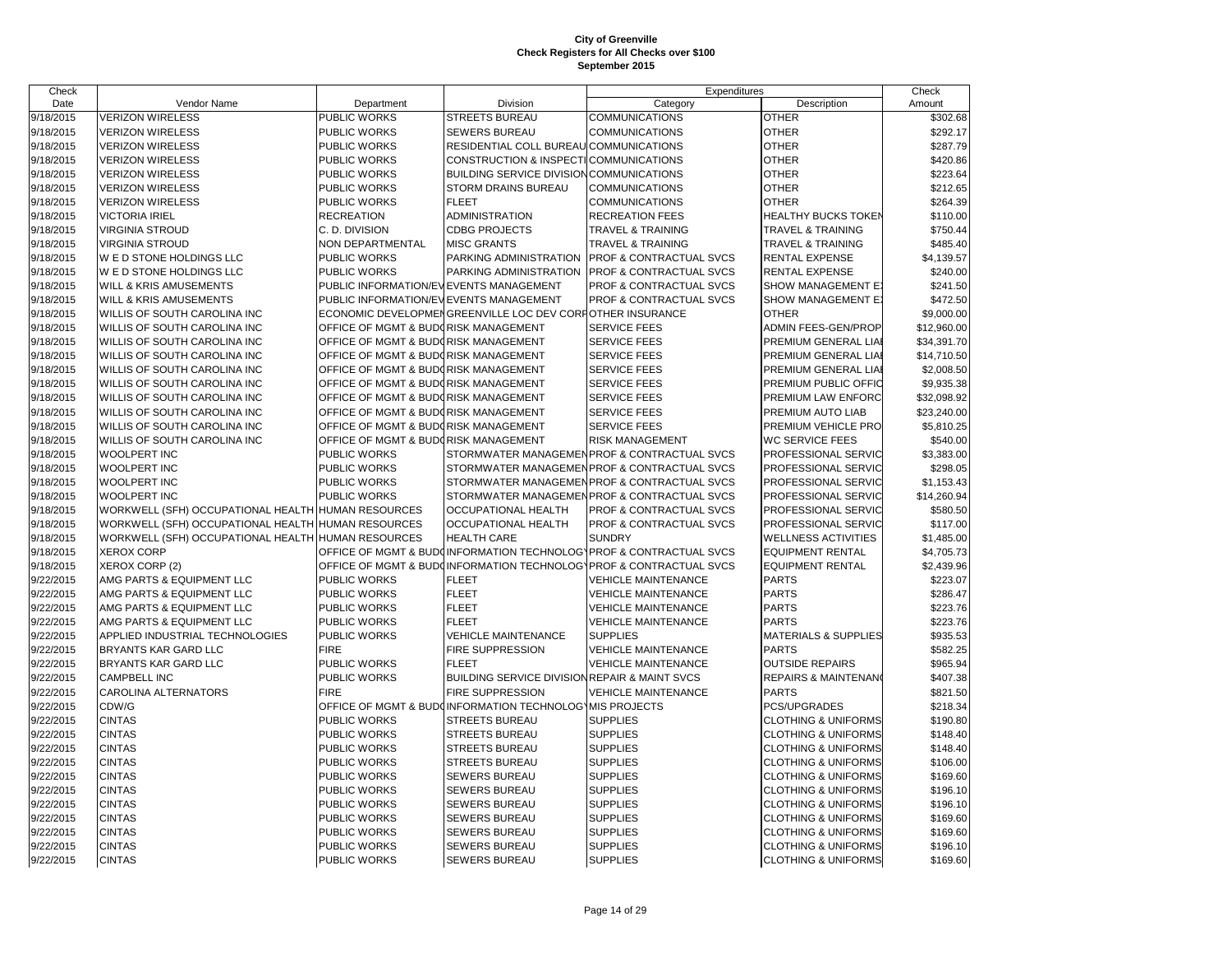# Page 15 of 29

| Check     |                             |                     |                                           | Expenditures               |                                 | Check    |
|-----------|-----------------------------|---------------------|-------------------------------------------|----------------------------|---------------------------------|----------|
| Date      | Vendor Name                 | Department          | Division                                  | Category                   | Description                     | Amount   |
| 9/22/2015 | <b>CINTAS</b>               | PUBLIC WORKS        | <b>SEWERS BUREAU</b>                      | <b>SUPPLIES</b>            | <b>CLOTHING &amp; UNIFORMS</b>  | \$159.00 |
| 9/22/2015 | <b>CINTAS</b>               | PUBLIC WORKS        | RESIDENTIAL COLL BUREAU SUPPLIES          |                            | <b>CLOTHING &amp; UNIFORMS</b>  | \$143.10 |
| 9/22/2015 | <b>CINTAS</b>               | PUBLIC WORKS        | RESIDENTIAL COLL BUREAU SUPPLIES          |                            | <b>CLOTHING &amp; UNIFORMS</b>  | \$143.10 |
| 9/22/2015 | <b>CINTAS</b>               | PUBLIC WORKS        | RESIDENTIAL COLL BUREAU SUPPLIES          |                            | <b>CLOTHING &amp; UNIFORMS</b>  | \$143.10 |
| 9/22/2015 | <b>CINTAS</b>               | PUBLIC WORKS        | RESIDENTIAL COLL BUREAU SUPPLIES          |                            | <b>CLOTHING &amp; UNIFORMS</b>  | \$148.40 |
| 9/22/2015 | <b>CINTAS</b>               | PUBLIC WORKS        | RESIDENTIAL COLL BUREAU SUPPLIES          |                            | <b>CLOTHING &amp; UNIFORMS</b>  | \$132.50 |
| 9/22/2015 | <b>CINTAS</b>               | <b>PUBLIC WORKS</b> | RESIDENTIAL COLL BUREAU SUPPLIES          |                            | <b>CLOTHING &amp; UNIFORMS</b>  | \$168.54 |
| 9/22/2015 | <b>CINTAS</b>               | PUBLIC WORKS        | RESIDENTIAL COLL BUREAU SUPPLIES          |                            | <b>CLOTHING &amp; UNIFORMS</b>  | \$148.40 |
| 9/22/2015 | <b>CINTAS</b>               | PUBLIC WORKS        | RESIDENTIAL COLL BUREAU SUPPLIES          |                            | <b>CLOTHING &amp; UNIFORMS</b>  | \$127.20 |
| 9/22/2015 | <b>CINTAS</b>               | <b>PUBLIC WORKS</b> | RESIDENTIAL COLL BUREAU SUPPLIES          |                            | <b>CLOTHING &amp; UNIFORMS</b>  | \$143.10 |
| 9/22/2015 | <b>CINTAS</b>               | PUBLIC WORKS        | RESIDENTIAL COLL BUREAU SUPPLIES          |                            | <b>CLOTHING &amp; UNIFORMS</b>  | \$143.10 |
| 9/22/2015 | <b>CINTAS</b>               | PUBLIC WORKS        | RESIDENTIAL COLL BUREAU SUPPLIES          |                            | <b>CLOTHING &amp; UNIFORMS</b>  | \$148.40 |
| 9/22/2015 | <b>CINTAS</b>               | PUBLIC WORKS        | RESIDENTIAL COLL BUREAU SUPPLIES          |                            | <b>CLOTHING &amp; UNIFORMS</b>  | \$143.10 |
| 9/22/2015 | <b>CINTAS</b>               | PUBLIC WORKS        | RESIDENTIAL COLL BUREAU SUPPLIES          |                            | <b>CLOTHING &amp; UNIFORMS</b>  | \$164.30 |
| 9/22/2015 | <b>CINTAS</b>               | PUBLIC WORKS        | RESIDENTIAL COLL BUREAU SUPPLIES          |                            | <b>CLOTHING &amp; UNIFORMS</b>  | \$127.20 |
| 9/22/2015 | <b>CINTAS</b>               | PUBLIC WORKS        | RESIDENTIAL COLL BUREAU SUPPLIES          |                            | <b>CLOTHING &amp; UNIFORMS</b>  | \$196.10 |
| 9/22/2015 | <b>CINTAS</b>               | PUBLIC WORKS        | RESIDENTIAL COLL BUREAU SUPPLIES          |                            | <b>CLOTHING &amp; UNIFORMS</b>  | \$148.40 |
| 9/22/2015 | <b>CINTAS</b>               | <b>PUBLIC WORKS</b> | RESIDENTIAL COLL BUREAU SUPPLIES          |                            | <b>CLOTHING &amp; UNIFORMS</b>  | \$159.00 |
| 9/22/2015 | <b>CINTAS</b>               | PUBLIC WORKS        | RESIDENTIAL COLL BUREAU SUPPLIES          |                            | <b>CLOTHING &amp; UNIFORMS</b>  | \$164.30 |
| 9/22/2015 | <b>CINTAS</b>               | PUBLIC WORKS        | RESIDENTIAL COLL BUREAU SUPPLIES          |                            | <b>CLOTHING &amp; UNIFORMS</b>  | \$196.10 |
| 9/22/2015 | <b>CINTAS</b>               | <b>PUBLIC WORKS</b> | RESIDENTIAL COLL BUREAU SUPPLIES          |                            | <b>CLOTHING &amp; UNIFORMS</b>  | \$196.10 |
| 9/22/2015 | <b>CINTAS</b>               | PUBLIC WORKS        | RESIDENTIAL COLL BUREAU SUPPLIES          |                            | <b>CLOTHING &amp; UNIFORMS</b>  | \$143.10 |
| 9/22/2015 | <b>CINTAS</b>               | PUBLIC WORKS        | RESIDENTIAL COLL BUREAU SUPPLIES          |                            | <b>CLOTHING &amp; UNIFORMS</b>  | \$137.80 |
| 9/22/2015 | <b>CINTAS</b>               | <b>PUBLIC WORKS</b> | RESIDENTIAL COLL BUREAU SUPPLIES          |                            | <b>CLOTHING &amp; UNIFORMS</b>  | \$153.70 |
| 9/22/2015 | <b>CINTAS</b>               | PUBLIC WORKS        | RESIDENTIAL COLL BUREAU SUPPLIES          |                            | <b>CLOTHING &amp; UNIFORMS</b>  | \$196.10 |
| 9/22/2015 | <b>CINTAS</b>               | PUBLIC WORKS        | RESIDENTIAL COLL BUREAU SUPPLIES          |                            | <b>CLOTHING &amp; UNIFORMS</b>  | \$196.10 |
| 9/22/2015 | <b>CINTAS</b>               | <b>PUBLIC WORKS</b> | <b>RECYCLING</b>                          | <b>SUPPLIES</b>            | <b>CLOTHING &amp; UNIFORMS</b>  | \$148.40 |
| 9/22/2015 | <b>CINTAS</b>               | PUBLIC WORKS        | <b>RECYCLING</b>                          | <b>SUPPLIES</b>            | <b>CLOTHING &amp; UNIFORMS</b>  | \$164.30 |
| 9/22/2015 | <b>CINTAS</b>               | PUBLIC WORKS        | <b>RECYCLING</b>                          | <b>SUPPLIES</b>            | <b>CLOTHING &amp; UNIFORMS</b>  | \$169.60 |
| 9/22/2015 | <b>CINTAS</b>               | <b>PUBLIC WORKS</b> | <b>RECYCLING</b>                          | <b>SUPPLIES</b>            | <b>CLOTHING &amp; UNIFORMS</b>  | \$159.00 |
| 9/22/2015 | <b>CINTAS</b>               | PUBLIC WORKS        | <b>RECYCLING</b>                          | <b>SUPPLIES</b>            | <b>CLOTHING &amp; UNIFORMS</b>  | \$196.10 |
| 9/22/2015 | <b>CINTAS</b>               | PUBLIC WORKS        | <b>RECYCLING</b>                          | <b>SUPPLIES</b>            | <b>CLOTHING &amp; UNIFORMS</b>  | \$196.10 |
| 9/22/2015 | <b>CINTAS</b>               | <b>PUBLIC WORKS</b> | <b>RECYCLING</b>                          | <b>SUPPLIES</b>            | <b>CLOTHING &amp; UNIFORMS</b>  | \$196.10 |
| 9/22/2015 | <b>CINTAS</b>               | PUBLIC WORKS        | <b>BUILDING SERVICE DIVISION SUPPLIES</b> |                            | <b>CLOTHING &amp; UNIFORMS</b>  | \$164.30 |
| 9/22/2015 | <b>CINTAS</b>               | PUBLIC WORKS        | <b>BUILDING SERVICE DIVISION SUPPLIES</b> |                            | <b>CLOTHING &amp; UNIFORMS</b>  | \$143.10 |
| 9/22/2015 | <b>CINTAS</b>               | <b>PUBLIC WORKS</b> | STORMWATER MANAGEMEN SUPPLIES             |                            | <b>CLOTHING &amp; UNIFORMS</b>  | \$148.40 |
| 9/22/2015 | <b>CINTAS</b>               | PUBLIC WORKS        | STORMWATER MANAGEMEN SUPPLIES             |                            | <b>CLOTHING &amp; UNIFORMS</b>  | \$148.40 |
| 9/22/2015 | <b>CINTAS</b>               | PUBLIC WORKS        | <b>STORM DRAINS BUREAU</b>                | <b>SUPPLIES</b>            | <b>CLOTHING &amp; UNIFORMS</b>  | \$164.30 |
| 9/22/2015 | <b>CINTAS</b>               | <b>PUBLIC WORKS</b> | <b>STORM DRAINS BUREAU</b>                | <b>SUPPLIES</b>            | <b>CLOTHING &amp; UNIFORMS</b>  | \$164.30 |
| 9/22/2015 | <b>CINTAS</b>               | PUBLIC WORKS        | <b>FLEET</b>                              | <b>SUPPLIES</b>            | <b>CLOTHING &amp; UNIFORMS</b>  | \$168.97 |
| 9/22/2015 | <b>CINTAS</b>               | <b>PUBLIC WORKS</b> | <b>FLEET</b>                              | <b>SUPPLIES</b>            | <b>CLOTHING &amp; UNIFORMS</b>  | \$164.30 |
| 9/22/2015 | <b>CINTAS</b>               | PUBLIC WORKS        | <b>FLEET</b>                              | <b>SUPPLIES</b>            | <b>CLOTHING &amp; UNIFORMS</b>  | \$132.50 |
| 9/22/2015 | <b>CINTAS</b>               | PUBLIC WORKS        | <b>FLEET</b>                              | <b>SUPPLIES</b>            | <b>CLOTHING &amp; UNIFORMS</b>  | \$164.30 |
| 9/22/2015 | <b>CINTAS</b>               | <b>PUBLIC WORKS</b> | <b>FLEET</b>                              | <b>SUPPLIES</b>            | <b>CLOTHING &amp; UNIFORMS</b>  | \$164.30 |
| 9/22/2015 | <b>CINTAS</b>               | PUBLIC WORKS        | <b>FLEET</b>                              | <b>SUPPLIES</b>            | <b>CLOTHING &amp; UNIFORMS</b>  | \$159.00 |
| 9/22/2015 | <b>CINTAS</b>               | PUBLIC WORKS        | <b>FLEET</b>                              | <b>SUPPLIES</b>            | <b>CLOTHING &amp; UNIFORMS</b>  | \$143.10 |
| 9/22/2015 | <b>CINTAS</b>               | <b>PUBLIC WORKS</b> | <b>FLEET</b>                              | <b>SUPPLIES</b>            | <b>CLOTHING &amp; UNIFORMS</b>  | \$174.90 |
| 9/22/2015 | <b>CINTAS</b>               | PUBLIC WORKS        | <b>FLEET</b>                              | <b>SUPPLIES</b>            | <b>MATERIALS &amp; SUPPLIES</b> | \$114.72 |
| 9/22/2015 | CITY WELDING SERVICE        | PUBLIC WORKS        | <b>STORM DRAINS BUREAU</b>                | PROF & CONTRACTUAL SVCS    | PROFESSIONAL SERVIC             | \$489.50 |
| 9/22/2015 | CLINE HOSE & HYDRAULIC      | <b>PUBLIC WORKS</b> | <b>VEHICLE MAINTENANCE</b>                | <b>SUPPLIES</b>            | <b>MATERIALS &amp; SUPPLIES</b> | \$209.36 |
| 9/22/2015 | CLINE HOSE & HYDRAULIC      | PUBLIC WORKS        | <b>VEHICLE MAINTENANCE</b>                | <b>VEHICLE MAINTENANCE</b> | <b>PARTS</b>                    | \$207.27 |
| 9/22/2015 | CLINE HOSE & HYDRAULIC      | PUBLIC WORKS        | <b>VEHICLE MAINTENANCE</b>                | <b>VEHICLE MAINTENANCE</b> | <b>PARTS</b>                    | \$167.10 |
| 9/22/2015 | CONCRETE SUPPLY COMPANY LLC | PUBLIC WORKS        | <b>STREETS BUREAU</b>                     | <b>SUPPLIES</b>            | <b>MATERIALS &amp; SUPPLIES</b> | \$749.12 |
| 9/22/2015 | CONCRETE SUPPLY COMPANY LLC | <b>PUBLIC WORKS</b> | <b>STREETS BUREAU</b>                     | <b>SUPPLIES</b>            | <b>MATERIALS &amp; SUPPLIES</b> | \$567.07 |
|           |                             |                     |                                           |                            |                                 |          |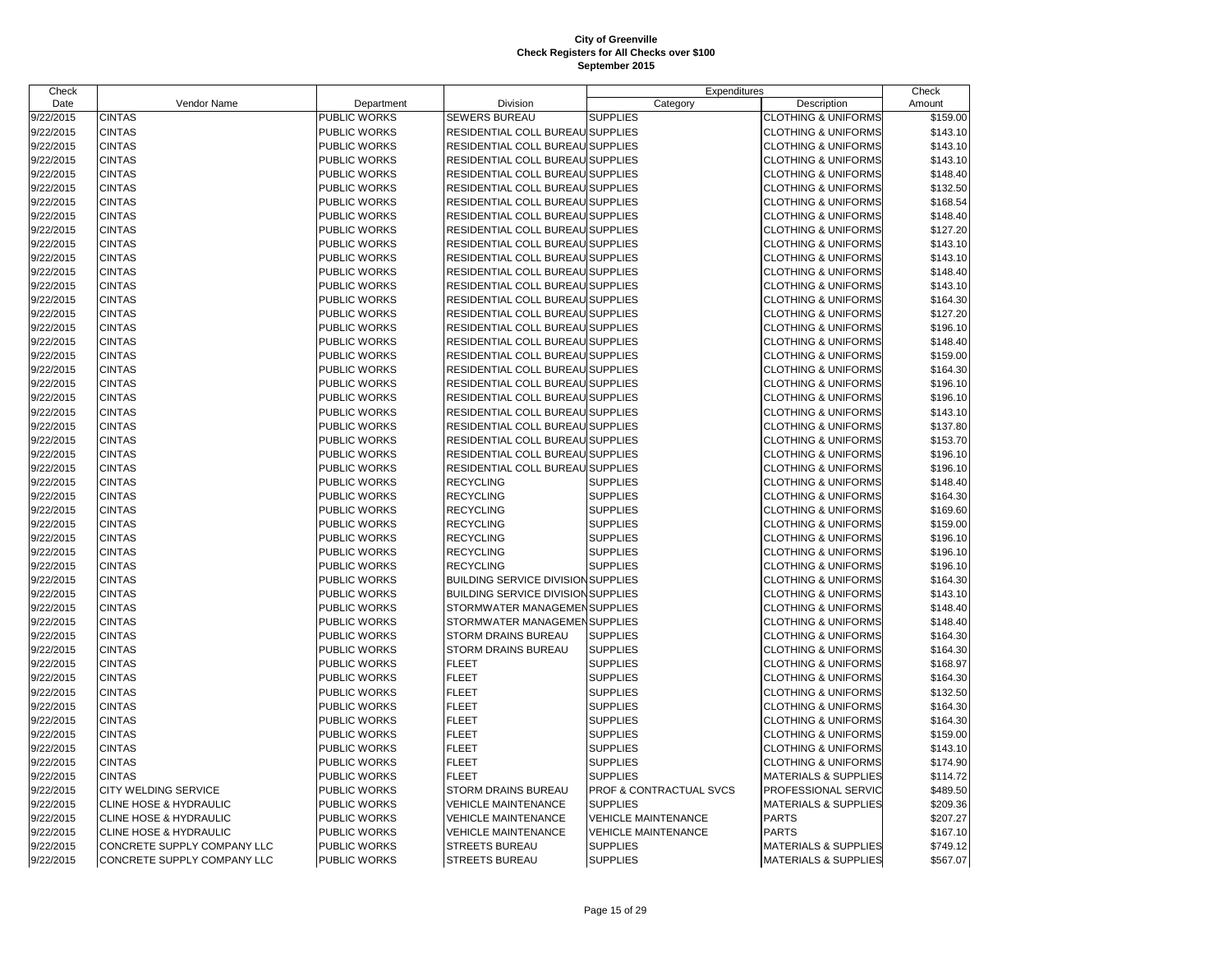| Check     |                                                  |                     |                                           | Expenditures               |                                 | Check        |
|-----------|--------------------------------------------------|---------------------|-------------------------------------------|----------------------------|---------------------------------|--------------|
| Date      | Vendor Name                                      | Department          | Division                                  | Category                   | Description                     | Amount       |
| 9/22/2015 | CONCRETE SUPPLY COMPANY LLC                      | PUBLIC WORKS        | <b>STREETS BUREAU</b>                     | <b>SUPPLIES</b>            | <b>MATERIALS &amp; SUPPLIES</b> | \$567.07     |
| 9/22/2015 | CONCRETE SUPPLY COMPANY LLC                      | PUBLIC WORKS        | <b>STORM DRAINS BUREAU</b>                | <b>SUPPLIES</b>            | <b>CONSTRUCTION &amp; REPA</b>  | \$530.77     |
| 9/22/2015 | CONSOLIDATED ELECTRICAL DISTRIBTORS PUBLIC WORKS |                     | <b>BUILDING SERVICE DIVISION SUPPLIES</b> |                            | <b>MATERIALS &amp; SUPPLIES</b> | \$180.69     |
| 9/22/2015 | <b>CUMMINS ATLANTIC LLC</b>                      | <b>PUBLIC WORKS</b> | <b>VEHICLE MAINTENANCE</b>                | <b>SUPPLIES</b>            | <b>MATERIALS &amp; SUPPLIES</b> | \$746.20     |
| 9/22/2015 | <b>CUMMINS ATLANTIC LLC</b>                      | PUBLIC WORKS        | <b>VEHICLE MAINTENANCE</b>                | <b>VEHICLE MAINTENANCE</b> | <b>PARTS</b>                    | \$479.90     |
| 9/22/2015 | <b>CUMMINS ATLANTIC LLC</b>                      | <b>PUBLIC WORKS</b> | <b>VEHICLE MAINTENANCE</b>                | <b>VEHICLE MAINTENANCE</b> | <b>PARTS</b>                    | \$110.73     |
| 9/22/2015 | <b>CUMMINS ATLANTIC LLC</b>                      | <b>PUBLIC WORKS</b> | <b>VEHICLE MAINTENANCE</b>                | <b>VEHICLE MAINTENANCE</b> | <b>PARTS</b>                    | \$685.00     |
| 9/22/2015 | <b>CUMMINS ATLANTIC LLC</b>                      | PUBLIC WORKS        | <b>VEHICLE MAINTENANCE</b>                | <b>VEHICLE MAINTENANCE</b> | <b>PARTS</b>                    | \$437.02     |
| 9/22/2015 | <b>CUMMINS ATLANTIC LLC</b>                      | PUBLIC WORKS        | <b>VEHICLE MAINTENANCE</b>                | <b>VEHICLE MAINTENANCE</b> | <b>PARTS</b>                    | \$738.13     |
| 9/22/2015 | <b>CUMMINS ATLANTIC LLC</b>                      | <b>PUBLIC WORKS</b> | <b>VEHICLE MAINTENANCE</b>                | <b>VEHICLE MAINTENANCE</b> | <b>PARTS</b>                    | \$1,384.84   |
| 9/22/2015 | <b>CUMMINS ATLANTIC LLC</b>                      | PUBLIC WORKS        | <b>VEHICLE MAINTENANCE</b>                | VEHICLE MAINTENANCE        | <b>PARTS</b>                    | \$150.51     |
| 9/22/2015 | <b>DEAN'S ALTERNATOR</b>                         | PUBLIC WORKS        | <b>VEHICLE MAINTENANCE</b>                | <b>VEHICLE MAINTENANCE</b> | <b>PARTS</b>                    | \$1,225.00   |
| 9/22/2015 | <b>DEAN'S ALTERNATOR</b>                         | <b>PUBLIC WORKS</b> | <b>VEHICLE MAINTENANCE</b>                | VEHICLE MAINTENANCE        | <b>PARTS</b>                    | \$1,225.00   |
| 9/22/2015 | DELL MARKETING LP                                | <b>PUBLIC WORKS</b> | <b>SEWERS BUREAU</b>                      | <b>SUPPLIES</b>            | <b>MATERIALS &amp; SUPPLIES</b> | \$171.69     |
| 9/22/2015 | <b>DIRECTV</b>                                   | <b>FIRE</b>         | <b>FIRE SERVICES</b>                      | PROF & CONTRACTUAL SVCS    | <b>SERVICE &amp; MAINT CONT</b> | \$105.97     |
| 9/22/2015 | DIXIE CONCRETE CUTTING INC                       | <b>PUBLIC WORKS</b> | <b>SEWERS BUREAU</b>                      | PROF & CONTRACTUAL SVCS    | PROFESSIONAL SERVIC             | \$450.00     |
| 9/22/2015 | <b>DUKE ENERGY</b>                               | C. D. DIVISION      | <b>CDBG PROJECTS</b>                      | <b>CD PROJECTS</b>         | PUBLIC SERVICES (GEN            | \$167.00     |
| 9/22/2015 | <b>DUKE ENERGY</b>                               | C. D. DIVISION      | <b>CDBG PROJECTS</b>                      | CD PROJECTS                | PUBLIC SERVICES (GEN            | \$334.02     |
| 9/22/2015 | <b>DUKE ENERGY</b>                               | MUNICIPAL COURT     | MUNICIPAL COURT                           | <b>UTILITIES</b>           | <b>ELECTRICITY</b>              | \$1,304.65   |
| 9/22/2015 | <b>DUKE ENERGY</b>                               | PUBLIC WORKS        | <b>FIXED ROUTE</b>                        | <b>UTILITIES</b>           | <b>ELECTRICITY</b>              | \$3,084.76   |
| 9/22/2015 | <b>DUKE ENERGY</b>                               | PUBLIC WORKS        | NON VEHICLE MAINTENANCI UTILITIES         |                            | <b>ELECTRICITY</b>              | \$1,494.60   |
| 9/22/2015 | <b>DUKE ENERGY</b>                               | PUBLIC WORKS        | <b>TRAFFIC ENGINEERING</b>                | <b>UTILITIES</b>           | <b>ELECTRICITY</b>              | \$111.88     |
| 9/22/2015 | <b>DUKE ENERGY</b>                               | PUBLIC WORKS        | TRAFFIC ENGINEERING                       | <b>UTILITIES</b>           | <b>ELECTRICITY</b>              | \$100,576.90 |
| 9/22/2015 | <b>DUKE ENERGY</b>                               | <b>RECREATION</b>   | PARKS AND RECREATION                      | <b>UTILITIES</b>           | <b>ELECTRICITY</b>              | \$209.66     |
| 9/22/2015 | <b>DUKE ENERGY</b>                               | <b>RECREATION</b>   | PARKS AND RECREATION                      | <b>UTILITIES</b>           | <b>ELECTRICITY</b>              | \$875.54     |
| 9/22/2015 | <b>DUKE ENERGY</b>                               | PUBLIC WORKS        | PARKING ADMINISTRATION                    | <b>UTILITIES</b>           | <b>ELECTRICITY</b>              | \$627.36     |
| 9/22/2015 | <b>DUKE ENERGY</b>                               | PUBLIC WORKS        | <b>COMMONS GARAGE</b>                     | UTILITIES                  | <b>ELECTRICITY</b>              | \$1,736.45   |
| 9/22/2015 | <b>DUKE ENERGY</b>                               | <b>RECREATION</b>   | <b>COMMUNITY CENTERS</b>                  | <b>UTILITIES</b>           | <b>ELECTRICITY</b>              | \$194.55     |
| 9/22/2015 | <b>DUKE ENERGY</b>                               | <b>RECREATION</b>   | <b>COMMUNITY CENTERS</b>                  | <b>UTILITIES</b>           | <b>ELECTRICITY</b>              | \$229.19     |
| 9/22/2015 | <b>DUKE ENERGY</b>                               | <b>RECREATION</b>   | <b>COMMUNITY CENTERS</b>                  | <b>UTILITIES</b>           | <b>ELECTRICITY</b>              | \$113.43     |
| 9/22/2015 | <b>DUKE ENERGY</b>                               | PUBLIC WORKS        | CHURCH STREET GARAGE                      | <b>UTILITIES</b>           | <b>ELECTRICITY</b>              | \$2,045.11   |
| 9/22/2015 | <b>DUKE ENERGY</b>                               | PUBLIC WORKS        | <b>LIBERTY SQUARE GARAGE</b>              | <b>UTILITIES</b>           | <b>ELECTRICITY</b>              | \$2,168.84   |
| 9/22/2015 | <b>DUKE ENERGY</b>                               | <b>RECREATION</b>   | <b>ADMINISTRATION</b>                     | <b>UTILITIES</b>           | <b>ELECTRICITY</b>              | \$648.58     |
| 9/22/2015 | <b>DUKE ENERGY</b>                               | <b>RECREATION</b>   | <b>ADMINISTRATION</b>                     | <b>UTILITIES</b>           | <b>ELECTRICITY</b>              | \$539.18     |
| 9/22/2015 | <b>DUKE ENERGY</b>                               | <b>RECREATION</b>   | <b>ADMINISTRATION</b>                     | <b>UTILITIES</b>           | <b>ELECTRICITY</b>              | \$935.16     |
| 9/22/2015 | <b>DUKE ENERGY</b>                               | <b>RECREATION</b>   | <b>ADMINISTRATION</b>                     | <b>UTILITIES</b>           | <b>ELECTRICITY</b>              | \$538.87     |
| 9/22/2015 | <b>DUKE ENERGY</b>                               | <b>RECREATION</b>   | <b>ADMINISTRATION</b>                     | UTILITIES                  | <b>ELECTRICITY</b>              | \$167.60     |
| 9/22/2015 | <b>DUKE ENERGY</b>                               | <b>RECREATION</b>   | <b>ADMINISTRATION</b>                     | <b>UTILITIES</b>           | <b>ELECTRICITY</b>              | \$264.60     |
| 9/22/2015 | <b>DUKE ENERGY</b>                               | <b>RECREATION</b>   | <b>ADMINISTRATION</b>                     | <b>UTILITIES</b>           | <b>ELECTRICITY</b>              | \$253.08     |
| 9/22/2015 | <b>DUKE ENERGY</b>                               | PUBLIC WORKS        | S. SPRING STREET GARAGE                   | <b>UTILITIES</b>           | <b>ELECTRICITY</b>              | \$3,080.72   |
| 9/22/2015 | <b>DUKE ENERGY</b>                               | <b>RECREATION</b>   | PARKS MAINTENANCE                         | <b>UTILITIES</b>           | <b>ELECTRICITY</b>              | \$2,500.00   |
| 9/22/2015 | <b>DUKE ENERGY</b>                               | <b>RECREATION</b>   | PARKS MAINTENANCE                         | <b>UTILITIES</b>           | <b>ELECTRICITY</b>              | \$352.70     |
| 9/22/2015 | <b>DUKE ENERGY</b>                               | <b>RECREATION</b>   | PARKS MAINTENANCE                         | UTILITIES                  | <b>ELECTRICITY</b>              | \$230.00     |
| 9/22/2015 | <b>DUKE ENERGY</b>                               | <b>RECREATION</b>   | PARKS MAINTENANCE                         | <b>UTILITIES</b>           | <b>ELECTRICITY</b>              | \$181.04     |
| 9/22/2015 | <b>DUKE ENERGY</b>                               | <b>RECREATION</b>   | PARKS MAINTENANCE                         | <b>UTILITIES</b>           | <b>ELECTRICITY</b>              | \$128.90     |
| 9/22/2015 | <b>DUKE ENERGY</b>                               | <b>RECREATION</b>   | PARKS MAINTENANCE                         | UTILITIES                  | <b>ELECTRICITY</b>              | \$800.16     |
| 9/22/2015 | <b>DUKE ENERGY</b>                               | <b>RECREATION</b>   | PARKS MAINTENANCE                         | <b>UTILITIES</b>           | <b>ELECTRICITY</b>              | \$164.28     |
| 9/22/2015 | <b>DUKE ENERGY</b>                               | <b>RECREATION</b>   | PARKS MAINTENANCE                         | <b>UTILITIES</b>           | <b>ELECTRICITY</b>              | \$181.48     |
| 9/22/2015 | <b>DUKE ENERGY</b>                               | <b>RECREATION</b>   | PARKS MAINTENANCE                         | <b>UTILITIES</b>           | <b>ELECTRICITY</b>              | \$262.29     |
| 9/22/2015 | <b>DUKE ENERGY</b>                               | <b>RECREATION</b>   | PARKS MAINTENANCE                         | <b>UTILITIES</b>           | <b>ELECTRICITY</b>              | \$113.74     |
| 9/22/2015 | <b>DUKE ENERGY</b>                               | <b>RECREATION</b>   | PARKS MAINTENANCE                         | <b>UTILITIES</b>           | <b>ELECTRICITY</b>              | \$132.25     |
| 9/22/2015 | <b>DUKE ENERGY</b>                               | <b>RECREATION</b>   | PARKS MAINTENANCE                         | <b>UTILITIES</b>           | <b>ELECTRICITY</b>              | \$913.05     |
| 9/22/2015 | <b>DUKE ENERGY</b>                               | <b>RECREATION</b>   | PARKS MAINTENANCE                         | <b>UTILITIES</b>           | <b>ELECTRICITY</b>              | \$1,099.18   |
| 9/22/2015 | <b>DUKE ENERGY</b>                               | <b>RECREATION</b>   | PARKS MAINTENANCE                         | <b>UTILITIES</b>           | <b>ELECTRICITY</b>              | \$348.08     |
|           |                                                  |                     |                                           |                            |                                 |              |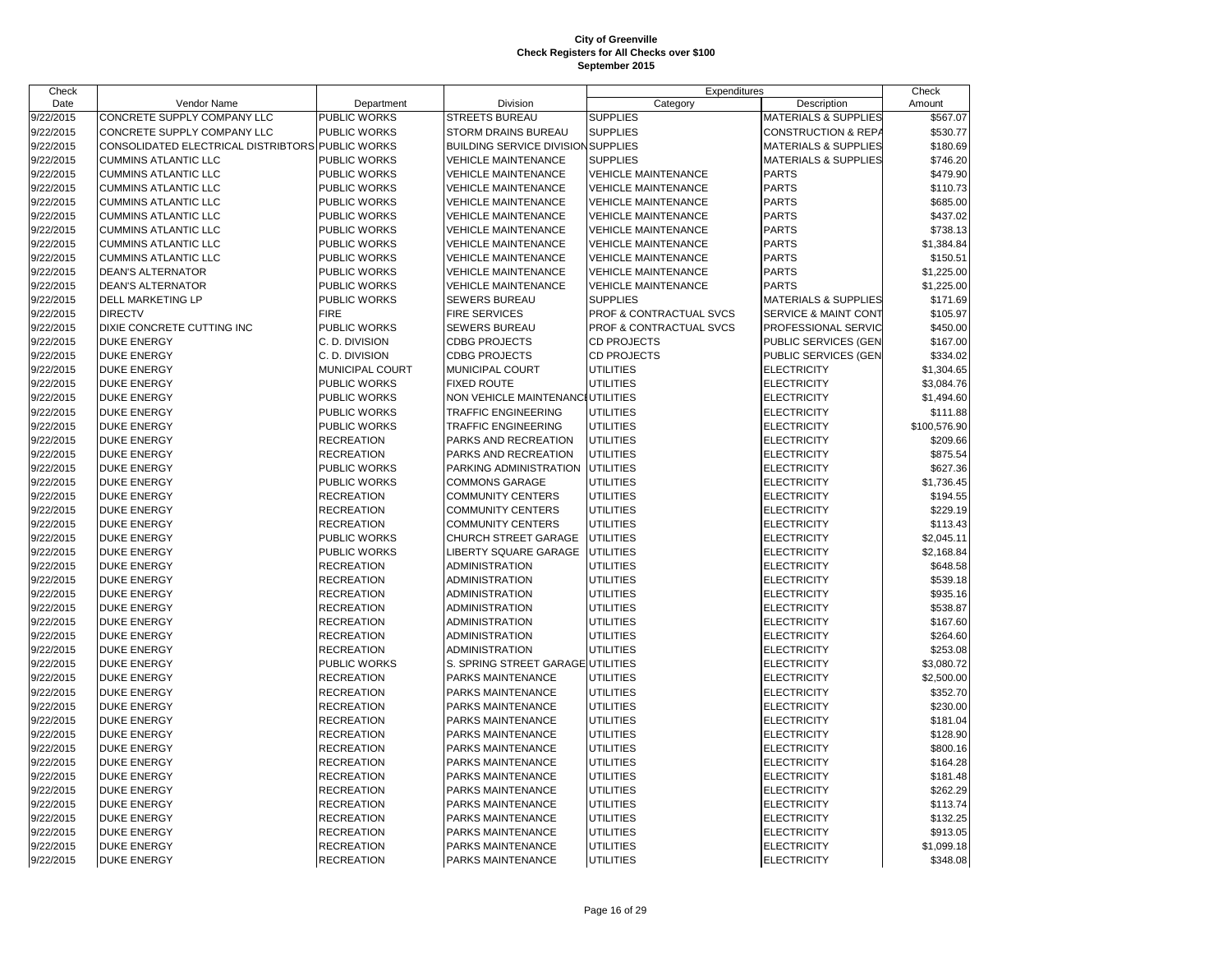| Check     |                                 |                                 |                                                      | Expenditures               |                                 | Check       |
|-----------|---------------------------------|---------------------------------|------------------------------------------------------|----------------------------|---------------------------------|-------------|
| Date      | Vendor Name                     | Department                      | Division                                             | Category                   | Description                     | Amount      |
| 9/22/2015 | <b>DUKE ENERGY</b>              | <b>RECREATION</b>               | PARKS MAINTENANCE                                    | <b>UTILITIES</b>           | <b>ELECTRICITY</b>              | \$348.75    |
| 9/22/2015 | <b>DUKE ENERGY</b>              | <b>RECREATION</b>               | PARKS MAINTENANCE                                    | UTILITIES                  | <b>ELECTRICITY</b>              | \$140.64    |
| 9/22/2015 | <b>DUKE ENERGY</b>              | <b>RECREATION</b>               | PARKS MAINTENANCE                                    | UTILITIES                  | <b>ELECTRICITY</b>              | \$285.15    |
| 9/22/2015 | <b>DUKE ENERGY</b>              | <b>RECREATION</b>               | PARKS MAINTENANCE                                    | <b>UTILITIES</b>           | <b>ELECTRICITY</b>              | \$1,046.32  |
| 9/22/2015 | <b>DUKE ENERGY</b>              | <b>RECREATION</b>               | PARKS MAINTENANCE                                    | <b>UTILITIES</b>           | <b>ELECTRICITY</b>              | \$110.03    |
| 9/22/2015 | <b>DUKE ENERGY</b>              | <b>RECREATION</b>               | PARKS MAINTENANCE                                    | UTILITIES                  | <b>ELECTRICITY</b>              | \$566.94    |
| 9/22/2015 | <b>DUKE ENERGY</b>              | <b>RECREATION</b>               | PARKS MAINTENANCE                                    | <b>UTILITIES</b>           | <b>ELECTRICITY</b>              | \$394.67    |
| 9/22/2015 | <b>DUKE ENERGY</b>              | <b>RECREATION</b>               | PARKS MAINTENANCE                                    | <b>UTILITIES</b>           | <b>ELECTRICITY</b>              | \$131.49    |
| 9/22/2015 | <b>DUKE ENERGY</b>              | <b>RECREATION</b>               | PARKS MAINTENANCE                                    | UTILITIES                  | <b>ELECTRICITY</b>              | \$575.99    |
| 9/22/2015 | <b>DUKE ENERGY</b>              | <b>RECREATION</b>               | PARKS MAINTENANCE                                    | <b>UTILITIES</b>           | ELECTRICITY                     | \$195.89    |
| 9/22/2015 | <b>DUKE ENERGY</b>              | <b>RECREATION</b>               | PARKS MAINTENANCE                                    | <b>UTILITIES</b>           | <b>ELECTRICITY</b>              | \$2,070.46  |
| 9/22/2015 | <b>DUKE ENERGY</b>              | <b>RECREATION</b>               | PARKS MAINTENANCE                                    | <b>UTILITIES</b>           | <b>ELECTRICITY</b>              | \$378.12    |
| 9/22/2015 | <b>DUKE ENERGY</b>              | <b>RECREATION</b>               | PARKS MAINTENANCE                                    | <b>UTILITIES</b>           | ELECTRICITY                     | \$743.77    |
| 9/22/2015 | <b>DUKE ENERGY</b>              | <b>RECREATION</b>               | PARKS MAINTENANCE                                    | <b>UTILITIES</b>           | <b>ELECTRICITY</b>              | \$173.45    |
| 9/22/2015 | <b>DUKE ENERGY</b>              | <b>RECREATION</b>               | PARKS MAINTENANCE                                    | <b>UTILITIES</b>           | <b>ELECTRICITY</b>              | \$188.30    |
| 9/22/2015 | <b>DUKE ENERGY</b>              | <b>RECREATION</b>               | PARKS MAINTENANCE                                    | <b>UTILITIES</b>           | ELECTRICITY                     | \$100.05    |
| 9/22/2015 | <b>DUKE ENERGY</b>              | <b>RECREATION</b>               | PARKS MAINTENANCE                                    | <b>UTILITIES</b>           | <b>ELECTRICITY</b>              | \$118.38    |
| 9/22/2015 | <b>DUKE ENERGY</b>              | <b>RECREATION</b>               | PARKS MAINTENANCE                                    | <b>UTILITIES</b>           | <b>ELECTRICITY</b>              | \$284.54    |
| 9/22/2015 | <b>DUKE ENERGY</b>              | <b>RECREATION</b>               | PARKS MAINTENANCE                                    | <b>UTILITIES</b>           | ELECTRICITY                     | \$301.10    |
| 9/22/2015 | <b>DUKE ENERGY</b>              | <b>RECREATION</b>               | PARKS MAINTENANCE                                    | <b>UTILITIES</b>           | <b>ELECTRICITY</b>              | \$2,351.95  |
| 9/22/2015 | <b>DUKE ENERGY</b>              | <b>RECREATION</b>               | PARKS MAINTENANCE                                    | <b>UTILITIES</b>           | <b>ELECTRICITY</b>              | \$254.12    |
| 9/22/2015 | <b>DUKE ENERGY</b>              | <b>RECREATION</b>               | PARKS MAINTENANCE                                    | <b>UTILITIES</b>           | <b>ELECTRICITY</b>              | \$101.21    |
| 9/22/2015 | <b>DUKE ENERGY</b>              | <b>RECREATION</b>               | PARKS MAINTENANCE                                    | <b>UTILITIES</b>           | ELECTRICITY                     | \$156.55    |
| 9/22/2015 | <b>DUKE ENERGY</b>              | <b>RECREATION</b>               | PARKS MAINTENANCE                                    | <b>UTILITIES</b>           | <b>ELECTRICITY</b>              | \$181.36    |
| 9/22/2015 | <b>DUKE ENERGY</b>              | <b>RECREATION</b>               | PARKS MAINTENANCE                                    | <b>UTILITIES</b>           | <b>ELECTRICITY</b>              | \$318.68    |
| 9/22/2015 | <b>DUKE ENERGY</b>              | <b>RECREATION</b>               | PARKS MAINTENANCE                                    | <b>UTILITIES</b>           | ELECTRICITY                     | \$123.19    |
| 9/22/2015 | <b>DUKE ENERGY</b>              | PUBLIC WORKS                    | RICHARDSON STREET GARAUTILITIES                      |                            | <b>ELECTRICITY</b>              | \$3,740.56  |
| 9/22/2015 | <b>DUKE ENERGY</b>              | PUBLIC WORKS                    | N LAURENS ST GARAGE                                  | <b>UTILITIES</b>           | <b>ELECTRICITY</b>              | \$529.12    |
| 9/22/2015 | <b>DUKE ENERGY</b>              | <b>POLICE</b>                   | POLICE-PATROL SVS                                    | <b>UTILITIES</b>           | <b>ELECTRICITY</b>              | \$1,304.65  |
| 9/22/2015 | <b>DUKE ENERGY</b>              | PUBLIC WORKS                    | POINSETT GARAGE                                      | UTILITIES                  | <b>ELECTRICITY</b>              | \$2,568.50  |
| 9/22/2015 | <b>DUKE ENERGY</b>              | PUBLIC WORKS                    | RIVER STREET GARAGE                                  | <b>UTILITIES</b>           | <b>ELECTRICITY</b>              | \$1,885.04  |
| 9/22/2015 | <b>DUKE ENERGY</b>              | PUBLIC WORKS                    | RIVERPLACE GARAGE                                    | <b>UTILITIES</b>           | ELECTRICITY                     | \$5,901.86  |
| 9/22/2015 | <b>DUKE ENERGY</b>              | <b>FIRE</b>                     | <b>FIRE SERVICES</b>                                 | UTILITIES                  | <b>ELECTRICITY</b>              | \$698.60    |
| 9/22/2015 | <b>DUKE ENERGY</b>              | <b>FIRE</b>                     | <b>FIRE SERVICES</b>                                 | <b>UTILITIES</b>           | <b>ELECTRICITY</b>              | \$568.14    |
| 9/22/2015 | <b>DUKE ENERGY</b>              | PUBLIC WORKS                    | <b>BUILDING SERVICE DIVISION UTILITIES</b>           |                            | ELECTRICITY                     | \$22,278.26 |
| 9/22/2015 | <b>DUKE ENERGY</b>              | PUBLIC WORKS                    | <b>BUILDING SERVICE DIVISION UTILITIES</b>           |                            | <b>ELECTRICITY</b>              | \$514.48    |
| 9/22/2015 | ECHOLS OIL COMPANY INC          | PUBLIC WORKS                    | <b>FIXED ROUTE</b>                                   | <b>VEHICLE MAINTENANCE</b> | <b>LUBRICANTS</b>               | \$102.71    |
| 9/22/2015 | FORMS & SUPPLY INC              | OFFICE OF MGMT & BUDOPURCHASING |                                                      | <b>SUPPLIES</b>            | OFFICE SUPPLIES&MAT             | \$252.75    |
| 9/22/2015 | FORTILINE INC                   | PUBLIC WORKS                    | <b>SEWERS BUREAU</b>                                 | <b>SUPPLIES</b>            | <b>MATERIALS &amp; SUPPLIES</b> | \$298.75    |
| 9/22/2015 | <b>GCR TIRE CENTERS</b>         | PUBLIC WORKS                    | <b>FLEET</b>                                         | <b>VEHICLE MAINTENANCE</b> | <b>PARTS</b>                    | \$1,319.78  |
| 9/22/2015 | GEORGE COLEMAN FORD INC         | PUBLIC WORKS                    | <b>VEHICLE MAINTENANCE</b>                           | <b>VEHICLE MAINTENANCE</b> | <b>PARTS</b>                    | \$284.13    |
| 9/22/2015 | GEORGE COLEMAN FORD INC         | PUBLIC WORKS                    | <b>VEHICLE MAINTENANCE</b>                           | <b>VEHICLE MAINTENANCE</b> | <b>OUTSIDE REPAIRS</b>          | \$139.26    |
| 9/22/2015 | <b>GILLIG LLC</b>               | PUBLIC WORKS                    | <b>VEHICLE MAINTENANCE</b>                           | <b>VEHICLE MAINTENANCE</b> | <b>PARTS</b>                    | \$730.43    |
| 9/22/2015 | <b>GILLIG LLC</b>               | PUBLIC WORKS                    | <b>VEHICLE MAINTENANCE</b>                           | <b>VEHICLE MAINTENANCE</b> | <b>PARTS</b>                    | \$854.69    |
| 9/22/2015 | GRAINGER 803858620              | PUBLIC WORKS                    | <b>VEHICLE MAINTENANCE</b>                           | <b>SUPPLIES</b>            | <b>MATERIALS &amp; SUPPLIES</b> | \$102.54    |
| 9/22/2015 | GRAINGER 803858620              | PUBLIC WORKS                    | <b>VEHICLE MAINTENANCE</b>                           | <b>SUPPLIES</b>            | <b>MATERIALS &amp; SUPPLIES</b> | \$191.06    |
| 9/22/2015 | GRAINGER 803858620              | PUBLIC WORKS                    | <b>VEHICLE MAINTENANCE</b>                           | <b>SUPPLIES</b>            | <b>MATERIALS &amp; SUPPLIES</b> | \$205.92    |
| 9/22/2015 | GREENVILLE OFFICE SUPPLY CO INC |                                 | ECONOMIC DEVELOPMENBUILDING & PROPERTY MAINSUPPLIES  |                            | OFFICE SUPPLIES&MAT             | \$112.34    |
| 9/22/2015 | GREENVILLE OFFICE SUPPLY CO INC |                                 | ECONOMIC DEVELOPMENBUILDING & PROPERTY MAINSUPPLIES  |                            | OFFICE SUPPLIES&MAT             | \$114.44    |
| 9/22/2015 | GREENVILLE OFFICE SUPPLY CO INC |                                 | ECONOMIC DEVELOPMENBUILDING & PROPERTY MAIN SUPPLIES |                            | <b>OFFICE SUPPLIES&amp;MAT</b>  | \$114.44    |
| 9/22/2015 | <b>GREENVILLE WATER</b>         | PUBLIC WORKS                    | NON VEHICLE MAINTENANCI UTILITIES                    |                            | <b>WATER/SEWER</b>              | \$305.95    |
| 9/22/2015 | <b>GREENVILLE WATER</b>         | <b>RECREATION</b>               | PARKS AND RECREATION                                 | UTILITIES                  | <b>OTHER</b>                    | \$132.66    |
| 9/22/2015 | <b>GREENVILLE WATER</b>         | <b>RECREATION</b>               | <b>FALLS PARK WORK CREW</b>                          | <b>UTILITIES</b>           | <b>OTHER</b>                    | \$637.76    |
| 9/22/2015 | <b>GREENVILLE WATER</b>         | <b>PUBLIC WORKS</b>             | <b>BUILDING SERVICE DIVISION UTILITIES</b>           |                            | <b>OTHER</b>                    | \$178.36    |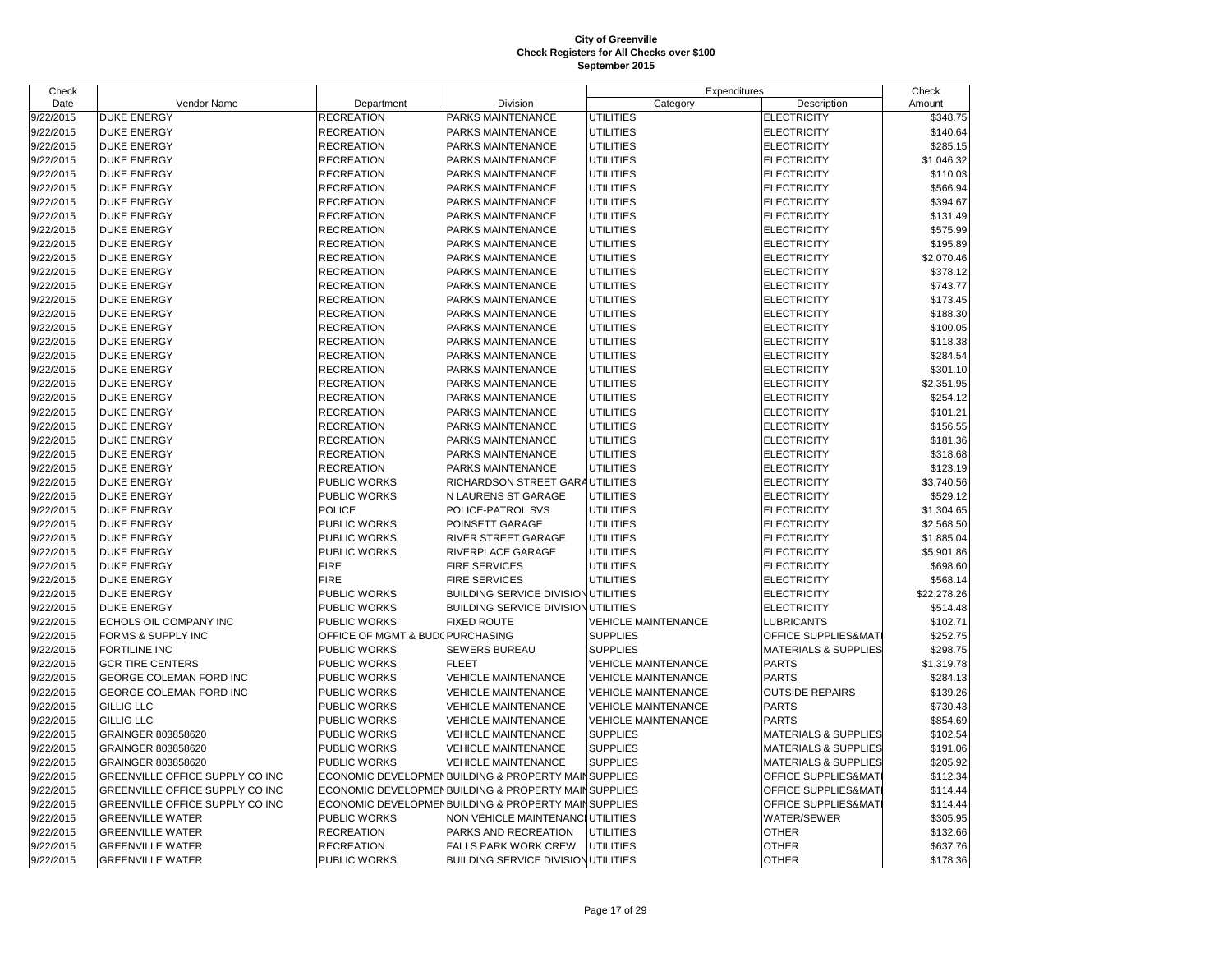| Check     |                                                  |                     |                                             | Expenditures                                    |                                 | Check      |
|-----------|--------------------------------------------------|---------------------|---------------------------------------------|-------------------------------------------------|---------------------------------|------------|
| Date      | Vendor Name                                      | Department          | Division                                    | Category                                        | Description                     | Amount     |
| 9/22/2015 | <b>GREENVILLE WATER</b>                          | PUBLIC WORKS        | <b>BUILDING SERVICE DIVISION UTILITIES</b>  |                                                 | <b>OTHER</b>                    | \$149.58   |
| 9/22/2015 | <b>GREENVILLE WATER</b>                          | PUBLIC WORKS        | <b>BUILDING SERVICE DIVISION UTILITIES</b>  |                                                 | <b>OTHER</b>                    | \$783.32   |
| 9/22/2015 | <b>GREENVILLE WATER</b>                          | PUBLIC WORKS        | BUILDING SERVICE DIVISION UTILITIES         |                                                 | <b>OTHER</b>                    | \$154.38   |
| 9/22/2015 | <b>GREENVILLE WATER</b>                          | PUBLIC WORKS        | <b>BUILDING SERVICE DIVISION UTILITIES</b>  |                                                 | <b>OTHER</b>                    | \$152.78   |
| 9/22/2015 | <b>GREENVILLE WATER</b>                          | PUBLIC WORKS        | BUILDING SERVICE DIVISION UTILITIES         |                                                 | <b>OTHER</b>                    | \$494.96   |
| 9/22/2015 | <b>GREENVILLE WATER</b>                          | PUBLIC WORKS        | BUILDING SERVICE DIVISION UTILITIES         |                                                 | <b>OTHER</b>                    | \$399.02   |
| 9/22/2015 | <b>GREENVILLE WATER</b>                          | PUBLIC WORKS        | <b>BUILDING SERVICE DIVISION UTILITIES</b>  |                                                 | <b>OTHER</b>                    | \$752.94   |
| 9/22/2015 | <b>GREENVILLE WATER</b>                          | PUBLIC WORKS        | <b>BUILDING SERVICE DIVISION UTILITIES</b>  |                                                 | <b>OTHER</b>                    | \$2,634.23 |
| 9/22/2015 | <b>GREENVILLE WATER</b>                          | PUBLIC WORKS        | <b>BUILDING SERVICE DIVISION UTILITIES</b>  |                                                 | <b>OTHER</b>                    | \$340.98   |
| 9/22/2015 | <b>GREENVILLE WATER</b>                          | PUBLIC WORKS        | <b>BUILDING SERVICE DIVISION UTILITIES</b>  |                                                 | <b>OTHER</b>                    | \$116.00   |
| 9/22/2015 | HANDI CLEAN PRODUCTS                             | <b>FIRE</b>         | FIRE SUPPRESSION                            | <b>SUPPLIES</b>                                 | <b>MATERIALS &amp; SUPPLIES</b> | \$323.08   |
| 9/22/2015 | <b>INTERSTATE BATTERIES</b>                      | PUBLIC WORKS        | <b>FLEET</b>                                | <b>VEHICLE MAINTENANCE</b>                      | <b>PARTS</b>                    | \$322.31   |
| 9/22/2015 | <b>IRON MOUNTAIN 27128</b>                       | POLICE              | POLICE-PATROL SVS                           | PROF & CONTRACTUAL SVCS                         | <b>SERVICE &amp; MAINT CONT</b> | \$311.61   |
| 9/22/2015 | JF ACQUISITION LLC                               | PUBLIC WORKS        |                                             | NON VEHICLE MAINTENANCI PROF & CONTRACTUAL SVCS | SERVICE & MAINT CONT            | \$186.88   |
| 9/22/2015 | JG LUBRICANT SERVICES LLC                        | PUBLIC WORKS        | <b>VEHICLE MAINTENANCE</b>                  | <b>SUPPLIES</b>                                 | MATERIALS & SUPPLIES            | \$1,261.79 |
| 9/22/2015 | <b>LACAL EQUIPMENT INC</b>                       | PUBLIC WORKS        | <b>FLEET</b>                                | <b>VEHICLE MAINTENANCE</b>                      | <b>PARTS</b>                    | \$214.86   |
| 9/22/2015 | LAKESIDE ASPHALT LLC                             | PUBLIC WORKS        | <b>STREETS BUREAU</b>                       | <b>SUPPLIES</b>                                 | <b>MATERIALS &amp; SUPPLIES</b> | \$401.48   |
| 9/22/2015 | LINDER INDUSTRIAL MACHINERY COMPANY PUBLIC WORKS |                     | <b>FLEET</b>                                | <b>VEHICLE MAINTENANCE</b>                      | <b>PARTS</b>                    | \$444.00   |
| 9/22/2015 | LOWES                                            | PUBLIC WORKS        | <b>BUILDING SERVICE DIVISION SUPPLIES</b>   |                                                 | MATERIALS & SUPPLIES            | \$180.25   |
| 9/22/2015 | LOWES                                            | PUBLIC WORKS        | <b>CBD TIF CREW</b>                         | <b>SUPPLIES</b>                                 | <b>MATERIALS &amp; SUPPLIES</b> | \$608.73   |
| 9/22/2015 | MAC PAPERS INC GREENVILLE                        | MUNICIPAL COURT     | MUNICIPAL COURT                             | <b>SUPPLIES</b>                                 | <b>MATERIALS &amp; SUPPLIES</b> | \$821.50   |
| 9/22/2015 | <b>MARKS AIR INC</b>                             | PUBLIC WORKS        | <b>VEHICLE MAINTENANCE</b>                  | <b>VEHICLE MAINTENANCE</b>                      | <b>PARTS</b>                    | \$936.30   |
| 9/22/2015 | MOORE AND BALLIEW OIL COMPANY INC                | PUBLIC WORKS        | <b>FIXED ROUTE</b>                          | <b>VEHICLE MAINTENANCE</b>                      | <b>LUBRICANTS</b>               | \$389.24   |
| 9/22/2015 | MOORE AND BALLIEW OIL COMPANY INC                | PUBLIC WORKS        | <b>FIXED ROUTE</b>                          | <b>VEHICLE MAINTENANCE</b>                      | <b>LUBRICANTS</b>               | \$389.24   |
| 9/22/2015 | MOORE AND BALLIEW OIL COMPANY INC                | PUBLIC WORKS        | <b>FIXED ROUTE</b>                          | <b>VEHICLE MAINTENANCE</b>                      | <b>LUBRICANTS</b>               | \$389.24   |
| 9/22/2015 | MOORE AND BALLIEW OIL COMPANY INC                | PUBLIC WORKS        | <b>DEMAND RESPONSE</b>                      | <b>VEHICLE MAINTENANCE</b>                      | <b>LUBRICANTS</b>               | \$222.42   |
| 9/22/2015 | MOORE AND BALLIEW OIL COMPANY INC                | PUBLIC WORKS        | <b>DEMAND RESPONSE</b>                      | <b>VEHICLE MAINTENANCE</b>                      | <b>LUBRICANTS</b>               | \$222.42   |
| 9/22/2015 | MOORE AND BALLIEW OIL COMPANY INC                | <b>PUBLIC WORKS</b> | <b>DEMAND RESPONSE</b>                      | <b>VEHICLE MAINTENANCE</b>                      | <b>LUBRICANTS</b>               | \$222.42   |
| 9/22/2015 | MOORE AND BALLIEW OIL COMPANY INC                | PUBLIC WORKS        | <b>CU-ICAR SHUTTLE</b>                      | <b>VEHICLE MAINTENANCE</b>                      | <b>LUBRICANTS</b>               | \$166.82   |
| 9/22/2015 | MOORE AND BALLIEW OIL COMPANY INC                | PUBLIC WORKS        | <b>CU-ICAR SHUTTLE</b>                      | <b>VEHICLE MAINTENANCE</b>                      | <b>LUBRICANTS</b>               | \$166.82   |
| 9/22/2015 | MOORE AND BALLIEW OIL COMPANY INC                | <b>PUBLIC WORKS</b> | <b>CU-ICAR SHUTTLE</b>                      | <b>VEHICLE MAINTENANCE</b>                      | <b>LUBRICANTS</b>               | \$166.82   |
| 9/22/2015 | MOORE AND BALLIEW OIL COMPANY INC                | <b>PUBLIC WORKS</b> | MAULDIN/SIMPSONVILLE ROVEHICLE MAINTENANCE  |                                                 | <b>LUBRICANTS</b>               | \$111.21   |
| 9/22/2015 | MOORE AND BALLIEW OIL COMPANY INC                | PUBLIC WORKS        | MAULDIN/SIMPSONVILLE RO VEHICLE MAINTENANCE |                                                 | LUBRICANTS                      | \$111.21   |
| 9/22/2015 | MOORE AND BALLIEW OIL COMPANY INC                | <b>PUBLIC WORKS</b> | MAULDIN/SIMPSONVILLE RO VEHICLE MAINTENANCE |                                                 | <b>LUBRICANTS</b>               | \$111.21   |
| 9/22/2015 | MOORE AND BALLIEW OIL COMPANY INC                | <b>PUBLIC WORKS</b> | <b>CLEMSON COMMUTER</b>                     | <b>VEHICLE MAINTENANCE</b>                      | <b>LUBRICANTS</b>               | \$111.21   |
| 9/22/2015 | MOORE AND BALLIEW OIL COMPANY INC                | PUBLIC WORKS        | <b>CLEMSON COMMUTER</b>                     | <b>VEHICLE MAINTENANCE</b>                      | LUBRICANTS                      | \$111.21   |
| 9/22/2015 | MOORE AND BALLIEW OIL COMPANY INC                | <b>PUBLIC WORKS</b> | <b>CLEMSON COMMUTER</b>                     | <b>VEHICLE MAINTENANCE</b>                      | <b>LUBRICANTS</b>               | \$111.21   |
| 9/22/2015 | <b>NABI PARTS LLC</b>                            | <b>PUBLIC WORKS</b> | <b>VEHICLE MAINTENANCE</b>                  | <b>VEHICLE MAINTENANCE</b>                      | <b>PARTS</b>                    | \$840.00   |
| 9/22/2015 | NAPA AUTO PARTS OF GREENVILLE                    | PUBLIC WORKS        | <b>VEHICLE MAINTENANCE</b>                  | <b>VEHICLE MAINTENANCE</b>                      | <b>PARTS</b>                    | \$270.75   |
| 9/22/2015 | NAPA AUTO PARTS OF GREENVILLE                    | PUBLIC WORKS        | <b>VEHICLE MAINTENANCE</b>                  | <b>VEHICLE MAINTENANCE</b>                      | <b>PARTS</b>                    | \$219.88   |
| 9/22/2015 | NAPA AUTO PARTS OF GREENVILLE                    | PUBLIC WORKS        | <b>VEHICLE MAINTENANCE</b>                  | <b>VEHICLE MAINTENANCE</b>                      | <b>PARTS</b>                    | \$118.35   |
| 9/22/2015 | NAPA AUTO PARTS OF GREENVILLE                    | PUBLIC WORKS        | <b>VEHICLE MAINTENANCE</b>                  | <b>VEHICLE MAINTENANCE</b>                      | <b>PARTS</b>                    | \$273.82   |
| 9/22/2015 | NAPA AUTO PARTS OF GREENVILLE                    | <b>FIRE</b>         | FIRE SUPPRESSION                            | <b>VEHICLE MAINTENANCE</b>                      | <b>PARTS</b>                    | \$198.70   |
| 9/22/2015 | NAPA AUTO PARTS OF GREENVILLE                    | <b>FIRE</b>         | FIRE SUPPRESSION                            | <b>VEHICLE MAINTENANCE</b>                      | <b>PARTS</b>                    | \$334.67   |
| 9/22/2015 | NAPA AUTO PARTS OF GREENVILLE                    | <b>FIRE</b>         | FIRE SUPPRESSION                            | <b>VEHICLE MAINTENANCE</b>                      | <b>PARTS</b>                    | \$137.61   |
| 9/22/2015 | NAPA AUTO PARTS OF GREENVILLE                    | <b>FIRE</b>         | <b>FIRE SUPPRESSION</b>                     | <b>VEHICLE MAINTENANCE</b>                      | <b>PARTS</b>                    | \$225.31   |
| 9/22/2015 | NAPA AUTO PARTS OF GREENVILLE                    | <b>FIRE</b>         | FIRE SUPPRESSION                            | <b>VEHICLE MAINTENANCE</b>                      | <b>PARTS</b>                    | \$399.91   |
| 9/22/2015 | NAPA AUTO PARTS OF GREENVILLE                    | PUBLIC WORKS        | <b>FLEET</b>                                | VEHICLE MAINTENANCE                             | <b>PARTS</b>                    | \$169.07   |
| 9/22/2015 | NAPA AUTO PARTS OF GREENVILLE                    | PUBLIC WORKS        | <b>FLEET</b>                                | <b>VEHICLE MAINTENANCE</b>                      | <b>PARTS</b>                    | \$222.79   |
| 9/22/2015 | NAPA AUTO PARTS OF GREENVILLE                    | PUBLIC WORKS        | <b>FLEET</b>                                | <b>VEHICLE MAINTENANCE</b>                      | <b>PARTS</b>                    | \$107.97   |
| 9/22/2015 | NORTHERN TOOL & EQUIPMENT                        | PUBLIC WORKS        | <b>BUILDING SERVICE DIVISION SUPPLIES</b>   |                                                 | <b>MATERIALS &amp; SUPPLIES</b> | \$582.94   |
| 9/22/2015 | NORTHERN TOOL & EQUIPMENT                        | PUBLIC WORKS        | <b>FLEET</b>                                | <b>SUPPLIES</b>                                 | <b>MATERIALS &amp; SUPPLIES</b> | \$393.99   |
| 9/22/2015 | OFFICE DEPOT BSD                                 | PUBLIC WORKS        | <b>VEHICLE MAINTENANCE</b>                  | <b>SUPPLIES</b>                                 | <b>MATERIALS &amp; SUPPLIES</b> | \$113.21   |
| 9/22/2015 | ORIENTAL TRADING COMPANY                         | PUBLIC WORKS        | <b>RECYCLING</b>                            | <b>SUPPLIES</b>                                 | <b>MATERIALS &amp; SUPPLIES</b> | \$115.84   |
|           |                                                  |                     |                                             |                                                 |                                 |            |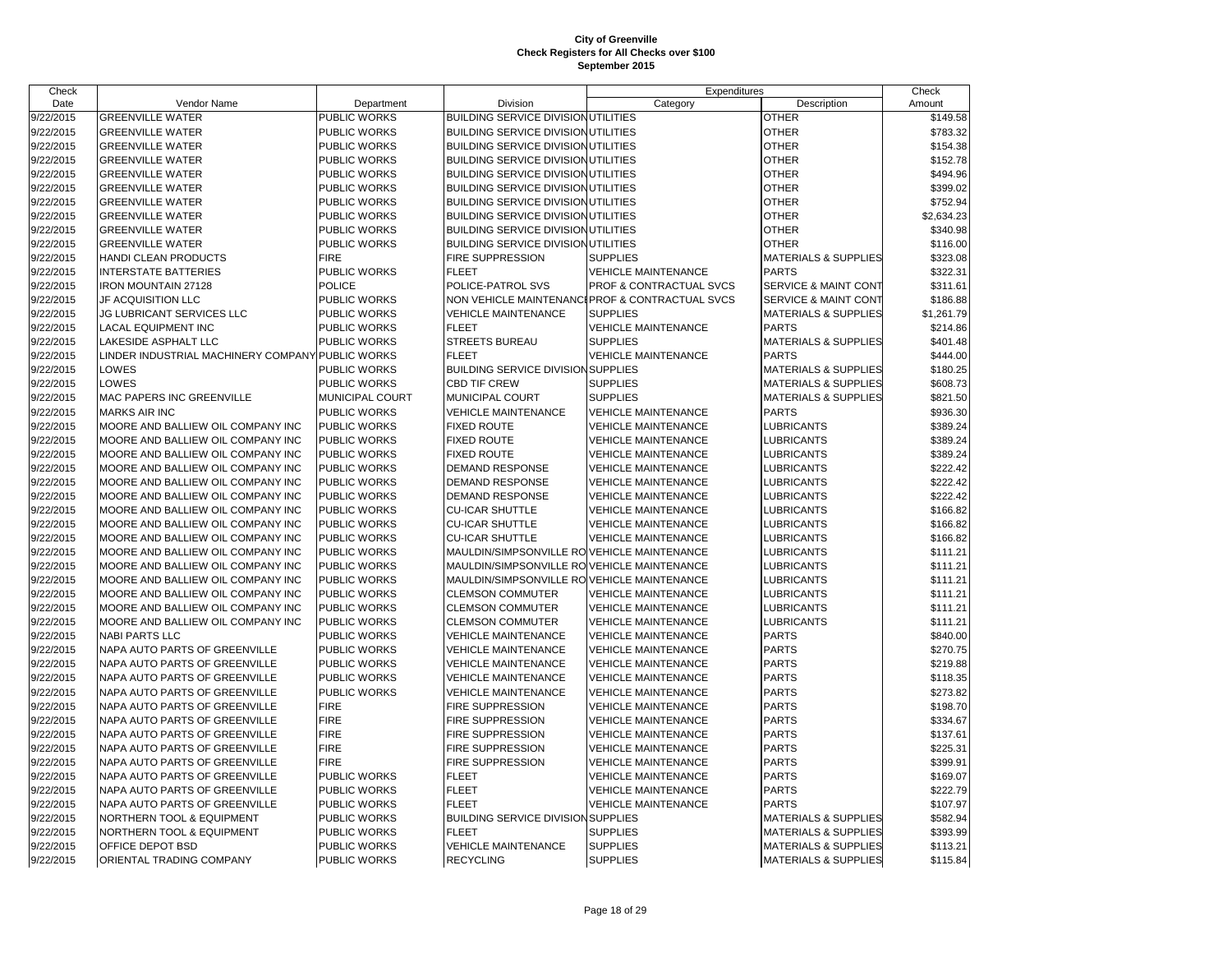| Check                |                                  |                                        |                                           | Expenditures                                                       |                                 | Check      |
|----------------------|----------------------------------|----------------------------------------|-------------------------------------------|--------------------------------------------------------------------|---------------------------------|------------|
| Date                 | Vendor Name                      | Department                             | Division                                  | Category                                                           | Description                     | Amount     |
| $\frac{9}{22}{2015}$ | PIEDMONT ASSOCIATES CO LLC       | <b>PUBLIC WORKS</b>                    | <b>FLEET</b>                              | <b>SUPPLIES</b>                                                    | <b>MATERIALS &amp; SUPPLIES</b> | \$196.51   |
| 9/22/2015            | PIEDMONT ELECTRICAL DISTRIBUTORS | <b>PUBLIC WORKS</b>                    | <b>NON VEHICLE MAINTENANCE</b>            | <b>SUPPLIES</b>                                                    | <b>MATERIALS &amp; SUPPLIES</b> | \$588.00   |
| 9/22/2015            | PIEDMONT ELECTRICAL DISTRIBUTORS | <b>PUBLIC WORKS</b>                    | <b>BUILDING SERVICE DIVISION SUPPLIES</b> |                                                                    | <b>MATERIALS &amp; SUPPLIES</b> | \$474.05   |
| 9/22/2015            | PIEDMONT GROUP INC               | <b>PUBLIC WORKS</b>                    | <b>FLEET</b>                              | <b>SUPPLIES</b>                                                    | <b>MATERIALS &amp; SUPPLIES</b> | \$213.08   |
| 9/22/2015            | PIEDMONT NATURAL GAS CO          | <b>PUBLIC WORKS</b>                    | <b>FLEET</b>                              | <b>UTILITIES</b>                                                   | GAS                             | \$157.74   |
| 9/22/2015            | <b>ROWLAND RADIATOR</b>          | <b>PUBLIC WORKS</b>                    | <b>VEHICLE MAINTENANCE</b>                | <b>VEHICLE MAINTENANCE</b>                                         | <b>PARTS</b>                    | \$1,355.00 |
| 9/22/2015            | <b>SAFE INDUSTRIES</b>           | <b>FIRE</b>                            | <b>FIRE SUPPRESSION</b>                   | <b>SUPPLIES</b>                                                    | <b>CLOTHING &amp; UNIFORMS</b>  | \$1,259.28 |
| 9/22/2015            | <b>SAFE INDUSTRIES</b>           | <b>FIRE</b>                            | <b>FIRE SUPPRESSION</b>                   | <b>SUPPLIES</b>                                                    | <b>CLOTHING &amp; UNIFORMS</b>  | \$1,259.28 |
| 9/22/2015            | SAFE INDUSTRIES                  | <b>FIRE</b>                            | <b>FIRE SUPPRESSION</b>                   | <b>SUPPLIES</b>                                                    | <b>CLOTHING &amp; UNIFORMS</b>  | \$923.26   |
| 9/22/2015            | <b>SAFE INDUSTRIES</b>           | <b>FIRE</b>                            | <b>FIRE SUPPRESSION</b>                   | <b>SUPPLIES</b>                                                    | <b>CLOTHING &amp; UNIFORMS</b>  | \$923.26   |
| 9/22/2015            | <b>SAFE INDUSTRIES</b>           | <b>FIRE</b>                            | <b>FIRE SUPPRESSION</b>                   | <b>SUPPLIES</b>                                                    | <b>CLOTHING &amp; UNIFORMS</b>  | \$923.26   |
| 9/22/2015            | <b>SAFE INDUSTRIES</b>           | <b>FIRE</b>                            | <b>FIRE SUPPRESSION</b>                   | <b>SUPPLIES</b>                                                    | <b>CLOTHING &amp; UNIFORMS</b>  | \$923.26   |
| 9/22/2015            | <b>SHARP BUSINESS SYSTEMS</b>    | ECONOMIC DEVELOPMENPLANNING AND ZONING |                                           | <b>PRINTING</b>                                                    | <b>COPYING</b>                  | \$277.43   |
| 9/22/2015            | SMITH TURF & IRRIGATION CO.      | <b>PUBLIC WORKS</b>                    | <b>FLEET</b>                              | <b>VEHICLE MAINTENANCE</b>                                         | <b>PARTS</b>                    | \$135.88   |
| 9/22/2015            | SOUTHEASTERN PAPER GROUP         | PUBLIC WORKS                           | <b>BUILDING SERVICE DIVISION SUPPLIES</b> |                                                                    | JANITORIAL SUPPLIES             | \$281.59   |
| 9/22/2015            | SOUTHEASTERN PAPER GROUP         | <b>PUBLIC WORKS</b>                    | <b>BUILDING SERVICE DIVISION SUPPLIES</b> |                                                                    | JANITORIAL SUPPLIES             | \$427.48   |
| 9/22/2015            | <b>SPX GENFARE</b>               | <b>PUBLIC WORKS</b>                    | <b>FIXED ROUTE</b>                        | <b>PRINTING</b>                                                    | PRINTING & BINDING              | \$397.89   |
| 9/22/2015            | <b>SPX GENFARE</b>               | PUBLIC WORKS                           | <b>VEHICLE MAINTENANCE</b>                | <b>VEHICLE MAINTENANCE</b>                                         | <b>PARTS</b>                    | \$1,231.02 |
| 9/22/2015            | SUTPHEN CORPORATION              | <b>FIRE</b>                            | <b>FIRE SUPPRESSION</b>                   | <b>VEHICLE MAINTENANCE</b>                                         | <b>PARTS</b>                    | \$321.17   |
| 9/22/2015            | TD CARD SERVICES                 | <b>HUMAN RESOURCES</b>                 | <b>OCCUPATIONAL HEALTH</b>                | <b>TRAVEL &amp; TRAINING</b>                                       | TRAVEL & TRAINING               | \$1,128.00 |
| 9/22/2015            | TD CARD SERVICES                 | <b>HUMAN RESOURCES</b>                 | <b>OCCUPATIONAL HEALTH</b>                | <b>TRAVEL &amp; TRAINING</b>                                       | <b>TRAVEL &amp; TRAINING</b>    | \$179.00   |
| 9/22/2015            | TD CARD SERVICES                 | <b>HUMAN RESOURCES</b>                 | <b>HEALTH CARE</b>                        | <b>SUNDRY</b>                                                      | <b>WELLNESS ACTIVITIES</b>      | \$140.00   |
| 9/22/2015            | TD CARD SERVICES                 | <b>FIRE</b>                            | <b>FIRE PREVENTION</b>                    | <b>TRAVEL &amp; TRAINING</b>                                       | TRAVEL & TRAINING               | \$194.00   |
| 9/22/2015            | TD CARD SERVICES                 | <b>FIRE</b>                            | <b>FIRE PREVENTION</b>                    | <b>TRAVEL &amp; TRAINING</b>                                       | <b>TRAVEL &amp; TRAINING</b>    | \$501.96   |
| 9/22/2015            | TD CARD SERVICES                 | <b>FIRE</b>                            | <b>FIRE SUPPRESSION</b>                   | <b>SUPPLIES</b>                                                    | <b>MATERIALS &amp; SUPPLIES</b> | \$117.58   |
| 9/22/2015            | TD CARD SERVICES                 | <b>FIRE</b>                            | <b>FIRE SUPPRESSION</b>                   | <b>TRAVEL &amp; TRAINING</b>                                       | TRAVEL & TRAINING               | \$300.48   |
| 9/22/2015            | TD CARD SERVICES                 | <b>FIRE</b>                            | <b>FIRE SUPPRESSION</b>                   | <b>TRAVEL &amp; TRAINING</b>                                       | <b>TRAVEL &amp; TRAINING</b>    | \$700.00   |
| 9/22/2015            | TEC UTILITIES SUPPLY INC         | PUBLIC WORKS                           | <b>SEWERS BUREAU</b>                      | <b>SUPPLIES</b>                                                    | <b>MATERIALS &amp; SUPPLIES</b> | \$1,223.05 |
| 9/22/2015            | TEC UTILITIES SUPPLY INC         | PUBLIC WORKS                           | <b>SEWERS BUREAU</b>                      | <b>SUPPLIES</b>                                                    | <b>MATERIALS &amp; SUPPLIES</b> | \$678.40   |
| 9/22/2015            | TEC UTILITIES SUPPLY INC         | <b>PUBLIC WORKS</b>                    | <b>SEWERS BUREAU</b>                      | <b>SUPPLIES</b>                                                    | <b>MATERIALS &amp; SUPPLIES</b> | \$1,033.63 |
| 9/22/2015            | TEC UTILITIES SUPPLY INC         | <b>PUBLIC WORKS</b>                    | <b>SEWERS BUREAU</b>                      | <b>SUPPLIES</b>                                                    | <b>MATERIALS &amp; SUPPLIES</b> | \$815.37   |
| 9/22/2015            | TEC UTILITIES SUPPLY INC         | <b>PUBLIC WORKS</b>                    | <b>SEWERS BUREAU</b>                      | <b>SUPPLIES</b>                                                    | <b>MATERIALS &amp; SUPPLIES</b> | \$1,223.05 |
| 9/22/2015            | TMS SOUTH INC                    | PUBLIC WORKS                           | <b>BUILDING SERVICE DIVISION SUPPLIES</b> |                                                                    | <b>MATERIALS &amp; SUPPLIES</b> | \$148.12   |
| 9/22/2015            | TMS SOUTH INC                    | <b>PUBLIC WORKS</b>                    | <b>BUILDING SERVICE DIVISION SUPPLIES</b> |                                                                    | <b>MATERIALS &amp; SUPPLIES</b> | \$307.70   |
| 9/22/2015            | TRAFFIC DISTRIBUTOR LINKS INC    | <b>PUBLIC WORKS</b>                    | <b>SEWERS BUREAU</b>                      | <b>SUPPLIES</b>                                                    | <b>MATERIALS &amp; SUPPLIES</b> | \$1,228.54 |
| 9/22/2015            | TRIPLE J REPAIR SERVICES INC     | <b>FIRE</b>                            | <b>FIRE SUPPRESSION</b>                   | <b>REPAIR &amp; MAINT SVCS</b>                                     | <b>REPAIRS &amp; MAINTENAN</b>  | \$344.00   |
| 9/22/2015            | TRUCKPRO LLC                     | <b>PUBLIC WORKS</b>                    | <b>VEHICLE MAINTENANCE</b>                | <b>VEHICLE MAINTENANCE</b>                                         | <b>PARTS</b>                    | \$177.78   |
| 9/22/2015            | TRUCKPRO LLC                     | <b>PUBLIC WORKS</b>                    | <b>VEHICLE MAINTENANCE</b>                | <b>VEHICLE MAINTENANCE</b>                                         | <b>PARTS</b>                    | \$261.37   |
| 9/22/2015            | TRUCKPRO LLC                     | <b>PUBLIC WORKS</b>                    | <b>VEHICLE MAINTENANCE</b>                | <b>VEHICLE MAINTENANCE</b>                                         | <b>PARTS</b>                    | \$141.98   |
| 9/22/2015            | TRUCKPRO LLC                     | PUBLIC WORKS                           | <b>VEHICLE MAINTENANCE</b>                | <b>VEHICLE MAINTENANCE</b>                                         | <b>PARTS</b>                    | \$245.07   |
| 9/22/2015            | TRUCKPRO LLC                     | <b>PUBLIC WORKS</b>                    | <b>VEHICLE MAINTENANCE</b>                | <b>VEHICLE MAINTENANCE</b>                                         | <b>PARTS</b>                    | \$107.47   |
| 9/22/2015            | TRUCKPRO LLC                     | <b>FIRE</b>                            | <b>FIRE SUPPRESSION</b>                   | <b>VEHICLE MAINTENANCE</b>                                         | <b>PARTS</b>                    | \$558.90   |
| 9/22/2015            | TYCO INTEGRATED SECURITY LLC     | <b>PUBLIC WORKS</b>                    |                                           | NON VEHICLE MAINTENANCIPROF & CONTRACTUAL SVCS                     | <b>SERVICE &amp; MAINT CONT</b> | \$209.33   |
| 9/22/2015            | TYCO INTEGRATED SECURITY LLC     |                                        |                                           | OFFICE OF MGMT & BUDOINFORMATION TECHNOLOGYPROF & CONTRACTUAL SVCS | <b>EQUIPMENT RENTAL</b>         | \$589.84   |
| 9/22/2015            | TYCO INTEGRATED SECURITY LLC     |                                        |                                           | OFFICE OF MGMT & BUDOINFORMATION TECHNOLOG\PROF & CONTRACTUAL SVCS | <b>EQUIPMENT RENTAL</b>         | \$127.72   |
| 9/22/2015            | TYCO INTEGRATED SECURITY LLC     |                                        |                                           | OFFICE OF MGMT & BUDOINFORMATION TECHNOLOGYPROF & CONTRACTUAL SVCS | <b>EQUIPMENT RENTAL</b>         | \$127.72   |
| 9/22/2015            | TYCO INTEGRATED SECURITY LLC     |                                        |                                           | OFFICE OF MGMT & BUDOINFORMATION TECHNOLOGYPROF & CONTRACTUAL SVCS | <b>EQUIPMENT RENTAL</b>         | \$4,854.56 |
| 9/22/2015            | TYCO INTEGRATED SECURITY LLC     |                                        |                                           | OFFICE OF MGMT & BUDOINFORMATION TECHNOLOGYPROF & CONTRACTUAL SVCS | <b>EQUIPMENT RENTAL</b>         | \$4,854.56 |
| 9/22/2015            | TYCO INTEGRATED SECURITY LLC     |                                        |                                           | OFFICE OF MGMT & BUDOINFORMATION TECHNOLOGYPROF & CONTRACTUAL SVCS | <b>EQUIPMENT RENTAL</b>         | \$4,854.56 |
| 9/22/2015            | TYCO INTEGRATED SECURITY LLC     |                                        |                                           | OFFICE OF MGMT & BUDOINFORMATION TECHNOLOGYPROF & CONTRACTUAL SVCS | <b>EQUIPMENT RENTAL</b>         | \$4,854.56 |
| 9/22/2015            | <b>UNIFIRST</b>                  | <b>PUBLIC WORKS</b>                    | <b>VEHICLE MAINTENANCE</b>                | <b>SUPPLIES</b>                                                    | <b>CLOTHING &amp; UNIFORMS</b>  | \$170.04   |
| 9/22/2015            | <b>UNIFIRST</b>                  | <b>PUBLIC WORKS</b>                    | <b>VEHICLE MAINTENANCE</b>                | <b>SUPPLIES</b>                                                    | <b>CLOTHING &amp; UNIFORMS</b>  | \$161.36   |
| 9/22/2015            | W W WILLIAMS                     | <b>PUBLIC WORKS</b>                    | <b>VEHICLE MAINTENANCE</b>                | <b>VEHICLE MAINTENANCE</b>                                         | <b>PARTS</b>                    | \$352.31   |
| 9/25/2015            | <b>ALBERT BEEDIE</b>             | <b>PUBLIC WORKS</b>                    | <b>STREETS BUREAU</b>                     | <b>TRAVEL &amp; TRAINING</b>                                       | <b>TRAVEL &amp; TRAINING</b>    | \$205.14   |
|                      |                                  |                                        |                                           |                                                                    |                                 |            |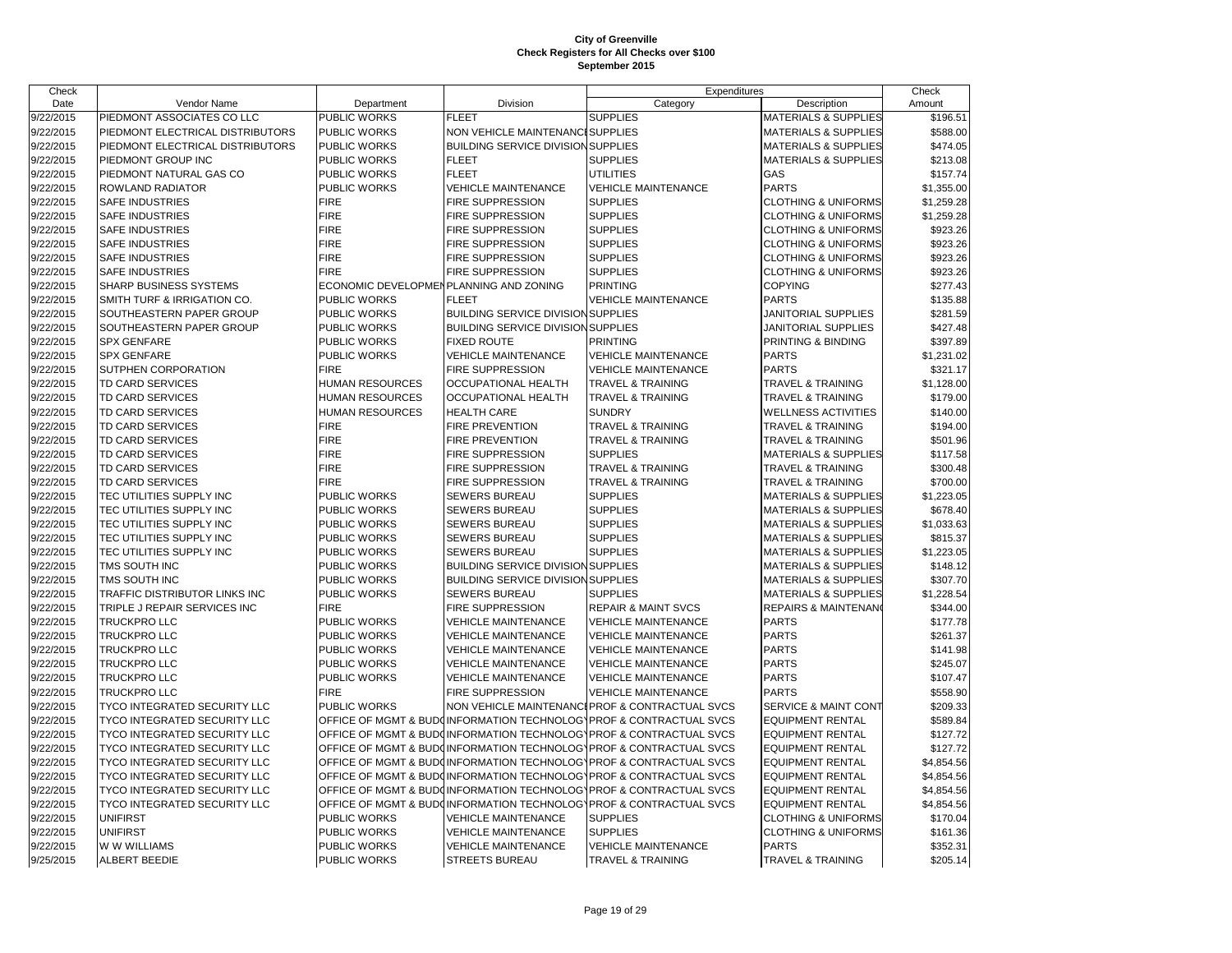| Check     |                                    |                                        |                                                           | Expenditures                                                       |                                 | Check          |
|-----------|------------------------------------|----------------------------------------|-----------------------------------------------------------|--------------------------------------------------------------------|---------------------------------|----------------|
| Date      | Vendor Name                        | Department                             | Division                                                  | Category                                                           | Description                     | Amount         |
| 9/25/2015 | <b>ALBERT BEEDIE</b>               | <b>PUBLIC WORKS</b>                    | <b>SEWERS BUREAU</b>                                      | <b>TRAVEL &amp; TRAINING</b>                                       | <b>TRAVEL &amp; TRAINING</b>    | \$205.14       |
| 9/25/2015 | <b>ALBERT BEEDIE</b>               | PUBLIC WORKS                           | RESIDENTIAL COLL BUREAU TRAVEL & TRAINING                 |                                                                    | <b>TRAVEL &amp; TRAINING</b>    | \$205.15       |
| 9/25/2015 | <b>ALBERT BEEDIE</b>               | <b>PUBLIC WORKS</b>                    | STORM DRAINS BUREAU                                       | TRAVEL & TRAINING                                                  | <b>TRAVEL &amp; TRAINING</b>    | \$205.14       |
| 9/25/2015 | <b>ALBERT BEEDIE</b>               | <b>PUBLIC WORKS</b>                    | <b>FLEET</b>                                              | TRAVEL & TRAINING                                                  | <b>TRAVEL &amp; TRAINING</b>    | \$205.15       |
| 9/25/2015 | AMTEC                              | OFFICE OF MGMT & BUDGACCOUNTING        |                                                           | <b>FISCAL AGENT</b>                                                | FISCAL AGENT FEES               | \$300.00       |
| 9/25/2015 | <b>AMTEC</b>                       | <b>RECREATION</b>                      | PUBLIC SERVICES                                           | <b>FISCAL AGENT</b>                                                | <b>HOSPITALITY TAX</b>          | \$500.00       |
| 9/25/2015 | ANGIE DEVER                        | OFFICE OF MGMT & BUDGACCOUNTING        |                                                           | TRAVEL & TRAINING                                                  | <b>TRAVEL &amp; TRAINING</b>    | \$468.21       |
| 9/25/2015 | ANGIE DEVER                        | OFFICE OF MGMT & BUDGACCOUNTING        |                                                           | TRAVEL & TRAINING                                                  | <b>TRAVEL &amp; TRAINING</b>    | \$479.41       |
| 9/25/2015 | <b>ANGIE PROSSER</b>               | PUBLIC INFORMATION/EVEVENTS MANAGEMENT |                                                           | <b>SUPPLIES</b>                                                    | <b>MATERIALS &amp; SUPPLIES</b> | \$885.07       |
| 9/25/2015 | ASG LLC                            | <b>PUBLIC WORKS</b>                    | PARKING ADMINISTRATION                                    | PROF & CONTRACTUAL SVCS                                            | <b>SERVICE &amp; MAINT CONT</b> | \$10,301.25    |
| 9/25/2015 | ASG LLC                            | <b>RECREATION</b>                      | ADMINISTRATION                                            | PROF & CONTRACTUAL SVCS                                            | <b>SERVICE &amp; MAINT CONT</b> | \$1,406.26     |
| 9/25/2015 | AT & T MOBILITY                    |                                        | OFFICE OF MGMT & BUDGINFORMATION TECHNOLOG COMMUNICATIONS |                                                                    | <b>TELECOMMUNICATIONS</b>       | \$464.54       |
| 9/25/2015 | AT & T MOBILITY                    | <b>PUBLIC WORKS</b>                    | <b>ENFORCEMENT</b>                                        | <b>COMMUNICATIONS</b>                                              | <b>OTHER</b>                    | \$312.13       |
| 9/25/2015 | BROAD STREET OFFICE LLC            | NON DEPARTMENTAL                       | <b>CAPITAL PROJECTS</b>                                   | <b>CAPITAL PROJECTS</b>                                            | CONSTRUCTION                    | \$315,118.00   |
| 9/25/2015 | <b>BROAD STREET OFFICE LLC</b>     | <b>NON DEPARTMENTAL</b>                | <b>CAPITAL PROJECTS</b>                                   | <b>CAPITAL PROJECTS</b>                                            | <b>CONSTRUCTION</b>             | \$86,001.37    |
| 9/25/2015 | BROAD STREET OFFICE LLC            | <b>NON DEPARTMENTAL</b>                | <b>CAPITAL PROJECTS</b>                                   | <b>CAPITAL PROJECTS</b>                                            | <b>CONSTRUCTION</b>             | \$92,810.42    |
| 9/25/2015 | BROAD STREET OFFICE LLC            | <b>NON DEPARTMENTAL</b>                | <b>CAPITAL PROJECTS</b>                                   | <b>CAPITAL PROJECTS</b>                                            | CONSTRUCTION                    | \$1,035,898.93 |
| 9/25/2015 | BSN/PASSON'S/GSC/COLIN SPORTS      | <b>CITY MANAGER</b>                    | <b>DONATIONS</b>                                          | CONTRIBUTIONS/DONATIONS                                            | MOBILE VEHICLE REC              | \$246.41       |
| 9/25/2015 | C O G RETIREE INSURANCE            | <b>HUMAN RESOURCES</b>                 | <b>HEALTH CARE</b>                                        | OTHER INSURANCE                                                    | <b>HEALTH MEDICARE SUP</b>      | \$15,608.30    |
| 9/25/2015 | CAINS TRANSMISSION INC             | PUBLIC WORKS                           | <b>FLEET</b>                                              | <b>VEHICLE MAINTENANCE</b>                                         | <b>OUTSIDE REPAIRS</b>          | \$1,558.60     |
| 9/25/2015 | <b>CENTERPLATE</b>                 | <b>CITY MANAGER</b>                    | <b>CITY MANAGER</b>                                       | <b>SUNDRY</b>                                                      | <b>MISCELLANEOUS</b>            | \$186.15       |
| 9/25/2015 | CHARTER COMMUNICATIONS             | <b>PUBLIC WORKS</b>                    | <b>PUBLIC WORKS</b>                                       | <b>COMMUNICATIONS</b>                                              | <b>CABLE TELEVISION/INTE</b>    | \$132.78       |
| 9/25/2015 | CHARTER COMMUNICATIONS             | <b>RECREATION</b>                      | <b>COMMUNITY CENTERS</b>                                  | <b>COMMUNICATIONS</b>                                              | CABLE TELEVISION/INTE           | \$354.39       |
| 9/25/2015 | CHARTER COMMUNICATIONS             | <b>POLICE</b>                          | POLICE-PATROL SVS                                         | <b>COMMUNICATIONS</b>                                              | <b>OTHER</b>                    | \$157.67       |
| 9/25/2015 | <b>CINTAS</b>                      | <b>PUBLIC WORKS</b>                    | <b>SEWERS BUREAU</b>                                      | <b>SUPPLIES</b>                                                    | <b>CLOTHING &amp; UNIFORMS</b>  | \$196.10       |
| 9/25/2015 | CINTAS FIRE PROTECTION 636525      | <b>PUBLIC WORKS</b>                    |                                                           | BUILDING SERVICE DIVISION PROF & CONTRACTUAL SVCS                  | <b>SERVICE &amp; MAINT CONT</b> | \$1,444.20     |
| 9/25/2015 | <b>CLERK OF COURT</b>              | OFFICE OF MGMT & BUDGNON-DEPARTMENTAL  |                                                           | PR-WH                                                              | <b>GARNISHMENTS</b>             | \$378.48       |
| 9/25/2015 | <b>CLERK OF COURT</b>              | OFFICE OF MGMT & BUDONON-DEPARTMENTAL  |                                                           | PR-WH                                                              | <b>GARNISHMENTS</b>             | \$199.50       |
| 9/25/2015 | CLERK OF COURT -SPARTANBURG        | OFFICE OF MGMT & BUDONON-DEPARTMENTAL  |                                                           | PR-WH                                                              | <b>GARNISHMENTS</b>             | \$273.00       |
| 9/25/2015 | <b>CLERK OF COURT -SPARTANBURG</b> | OFFICE OF MGMT & BUDGNON-DEPARTMENTAL  |                                                           | PR-WH                                                              | <b>GARNISHMENTS</b>             | \$140.90       |
| 9/25/2015 | CLERK OF COURT PICKENS COUNTY      | OFFICE OF MGMT & BUDONON-DEPARTMENTAL  |                                                           | PR-WH                                                              | <b>GARNISHMENTS</b>             | \$304.34       |
| 9/25/2015 | <b>COMMERCE CLUB</b>               | <b>CITY MANAGER</b>                    | <b>CITY MANAGER</b>                                       | <b>SUNDRY</b>                                                      | <b>MISCELLANEOUS</b>            | \$212.79       |
| 9/25/2015 | CRIDER BOUYE ELLIOTT & GOODWIN LLC | <b>NON DEPARTMENTAL</b>                | <b>CAPITAL PROJECTS</b>                                   | <b>CAPITAL PROJECTS</b>                                            | PLANNING/DESIGN                 | \$1,500.00     |
| 9/25/2015 | CROOK'S BRASS & METAL REFINISHING  |                                        | ECONOMIC DEVELOPMENECONOMIC DEVELOPMENT                   | PROF & CONTRACTUAL SVCS                                            | <b>SERVICE &amp; MAINT CONT</b> | \$1,095.00     |
| 9/25/2015 | <b>CUMMINS ATLANTIC LLC</b>        | <b>PUBLIC WORKS</b>                    | <b>VEHICLE MAINTENANCE</b>                                | <b>VEHICLE MAINTENANCE</b>                                         | <b>PARTS</b>                    | \$4,679.85     |
| 9/25/2015 | ECHOLS OIL COMPANY INC             | <b>PUBLIC WORKS</b>                    | <b>ADMINISTRATION</b>                                     | <b>VEHICLE MAINTENANCE</b>                                         | <b>FUEL</b>                     | \$11,831.01    |
| 9/25/2015 | ECHOLS OIL COMPANY INC             | <b>PUBLIC WORKS</b>                    | <b>FLEET</b>                                              | <b>VEHICLE MAINTENANCE</b>                                         | <b>FUEL</b>                     | \$1,619.08     |
| 9/25/2015 | ECHOLS OIL COMPANY INC             | <b>PUBLIC WORKS</b>                    | <b>FLEET</b>                                              | <b>VEHICLE MAINTENANCE</b>                                         | <b>FUEL</b>                     | \$13,530.98    |
| 9/25/2015 | ECHOLS OIL COMPANY INC             | <b>PUBLIC WORKS</b>                    | <b>FLEET</b>                                              | <b>VEHICLE MAINTENANCE</b>                                         | <b>FUEL</b>                     | \$13,804.67    |
| 9/25/2015 | ECHOLS OIL COMPANY INC             | <b>PUBLIC WORKS</b>                    | <b>FLEET</b>                                              | <b>VEHICLE MAINTENANCE</b>                                         | <b>FUEL</b>                     | \$13,761.58    |
| 9/25/2015 | ECHOLS OIL COMPANY INC             | <b>PUBLIC WORKS</b>                    | <b>FLEET</b>                                              | <b>VEHICLE MAINTENANCE</b>                                         | <b>FUEL</b>                     | \$14,421.05    |
| 9/25/2015 | <b>FAIRWAY FORD INC</b>            | <b>PUBLIC WORKS</b>                    | <b>FLEET</b>                                              | <b>VEHICLE MAINTENANCE</b>                                         | <b>OUTSIDE REPAIRS</b>          | \$1,967.70     |
| 9/25/2015 | FAMILY CT OF THE 13TH CIRCUIT      | OFFICE OF MGMT & BUDONON-DEPARTMENTAL  |                                                           | PR-WH                                                              | <b>GARNISHMENTS</b>             | \$5,148.71     |
| 9/25/2015 | FGP INTERNATIONAL                  | OFFICE OF MGMT & BUDGACCOUNTING        |                                                           | PROF & CONTRACTUAL SVCS                                            | TEMP PERSONNEL SVC              | \$851.20       |
| 9/25/2015 | FGP INTERNATIONAL                  |                                        |                                                           | OFFICE OF MGMT & BUDOINFORMATION TECHNOLOGYPROF & CONTRACTUAL SVCS | TEMP PERSONNEL SVC:             | \$1,548.00     |
| 9/25/2015 | <b>FLSDU</b>                       | OFFICE OF MGMT & BUDONON-DEPARTMENTAL  |                                                           | PR-WH                                                              | <b>GARNISHMENTS</b>             | \$203.54       |
| 9/25/2015 | <b>FRANKLIN WILKIE</b>             | PUBLIC INFORMATION/EVEVENTS MANAGEMENT |                                                           | PROF & CONTRACTUAL SVCS                                            | PROFESSIONAL SERVIC             | \$400.00       |
| 9/25/2015 | <b>GOODYEAR COMMERCIAL TIRE</b>    | <b>PUBLIC WORKS</b>                    | <b>FLEET</b>                                              | <b>VEHICLE MAINTENANCE</b>                                         | <b>PARTS</b>                    | \$2,503.78     |
| 9/25/2015 | <b>GRAYBAR ELECTRIC CO INC</b>     | <b>RECREATION</b>                      | TREE MAINTENANCE BUREA SUPPLIES                           |                                                                    | <b>MATERIALS &amp; SUPPLIES</b> | \$2,806.46     |
| 9/25/2015 | GREENVILLE CHAMBER OF COMMERCE     | <b>HUMAN RESOURCES</b>                 | <b>HUMAN RESOURCES</b>                                    | <b>SUNDRY</b>                                                      | DUES, SUBSCRIPTN, PUB           | \$175.00       |
| 9/25/2015 | GREENVILLE CHAMBER OF COMMERCE     | <b>RECREATION</b>                      | PARKS AND RECREATION                                      | TRAVEL & TRAINING                                                  | TRAVEL & TRAINING               | \$175.00       |
| 9/25/2015 | HAYES INSTRUMENT CO INC            | <b>PUBLIC WORKS</b>                    | <b>ENGINEERING</b>                                        | MACHINERY AND EQUIPMENT                                            | MACHINERY AND EQUIP             | \$3,889.67     |
| 9/25/2015 | HAYES INSTRUMENT CO INC            | <b>PUBLIC WORKS</b>                    |                                                           | STORMWATER MANAGEMEN MACHINERY AND EQUIPMENT                       | MACHINERY AND EQUIP             | \$3,889.67     |
| 9/25/2015 | <b>HESC</b>                        | OFFICE OF MGMT & BUDONON-DEPARTMENTAL  |                                                           | PR-WH                                                              | <b>GARNISHMENTS</b>             | \$159.31       |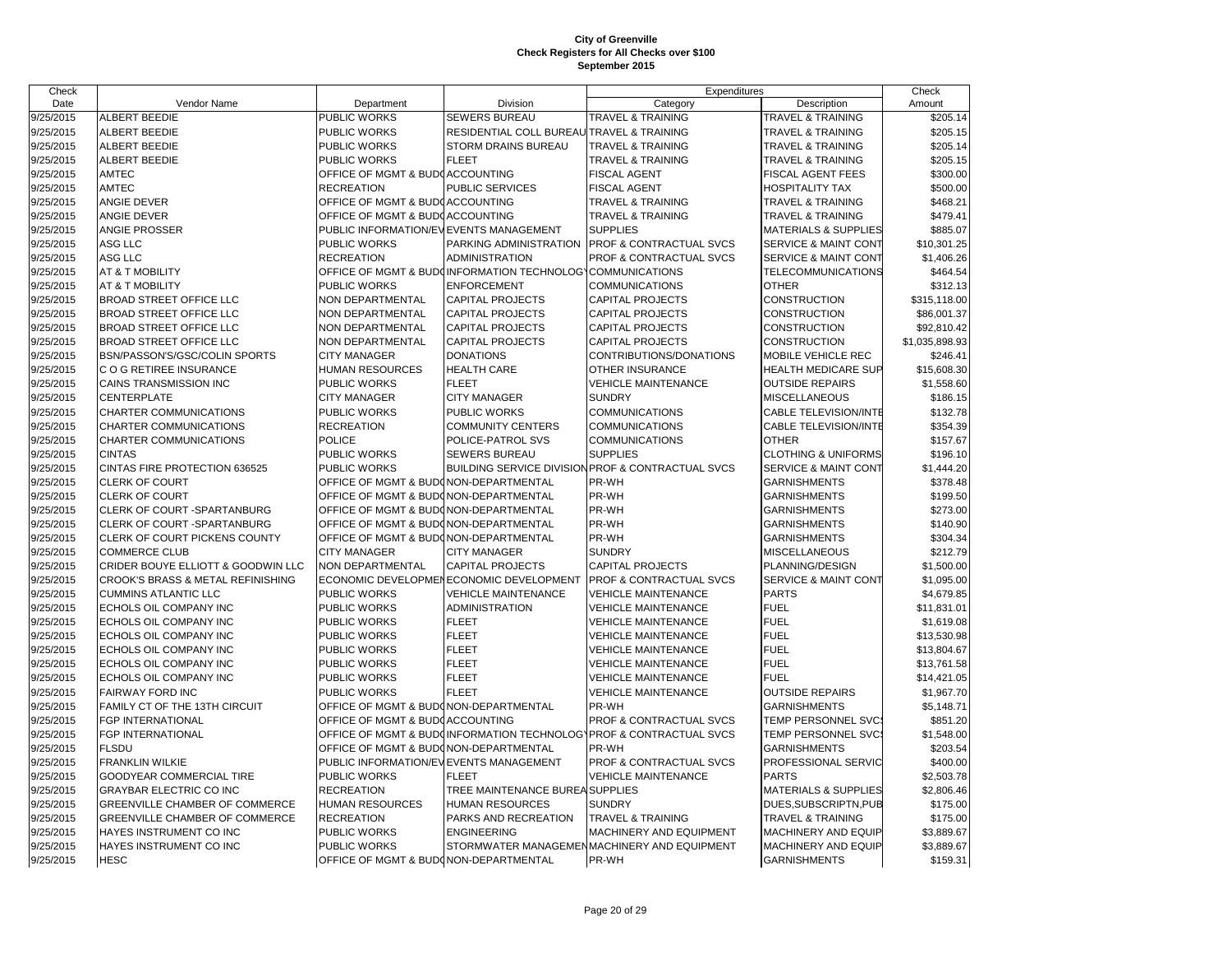| Check     |                                           |                                        |                                                              | Expenditures                                                       |                                 | Check        |
|-----------|-------------------------------------------|----------------------------------------|--------------------------------------------------------------|--------------------------------------------------------------------|---------------------------------|--------------|
| Date      | Vendor Name                               | Department                             | Division                                                     | Category                                                           | Description                     | Amount       |
| 9/25/2015 | HEWITT COLEMAN & ASSOCIATES INC           | OFFICE OF MGMT & BUDORISK MANAGEMENT   |                                                              | SERVICE FEES                                                       | ADMIN FEES-GEN/PROP             | \$15,311.68  |
| 9/25/2015 | HEWITT COLEMAN & ASSOCIATES INC           | OFFICE OF MGMT & BUDGRISK MANAGEMENT   |                                                              | <b>RISK MANAGEMENT</b>                                             | WC SERVICE FEES                 | \$7,541.57   |
| 9/25/2015 | HOFFMAN & HOFFMAN INC                     | <b>PUBLIC WORKS</b>                    | <b>BUILDING SERVICE DIVISION</b>                             | <b>PROF &amp; CONTRACTUAL SVCS</b>                                 | <b>SERVICE &amp; MAINT CONT</b> | \$961.00     |
| 9/25/2015 | HOGAN CONSTRUCTION GROUP LLC              | NON DEPARTMENTAL                       | <b>CAPITAL PROJECTS</b>                                      | <b>CAPITAL PROJECTS</b>                                            | PLANNING/DESIGN                 | \$10,000.00  |
| 9/25/2015 | INTERNAL REVENUE SERVICE                  | OFFICE OF MGMT & BUDONON-DEPARTMENTAL  |                                                              | PR-WH                                                              | <b>GARNISHMENTS</b>             | \$150.00     |
| 9/25/2015 | JARED LOPEZ                               |                                        | OFFICE OF MGMT & BUDOINFORMATION TECHNOLOGYTRAVEL & TRAINING |                                                                    | LOCAL TRANSPORTATIC             | \$154.85     |
| 9/25/2015 | JEFFREY A BOWMAN                          | OFFICE OF MGMT & BUDGREVENUE           |                                                              | TRAVEL & TRAINING                                                  | LOCAL TRANSPORTATIO             | \$100.05     |
| 9/25/2015 | JOANNE SMYTHE                             | <b>POLICE</b>                          | POLICE-PATROL SVS                                            | <b>TRAVEL &amp; TRAINING</b>                                       | <b>TRAVEL &amp; TRAINING</b>    | \$985.95     |
| 9/25/2015 | <b>KATHY HILES</b>                        | MUNICIPAL COURT                        | MUNICIPAL COURT                                              | TRAVEL & TRAINING                                                  | TRAVEL & TRAINING               | \$379.23     |
| 9/25/2015 | L & B LANDSCAPING SERVICE, INC            | C. D. DIVISION                         | <b>CDBG PROJECTS</b>                                         | <b>CD PROJECTS</b>                                                 | LAND ACQUISITION                | \$1,295.00   |
| 9/25/2015 | <b>LARRY CLEVENSTINE</b>                  | <b>RECREATION</b>                      | <b>COMMUNITY CENTERS</b>                                     | REC CLASS INSTRUCTOR LIAB                                          | <b>REFUND</b>                   | \$2,904.00   |
| 9/25/2015 | LIGHT-N-UP                                | PUBLIC WORKS                           | <b>FLEET</b>                                                 | <b>VEHICLE MAINTENANCE</b>                                         | <b>OUTSIDE REPAIRS</b>          | \$1,520.00   |
| 9/25/2015 | LINA                                      | <b>HUMAN RESOURCES</b>                 | <b>HEALTH CARE</b>                                           | OTHER INSURANCE                                                    | SHORT-TERM DISABILIT            | \$511.68     |
| 9/25/2015 | LYNNSTAR CONSTRUCTION CO INC              | NON DEPARTMENTAL                       | <b>CAPITAL PROJECTS</b>                                      | <b>CAPITAL PROJECTS</b>                                            | CONSTRUCTION                    | \$187,048.30 |
| 9/25/2015 | MARYLAND CHILD SUPPORT ACCOUNT            | OFFICE OF MGMT & BUDONON-DEPARTMENTAL  |                                                              | PR-WH                                                              | <b>GARNISHMENTS</b>             | \$129.40     |
| 9/25/2015 | <b>MAXWELL SCHWED</b>                     | PUBLIC WORKS                           | PARKING ADMINISTRATION                                       | PETTY CASH                                                         | PETTY CASH-ARENA EV             | \$12,000.00  |
| 9/25/2015 | MCLEOD LANDSCAPE ARCHITECTS LLC           | <b>NON DEPARTMENTAL</b>                | <b>CAPITAL PROJECTS</b>                                      | <b>CAPITAL PROJECTS</b>                                            | PLANNING/DESIGN                 | \$2,000.00   |
| 9/25/2015 | MCLEOD LANDSCAPE ARCHITECTS LLC           | NON DEPARTMENTAL                       | <b>MISC GRANTS</b>                                           | <b>SUPPLIES</b>                                                    | <b>MATERIALS &amp; SUPPLIES</b> | \$950.00     |
| 9/25/2015 | MOTOROLA SOLUTIONS INC                    | <b>POLICE</b>                          | POLICE-DISPATCH BUREAU                                       | <b>REPAIR &amp; MAINT SVCS</b>                                     | RADIO MAINTENANCE               | \$10,666.98  |
| 9/25/2015 | MOTOROLA SOLUTIONS INC                    | <b>POLICE</b>                          | POLICE-DISPATCH BUREAU                                       | <b>REPAIR &amp; MAINT SVCS</b>                                     | RADIO MAINTENANCE               | \$3,618.28   |
| 9/25/2015 | NIAIA NATIONAL INTERNAL AFFAIRS INV       | <b>POLICE</b>                          | POLICE-PATROL SVS                                            | TRAVEL & TRAINING                                                  | TRAVEL & TRAINING               | \$325.00     |
| 9/25/2015 | <b>SARAH FORNADLEY</b>                    | <b>RECREATION</b>                      | <b>COMMUNITY CENTERS</b>                                     | REC CLASS INSTRUCTOR LIAB                                          | <b>REFUND</b>                   | \$104.00     |
| 9/25/2015 | INTERNATIONAL CENTER                      | OFFICE OF MGMT & BUDGREVENUE           |                                                              | ACCOUNTS PAYABLE(MANUAL)                                           | STATE A-TAX                     | \$1,001.02   |
| 9/25/2015 | <b>JEFFREY MARTIN</b>                     | PUBLIC WORKS                           | UTILITY UNDERGROUNDING SUNDRY                                |                                                                    | <b>METER BOX CONVERSIO</b>      | \$300.00     |
| 9/25/2015 | <b>NATALIE BROWN</b>                      | PUBLIC WORKS                           | UTILITY UNDERGROUNDING SUNDRY                                |                                                                    | <b>METER BOX CONVERSIO</b>      | \$300.00     |
| 9/25/2015 | OZONE COLLISION CENTER LLC                | PUBLIC WORKS                           | <b>FLEET</b>                                                 | <b>VEHICLE MAINTENANCE</b>                                         | <b>OUTSIDE REPAIRS</b>          | \$3,186.97   |
| 9/25/2015 | PRESORT PLUS INC                          | OFFICE OF MGMT & BUDOPURCHASING        |                                                              | <b>COMMUNICATIONS</b>                                              | <b>POSTAGE</b>                  | \$279.30     |
| 9/25/2015 | REBECCA LINDLER                           | <b>POLICE</b>                          | POLICE-PATROL SVS                                            | TRAVEL & TRAINING                                                  | TRAVEL & TRAINING               | \$927.40     |
| 9/25/2015 | RILEY POPE & LANEY, LLC                   | <b>CITY MANAGER</b>                    | <b>CITY MANAGER</b>                                          | PROF & CONTRACTUAL SVCS                                            | PROFESSIONAL SERVIC             | \$3,000.00   |
| 9/25/2015 | ROBERT HALF TECHNOLOGY                    |                                        |                                                              | OFFICE OF MGMT & BUDCINFORMATION TECHNOLOGYPROF & CONTRACTUAL SVCS | TEMP PERSONNEL SVC:             | \$1,909.76   |
| 9/25/2015 | S C DEPARTMENT OF REVENUE                 | OFFICE OF MGMT & BUDONON-DEPARTMENTAL  |                                                              | PR-WH                                                              | <b>GARNISHMENTS</b>             | \$604.27     |
| 9/25/2015 | S C DEPARTMENT OF REVENUE                 | OFFICE OF MGMT & BUDONON-DEPARTMENTAL  |                                                              | PR-WH                                                              | <b>GARNISHMENTS</b>             | \$178.23     |
| 9/25/2015 | S C RETIREMENT SYSTEM                     | OFFICE OF MGMT & BUDONON-DEPARTMENTAL  |                                                              | PR-WH                                                              | RETIREMENT SVS PURC             | \$398.21     |
| 9/25/2015 | <b>SC APCO</b>                            | <b>POLICE</b>                          | POLICE-PATROL SVS                                            | <b>TRAVEL &amp; TRAINING</b>                                       | <b>TRAVEL &amp; TRAINING</b>    | \$135.00     |
| 9/25/2015 | <b>SC APCO</b>                            | <b>POLICE</b>                          | POLICE-PATROL SVS                                            | <b>TRAVEL &amp; TRAINING</b>                                       | TRAVEL & TRAINING               | \$135.00     |
| 9/25/2015 | <b>SC APCO</b>                            | <b>POLICE</b>                          | POLICE-PATROL SVS                                            | TRAVEL & TRAINING                                                  | TRAVEL & TRAINING               | \$135.00     |
| 9/25/2015 | <b>SC APCO</b>                            | <b>POLICE</b>                          | POLICE-PATROL SVS                                            | <b>TRAVEL &amp; TRAINING</b>                                       | TRAVEL & TRAINING               | \$135.00     |
| 9/25/2015 | <b>SC APCO</b>                            | <b>POLICE</b>                          | POLICE-PATROL SVS                                            | <b>TRAVEL &amp; TRAINING</b>                                       | TRAVEL & TRAINING               | \$135.00     |
| 9/25/2015 | <b>SC CHAPTER NATIONAL SAFETY COUNCIL</b> | <b>POLICE</b>                          | POLICE-PATROL SVS                                            | TRAVEL & TRAINING                                                  | TRAVEL & TRAINING               | \$445.00     |
| 9/25/2015 | SC CHAPTER NATIONAL SAFETY COUNCIL        | <b>POLICE</b>                          | POLICE-PATROL SVS                                            | TRAVEL & TRAINING                                                  | TRAVEL & TRAINING               | \$445.00     |
| 9/25/2015 | SC CHAPTER NATIONAL SAFETY COUNCIL        | <b>POLICE</b>                          | POLICE-PATROL SVS                                            | TRAVEL & TRAINING                                                  | TRAVEL & TRAINING               | \$445.00     |
| 9/25/2015 | SC CHAPTER NATIONAL SAFETY COUNCIL        | <b>POLICE</b>                          | POLICE-PATROL SVS                                            | TRAVEL & TRAINING                                                  | TRAVEL & TRAINING               | \$445.00     |
| 9/25/2015 | SC CHAPTER NATIONAL SAFETY COUNCIL        | <b>POLICE</b>                          | POLICE-PATROL SVS                                            | TRAVEL & TRAINING                                                  | TRAVEL & TRAINING               | \$445.00     |
| 9/25/2015 | SHELAGH DORN                              | <b>POLICE</b>                          | POLICE-PATROL SVS                                            | TRAVEL & TRAINING                                                  | <b>TRAVEL &amp; TRAINING</b>    | \$561.61     |
| 9/25/2015 | SIMPLEX-GRINNELL                          | PUBLIC WORKS                           |                                                              | BUILDING SERVICE DIVISION PROF & CONTRACTUAL SVCS                  | <b>SERVICE &amp; MAINT CONT</b> | \$693.00     |
| 9/25/2015 | SIMPLEX-GRINNELL                          | PUBLIC WORKS                           |                                                              | BUILDING SERVICE DIVISION PROF & CONTRACTUAL SVCS                  | <b>SERVICE &amp; MAINT CONT</b> | \$362.00     |
| 9/25/2015 | SIMPLEX-GRINNELL                          | PUBLIC WORKS                           | <b>BUILDING SERVICE DIVISION</b>                             | PROF & CONTRACTUAL SVCS                                            | <b>SERVICE &amp; MAINT CONT</b> | \$605.00     |
| 9/25/2015 | SIMPLEX-GRINNELL                          | PUBLIC WORKS                           |                                                              | BUILDING SERVICE DIVISION PROF & CONTRACTUAL SVCS                  | <b>SERVICE &amp; MAINT CONT</b> | \$3,742.00   |
| 9/25/2015 | SNIDER FLEET SOLUTIONS                    | PUBLIC WORKS                           | <b>FLEET</b>                                                 | <b>VEHICLE MAINTENANCE</b>                                         | <b>PARTS</b>                    | \$2,813.79   |
| 9/25/2015 | <b>SUSAN REYNOLDS</b>                     |                                        | ECONOMIC DEVELOPMENECONOMIC DEVELOPMENT                      | <b>SUNDRY</b>                                                      | MISCELLANEOUS                   | \$156.25     |
| 9/25/2015 | <b>T2 SYSTEMS INC</b>                     | PUBLIC WORKS                           | <b>ENFORCEMENT</b>                                           | PROF & CONTRACTUAL SVCS                                            | <b>SERVICE &amp; MAINT CONT</b> | \$18,868.00  |
| 9/25/2015 | TALENT MANAGEMENT SOLUTIONS               | PUBLIC INFORMATION/EVEVENTS MANAGEMENT |                                                              | PROF & CONTRACTUAL SVCS                                            | <b>TEMP PERSONNEL SVC:</b>      | \$552.75     |
| 9/25/2015 | TALENT MANAGEMENT SOLUTIONS               | <b>PUBLIC WORKS</b>                    | <b>VEHICLE MAINTENANCE</b>                                   | PROF & CONTRACTUAL SVCS                                            | TEMP PERSONNEL SVC:             | \$3,670.79   |
| 9/25/2015 | TALENT MANAGEMENT SOLUTIONS               | <b>RECREATION</b>                      | <b>COMMUNITY CENTERS</b>                                     | PROF & CONTRACTUAL SVCS                                            | TEMP PERSONNEL SVC:             | \$478.80     |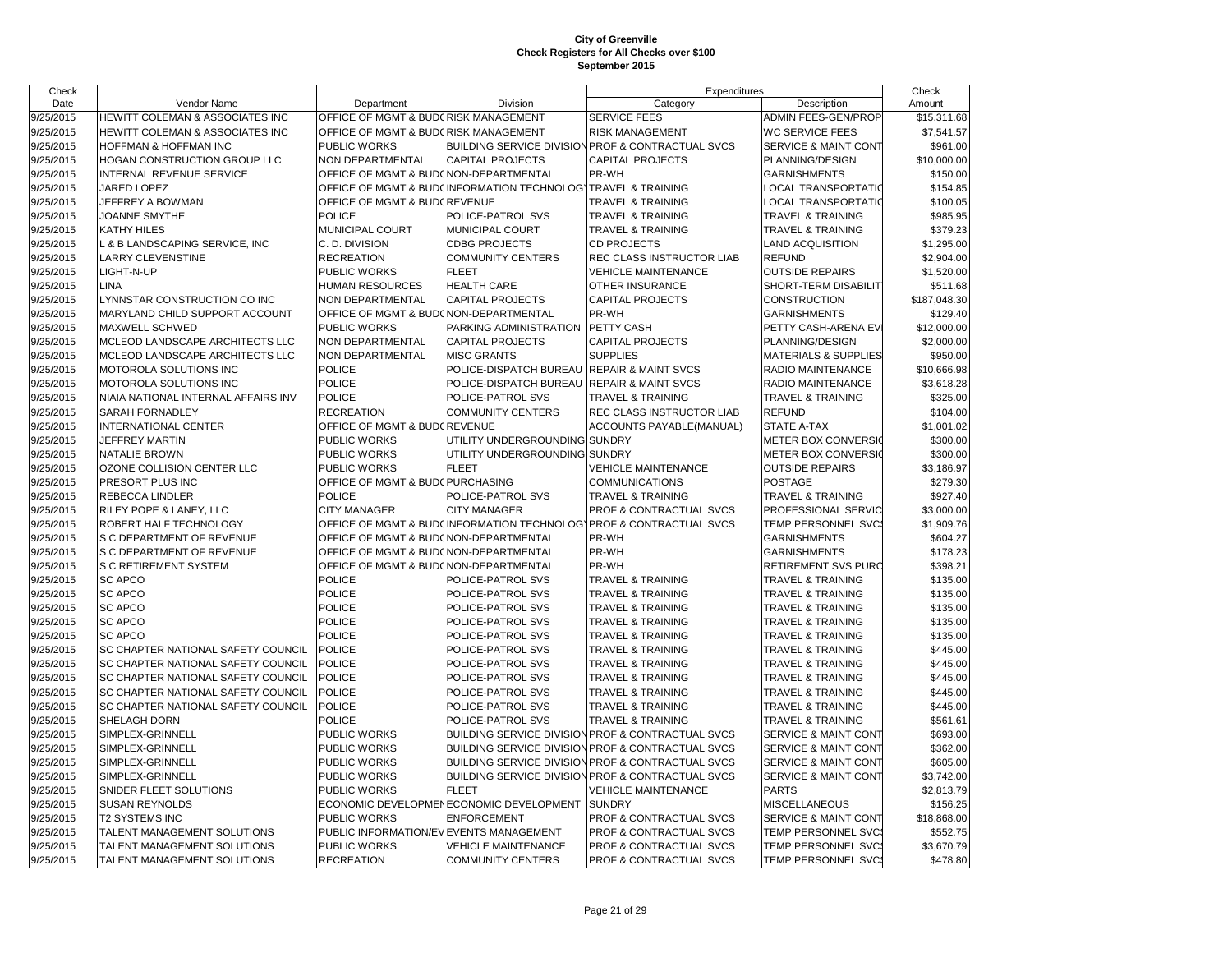| Check     |                                                |                                          |                                           | Expenditures                                                       |                                 | Check        |
|-----------|------------------------------------------------|------------------------------------------|-------------------------------------------|--------------------------------------------------------------------|---------------------------------|--------------|
| Date      | Vendor Name                                    | Department                               | Division                                  | Category                                                           | Description                     | Amount       |
| 9/25/2015 | TALENT MANAGEMENT SOLUTIONS                    | <b>RECREATION</b>                        | <b>ADMINISTRATION</b>                     | PROF & CONTRACTUAL SVCS                                            | TEMP PERSONNEL SVCS             | \$757.53     |
| 9/25/2015 | TALENT MANAGEMENT SOLUTIONS                    | <b>RECREATION</b>                        | PARKS MAINTENANCE                         | PROF & CONTRACTUAL SVCS                                            | TEMP PERSONNEL SVC:             | \$502.40     |
| 9/25/2015 | TALENT MANAGEMENT SOLUTIONS                    | PUBLIC WORKS                             | <b>ENGINEERING</b>                        | PROF & CONTRACTUAL SVCS                                            | TEMP PERSONNEL SVC              | \$458.88     |
| 9/25/2015 | TALENT MANAGEMENT SOLUTIONS                    | PUBLIC WORKS                             | <b>MAINTENANCE</b>                        | PROF & CONTRACTUAL SVCS                                            | TEMP PERSONNEL SVC:             | \$679.60     |
| 9/25/2015 | TALENT MANAGEMENT SOLUTIONS                    | PUBLIC WORKS                             | <b>STREETS BUREAU</b>                     | PROF & CONTRACTUAL SVCS                                            | TEMP PERSONNEL SVC:             | \$969.60     |
| 9/25/2015 | TALENT MANAGEMENT SOLUTIONS                    | PUBLIC WORKS                             |                                           | RESIDENTIAL COLL BUREAU PROF & CONTRACTUAL SVCS                    | TEMP PERSONNEL SVC:             | \$11,110.09  |
| 9/25/2015 | TALENT MANAGEMENT SOLUTIONS                    | PUBLIC WORKS                             | <b>FLEET</b>                              | PROF & CONTRACTUAL SVCS                                            | TEMP PERSONNEL SVC:             | \$703.85     |
| 9/25/2015 | TD CARD SERVICES                               | <b>MAYOR</b>                             | <b>MAYOR</b>                              | <b>SUNDRY</b>                                                      | <b>MISCELLANEOUS</b>            | \$450.00     |
| 9/25/2015 | TD CARD SERVICES                               | <b>MAYOR</b>                             | <b>MAYOR</b>                              | <b>SUNDRY</b>                                                      | MISCELLANEOUS                   | \$160.21     |
| 9/25/2015 | TD CARD SERVICES                               | COUNCIL                                  | <b>CITY COUNCIL</b>                       | <b>COMMUNICATIONS</b>                                              | <b>OTHER</b>                    | \$108.87     |
| 9/25/2015 | TD CARD SERVICES                               | <b>COUNCIL</b>                           | <b>CITY COUNCIL</b>                       | <b>TRAVEL &amp; TRAINING</b>                                       | TRAVEL & TRAINING               | \$1,800.00   |
| 9/25/2015 | TD CARD SERVICES                               | PUBLIC INFORMATION/EVIPUBLIC INFORMATION |                                           | <b>SUPPLIES</b>                                                    | <b>MATERIALS &amp; SUPPLIES</b> | \$341.89     |
| 9/25/2015 | TD CARD SERVICES                               | PUBLIC INFORMATION/EVPUBLIC INFORMATION  |                                           | <b>SUNDRY</b>                                                      | DUES, SUBSCRIPTN, PUB           | \$199.96     |
| 9/25/2015 | TD CARD SERVICES                               | PUBLIC INFORMATION/EV SPECIAL EVENTS     |                                           | <b>SUPPLIES</b>                                                    | <b>MATERIALS &amp; SUPPLIES</b> | \$341.89     |
| 9/25/2015 | TD CARD SERVICES                               | PUBLIC INFORMATION/EVEVENTS MANAGEMENT   |                                           | <b>SUPPLIES</b>                                                    | OFFICE SUPPLIES&MAT             | \$341.89     |
| 9/25/2015 | TD CARD SERVICES                               | PUBLIC WORKS                             | PUBLIC WORKS                              | <b>TRAVEL &amp; TRAINING</b>                                       | TRAVEL & TRAINING               | \$121.34     |
| 9/25/2015 | TD CARD SERVICES                               | PUBLIC WORKS                             | <b>PUBLIC WORKS</b>                       | <b>TRAVEL &amp; TRAINING</b>                                       | TRAVEL & TRAINING               | \$546.57     |
| 9/25/2015 | TD CARD SERVICES                               | <b>RECREATION</b>                        | TREE MAINTENANCE BUREA                    | <b>TRAVEL &amp; TRAINING</b>                                       | TRAVEL & TRAINING               | \$384.66     |
| 9/25/2015 | TD CARD SERVICES                               | <b>RECREATION</b>                        | <b>FALLS PARK WORK CREW</b>               | <b>REPAIR &amp; MAINT SVCS</b>                                     | <b>REPAIRS &amp; MAINTENANO</b> | \$336.00     |
| 9/25/2015 | TD CARD SERVICES                               | <b>RECREATION</b>                        | <b>FALLS PARK WORK CREW</b>               | <b>TRAVEL &amp; TRAINING</b>                                       | <b>TRAVEL &amp; TRAINING</b>    | \$384.66     |
| 9/25/2015 | TD CARD SERVICES                               | PUBLIC WORKS                             | <b>CONSTRUCTION &amp; INSPECTI</b>        | <b>TRAVEL &amp; TRAINING</b>                                       | TRAVEL & TRAINING               | \$105.00     |
| 9/25/2015 | TD CARD SERVICES                               | PUBLIC WORKS                             | STORMWATER MANAGEMEI                      | <b>TRAVEL &amp; TRAINING</b>                                       | TRAVEL & TRAINING               | \$269.73     |
| 9/25/2015 | <b>TGA</b>                                     |                                          |                                           | OFFICE OF MGMT & BUDCINFORMATION TECHNOLOGYPROF & CONTRACTUAL SVCS | <b>SERVICE &amp; MAINT CONT</b> | \$2,260.98   |
| 9/25/2015 | <b>TGA</b>                                     | NON DEPARTMENTAL                         | <b>CAPITAL PROJECTS</b>                   | <b>CAPITAL PROJECTS</b>                                            | <b>EQUIPMENT</b>                | \$7,900.00   |
| 9/25/2015 | THOMSON REUTERS - WEST                         | <b>CITY ATTORNEY</b>                     | <b>CITY ATTORNEY</b>                      | PROF & CONTRACTUAL SVCS                                            | PROFESSIONAL SERVIC             | \$2,283.59   |
| 9/25/2015 | TIRE INDUSTRY ASSOCIATION                      | PUBLIC WORKS                             | <b>FLEET</b>                              | <b>TRAVEL &amp; TRAINING</b>                                       | TRAVEL & TRAINING               | \$1,150.00   |
| 9/25/2015 | TIRE INDUSTRY ASSOCIATION                      | PUBLIC WORKS                             | <b>FLEET</b>                              | <b>TRAVEL &amp; TRAINING</b>                                       | <b>TRAVEL &amp; TRAINING</b>    | \$950.00     |
| 9/25/2015 | TREASURER OF VIRGINIA                          | OFFICE OF MGMT & BUDONON-DEPARTMENTAL    |                                           | PR-WH                                                              | <b>GARNISHMENTS</b>             | \$133.48     |
| 9/25/2015 | U S DEPARTMENT OF EDUCATION                    | OFFICE OF MGMT & BUDONON-DEPARTMENTAL    |                                           | PR-WH                                                              | <b>GARNISHMENTS</b>             | \$306.56     |
| 9/25/2015 | UNITED WAY OF GREENVILLE COUNTY                | OFFICE OF MGMT & BUDONON-DEPARTMENTAL    |                                           | PR-WH                                                              | UNITED WAY                      | \$1,778.78   |
| 9/25/2015 | VISITGREENVILLESC                              | OFFICE OF MGMT & BUDGREVENUE             |                                           | ACCOUNTS PAYABLE(MANUAL)                                           | <b>STATE A-TAX</b>              | \$6,806.94   |
| 9/25/2015 | VISITGREENVILLESC                              | OFFICE OF MGMT & BUDOREVENUE             |                                           | ACCOUNTS PAYABLE(MANUAL)                                           | <b>STATE A-TAX</b>              | \$16,016.32  |
| 9/25/2015 | VISITGREENVILLESC                              | OFFICE OF MGMT & BUDOREVENUE             |                                           | ACCOUNTS PAYABLE(MANUAL)                                           | STATE A-TAX                     | \$140,142.81 |
| 9/25/2015 | VISITGREENVILLESC                              | OFFICE OF MGMT & BUDGREVENUE             |                                           | ACCOUNTS PAYABLE(MANUAL)                                           | <b>STATE A-TAX</b>              | \$13,213.46  |
| 9/25/2015 | <b>WP LAW INC</b>                              | <b>RECREATION</b>                        | <b>FALLS PARK WORK CREW</b>               | PROF & CONTRACTUAL SVCS                                            | SERVICE & MAINT CONT            | \$1,750.00   |
| 9/25/2015 | WYOMING CHILD SUPPORT ENFORCEMENT              | OFFICE OF MGMT & BUDONON-DEPARTMENTAL    |                                           | PR-WH                                                              | <b>GARNISHMENTS</b>             | \$154.61     |
| 9/28/2015 | AAA LOCKSMITH LTD                              | PUBLIC WORKS                             | PARKING ADMINISTRATION                    | <b>SUPPLIES</b>                                                    | <b>MATERIALS &amp; SUPPLIES</b> | \$470.80     |
| 9/28/2015 | ADT SECURITY SERVICES                          | <b>RECREATION</b>                        | <b>COMMUNITY CENTERS</b>                  | PROF & CONTRACTUAL SVCS                                            | PROFESSIONAL SERVIC             | \$175.77     |
| 9/28/2015 | <b>ADT SECURITY SERVICES</b>                   | <b>RECREATION</b>                        | <b>COMMUNITY CENTERS</b>                  | <b>PROF &amp; CONTRACTUAL SVCS</b>                                 | PROFESSIONAL SERVIC             | \$175.77     |
| 9/28/2015 | <b>ADT SECURITY SERVICES</b>                   | <b>RECREATION</b>                        | <b>BEAUTIFICATION BUREAU</b>              | PROF & CONTRACTUAL SVCS                                            | PROFESSIONAL SERVIC             | \$158.46     |
| 9/28/2015 | ADVANCED DOOR SYSTEMS INC                      | PUBLIC WORKS                             | <b>BUILDING SERVICE DIVISION SUPPLIES</b> |                                                                    | <b>MATERIALS &amp; SUPPLIES</b> | \$545.00     |
| 9/28/2015 | AIRGAS USA LLC                                 | PUBLIC WORKS                             | <b>FLEET</b>                              | <b>SUPPLIES</b>                                                    | <b>MATERIALS &amp; SUPPLIES</b> | \$122.77     |
| 9/28/2015 | ALDRIDGE PRODUCE COMPANY                       | <b>RECREATION</b>                        | <b>ADMINISTRATION</b>                     | <b>SUPPLIES</b>                                                    | M&S-FOOD                        | \$383.28     |
| 9/28/2015 | ALDRIDGE PRODUCE COMPANY                       | <b>RECREATION</b>                        | <b>ADMINISTRATION</b>                     | <b>SUPPLIES</b>                                                    | M&S-FOOD                        | \$381.18     |
| 9/28/2015 | ALL SEASONS ZOO TAILS & ANIMAL EARS            | <b>RECREATION</b>                        | <b>PUBLIC SERVICES</b>                    | <b>SUPPLIES</b>                                                    | <b>SALE GIFTS</b>               | \$961.17     |
| 9/28/2015 | AMERICAN ASSOCIATION OF ZOO KEEPERS RECREATION |                                          | <b>ADMINISTRATION</b>                     | <b>SUNDRY</b>                                                      | DUES, SUBSCRIPTN, PUB           | \$175.00     |
| 9/28/2015 | AMERICAN CHANGER CORP                          | <b>RECREATION</b>                        | <b>PUBLIC SERVICES</b>                    | <b>SUNDRY</b>                                                      | RESEARCH CONSERVAT              | \$716.00     |
| 9/28/2015 | AMERICAN LOCK & KEY                            | <b>RECREATION</b>                        | ADMINISTRATION                            | <b>SUPPLIES</b>                                                    | M&S-EXHIBITS                    | \$498.24     |
| 9/28/2015 | AMERICAN LOCK & KEY                            | <b>RECREATION</b>                        | <b>ADMINISTRATION</b>                     | <b>REPAIR &amp; MAINT SVCS</b>                                     | <b>REPAIRS &amp; MAINTENAN</b>  | \$177.84     |
| 9/28/2015 | AMERICAN LOCK & KEY                            | <b>RECREATION</b>                        | <b>PARKS MAINTENANCE</b>                  | <b>SUPPLIES</b>                                                    | <b>MATERIALS &amp; SUPPLIES</b> | \$151.46     |
| 9/28/2015 | AMICK EQUIPMENT COMPANY INC                    | PUBLIC WORKS                             | <b>FLEET</b>                              | <b>VEHICLE MAINTENANCE</b>                                         | <b>PARTS</b>                    | \$694.83     |
| 9/28/2015 | AMICK EQUIPMENT COMPANY INC                    | PUBLIC WORKS                             | <b>FLEET</b>                              | <b>VEHICLE MAINTENANCE</b>                                         | <b>PARTS</b>                    | \$407.75     |
| 9/28/2015 | ANDERSON BROTHERS                              | <b>FIRE</b>                              | <b>FIRE SUPPRESSION</b>                   | <b>VEHICLE MAINTENANCE</b>                                         | <b>PARTS</b>                    | \$1,494.05   |
| 9/28/2015 | ANDERSON BROTHERS                              | <b>FIRE</b>                              | <b>FIRE SUPPRESSION</b>                   | <b>VEHICLE MAINTENANCE</b>                                         | <b>PARTS</b>                    | \$1,493.25   |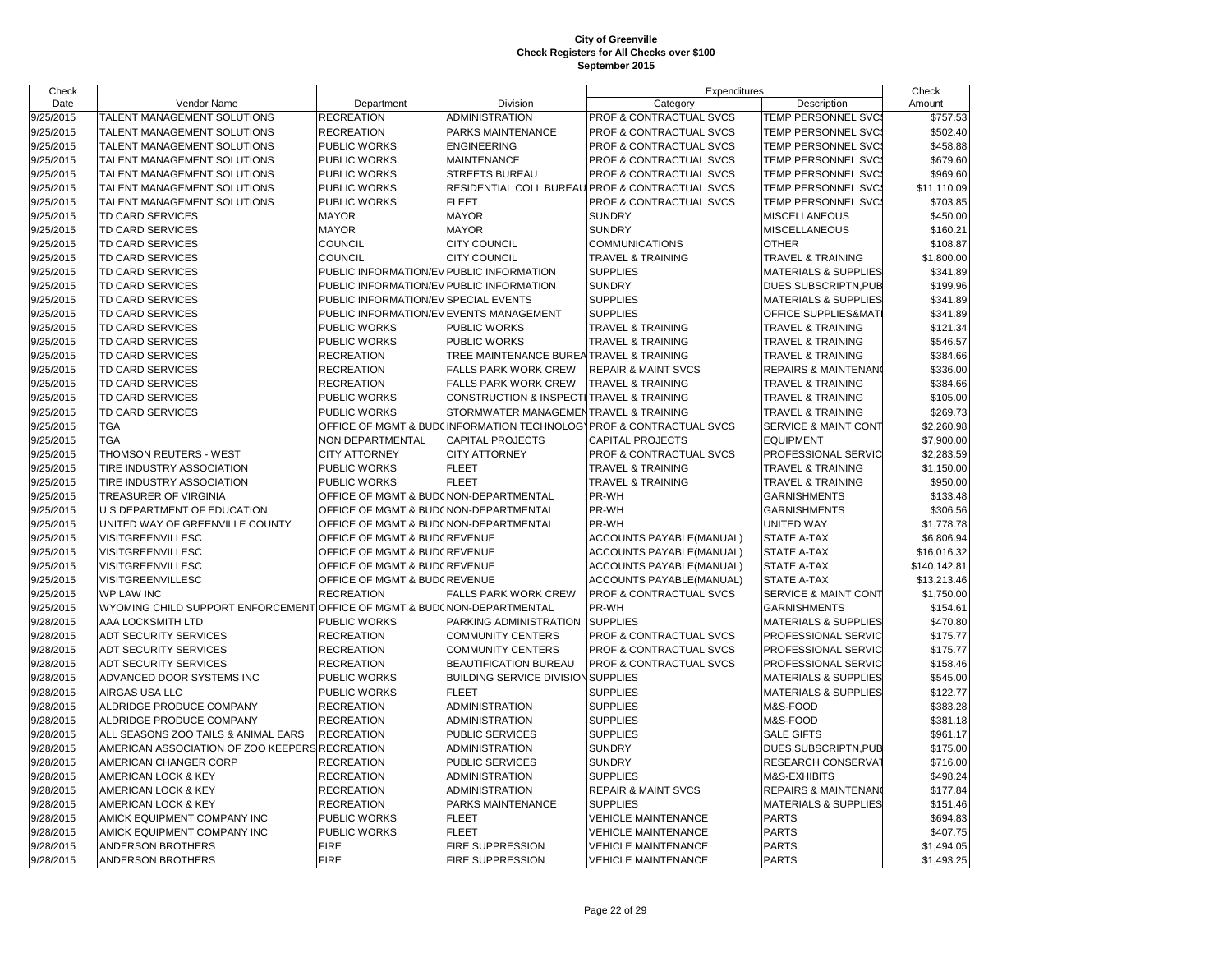| Check     |                                     |                                         |                                                      | Expenditures                                  |                                 | Check      |
|-----------|-------------------------------------|-----------------------------------------|------------------------------------------------------|-----------------------------------------------|---------------------------------|------------|
| Date      | Vendor Name                         | Department                              | Division                                             | Category                                      | Description                     | Amount     |
| 9/28/2015 | ANIMAL EMERGENCY CLINIC             | <b>POLICE</b>                           | POLICE-PATROL SVS                                    | <b>SUPPLIES</b>                               | <b>MATERIALS &amp; SUPPLIES</b> | \$245.92   |
| 9/28/2015 | ANN'S CAKES & CATERING              | <b>FIRE</b>                             | <b>FIRE SERVICES</b>                                 | <b>SUPPLIES</b>                               | <b>MATERIALS &amp; SUPPLIES</b> | \$280.55   |
| 9/28/2015 | ANN'S CAKES & CATERING              | <b>FIRE</b>                             | <b>FIRE SERVICES</b>                                 | <b>SUPPLIES</b>                               | <b>MATERIALS &amp; SUPPLIES</b> | \$112.22   |
| 9/28/2015 | <b>ANSWERLIVE LLC</b>               | PUBLIC WORKS                            | PARKING ADMINISTRATION                               | COMMUNICATIONS                                | <b>OTHER</b>                    | \$106.42   |
| 9/28/2015 | ANTECH DIAGNOSTICS INC              | <b>RECREATION</b>                       | <b>ADMINISTRATION</b>                                | PROF & CONTRACTUAL SVCS                       | PROFESSIONAL SERVIC             | \$535.51   |
| 9/28/2015 | APPLIED INDUSTRIAL TECHNOLOGIES     | PUBLIC WORKS                            | <b>FLEET</b>                                         | <b>SUPPLIES</b>                               | <b>MATERIALS &amp; SUPPLIES</b> | \$201.93   |
| 9/28/2015 | ASG LLC                             | <b>POLICE</b>                           | POLICE-PATROL SVS                                    | PROF & CONTRACTUAL SVCS                       | SERVICE & MAINT CONT            | \$1,128.66 |
| 9/28/2015 | ASG LLC                             | POLICE                                  | POLICE-PATROL SVS                                    | PROF & CONTRACTUAL SVCS                       | <b>SERVICE &amp; MAINT CONT</b> | \$1,128.66 |
| 9/28/2015 | AT & T MOBILITY                     | PUBLIC WORKS                            | <b>SEWERS BUREAU</b>                                 | <b>COMMUNICATIONS</b>                         | <b>OTHER</b>                    | \$114.96   |
| 9/28/2015 | ATLANTIC SUPPLY & EQUIPMENT CO INC  | <b>PUBLIC WORKS</b>                     | <b>SEWERS BUREAU</b>                                 | <b>SUPPLIES</b>                               | <b>MATERIALS &amp; SUPPLIES</b> | \$1,176.60 |
| 9/28/2015 | ATLANTIC SUPPLY & EQUIPMENT CO INC  | <b>PUBLIC WORKS</b>                     | <b>SEWERS BUREAU</b>                                 | <b>SUPPLIES</b>                               | <b>MATERIALS &amp; SUPPLIES</b> | \$179.95   |
| 9/28/2015 | <b>BECO</b>                         | <b>RECREATION</b>                       | PARKS AND RECREATION                                 | <b>SUPPLIES</b>                               | <b>MATERIALS &amp; SUPPLIES</b> | \$480.70   |
| 9/28/2015 | BEN ARNOLD BEVERAGE CO              | PUBLIC INFORMATION/EVEVENTS MANAGEMENT  |                                                      | <b>SUPPLIES</b>                               | M&S-FOOD & BEVERAGE             | \$311.64   |
| 9/28/2015 | BEN ARNOLD BEVERAGE CO              | PUBLIC INFORMATION/EVEVENTS MANAGEMENT  |                                                      | <b>SUPPLIES</b>                               | M&S-FOOD & BEVERAGE             | \$311.64   |
| 9/28/2015 | <b>BOBCAT OF GREENVILLE</b>         | <b>PUBLIC WORKS</b>                     | <b>FLEET</b>                                         | <b>VEHICLE MAINTENANCE</b>                    | <b>PARTS</b>                    | \$1,221.26 |
| 9/28/2015 | <b>BRAGG WASTE SERVICES INC</b>     | <b>RECREATION</b>                       | PARKS AND RECREATION                                 | PROF & CONTRACTUAL SVCS                       | SERVICE & MAINT CONT            | \$366.48   |
| 9/28/2015 | C & C SUPPLY CO                     | PUBLIC WORKS                            | RESIDENTIAL COLL BUREAU SUPPLIES                     |                                               | <b>MATERIALS &amp; SUPPLIES</b> | \$1,208.24 |
| 9/28/2015 | CAMPBELL-BROWN INC                  | PUBLIC WORKS                            | <b>FLEET</b>                                         | <b>VEHICLE MAINTENANCE</b>                    | PARTS                           | \$375.72   |
| 9/28/2015 | <b>CAROLINA ALTERNATORS</b>         | <b>FIRE</b>                             | <b>FIRE SUPPRESSION</b>                              | <b>VEHICLE MAINTENANCE</b>                    | <b>PARTS</b>                    | \$159.00   |
| 9/28/2015 | CAROLINA HOSE & HYDRAULICS INC      | PUBLIC WORKS                            | <b>FLEET</b>                                         | <b>VEHICLE MAINTENANCE</b>                    | <b>PARTS</b>                    | \$243.24   |
| 9/28/2015 | CAROLINA HOSE & HYDRAULICS INC      | PUBLIC WORKS                            | <b>FLEET</b>                                         | <b>VEHICLE MAINTENANCE</b>                    | <b>OUTSIDE REPAIRS</b>          | \$568.30   |
| 9/28/2015 | CAROLINA LAWN & TRACTOR INC         | <b>RECREATION</b>                       | PARKS AND RECREATION                                 | <b>SUPPLIES</b>                               | <b>MATERIALS &amp; SUPPLIES</b> | \$488.42   |
| 9/28/2015 | CAROLINA LAWN & TRACTOR INC         | <b>RECREATION</b>                       | PARKS AND RECREATION                                 | <b>SUPPLIES</b>                               | <b>MATERIALS &amp; SUPPLIES</b> | \$256.11   |
| 9/28/2015 | CDW/G                               | PUBLIC INFORMATION/EVPUBLIC INFORMATION |                                                      | <b>SUPPLIES</b>                               | <b>MATERIALS &amp; SUPPLIES</b> | \$109.24   |
| 9/28/2015 | CDW/G                               |                                         | OFFICE OF MGMT & BUDGINFORMATION TECHNOLOGY SUPPLIES |                                               | <b>MATERIALS &amp; SUPPLIES</b> | \$1,306.91 |
| 9/28/2015 | CDW/G                               |                                         | OFFICE OF MGMT & BUDGINFORMATION TECHNOLOGY SUPPLIES |                                               | <b>MATERIALS &amp; SUPPLIES</b> | \$791.97   |
| 9/28/2015 | CDW/G                               | PUBLIC WORKS                            | <b>COMMONS GARAGE</b>                                | <b>SUPPLIES</b>                               | <b>MATERIALS &amp; SUPPLIES</b> | \$253.30   |
| 9/28/2015 | CDW/G                               | <b>POLICE</b>                           | POLICE-PATROL SVS                                    | <b>SUPPLIES</b>                               | <b>MATERIALS &amp; SUPPLIES</b> | \$213.46   |
| 9/28/2015 | CDW/G                               | PUBLIC WORKS                            | POINSETT GARAGE                                      | <b>SUPPLIES</b>                               | <b>MATERIALS &amp; SUPPLIES</b> | \$126.64   |
| 9/28/2015 | CDW/G                               | PUBLIC WORKS                            | RIVERPLACE GARAGE                                    | <b>SUPPLIES</b>                               | <b>MATERIALS &amp; SUPPLIES</b> | \$126.64   |
| 9/28/2015 | CHRISTOPHER TRUCKS INC              | PUBLIC WORKS                            | <b>FLEET</b>                                         | <b>VEHICLE MAINTENANCE</b>                    | <b>PARTS</b>                    | \$112.57   |
| 9/28/2015 | CHRISTOPHER TRUCKS INC              | PUBLIC WORKS                            | <b>FLEET</b>                                         | <b>VEHICLE MAINTENANCE</b>                    | <b>PARTS</b>                    | \$426.35   |
| 9/28/2015 | CHRISTOPHER TRUCKS INC              | PUBLIC WORKS                            | <b>FLEET</b>                                         | <b>VEHICLE MAINTENANCE</b>                    | <b>PARTS</b>                    | \$274.79   |
| 9/28/2015 | CHRISTOPHER TRUCKS INC              | PUBLIC WORKS                            | <b>FLEET</b>                                         | <b>VEHICLE MAINTENANCE</b>                    | <b>PARTS</b>                    | \$518.77   |
| 9/28/2015 | CHRISTOPHER TRUCKS INC              | PUBLIC WORKS                            | <b>FLEET</b>                                         | <b>VEHICLE MAINTENANCE</b>                    | <b>PARTS</b>                    | \$320.56   |
| 9/28/2015 | CINCINNATI SYSTEMS INC              | PUBLIC WORKS                            | <b>COMMONS GARAGE</b>                                | <b>REPAIR &amp; MAINT SVCS</b>                | <b>REPAIRS &amp; MAINTENAN</b>  | \$150.00   |
| 9/28/2015 | <b>CINCINNATI SYSTEMS INC</b>       | PUBLIC WORKS                            |                                                      | RICHARDSON STREET GARAPROF & CONTRACTUAL SVCS | <b>SERVICE &amp; MAINT CONT</b> | \$1,307.78 |
| 9/28/2015 | <b>CINTAS</b>                       | PUBLIC WORKS                            | <b>TRAFFIC ENGINEERING</b>                           | <b>SUPPLIES</b>                               | <b>CLOTHING &amp; UNIFORMS</b>  | \$1,427.00 |
| 9/28/2015 | <b>CINTAS</b>                       | <b>RECREATION</b>                       | <b>ADMINISTRATION</b>                                | <b>SUPPLIES</b>                               | <b>CLOTHING &amp; UNIFORMS</b>  | \$134.09   |
| 9/28/2015 | <b>CINTAS</b>                       | <b>RECREATION</b>                       | <b>ADMINISTRATION</b>                                | <b>SUPPLIES</b>                               | <b>CLOTHING &amp; UNIFORMS</b>  | \$117.57   |
| 9/28/2015 | <b>CINTAS</b>                       | <b>POLICE</b>                           | POLICE-PATROL SVS                                    | <b>SUNDRY</b>                                 | MISCELLANEOUS                   | \$197.65   |
| 9/28/2015 | <b>CINTAS</b>                       | PUBLIC WORKS                            | <b>FLEET</b>                                         | <b>SUPPLIES</b>                               | <b>CLOTHING &amp; UNIFORMS</b>  | \$281.46   |
| 9/28/2015 | <b>CINTAS</b>                       | PUBLIC WORKS                            | <b>FLEET</b>                                         | <b>SUPPLIES</b>                               | <b>CLOTHING &amp; UNIFORMS</b>  | \$573.97   |
| 9/28/2015 | <b>CINTAS</b>                       | PUBLIC WORKS                            | <b>FLEET</b>                                         | <b>SUPPLIES</b>                               | <b>CLOTHING &amp; UNIFORMS</b>  | \$172.81   |
| 9/28/2015 | <b>CINTAS</b>                       | PUBLIC WORKS                            | <b>FLEET</b>                                         | <b>SUPPLIES</b>                               | <b>MATERIALS &amp; SUPPLIES</b> | \$114.72   |
| 9/28/2015 | <b>CINTAS</b>                       | PUBLIC WORKS                            | <b>FLEET</b>                                         | <b>SUPPLIES</b>                               | <b>MATERIALS &amp; SUPPLIES</b> | \$237.43   |
| 9/28/2015 | <b>CINTAS</b>                       | PUBLIC WORKS                            | <b>FLEET</b>                                         | <b>SUPPLIES</b>                               | <b>MATERIALS &amp; SUPPLIES</b> | \$114.72   |
| 9/28/2015 | <b>CITY WELDING SERVICE</b>         | PUBLIC WORKS                            | RESIDENTIAL COLL BUREAU REPAIR & MAINT SVCS          |                                               | <b>REPAIRS &amp; MAINTENAN</b>  | \$280.00   |
| 9/28/2015 | <b>CITY WELDING SERVICE</b>         | PUBLIC WORKS                            | <b>FLEET</b>                                         | <b>VEHICLE MAINTENANCE</b>                    | <b>OUTSIDE REPAIRS</b>          | \$198.50   |
| 9/28/2015 | <b>CITY WELDING SERVICE</b>         | PUBLIC WORKS                            | <b>FLEET</b>                                         | <b>VEHICLE MAINTENANCE</b>                    | <b>OUTSIDE REPAIRS</b>          | \$420.00   |
| 9/28/2015 | <b>CITY WELDING SERVICE</b>         | PUBLIC WORKS                            | <b>FLEET</b>                                         | <b>VEHICLE MAINTENANCE</b>                    | <b>OUTSIDE REPAIRS</b>          | \$1,320.00 |
| 9/28/2015 | CITY WELDING SERVICE                | PUBLIC WORKS                            | <b>FLEET</b>                                         | <b>VEHICLE MAINTENANCE</b>                    | <b>OUTSIDE REPAIRS</b>          | \$319.50   |
| 9/28/2015 | <b>CLASSIC ACE HARDWARE - GREER</b> | <b>POLICE</b>                           | POLICE-PATROL SVS                                    | <b>SUPPLIES</b>                               | <b>MATERIALS &amp; SUPPLIES</b> | \$103.75   |
| 9/28/2015 | <b>CLINE HOSE &amp; HYDRAULIC</b>   | <b>RECREATION</b>                       | PARKS AND RECREATION                                 | <b>REPAIR &amp; MAINT SVCS</b>                | <b>REPAIRS &amp; MAINTENANO</b> | \$119.29   |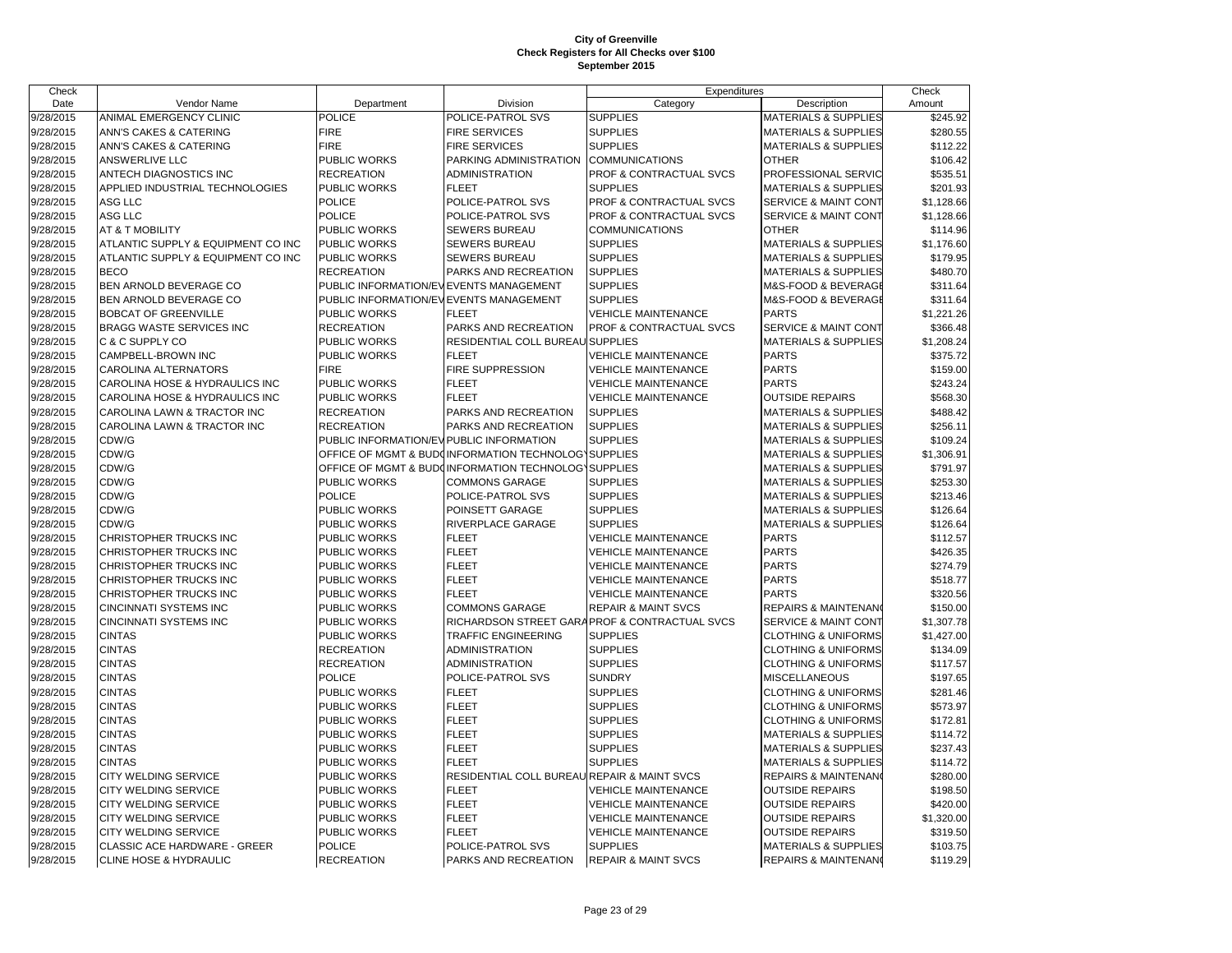| Check     |                                       |                     |                                  | Expenditures                   |                                 | Check      |
|-----------|---------------------------------------|---------------------|----------------------------------|--------------------------------|---------------------------------|------------|
| Date      | Vendor Name                           | Department          | Division                         | Category                       | Description                     | Amount     |
| 9/28/2015 | <b>CLINE HOSE &amp; HYDRAULIC</b>     | PUBLIC WORKS        | <b>FLEET</b>                     | <b>VEHICLE MAINTENANCE</b>     | <b>PARTS</b>                    | \$234.59   |
| 9/28/2015 | <b>CLINE HOSE &amp; HYDRAULIC</b>     | PUBLIC WORKS        | <b>FLEET</b>                     | <b>VEHICLE MAINTENANCE</b>     | <b>PARTS</b>                    | \$134.45   |
| 9/28/2015 | CLINE HOSE & HYDRAULIC                | PUBLIC WORKS        | <b>FLEET</b>                     | <b>VEHICLE MAINTENANCE</b>     | <b>PARTS</b>                    | \$423.88   |
| 9/28/2015 | COMMUNICATION SERVICE CENTER INC      | <b>POLICE</b>       | POLICE-PATROL SVS                | <b>SUPPLIES</b>                | <b>CLOTHING &amp; UNIFORMS</b>  | \$393.00   |
| 9/28/2015 | COMMUNICATION SERVICE CENTER INC      | <b>POLICE</b>       | POLICE-PATROL SVS                | <b>REPAIR &amp; MAINT SVCS</b> | <b>REPAIRS &amp; MAINTENAN</b>  | \$399.36   |
| 9/28/2015 | CONCRETE SUPPLY COMPANY LLC           | PUBLIC WORKS        | STREETS BUREAU                   | <b>SUPPLIES</b>                | <b>MATERIALS &amp; SUPPLIES</b> | \$506.38   |
| 9/28/2015 | CONCRETE SUPPLY COMPANY LLC           | <b>PUBLIC WORKS</b> | <b>STREETS BUREAU</b>            | <b>SUPPLIES</b>                | <b>MATERIALS &amp; SUPPLIES</b> | \$535.01   |
| 9/28/2015 | <b>CONTINENTAL ENGINES</b>            | <b>FIRE</b>         | FIRE SUPPRESSION                 | <b>REPAIR &amp; MAINT SVCS</b> | <b>REPAIRS &amp; MAINTENAN</b>  | \$294.00   |
| 9/28/2015 | CORBIN TURF & ORNAMENTAL SUPPLY INC   | <b>RECREATION</b>   | PARKS MAINTENANCE                | <b>SUPPLIES</b>                | <b>MATERIALS &amp; SUPPLIES</b> | \$508.80   |
| 9/28/2015 | CORBIN TURF & ORNAMENTAL SUPPLY INC   | <b>RECREATION</b>   | <b>FALLS PARK WORK CREW</b>      | <b>SUPPLIES</b>                | <b>MATERIALS &amp; SUPPLIES</b> | \$1,378.53 |
| 9/28/2015 | CRESCENT SUPPLY CO INC                | PUBLIC WORKS        | <b>MAINTENANCE</b>               | <b>SUPPLIES</b>                | <b>MATERIALS &amp; SUPPLIES</b> | \$1,361.19 |
| 9/28/2015 | <b>CROMERS</b>                        | <b>RECREATION</b>   | PUBLIC SERVICES                  | <b>SUPPLIES</b>                | SALE CONCESSIONS                | \$277.97   |
| 9/28/2015 | <b>CROMERS</b>                        | <b>RECREATION</b>   | PUBLIC SERVICES                  | <b>SUPPLIES</b>                | SALE CONCESSIONS                | \$392.86   |
| 9/28/2015 | <b>CUMMINS ATLANTIC LLC</b>           | PUBLIC WORKS        | <b>FLEET</b>                     | <b>VEHICLE MAINTENANCE</b>     | <b>PARTS</b>                    | \$187.46   |
| 9/28/2015 | <b>DESIGNLAB INC</b>                  | <b>POLICE</b>       | POLICE-PATROL SVS                | <b>SUPPLIES</b>                | <b>CLOTHING &amp; UNIFORMS</b>  | \$106.00   |
| 9/28/2015 | <b>DESIGNLAB INC</b>                  | <b>POLICE</b>       | POLICE-PATROL SVS                | <b>SUPPLIES</b>                | <b>CLOTHING &amp; UNIFORMS</b>  | \$212.00   |
| 9/28/2015 | <b>DESIGNLAB INC</b>                  | <b>POLICE</b>       | POLICE-PATROL SVS                | <b>SUPPLIES</b>                | <b>CLOTHING &amp; UNIFORMS</b>  | \$184.44   |
| 9/28/2015 | <b>DESIGNLAB INC</b>                  | <b>POLICE</b>       | POLICE-PATROL SVS                | <b>SUPPLIES</b>                | <b>CLOTHING &amp; UNIFORMS</b>  | \$152.89   |
| 9/28/2015 | <b>DESIGNLAB INC</b>                  | <b>POLICE</b>       | POLICE-PATROL SVS                | <b>SUPPLIES</b>                | <b>CLOTHING &amp; UNIFORMS</b>  | \$106.00   |
| 9/28/2015 | <b>DESIGNLAB INC</b>                  | <b>POLICE</b>       | POLICE-PATROL SVS                | <b>SUPPLIES</b>                | <b>CLOTHING &amp; UNIFORMS</b>  | \$156.37   |
| 9/28/2015 | <b>DESIGNLAB INC</b>                  | <b>POLICE</b>       | POLICE-PATROL SVS                | <b>SUPPLIES</b>                | <b>CLOTHING &amp; UNIFORMS</b>  | \$106.00   |
| 9/28/2015 | <b>DESIGNLAB INC</b>                  | <b>POLICE</b>       | POLICE-PATROL SVS                | <b>SUPPLIES</b>                | <b>CLOTHING &amp; UNIFORMS</b>  | \$106.00   |
| 9/28/2015 | <b>DESIGNLAB INC</b>                  | <b>POLICE</b>       | POLICE-PATROL SVS                | <b>SUPPLIES</b>                | <b>CLOTHING &amp; UNIFORMS</b>  | \$164.80   |
| 9/28/2015 | <b>DESIGNLAB INC</b>                  | <b>FIRE</b>         | <b>FIRE SUPPRESSION</b>          | <b>SUPPLIES</b>                | <b>CLOTHING &amp; UNIFORMS</b>  | \$530.82   |
| 9/28/2015 | DITCH WITCH OF CHARLOTTE              | <b>RECREATION</b>   | PARKS AND RECREATION             | <b>REPAIR &amp; MAINT SVCS</b> | REPAIRS & MAINTENANO            | \$848.00   |
| 9/28/2015 | DIVERSIFIED ELECTRONICS INC           | PUBLIC WORKS        | <b>FLEET</b>                     | <b>VEHICLE MAINTENANCE</b>     | <b>PARTS</b>                    | \$644.48   |
| 9/28/2015 | <b>DUCK COMPANY</b>                   | <b>RECREATION</b>   | PUBLIC SERVICES                  | <b>SUPPLIES</b>                | <b>SALE GIFTS</b>               | \$304.31   |
| 9/28/2015 | <b>DUCK COMPANY</b>                   | <b>RECREATION</b>   | PUBLIC SERVICES                  | <b>SUPPLIES</b>                | <b>SALE GIFTS</b>               | \$313.87   |
| 9/28/2015 | <b>DUCK COMPANY</b>                   | <b>RECREATION</b>   | PUBLIC SERVICES                  | <b>SUPPLIES</b>                | <b>SALE GIFTS</b>               | \$360.03   |
| 9/28/2015 | <b>DUCK COMPANY</b>                   | <b>RECREATION</b>   | PUBLIC SERVICES                  | <b>SUPPLIES</b>                | <b>SALE GIFTS</b>               | \$1,013.46 |
| 9/28/2015 | <b>EARTHWORKS GARDEN CENTER &amp;</b> | <b>RECREATION</b>   | BEAUTIFICATION BUREAU            | PROF & CONTRACTUAL SVCS        | <b>SERVICE &amp; MAINT CONT</b> | \$383.33   |
| 9/28/2015 | ELECTRIC CITY PRINTING COMPANY        | PUBLIC WORKS        | PARKING ADMINISTRATION           | <b>SUPPLIES</b>                | <b>MATERIALS &amp; SUPPLIES</b> | \$455.54   |
| 9/28/2015 | <b>FAIRWAY FORD INC</b>               | PUBLIC WORKS        | <b>FLEET</b>                     | <b>VEHICLE MAINTENANCE</b>     | PARTS                           | \$168.83   |
| 9/28/2015 | <b>FAIRWAY FORD INC</b>               | PUBLIC WORKS        | <b>FLEET</b>                     | <b>VEHICLE MAINTENANCE</b>     | <b>PARTS</b>                    | \$101.83   |
| 9/28/2015 | <b>FAIRWAY FORD INC</b>               | PUBLIC WORKS        | <b>FLEET</b>                     | <b>VEHICLE MAINTENANCE</b>     | <b>OUTSIDE REPAIRS</b>          | \$376.14   |
| 9/28/2015 | FEDERAL EXPRESS CORP                  | <b>POLICE</b>       | POLICE-PATROL SVS                | <b>SUNDRY</b>                  | <b>MISCELLANEOUS</b>            | \$661.24   |
| 9/28/2015 | FIRESTONE COMPLETE AUTO CARE          | PUBLIC WORKS        | <b>FLEET</b>                     | <b>VEHICLE MAINTENANCE</b>     | <b>PARTS</b>                    | \$466.87   |
| 9/28/2015 | FIRESTONE COMPLETE AUTO CARE          | PUBLIC WORKS        | <b>FLEET</b>                     | <b>VEHICLE MAINTENANCE</b>     | <b>PARTS</b>                    | \$538.48   |
| 9/28/2015 | FORMS & SUPPLY INC                    | <b>RECREATION</b>   | PUBLIC SERVICES                  | <b>PRINTING</b>                | PRINTING & BINDING              | \$167.90   |
| 9/28/2015 | <b>GCR TIRE CENTERS</b>               | PUBLIC WORKS        | <b>CU-ICAR SHUTTLE</b>           | <b>VEHICLE MAINTENANCE</b>     | <b>TIRES AND TUBES</b>          | \$728.00   |
| 9/28/2015 | <b>GCR TIRE CENTERS</b>               | PUBLIC WORKS        | <b>CU-ICAR SHUTTLE</b>           | <b>VEHICLE MAINTENANCE</b>     | <b>TIRES AND TUBES</b>          | \$794.71   |
| 9/28/2015 | GIMME-A-SIGN CO INC                   | <b>RECREATION</b>   | PARKS MAINTENANCE                | <b>SUPPLIES</b>                | <b>MATERIALS &amp; SUPPLIES</b> | \$467.46   |
| 9/28/2015 | <b>GLASSCRAFTERS INC</b>              | PUBLIC WORKS        | <b>FLEET</b>                     | <b>VEHICLE MAINTENANCE</b>     | <b>OUTSIDE REPAIRS</b>          | \$181.00   |
| 9/28/2015 | <b>GLASSCRAFTERS INC</b>              | PUBLIC WORKS        | <b>FLEET</b>                     | <b>VEHICLE MAINTENANCE</b>     | <b>OUTSIDE REPAIRS</b>          | \$192.58   |
| 9/28/2015 | <b>GLASSCRAFTERS INC</b>              | PUBLIC WORKS        | <b>FLEET</b>                     | <b>VEHICLE MAINTENANCE</b>     | <b>OUTSIDE REPAIRS</b>          | \$360.75   |
| 9/28/2015 | <b>GOOD LIFE CATERING CO LLC</b>      | HUMAN RESOURCES     | <b>HUMAN RESOURCES</b>           | TRAVEL & TRAINING              | <b>TRAINING/CITY WIDE</b>       | \$307.80   |
| 9/28/2015 | GOOD LIFE CATERING CO LLC             | HUMAN RESOURCES     | <b>HUMAN RESOURCES</b>           | TRAVEL & TRAINING              | TRAINING/CITY WIDE              | \$307.80   |
| 9/28/2015 | <b>GOOD LIFE CATERING CO LLC</b>      | <b>RECREATION</b>   | <b>COMMUNITY CENTERS</b>         | <b>SUPPLIES</b>                | <b>MATERIALS &amp; SUPPLIES</b> | \$716.20   |
| 9/28/2015 | <b>GOODWILL INDUSTRIES</b>            | PUBLIC WORKS        | PARKING ADMINISTRATION           | PROF & CONTRACTUAL SVCS        | SERVICE & MAINT CONT            | \$335.72   |
| 9/28/2015 | <b>GOODWILL INDUSTRIES</b>            | <b>RECREATION</b>   | <b>FALLS PARK WORK CREW</b>      | PROF & CONTRACTUAL SVCS        | SERVICE & MAINT CONT            | \$892.20   |
| 9/28/2015 | <b>GOODYEAR COMMERCIAL TIRE</b>       | <b>FIRE</b>         | <b>FIRE SUPPRESSION</b>          | <b>VEHICLE MAINTENANCE</b>     | <b>PARTS</b>                    | \$1,467.50 |
| 9/28/2015 | GOODYEAR COMMERCIAL TIRE              | PUBLIC WORKS        | <b>FLEET</b>                     | <b>VEHICLE MAINTENANCE</b>     | <b>PARTS</b>                    | \$628.01   |
| 9/28/2015 | GRAINGER 803858620                    | PUBLIC WORKS        | <b>VEHICLE MAINTENANCE</b>       | <b>SUPPLIES</b>                | <b>MATERIALS &amp; SUPPLIES</b> | \$133.98   |
| 9/28/2015 | GRAINGER 803858620                    | <b>PUBLIC WORKS</b> | RESIDENTIAL COLL BUREAU SUPPLIES |                                | <b>MATERIALS &amp; SUPPLIES</b> | \$410.40   |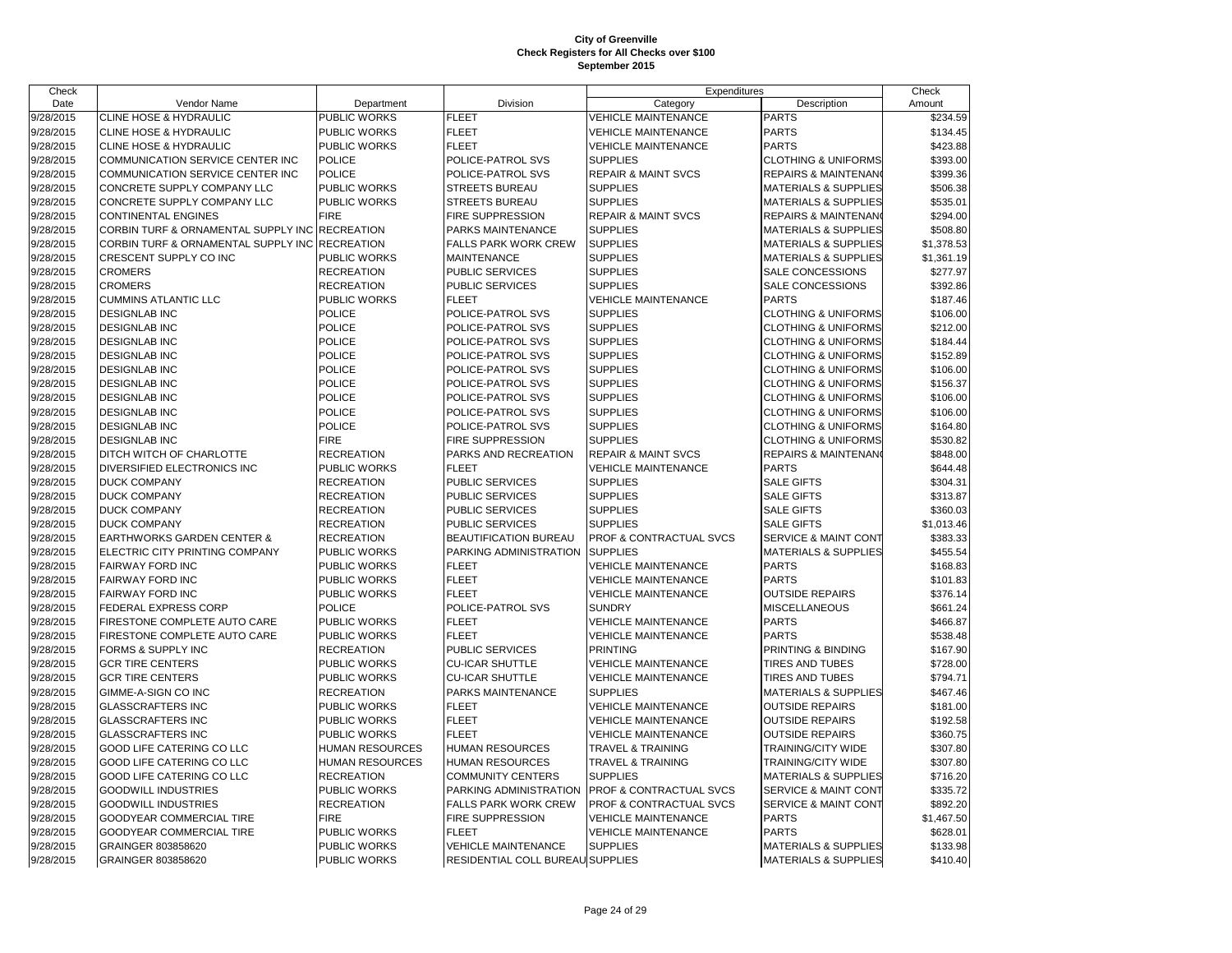| Check     |                                                     |                                        |                                             | Expenditures                                                        |                                 | Check      |
|-----------|-----------------------------------------------------|----------------------------------------|---------------------------------------------|---------------------------------------------------------------------|---------------------------------|------------|
| Date      | Vendor Name                                         | Department                             | Division                                    | Category                                                            | Description                     | Amount     |
| 9/28/2015 | GRAINGER 803858935                                  | PUBLIC WORKS                           | <b>FLEET</b>                                | <b>SUPPLIES</b>                                                     | <b>MATERIALS &amp; SUPPLIES</b> | \$301.57   |
| 9/28/2015 | <b>GRAYBAR ELECTRIC CO INC</b>                      | <b>RECREATION</b>                      | TREE MAINTENANCE BUREA SUPPLIES             |                                                                     | <b>MATERIALS &amp; SUPPLIES</b> | \$510.51   |
| 9/28/2015 | <b>GRAYBAR ELECTRIC CO INC</b>                      | <b>RECREATION</b>                      | TREE MAINTENANCE BUREA SUPPLIES             |                                                                     | <b>MATERIALS &amp; SUPPLIES</b> | \$570.57   |
| 9/28/2015 | <b>GREENVILLE FIRST STEPS</b>                       | <b>RECREATION</b>                      | PUBLIC SERVICES                             | <b>SUPPLIES</b>                                                     | SUPPLIES PROMOTIONS             | \$300.00   |
| 9/28/2015 | <b>GREENVILLE NEWS</b>                              | ECONOMIC DEVELOPMENPLANNING AND ZONING |                                             | PROF & CONTRACTUAL SVCS                                             | <b>ADVERTISING EXPENSE</b>      | \$164.34   |
| 9/28/2015 | <b>GREENVILLE NEWS</b>                              | NON DEPARTMENTAL                       | <b>CAPITAL PROJECTS</b>                     | <b>CAPITAL PROJECTS</b>                                             | CONSTRUCTION                    | \$447.58   |
| 9/28/2015 | <b>GREENVILLE NEWS</b>                              | NON DEPARTMENTAL                       | <b>CAPITAL PROJECTS</b>                     | <b>CAPITAL PROJECTS</b>                                             | <b>CONSTRUCTION</b>             | \$132.66   |
| 9/28/2015 | GREENVILLE OFFICE SUPPLY CO INC                     | <b>HUMAN RESOURCES</b>                 | HUMAN RESOURCES                             | <b>SUPPLIES</b>                                                     | <b>MATERIALS &amp; SUPPLIES</b> | \$133.32   |
| 9/28/2015 | GREENVILLE OFFICE SUPPLY CO INC                     | <b>RECREATION</b>                      | <b>COMMUNITY CENTERS</b>                    | <b>SUPPLIES</b>                                                     | OFFICE SUPPLIES&MAT             | \$100.56   |
| 9/28/2015 | GREENVILLE OFFICE SUPPLY CO INC                     | <b>RECREATION</b>                      | COMMUNITY CENTERS                           | <b>SUPPLIES</b>                                                     | OFFICE SUPPLIES&MAT             | \$147.44   |
| 9/28/2015 | GREENVILLE OFFICE SUPPLY CO INC                     | <b>RECREATION</b>                      | PUBLIC SERVICES                             | <b>SUPPLIES</b>                                                     | OFFICE SUPPLIES&MAT             | \$188.84   |
| 9/28/2015 | GUARANTEED SUPPLY CO                                | PUBLIC WORKS                           | <b>STREETS BUREAU</b>                       | <b>SUPPLIES</b>                                                     | <b>MATERIALS &amp; SUPPLIES</b> | \$166.37   |
| 9/28/2015 | GUARANTEED SUPPLY CO                                | PUBLIC WORKS                           | STREETS BUREAU                              | <b>SUPPLIES</b>                                                     | <b>MATERIALS &amp; SUPPLIES</b> | \$676.28   |
| 9/28/2015 | <b>HALL SIGNS INC</b>                               | PUBLIC WORKS                           | S. SPRING STREET GARAGE REPAIR & MAINT SVCS |                                                                     | <b>REPAIRS &amp; MAINTENAN</b>  | \$437.05   |
| 9/28/2015 | HALL SIGNS INC                                      | PUBLIC WORKS                           | POINSETT GARAGE                             | <b>REPAIR &amp; MAINT SVCS</b>                                      | <b>REPAIRS &amp; MAINTENAN</b>  | \$437.04   |
| 9/28/2015 | HANDI CLEAN PRODUCTS                                | <b>FIRE</b>                            | FIRE SUPPRESSION                            | <b>SUPPLIES</b>                                                     | JANITORIAL SUPPLIES             | \$394.00   |
| 9/28/2015 | HANDI CLEAN PRODUCTS                                | <b>FIRE</b>                            | FIRE SUPPRESSION                            | <b>SUPPLIES</b>                                                     | JANITORIAL SUPPLIES             | \$588.09   |
| 9/28/2015 | HENRY SCHEIN ANIMAL HEALTH                          | <b>RECREATION</b>                      | ADMINISTRATION                              | <b>SUPPLIES</b>                                                     | M&S-VETERINARY                  | \$137.37   |
| 9/28/2015 | HENRY SCHEIN ANIMAL HEALTH                          | <b>RECREATION</b>                      | <b>ADMINISTRATION</b>                       | <b>SUPPLIES</b>                                                     | M&S-VETERINARY                  | \$152.84   |
| 9/28/2015 | HENRY SCHEIN ANIMAL HEALTH                          | <b>RECREATION</b>                      | <b>ADMINISTRATION</b>                       | <b>SUPPLIES</b>                                                     | M&S-VETERINARY                  | \$178.96   |
| 9/28/2015 | HENRY SCHEIN ANIMAL HEALTH                          | <b>RECREATION</b>                      | ADMINISTRATION                              | <b>SUPPLIES</b>                                                     | <b>M&amp;S-MEDICINE</b>         | \$199.07   |
| 9/28/2015 | HENRY SCHEIN ANIMAL HEALTH                          | <b>RECREATION</b>                      | <b>ADMINISTRATION</b>                       | <b>SUPPLIES</b>                                                     | M&S-MEDICINE                    | \$243.73   |
| 9/28/2015 | HOME DEPOT CREDIT SERVICE 1679                      | PUBLIC WORKS                           | <b>FLEET</b>                                | <b>SUPPLIES</b>                                                     | <b>MATERIALS &amp; SUPPLIES</b> | \$194.02   |
| 9/28/2015 | HOME DEPOT CREDIT SERVICE 1679                      | PUBLIC WORKS                           | <b>FLEET</b>                                | <b>SUPPLIES</b>                                                     | <b>MATERIALS &amp; SUPPLIES</b> | \$121.26   |
| 9/28/2015 | HOME DEPOT CREDIT SERVICE 1679                      | <b>PUBLIC WORKS</b>                    | <b>FLEET</b>                                | <b>SUPPLIES</b>                                                     | MATERIALS & SUPPLIES            | \$200.68   |
| 9/28/2015 | HOME DEPOT CREDIT SERVICE 5906                      | PUBLIC WORKS                           | <b>BUILDING SERVICE DIVISION SUPPLIES</b>   |                                                                     | <b>MATERIALS &amp; SUPPLIES</b> | \$159.00   |
| 9/28/2015 | HOME DEPOT CREDIT SERVICE 5914                      | <b>RECREATION</b>                      | <b>ADMINISTRATION</b>                       | <b>SUPPLIES</b>                                                     | M&S-EXHIBITS                    | \$279.49   |
| 9/28/2015 | HOME DEPOT CREDIT SERVICE 5914                      | <b>RECREATION</b>                      | PUBLIC SERVICES                             | <b>SUPPLIES</b>                                                     | OTHER BOO IN THE ZO             | \$343.17   |
| 9/28/2015 | HOME DEPOT CREDIT SERVICE 5922                      | <b>RECREATION</b>                      | PARKS MAINTENANCE                           | <b>SUPPLIES</b>                                                     | <b>MATERIALS &amp; SUPPLIES</b> | \$410.19   |
| 9/28/2015 | <b>INTERSTATE BATTERIES</b>                         | PUBLIC WORKS                           | <b>FLEET</b>                                | <b>VEHICLE MAINTENANCE</b>                                          | <b>PARTS</b>                    | \$815.23   |
| 9/28/2015 | <b>INTERSTATE BATTERIES</b>                         | PUBLIC WORKS                           | <b>FLEET</b>                                | <b>VEHICLE MAINTENANCE</b>                                          | <b>PARTS</b>                    | \$912.64   |
| 9/28/2015 | <b>IVEY COMMUNICATIONS INC</b>                      | PUBLIC WORKS                           | <b>COMMONS GARAGE</b>                       | <b>REPAIR &amp; MAINT SVCS</b>                                      | <b>REPAIRS &amp; MAINTENANO</b> | \$791.08   |
| 9/28/2015 | <b>IVEY COMMUNICATIONS INC</b>                      | PUBLIC WORKS                           | COMMONS GARAGE                              | <b>REPAIR &amp; MAINT SVCS</b>                                      | REPAIRS & MAINTENAN             | \$300.54   |
| 9/28/2015 | <b>IVEY COMMUNICATIONS INC</b>                      | PUBLIC WORKS                           | S. SPRING STREET GARAGE REPAIR & MAINT SVCS |                                                                     | <b>REPAIRS &amp; MAINTENAN</b>  | \$791.08   |
| 9/28/2015 | <b>IVEY COMMUNICATIONS INC</b>                      | PUBLIC WORKS                           | S. SPRING STREET GARAGE REPAIR & MAINT SVCS |                                                                     | REPAIRS & MAINTENAN             | \$300.55   |
| 9/28/2015 | <b>IVEY COMMUNICATIONS INC</b>                      | PUBLIC WORKS                           | <b>FLEET</b>                                | <b>REPAIR &amp; MAINT SVCS</b>                                      | REPAIRS & MAINTENAN             | \$130.00   |
| 9/28/2015 | <b>J &amp; R FENCE</b>                              | <b>RECREATION</b>                      | <b>ADMINISTRATION</b>                       | <b>REPAIR &amp; MAINT SVCS</b>                                      | REPAIRS & MAINTENAN             | \$122.00   |
| 9/28/2015 | JOHN DEERE LANDSCAPES                               | <b>RECREATION</b>                      | PARKS MAINTENANCE                           | <b>SUPPLIES</b>                                                     | <b>MATERIALS &amp; SUPPLIES</b> | \$333.90   |
| 9/28/2015 | JOHNSON CONTROLS INC                                | NON DEPARTMENTAL                       | CAPITAL PROJECTS                            | <b>CAPITAL PROJECTS</b>                                             | <b>EQUIPMENT</b>                | \$118.72   |
| 9/28/2015 | K-MART STORE 4016                                   | <b>RECREATION</b>                      | <b>COMMUNITY CENTERS</b>                    | <b>SUPPLIES</b>                                                     | MATERIALS & SUPPLIES            | \$149.85   |
| 9/28/2015 | KEVIN WHITAKER CHEVROLET INC                        | PUBLIC WORKS                           | <b>FLEET</b>                                | <b>VEHICLE MAINTENANCE</b>                                          | <b>PARTS</b>                    | \$214.57   |
| 9/28/2015 | KEVIN WHITAKER CHEVROLET INC                        | PUBLIC WORKS                           | <b>FLEET</b>                                | <b>VEHICLE MAINTENANCE</b>                                          | <b>PARTS</b>                    | \$354.72   |
| 9/28/2015 | KING ASPHALT INC                                    | PUBLIC WORKS                           | SEWERS BUREAU                               | <b>SUPPLIES</b>                                                     | <b>MATERIALS &amp; SUPPLIES</b> | \$252.64   |
| 9/28/2015 | <b>KING ASPHALT INC</b>                             | PUBLIC WORKS                           | <b>SEWERS BUREAU</b>                        | <b>SUPPLIES</b>                                                     | <b>MATERIALS &amp; SUPPLIES</b> | \$252.64   |
| 9/28/2015 | KING ASPHALT INC                                    | PUBLIC WORKS                           | STORM DRAINS BUREAU                         | <b>SUPPLIES</b>                                                     | <b>MATERIALS &amp; SUPPLIES</b> | \$552.27   |
| 9/28/2015 | KING ASPHALT INC                                    | PUBLIC WORKS                           | STORM DRAINS BUREAU                         | <b>SUPPLIES</b>                                                     | <b>MATERIALS &amp; SUPPLIES</b> | \$552.27   |
| 9/28/2015 | LANDSCAPERS SUPPLY                                  | <b>RECREATION</b>                      | PARKS AND RECREATION                        | <b>SUPPLIES</b>                                                     | <b>MATERIALS &amp; SUPPLIES</b> | \$491.99   |
| 9/28/2015 | LANDSCAPERS SUPPLY                                  | <b>RECREATION</b>                      | <b>FALLS PARK WORK CREW</b>                 | <b>SUPPLIES</b>                                                     | MATERIALS & SUPPLIES            | \$166.59   |
| 9/28/2015 | LANGUAGE HOUSE, THE                                 | <b>HUMAN RESOURCES</b>                 | HUMAN RESOURCES                             | PROF & CONTRACTUAL SVCS                                             | PROFESSIONAL SERVIC             | \$120.00   |
| 9/28/2015 | LARK & ASSOCIATES POLYGRAPH SERVICE HUMAN RESOURCES |                                        | HUMAN RESOURCES                             | PROF & CONTRACTUAL SVCS                                             | PROFESSIONAL SERVIC             | \$180.00   |
| 9/28/2015 | LEXISNEXIS 1239194                                  | <b>POLICE</b>                          | POLICE-PATROL SVS                           | PROF & CONTRACTUAL SVCS                                             | PROFESSIONAL SERVIC             | \$640.20   |
| 9/28/2015 | LEXISNEXIS 1403290                                  |                                        |                                             | ECONOMIC DEVELOPMENBUILDING & PROPERTY MAIN PROF & CONTRACTUAL SVCS | PROFESSIONAL SERVIC             | \$156.35   |
| 9/28/2015 | <b>LIBERTY PRESS</b>                                | OFFICE OF MGMT & BUDGREVENUE           |                                             | <b>PRINTING</b>                                                     | PRINTING & BINDING              | \$496.90   |
| 9/28/2015 | <b>LIBERTY PRESS</b>                                | OFFICE OF MGMT & BUDOREVENUE           |                                             | <b>PRINTING</b>                                                     | PRINTING & BINDING              | \$1,490.70 |
|           |                                                     |                                        |                                             |                                                                     |                                 |            |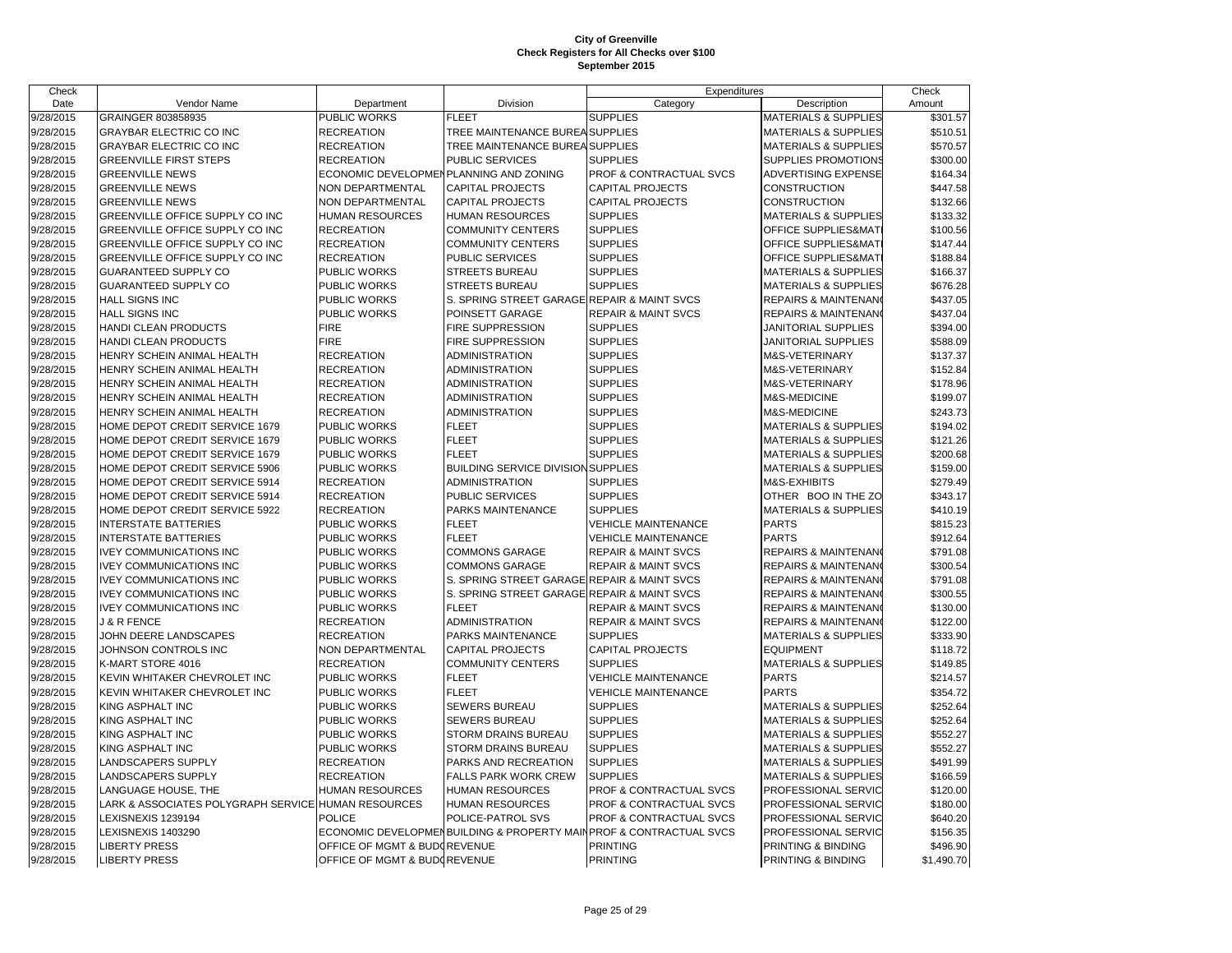| Check     |                                   |                     |                              | Expenditures               |                                 | Check      |
|-----------|-----------------------------------|---------------------|------------------------------|----------------------------|---------------------------------|------------|
| Date      | Vendor Name                       | Department          | Division                     | Category                   | Description                     | Amount     |
| 9/28/2015 | LOWES                             | <b>FIRE</b>         | FIRE SUPPRESSION             | <b>SUPPLIES</b>            | <b>MATERIALS &amp; SUPPLIES</b> | \$775.27   |
| 9/28/2015 | <b>LYDIA THOMAS</b>               | <b>RECREATION</b>   | PUBLIC SERVICES              | PROF & CONTRACTUAL SVCS    | PROFESSIONAL SERVIC             | \$640.00   |
| 9/28/2015 | <b>LYDIA THOMAS</b>               | <b>RECREATION</b>   | <b>PUBLIC SERVICES</b>       | PROF & CONTRACTUAL SVCS    | PROFESSIONAL SERVIC             | \$550.00   |
| 9/28/2015 | M P SERVICES LLC                  | C. D. DIVISION      | <b>CDBG PROJECTS</b>         | <b>CD PROJECTS</b>         | PUBLIC INFORMATION              | \$765.00   |
| 9/28/2015 | <b>MARCO'S PIZZA</b>              | <b>RECREATION</b>   | <b>EDUCATION</b>             | <b>SUPPLIES</b>            | SUPPLIES ZOO CAMP               | \$116.91   |
| 9/28/2015 | MARIETTA TIRE SHOP INC AND        | <b>FIRE</b>         | <b>FIRE SUPPRESSION</b>      | <b>SUPPLIES</b>            | <b>MATERIALS &amp; SUPPLIES</b> | \$318.00   |
| 9/28/2015 | MARION ZOOLOGICAL                 | <b>RECREATION</b>   | <b>ADMINISTRATION</b>        | <b>SUPPLIES</b>            | M&S-FOOD                        | \$1,012.56 |
| 9/28/2015 | MCKINNEY LUMBER & HARDWARE LLC    | <b>RECREATION</b>   | <b>ADMINISTRATION</b>        | <b>SUPPLIES</b>            | M&S-MAINTENANCE                 | \$356.69   |
| 9/28/2015 | <b>MELISSA &amp; DOUG LLC</b>     | <b>RECREATION</b>   | <b>PUBLIC SERVICES</b>       | <b>SUPPLIES</b>            | <b>SALE GIFTS</b>               | \$139.25   |
| 9/28/2015 | MIKE'S BODY SHOP                  | <b>POLICE</b>       | POLICE-PATROL SVS            | <b>SUNDRY</b>              | <b>MISCELLANEOUS</b>            | \$125.00   |
| 9/28/2015 | <b>MIKE'S BODY SHOP</b>           | PUBLIC WORKS        | <b>FLEET</b>                 | <b>VEHICLE MAINTENANCE</b> | <b>OUTSIDE REPAIRS</b>          | \$350.00   |
| 9/28/2015 | MIKE'S BODY SHOP                  | PUBLIC WORKS        | <b>FLEET</b>                 | <b>VEHICLE MAINTENANCE</b> | <b>OUTSIDE REPAIRS</b>          | \$400.00   |
| 9/28/2015 | <b>MOORE MEDICAL CORP</b>         | <b>FIRE</b>         | <b>FIRE SUPPRESSION</b>      | <b>SUPPLIES</b>            | OTHER MEDICAL SUPPL             | \$945.12   |
| 9/28/2015 | MOTOROLA SOLUTIONS INC            | <b>POLICE</b>       | POLICE-PATROL SVS            | <b>SUPPLIES</b>            | <b>MATERIALS &amp; SUPPLIES</b> | \$976.18   |
| 9/28/2015 | MOTOROLA SOLUTIONS INC            | <b>POLICE</b>       | POLICE-PATROL SVS            | <b>VEHICLE MAINTENANCE</b> | <b>PARTS</b>                    | \$1,142.68 |
| 9/28/2015 | MOTOROLA-PALMETTO 800             | PUBLIC WORKS        | <b>FIXED ROUTE</b>           | <b>COMMUNICATIONS</b>      | <b>OTHER</b>                    | \$840.05   |
| 9/28/2015 | NAPA AUTO PARTS OF GREENVILLE     | PUBLIC WORKS        | <b>VEHICLE MAINTENANCE</b>   | <b>VEHICLE MAINTENANCE</b> | <b>PARTS</b>                    | \$219.88   |
| 9/28/2015 | NAPA AUTO PARTS OF GREENVILLE     | <b>PUBLIC WORKS</b> | <b>VEHICLE MAINTENANCE</b>   | <b>VEHICLE MAINTENANCE</b> | <b>PARTS</b>                    | \$147.45   |
| 9/28/2015 | NAPA AUTO PARTS OF GREENVILLE     | <b>FIRE</b>         | <b>FIRE SUPPRESSION</b>      | <b>VEHICLE MAINTENANCE</b> | <b>PARTS</b>                    | \$267.81   |
| 9/28/2015 | NAPA AUTO PARTS OF GREENVILLE     | <b>FIRE</b>         | <b>FIRE SUPPRESSION</b>      | <b>VEHICLE MAINTENANCE</b> | <b>PARTS</b>                    | \$117.74   |
| 9/28/2015 | NAPA AUTO PARTS OF GREENVILLE     | <b>FIRE</b>         | <b>FIRE SUPPRESSION</b>      | <b>VEHICLE MAINTENANCE</b> | <b>PARTS</b>                    | \$147.42   |
| 9/28/2015 | NAPA AUTO PARTS OF GREENVILLE     | PUBLIC WORKS        | <b>FLEET</b>                 | <b>SUPPLIES</b>            | <b>MATERIALS &amp; SUPPLIES</b> | \$122.28   |
| 9/28/2015 | NAPA AUTO PARTS OF GREENVILLE     | PUBLIC WORKS        | <b>FLEET</b>                 | <b>VEHICLE MAINTENANCE</b> | <b>PARTS</b>                    | \$156.80   |
| 9/28/2015 | NAPA AUTO PARTS OF GREENVILLE     | PUBLIC WORKS        | <b>FLEET</b>                 | <b>VEHICLE MAINTENANCE</b> | <b>PARTS</b>                    | \$153.50   |
| 9/28/2015 | NAPA AUTO PARTS OF GREENVILLE     | PUBLIC WORKS        | <b>FLEET</b>                 | <b>VEHICLE MAINTENANCE</b> | <b>PARTS</b>                    | \$105.98   |
| 9/28/2015 | NAPA AUTO PARTS OF GREENVILLE     | <b>PUBLIC WORKS</b> | <b>FLEET</b>                 | <b>VEHICLE MAINTENANCE</b> | <b>PARTS</b>                    | \$136.61   |
| 9/28/2015 | NAPA AUTO PARTS OF GREENVILLE     | PUBLIC WORKS        | <b>FLEET</b>                 | <b>VEHICLE MAINTENANCE</b> | <b>PARTS</b>                    | \$218.78   |
| 9/28/2015 | NAPA AUTO PARTS OF GREENVILLE     | <b>PUBLIC WORKS</b> | <b>FLEET</b>                 | <b>VEHICLE MAINTENANCE</b> | <b>PARTS</b>                    | \$126.91   |
| 9/28/2015 | NAPA AUTO PARTS OF GREENVILLE     | <b>PUBLIC WORKS</b> | <b>FLEET</b>                 | <b>VEHICLE MAINTENANCE</b> | <b>PARTS</b>                    | \$131.12   |
| 9/28/2015 | NAPA AUTO PARTS OF GREENVILLE     | PUBLIC WORKS        | <b>FLEET</b>                 | <b>VEHICLE MAINTENANCE</b> | <b>PARTS</b>                    | \$225.73   |
| 9/28/2015 | NAPA AUTO PARTS OF GREENVILLE     | PUBLIC WORKS        | <b>FLEET</b>                 | <b>VEHICLE MAINTENANCE</b> | <b>PARTS</b>                    | \$191.57   |
| 9/28/2015 | NAPA AUTO PARTS OF GREENVILLE     | PUBLIC WORKS        | <b>FLEET</b>                 | <b>VEHICLE MAINTENANCE</b> | <b>PARTS</b>                    | \$165.12   |
| 9/28/2015 | NAPA AUTO PARTS OF GREENVILLE     | PUBLIC WORKS        | <b>FLEET</b>                 | <b>VEHICLE MAINTENANCE</b> | <b>PARTS</b>                    | \$169.20   |
| 9/28/2015 | NAPA AUTO PARTS OF GREENVILLE     | <b>PUBLIC WORKS</b> | <b>FLEET</b>                 | <b>VEHICLE MAINTENANCE</b> | <b>PARTS</b>                    | \$154.74   |
| 9/28/2015 | NEW SOUTH CONSTRUCTION SUPPLY LLC | PUBLIC WORKS        | <b>CBD TIF CREW</b>          | <b>SUPPLIES</b>            | <b>MATERIALS &amp; SUPPLIES</b> | \$826.80   |
| 9/28/2015 | NORTHERN SAFETY CO INC            | <b>RECREATION</b>   | PARKS AND RECREATION         | <b>SUPPLIES</b>            | <b>MATERIALS &amp; SUPPLIES</b> | \$164.64   |
| 9/28/2015 | NORTHERN SAFETY CO INC            | <b>RECREATION</b>   | PARKS MAINTENANCE            | <b>SUPPLIES</b>            | <b>MATERIALS &amp; SUPPLIES</b> | \$154.25   |
| 9/28/2015 | NORTHERN SAFETY CO INC            | <b>RECREATION</b>   | PARKS MAINTENANCE            | <b>SUPPLIES</b>            | <b>MATERIALS &amp; SUPPLIES</b> | \$243.41   |
| 9/28/2015 | NORTHERN SAFETY CO INC            | <b>RECREATION</b>   | PARKS MAINTENANCE            | <b>SUPPLIES</b>            | <b>MATERIALS &amp; SUPPLIES</b> | \$485.36   |
| 9/28/2015 | NORTHERN SAFETY CO INC            | <b>RECREATION</b>   | <b>PARKS MAINTENANCE</b>     | <b>SUPPLIES</b>            | <b>MATERIALS &amp; SUPPLIES</b> | \$157.96   |
| 9/28/2015 | NORTHERN SAFETY CO INC            | <b>RECREATION</b>   | RIGHTS-OF-WAY                | <b>SUPPLIES</b>            | <b>MATERIALS &amp; SUPPLIES</b> | \$685.68   |
| 9/28/2015 | NORTHERN SAFETY CO INC            | <b>RECREATION</b>   | <b>BEAUTIFICATION BUREAU</b> | <b>SUPPLIES</b>            | <b>MATERIALS &amp; SUPPLIES</b> | \$176.09   |
| 9/28/2015 | NORTHERN SAFETY CO INC            | <b>RECREATION</b>   | <b>BEAUTIFICATION BUREAU</b> | <b>SUPPLIES</b>            | <b>MATERIALS &amp; SUPPLIES</b> | \$245.55   |
| 9/28/2015 | O'REILLY AUTO PARTS               | PUBLIC WORKS        | <b>FLEET</b>                 | <b>VEHICLE MAINTENANCE</b> | <b>PARTS</b>                    | \$108.10   |
| 9/28/2015 | OFFICE DEPOT BSD                  | PUBLIC WORKS        | PARKING ADMINISTRATION       | <b>SUPPLIES</b>            | OFFICE SUPPLIES&MAT             | \$130.27   |
| 9/28/2015 | OFFICE DEPOT BSD                  | PUBLIC WORKS        | PARKING ADMINISTRATION       | <b>SUPPLIES</b>            | OFFICE SUPPLIES&MAT             | \$127.15   |
| 9/28/2015 | OFFICE DEPOT BSD                  | <b>POLICE</b>       | POLICE-PATROL SVS            | <b>SUPPLIES</b>            | <b>MATERIALS &amp; SUPPLIES</b> | \$158.99   |
| 9/28/2015 | OFFICE DEPOT BSD                  | <b>POLICE</b>       | POLICE-PATROL SVS            | <b>SUPPLIES</b>            | <b>MATERIALS &amp; SUPPLIES</b> | \$121.07   |
| 9/28/2015 | OFFICE DEPOT BSD                  | <b>FIRE</b>         | <b>FIRE SUPPRESSION</b>      | <b>SUPPLIES</b>            | OFFICE SUPPLIES&MAT             | \$158.39   |
| 9/28/2015 | OFFICE DEPOT BSD                  | PUBLIC WORKS        | <b>ENFORCEMENT</b>           | <b>SUPPLIES</b>            | OFFICE SUPPLIES&MAT             | \$129.99   |
| 9/28/2015 | ORIENTAL TRADING COMPANY          | PUBLIC WORKS        | <b>SEWERS BUREAU</b>         | <b>SUPPLIES</b>            | <b>MATERIALS &amp; SUPPLIES</b> | \$123.83   |
| 9/28/2015 | PANAGAKOS ASPHALT INC             | PUBLIC WORKS        | <b>STREETS BUREAU</b>        | <b>SUPPLIES</b>            | <b>MATERIALS &amp; SUPPLIES</b> | \$119.65   |
| 9/28/2015 | PANAGAKOS ASPHALT INC             | PUBLIC WORKS        | <b>STREETS BUREAU</b>        | <b>SUPPLIES</b>            | <b>MATERIALS &amp; SUPPLIES</b> | \$119.65   |
| 9/28/2015 | PANAGAKOS ASPHALT INC             | <b>PUBLIC WORKS</b> | <b>STREETS BUREAU</b>        | <b>SUPPLIES</b>            | <b>MATERIALS &amp; SUPPLIES</b> | \$209.39   |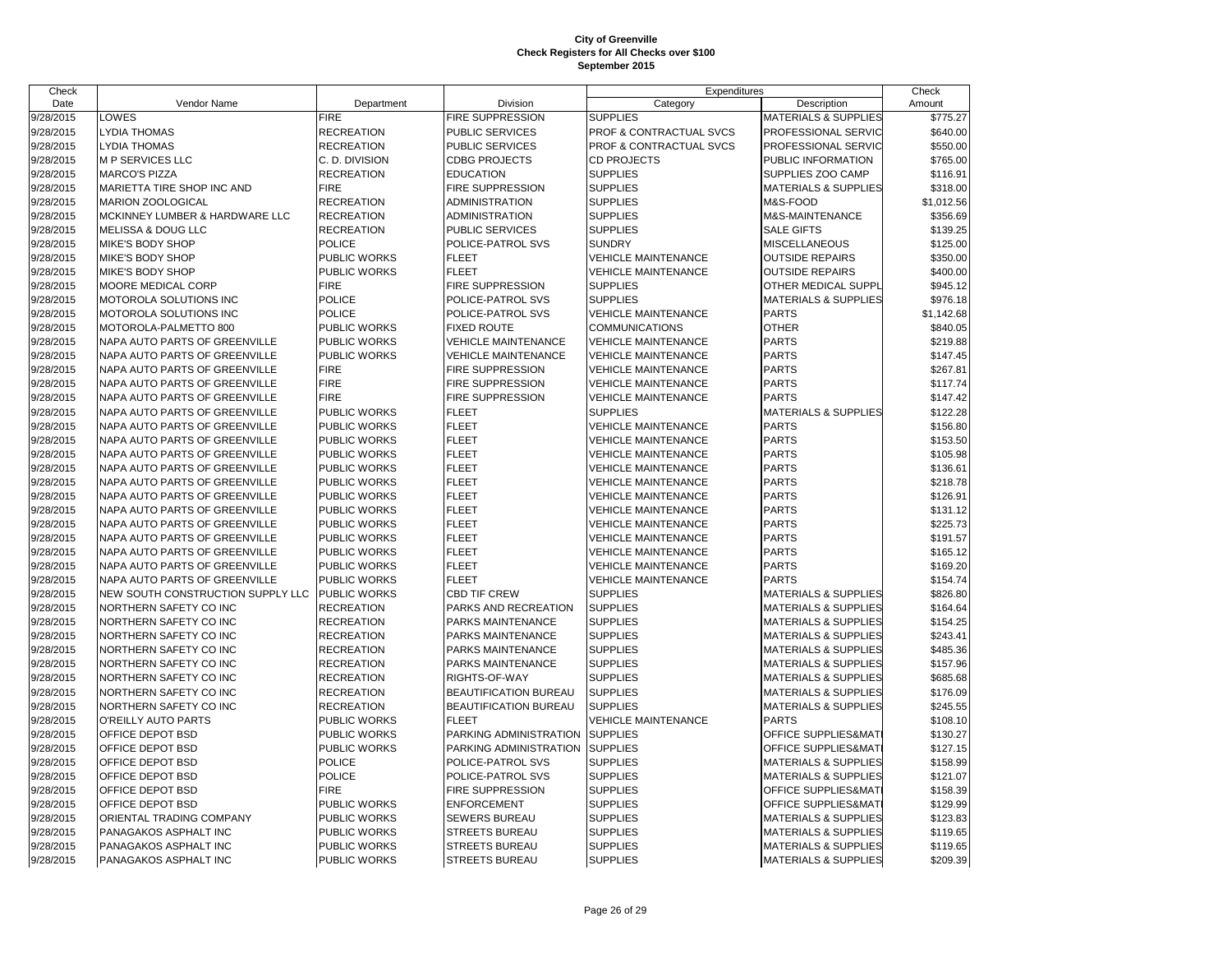| Check     |                                                  |                                        |                                           | Expenditures                                                 |                                 | Check      |
|-----------|--------------------------------------------------|----------------------------------------|-------------------------------------------|--------------------------------------------------------------|---------------------------------|------------|
| Date      | Vendor Name                                      | Department                             | Division                                  | Category                                                     | Description                     | Amount     |
| 9/28/2015 | PANAGAKOS ASPHALT INC                            | PUBLIC WORKS                           | <b>STREETS BUREAU</b>                     | <b>SUPPLIES</b>                                              | <b>MATERIALS &amp; SUPPLIES</b> | \$149.57   |
| 9/28/2015 | PANAGAKOS ASPHALT INC                            | <b>PUBLIC WORKS</b>                    | <b>STREETS BUREAU</b>                     | <b>SUPPLIES</b>                                              | <b>MATERIALS &amp; SUPPLIES</b> | \$179.48   |
| 9/28/2015 | PANAGAKOS ASPHALT INC                            | <b>PUBLIC WORKS</b>                    | <b>STREETS BUREAU</b>                     | <b>SUPPLIES</b>                                              | <b>MATERIALS &amp; SUPPLIES</b> | \$119.65   |
| 9/28/2015 | PAPER ROLLS PLUS                                 | <b>RECREATION</b>                      | <b>PUBLIC SERVICES</b>                    | <b>SUPPLIES</b>                                              | <b>GIFTS</b>                    | \$219.80   |
| 9/28/2015 | PATTERSON VETERINARY SUPPLY INC                  | <b>RECREATION</b>                      | <b>ADMINISTRATION</b>                     | <b>SUPPLIES</b>                                              | M&S-VETERINARY                  | \$171.65   |
| 9/28/2015 | PEPSI-COLA BOTTLING COMPANY                      | PUBLIC INFORMATION/EVEVENTS MANAGEMENT |                                           | <b>SUPPLIES</b>                                              | M&S-FOOD & BEVERAGE             | \$136.80   |
| 9/28/2015 | PEPSI-COLA BOTTLING COMPANY                      | PUBLIC INFORMATION/EVEVENTS MANAGEMENT |                                           | <b>SUPPLIES</b>                                              | M&S-FOOD & BEVERAGE             | \$170.40   |
| 9/28/2015 | PEPSI-COLA BOTTLING COMPANY                      | PUBLIC INFORMATION/EVEVENTS MANAGEMENT |                                           | <b>SUPPLIES</b>                                              | M&S-FOOD & BEVERAGE             | \$170.40   |
| 9/28/2015 | PEPSI-COLA BOTTLING COMPANY                      | PUBLIC INFORMATION/EVEVENTS MANAGEMENT |                                           | <b>SUPPLIES</b>                                              | M&S-FOOD & BEVERAGE             | \$134.40   |
| 9/28/2015 | PEPSI-COLA BOTTLING COMPANY                      | <b>RECREATION</b>                      | PUBLIC SERVICES                           | <b>SUPPLIES</b>                                              | SALE CONCESSIONS                | \$754.30   |
| 9/28/2015 | PEPSI-COLA BOTTLING COMPANY                      | <b>RECREATION</b>                      | <b>PUBLIC SERVICES</b>                    | <b>SUPPLIES</b>                                              | SALE CONCESSIONS                | \$568.24   |
| 9/28/2015 | PIEDMONT ASSOCIATES CO LLC                       | <b>PUBLIC WORKS</b>                    | <b>FLEET</b>                              | <b>SUPPLIES</b>                                              | <b>MATERIALS &amp; SUPPLIES</b> | \$347.80   |
| 9/28/2015 | PIEDMONT ASSOCIATES CO LLC                       | <b>PUBLIC WORKS</b>                    | <b>FLEET</b>                              | <b>VEHICLE MAINTENANCE</b>                                   | <b>PARTS</b>                    | \$388.86   |
| 9/28/2015 | PIEDMONT ELECTRICAL DISTRIBUTORS                 | <b>PUBLIC WORKS</b>                    | S. SPRING STREET GARAGE                   | <b>SUPPLIES</b>                                              | <b>MATERIALS &amp; SUPPLIES</b> | \$125.08   |
| 9/28/2015 | PIEDMONT NATURAL GAS CO                          | <b>PUBLIC WORKS</b>                    | <b>SEWERS BUREAU</b>                      | UTILITIES                                                    | GAS                             | \$120.11   |
| 9/28/2015 | PRECISION DYNAMICS CORP                          | PUBLIC INFORMATION/EV SPECIAL EVENTS   |                                           | <b>SUPPLIES</b>                                              | <b>MATERIALS &amp; SUPPLIES</b> | \$674.85   |
| 9/28/2015 | PRESORT PLUS INC                                 | <b>RECREATION</b>                      | PUBLIC SERVICES                           | <b>PRINTING</b>                                              | PRINTING & BINDING              | \$415.79   |
| 9/28/2015 | PRO AUTO PARTS WAREHOUSE                         | <b>PUBLIC WORKS</b>                    | <b>FLEET</b>                              | <b>VEHICLE MAINTENANCE</b>                                   | <b>PARTS</b>                    | \$417.85   |
| 9/28/2015 | PRO AUTO PARTS WAREHOUSE                         | PUBLIC WORKS                           | <b>FLEET</b>                              | <b>VEHICLE MAINTENANCE</b>                                   | <b>PARTS</b>                    | \$472.23   |
| 9/28/2015 | PRO AUTO PARTS WAREHOUSE                         | PUBLIC WORKS                           | <b>FLEET</b>                              | <b>VEHICLE MAINTENANCE</b>                                   | <b>PARTS</b>                    | \$151.45   |
| 9/28/2015 | PROFESSIONAL PARTY RENTALS INC                   | <b>NON DEPARTMENTAL</b>                | <b>CAPITAL PROJECTS</b>                   | <b>CAPITAL PROJECTS</b>                                      | <b>CONSTRUCTION</b>             | \$223.13   |
| 9/28/2015 | <b>PROFORMA</b>                                  | PUBLIC INFORMATION/EV SPECIAL EVENTS   |                                           | <b>SUPPLIES</b>                                              | <b>MATERIALS &amp; SUPPLIES</b> | \$340.33   |
| 9/28/2015 | PROSOURCE LLC                                    | <b>NON DEPARTMENTAL</b>                | <b>CAPITAL PROJECTS</b>                   | <b>CAPITAL PROJECTS</b>                                      | <b>CONSTRUCTION</b>             | \$651.23   |
| 9/28/2015 | PROSOURCE LLC                                    | <b>RECREATION</b>                      | <b>FALLS PARK WORK CREW</b>               | <b>REPAIR &amp; MAINT SVCS</b>                               | <b>REPAIRS &amp; MAINTENANO</b> | \$345.88   |
| 9/28/2015 | PUBLIC WORKS EQUIPMENT & SUPPLY INC PUBLIC WORKS |                                        | <b>FLEET</b>                              | <b>VEHICLE MAINTENANCE</b>                                   | <b>PARTS</b>                    | \$705.02   |
| 9/28/2015 | R J SHIRLEY INC                                  | <b>RECREATION</b>                      |                                           | TREE MAINTENANCE BUREA PROF & CONTRACTUAL SVCS               | PROFESSIONAL SERVIC             | \$490.50   |
| 9/28/2015 | RED WING SHOE STORE #874                         | <b>FIRE</b>                            | <b>FIRE SUPPRESSION</b>                   | <b>SUPPLIES</b>                                              | <b>CLOTHING &amp; UNIFORMS</b>  | \$280.00   |
| 9/28/2015 | RONNIE'S TRIM SHOP                               | PUBLIC WORKS                           | <b>FLEET</b>                              | <b>VEHICLE MAINTENANCE</b>                                   | <b>OUTSIDE REPAIRS</b>          | \$275.00   |
| 9/28/2015 | <b>RONNIE'S TRIM SHOP</b>                        | <b>PUBLIC WORKS</b>                    | <b>FLEET</b>                              | <b>VEHICLE MAINTENANCE</b>                                   | <b>OUTSIDE REPAIRS</b>          | \$300.00   |
| 9/28/2015 | S C DEPARTMENT OF LABOR LICENSING &              | PUBLIC WORKS                           | S. SPRING STREET GARAGE                   | PROF & CONTRACTUAL SVCS                                      | SERVICE & MAINT CONT            | \$140.00   |
| 9/28/2015 | S C DEPARTMENT OF LABOR LICENSING &              | <b>PUBLIC WORKS</b>                    |                                           | <b>BUILDING SERVICE DIVISION PROF &amp; CONTRACTUAL SVCS</b> | SERVICE & MAINT CONT            | \$140.00   |
| 9/28/2015 | <b>SAFE INDUSTRIES</b>                           | <b>FIRE</b>                            | <b>FIRE SUPPRESSION</b>                   | <b>SUPPLIES</b>                                              | <b>CLOTHING &amp; UNIFORMS</b>  | \$1,259.28 |
| 9/28/2015 | <b>SAFE INDUSTRIES</b>                           | <b>FIRE</b>                            | <b>FIRE SUPPRESSION</b>                   | <b>SUPPLIES</b>                                              | <b>CLOTHING &amp; UNIFORMS</b>  | \$1,259.28 |
| 9/28/2015 | <b>SAFE INDUSTRIES</b>                           | <b>FIRE</b>                            | <b>FIRE SUPPRESSION</b>                   | <b>SUPPLIES</b>                                              | <b>CLOTHING &amp; UNIFORMS</b>  | \$593.60   |
| 9/28/2015 | <b>SAFE INDUSTRIES</b>                           | <b>FIRE</b>                            | <b>FIRE SUPPRESSION</b>                   | <b>SUPPLIES</b>                                              | <b>MATERIALS &amp; SUPPLIES</b> | \$344.50   |
| 9/28/2015 | <b>SAFE INDUSTRIES</b>                           | <b>FIRE</b>                            | <b>FIRE SUPPRESSION</b>                   | <b>SUPPLIES</b>                                              | <b>MATERIALS &amp; SUPPLIES</b> | \$376.30   |
| 9/28/2015 | <b>SAFE INDUSTRIES</b>                           | <b>FIRE</b>                            | <b>FIRE SUPPRESSION</b>                   | <b>SUPPLIES</b>                                              | <b>MATERIALS &amp; SUPPLIES</b> | \$119.78   |
| 9/28/2015 | SAFE INDUSTRIES                                  | <b>FIRE</b>                            | <b>FIRE SUPPRESSION</b>                   | <b>SUPPLIES</b>                                              | <b>MATERIALS &amp; SUPPLIES</b> | \$664.21   |
| 9/28/2015 | SAFE INDUSTRIES                                  | <b>FIRE</b>                            | <b>FIRE SUPPRESSION</b>                   | <b>SUPPLIES</b>                                              | <b>MATERIALS &amp; SUPPLIES</b> | \$664.21   |
| 9/28/2015 | SAFE INDUSTRIES                                  | <b>FIRE</b>                            | <b>FIRE SUPPRESSION</b>                   | <b>SUPPLIES</b>                                              | <b>MATERIALS &amp; SUPPLIES</b> | \$280.90   |
| 9/28/2015 | SAFE INDUSTRIES                                  | <b>FIRE</b>                            | <b>FIRE SUPPRESSION</b>                   | <b>SUPPLIES</b>                                              | <b>MATERIALS &amp; SUPPLIES</b> | \$487.60   |
| 9/28/2015 | SAFETY PRODUCTS INC                              | PUBLIC WORKS                           | <b>SEWERS BUREAU</b>                      | <b>SUPPLIES</b>                                              | <b>MATERIALS &amp; SUPPLIES</b> | \$708.25   |
| 9/28/2015 | <b>SAM'S CLUB</b>                                | <b>RECREATION</b>                      | <b>ADMINISTRATION</b>                     | <b>SUPPLIES</b>                                              | M&S-FOOD                        | \$118.90   |
| 9/28/2015 | <b>SAM'S CLUB</b>                                | <b>RECREATION</b>                      | <b>PUBLIC SERVICES</b>                    | <b>SUPPLIES</b>                                              | SALE CONCESSIONS                | \$133.07   |
| 9/28/2015 | <b>SAM'S CLUB</b>                                | <b>RECREATION</b>                      | <b>PUBLIC SERVICES</b>                    | <b>SUPPLIES</b>                                              | SALE CONCESSIONS                | \$303.52   |
| 9/28/2015 | <b>SAM'S CLUB</b>                                | <b>RECREATION</b>                      | PUBLIC SERVICES                           | <b>SUPPLIES</b>                                              | SALE CONCESSIONS                | \$233.44   |
| 9/28/2015 | SHEALY ELECTRICAL WHOLESALERS INC                | <b>PUBLIC WORKS</b>                    | <b>BUILDING SERVICE DIVISION SUPPLIES</b> |                                                              | <b>MATERIALS &amp; SUPPLIES</b> | \$115.03   |
| 9/28/2015 | <b>SHERWIN WILLIAMS</b>                          | PUBLIC WORKS                           | <b>BUILDING SERVICE DIVISION SUPPLIES</b> |                                                              | <b>MATERIALS &amp; SUPPLIES</b> | \$196.06   |
| 9/28/2015 | SIMPLIFIED OFFICE SYSTEMS                        | <b>PUBLIC WORKS</b>                    | <b>ENGINEERING</b>                        | <b>SUPPLIES</b>                                              | OFFICE SUPPLIES&MAT             | \$148.40   |
| 9/28/2015 | SNIDER FLEET SOLUTIONS                           | PUBLIC WORKS                           | <b>FLEET</b>                              | <b>VEHICLE MAINTENANCE</b>                                   | <b>PARTS</b>                    | \$916.16   |
| 9/28/2015 | SOUTHEASTERN PAPER GROUP                         | <b>RECREATION</b>                      | <b>FALLS PARK WORK CREW</b>               | <b>SUPPLIES</b>                                              | JANITORIAL SUPPLIES             | \$474.73   |
| 9/28/2015 | SOUTHEASTERN PAPER GROUP                         | PUBLIC WORKS                           | <b>BUILDING SERVICE DIVISION SUPPLIES</b> |                                                              | JANITORIAL SUPPLIES             | \$864.96   |
| 9/28/2015 | SOUTHERN MUNICIPAL EQUIPMENT CO INC PUBLIC WORKS |                                        | <b>FLEET</b>                              | <b>VEHICLE MAINTENANCE</b>                                   | <b>PARTS</b>                    | \$817.53   |
| 9/28/2015 | STAPLES ADVANTAGE                                | OFFICE OF MGMT & BUDOREVENUE           |                                           | <b>SUPPLIES</b>                                              | OFFICE SUPPLIES&MATI            | \$175.61   |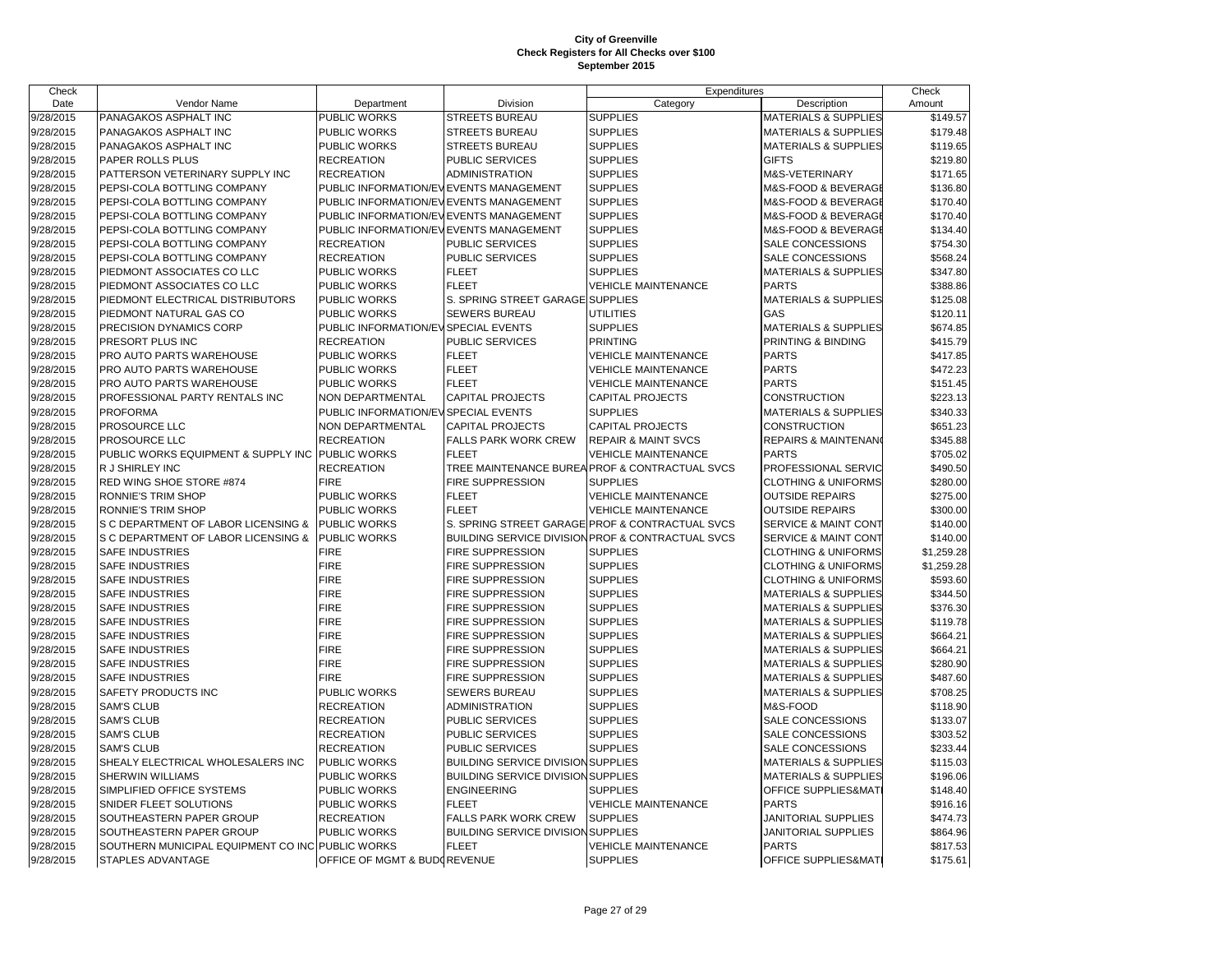| Check     |                                     |                                      |                                                         | Expenditures                                                        |                                 | Check      |
|-----------|-------------------------------------|--------------------------------------|---------------------------------------------------------|---------------------------------------------------------------------|---------------------------------|------------|
| Date      | Vendor Name                         | Department                           | Division                                                | Category                                                            | Description                     | Amount     |
| 9/28/2015 | <b>STOCKMAN OIL TWO INC</b>         | PUBLIC WORKS                         | <b>FLEET</b>                                            | <b>VEHICLE MAINTENANCE</b>                                          | <b>PARTS</b>                    | \$1,046.21 |
| 9/28/2015 | <b>STONE CITY</b>                   | <b>RECREATION</b>                    | <b>FALLS PARK WORK CREW</b>                             | <b>SUPPLIES</b>                                                     | <b>MATERIALS &amp; SUPPLIES</b> | \$446.81   |
| 9/28/2015 | <b>SUMMIT MEDIA LLC</b>             | PUBLIC WORKS                         | <b>RECYCLING</b>                                        | PROF & CONTRACTUAL SVCS                                             | <b>ADVERTISING EXPENSE</b>      | \$260.00   |
| 9/28/2015 | <b>SUMMIT MEDIA LLC</b>             | <b>PUBLIC WORKS</b>                  | <b>RECYCLING</b>                                        | PROF & CONTRACTUAL SVCS                                             | ADVERTISING EXPENSE             | \$430.00   |
| 9/28/2015 | <b>SUMMIT MEDIA LLC</b>             | PUBLIC WORKS                         | <b>RECYCLING</b>                                        | PROF & CONTRACTUAL SVCS                                             | ADVERTISING EXPENSE             | \$820.00   |
| 9/28/2015 | SUNGARD PUBLIC SECTOR INC           | NON DEPARTMENTAL                     | CAPITAL PROJECTS                                        | <b>CAPITAL PROJECTS</b>                                             | <b>EQUIPMENT</b>                | \$700.00   |
| 9/28/2015 | <b>SUTPHEN CORPORATION</b>          | <b>FIRE</b>                          | FIRE SUPPRESSION                                        | <b>VEHICLE MAINTENANCE</b>                                          | <b>PARTS</b>                    | \$406.80   |
| 9/28/2015 | SWANK MOTION PICTURES INC           | PUBLIC INFORMATION/EVISPECIAL EVENTS |                                                         | PROF & CONTRACTUAL SVCS                                             | PROFESSIONAL SERVIC             | \$398.56   |
| 9/28/2015 | SWANK MOTION PICTURES INC           | PUBLIC INFORMATION/EVISPECIAL EVENTS |                                                         | PROF & CONTRACTUAL SVCS                                             | PROFESSIONAL SERVIC             | \$504.56   |
| 9/28/2015 | <b>SWANK MOTION PICTURES INC</b>    | PUBLIC INFORMATION/EVISPECIAL EVENTS |                                                         | PROF & CONTRACTUAL SVCS                                             | PROFESSIONAL SERVIC             | \$319.06   |
| 9/28/2015 | <b>SWANK MOTION PICTURES INC</b>    | PUBLIC INFORMATION/EVISPECIAL EVENTS |                                                         | PROF & CONTRACTUAL SVCS                                             | PROFESSIONAL SERVIC             | \$319.06   |
| 9/28/2015 | T2 SYSTEMS CANADA INC               | <b>PUBLIC WORKS</b>                  | PARKING LOTS                                            | PROF & CONTRACTUAL SVCS                                             | SERVICE & MAINT CONT            | \$159.00   |
| 9/28/2015 | T2 SYSTEMS CANADA INC               | PUBLIC WORKS                         | <b>PARKING LOTS</b>                                     | PROF & CONTRACTUAL SVCS                                             | SERVICE & MAINT CONT            | \$159.00   |
| 9/28/2015 | TD CONVENTION CENTER                | <b>FIRE</b>                          | <b>FIRE SUPPRESSION</b>                                 | <b>SUPPLIES</b>                                                     | <b>MATERIALS &amp; SUPPLIES</b> | \$623.71   |
| 9/28/2015 | TD CONVENTION CENTER                | <b>FIRE</b>                          | <b>FIRE SUPPRESSION</b>                                 | <b>SUPPLIES</b>                                                     | <b>MATERIALS &amp; SUPPLIES</b> | \$149.56   |
| 9/28/2015 | TEC UTILITIES SUPPLY INC            | PUBLIC WORKS                         | <b>SEWERS BUREAU</b>                                    | <b>SUPPLIES</b>                                                     | <b>MATERIALS &amp; SUPPLIES</b> | \$1,223.05 |
| 9/28/2015 | TEC UTILITIES SUPPLY INC            | PUBLIC WORKS                         | <b>SEWERS BUREAU</b>                                    | <b>SUPPLIES</b>                                                     | <b>MATERIALS &amp; SUPPLIES</b> | \$1,223.05 |
| 9/28/2015 | TEC UTILITIES SUPPLY INC            | PUBLIC WORKS                         | <b>SEWERS BUREAU</b>                                    | <b>SUPPLIES</b>                                                     | <b>MATERIALS &amp; SUPPLIES</b> | \$815.37   |
| 9/28/2015 | <b>TGA</b>                          |                                      |                                                         | OFFICE OF MGMT & BUDOINFORMATION TECHNOLOGYPROF & CONTRACTUAL SVCS  | SERVICE & MAINT CONT            | \$1,291.08 |
| 9/28/2015 | THERMO KING OF GREENVILLE           | PUBLIC WORKS                         | <b>VEHICLE MAINTENANCE</b>                              | <b>VEHICLE MAINTENANCE</b>                                          | <b>OUTSIDE REPAIRS</b>          | \$342.40   |
| 9/28/2015 | THYSSENKRUPP ELEVATOR CORP          | PUBLIC WORKS                         |                                                         | RICHARDSON STREET GARAPROF & CONTRACTUAL SVCS                       | SERVICE & MAINT CONT            | \$320.00   |
| 9/28/2015 | <b>THYSSENKRUPP ELEVATOR CORP</b>   | PUBLIC WORKS                         | RIVER STREET GARAGE                                     | <b>SUPPLIES</b>                                                     | <b>MATERIALS &amp; SUPPLIES</b> | \$1,088.00 |
| 9/28/2015 | THYSSENKRUPP ELEVATOR CORP          | PUBLIC WORKS                         | RIVER STREET GARAGE                                     | <b>REPAIR &amp; MAINT SVCS</b>                                      | <b>REPAIRS &amp; MAINTENANO</b> | \$816.00   |
| 9/28/2015 | TIGER DIRECT CORPORATION            |                                      | OFFICE OF MGMT & BUDGINFORMATION TECHNOLOG MIS PROJECTS |                                                                     | PCS/UPGRADES                    | \$253.00   |
| 9/28/2015 | <b>TMS SOUTH INC</b>                | PUBLIC WORKS                         | <b>BUILDING SERVICE DIVISION SUPPLIES</b>               |                                                                     | <b>MATERIALS &amp; SUPPLIES</b> | \$113.65   |
| 9/28/2015 | TRAVELERS REST FEED & SEED INC      | <b>RECREATION</b>                    | <b>ADMINISTRATION</b>                                   | <b>SUPPLIES</b>                                                     | M&S-FOOD                        | \$668.00   |
| 9/28/2015 | TRAVELERS REST FEED & SEED INC      | <b>RECREATION</b>                    | <b>ADMINISTRATION</b>                                   | <b>SUPPLIES</b>                                                     | M&S-FOOD                        | \$1,398.00 |
| 9/28/2015 | <b>TRUCKPRO LLC</b>                 | PUBLIC WORKS                         | <b>VEHICLE MAINTENANCE</b>                              | <b>VEHICLE MAINTENANCE</b>                                          | <b>PARTS</b>                    | \$1,008.33 |
| 9/28/2015 | <b>TRUCKPRO LLC</b>                 | <b>FIRE</b>                          | <b>FIRE SUPPRESSION</b>                                 | <b>VEHICLE MAINTENANCE</b>                                          | <b>PARTS</b>                    | \$122.68   |
| 9/28/2015 | TYCO INTEGRATED SECURITY LLC        | <b>RECREATION</b>                    | PARKS AND RECREATION                                    | PROF & CONTRACTUAL SVCS                                             | SERVICE & MAINT CONT            | \$131.89   |
| 9/28/2015 | <b>TYCO INTEGRATED SECURITY LLC</b> | <b>RECREATION</b>                    | <b>COMMUNITY CENTERS</b>                                | PROF & CONTRACTUAL SVCS                                             | PROFESSIONAL SERVIC             | \$138.00   |
| 9/28/2015 | TYCO INTEGRATED SECURITY LLC        | <b>RECREATION</b>                    | <b>COMMUNITY CENTERS</b>                                | PROF & CONTRACTUAL SVCS                                             | PROFESSIONAL SERVIC             | \$361.96   |
| 9/28/2015 | TYCO INTEGRATED SECURITY LLC        | <b>FIRE</b>                          | <b>FIRE SERVICES</b>                                    | PROF & CONTRACTUAL SVCS                                             | PROFESSIONAL SERVIC             | \$524.23   |
| 9/28/2015 | <b>ULINE INC</b>                    | <b>RECREATION</b>                    | <b>COMMUNITY CENTERS</b>                                | <b>SUPPLIES</b>                                                     | MATERIALS & SUPPLIES            | \$1,314.74 |
| 9/28/2015 | UNITED CHEMICAL & SUPPLY CO INC     | <b>FIRE</b>                          | <b>FIRE SUPPRESSION</b>                                 | <b>SUPPLIES</b>                                                     | <b>JANITORIAL SUPPLIES</b>      | \$544.66   |
| 9/28/2015 | UNITED LABORATORIES INC             | <b>POLICE</b>                        | POLICE-PATROL SVS                                       | <b>SUPPLIES</b>                                                     | <b>MATERIALS &amp; SUPPLIES</b> | \$390.36   |
| 9/28/2015 | UNITED RENTALS (NORTH AMERICA) INC  | PUBLIC WORKS                         | <b>STREETS BUREAU</b>                                   | <b>SUPPLIES</b>                                                     | <b>MATERIALS &amp; SUPPLIES</b> | \$261.57   |
| 9/28/2015 | UPSTATE MATERIALS INC-NC            | <b>RECREATION</b>                    | PARKS MAINTENANCE                                       | <b>SUPPLIES</b>                                                     | <b>MATERIALS &amp; SUPPLIES</b> | \$1,558.73 |
| 9/28/2015 | UPSTATE MATERIALS INC-NC            | <b>RECREATION</b>                    | PARKS MAINTENANCE                                       | <b>SUPPLIES</b>                                                     | <b>MATERIALS &amp; SUPPLIES</b> | \$1,558.73 |
| 9/28/2015 | <b>VIEVU</b>                        | <b>POLICE</b>                        | POLICE-PATROL SVS                                       | <b>SUPPLIES</b>                                                     | <b>MATERIALS &amp; SUPPLIES</b> | \$219.00   |
| 9/28/2015 | <b>VISTA MANUFACTURING INC</b>      | <b>RECREATION</b>                    | FALLS PARK WORK CREW                                    | <b>SUPPLIES</b>                                                     | <b>MATERIALS &amp; SUPPLIES</b> | \$1,390.34 |
| 9/28/2015 | <b>VULCAN INC</b>                   | PUBLIC WORKS                         | TRAFFIC ENGINEERING                                     | <b>SUPPLIES</b>                                                     | M&S-SIGNS                       | \$1,190.91 |
| 9/28/2015 | <b>VULCAN SAFETY SHOES</b>          | <b>FIRE</b>                          | <b>FIRE SUPPRESSION</b>                                 | <b>SUPPLIES</b>                                                     | <b>CLOTHING &amp; UNIFORMS</b>  | \$460.00   |
| 9/28/2015 | W N WATSON-WEST TIRE & AUTOMOTIVE   | PUBLIC WORKS                         | <b>FLEET</b>                                            | <b>VEHICLE MAINTENANCE</b>                                          | <b>PARTS</b>                    | \$228.20   |
| 9/28/2015 | W N WATSON-WEST TIRE & AUTOMOTIVE   | PUBLIC WORKS                         | <b>FLEET</b>                                            | <b>VEHICLE MAINTENANCE</b>                                          | <b>PARTS</b>                    | \$274.10   |
| 9/28/2015 | W W WILLIAMS                        | PUBLIC WORKS                         | <b>VEHICLE MAINTENANCE</b>                              | <b>VEHICLE MAINTENANCE</b>                                          | <b>OUTSIDE REPAIRS</b>          | \$944.93   |
| 9/28/2015 | W W WILLIAMS                        | <b>FIRE</b>                          | <b>FIRE SUPPRESSION</b>                                 | <b>VEHICLE MAINTENANCE</b>                                          | <b>PARTS</b>                    | \$314.95   |
| 9/28/2015 | <b>WEST ENVIRONMENTAL</b>           |                                      |                                                         | ECONOMIC DEVELOPMENBUILDING & PROPERTY MAIN PROF & CONTRACTUAL SVCS | <b>DEMOLITIONS</b>              | \$325.00   |
| 9/28/2015 | <b>WEX BANK</b>                     | PUBLIC WORKS                         | <b>VEHICLE MAINTENANCE</b>                              | <b>VEHICLE MAINTENANCE</b>                                          | <b>FUEL CARD</b>                | \$158.02   |
| 9/28/2015 | <b>WEX BANK</b>                     | PUBLIC WORKS                         | <b>CLEMSON COMMUTER</b>                                 | <b>VEHICLE MAINTENANCE</b>                                          | <b>FUEL CARD</b>                | \$699.99   |
| 9/28/2015 | <b>WEX BANK</b>                     | PUBLIC WORKS                         | PARKING ADMINISTRATION                                  | <b>VEHICLE MAINTENANCE</b>                                          | <b>FUEL CARD</b>                | \$111.37   |
| 9/28/2015 | <b>WEX BANK</b>                     | PUBLIC WORKS                         | PARKING ADMINISTRATION                                  | <b>VEHICLE MAINTENANCE</b>                                          | <b>FUEL CARD</b>                | \$104.61   |
| 9/28/2015 | <b>WEX BANK</b>                     | <b>FIRE</b>                          | <b>FIRE SUPPRESSION</b>                                 | <b>VEHICLE MAINTENANCE</b>                                          | <b>FUEL CARD</b>                | \$121.45   |
| 9/28/2015 | WHITE HORSE PACKAGING               | <b>RECREATION</b>                    | <b>ADMINISTRATION</b>                                   | <b>SUPPLIES</b>                                                     | JANITORIAL SUPPLIES             | \$330.32   |